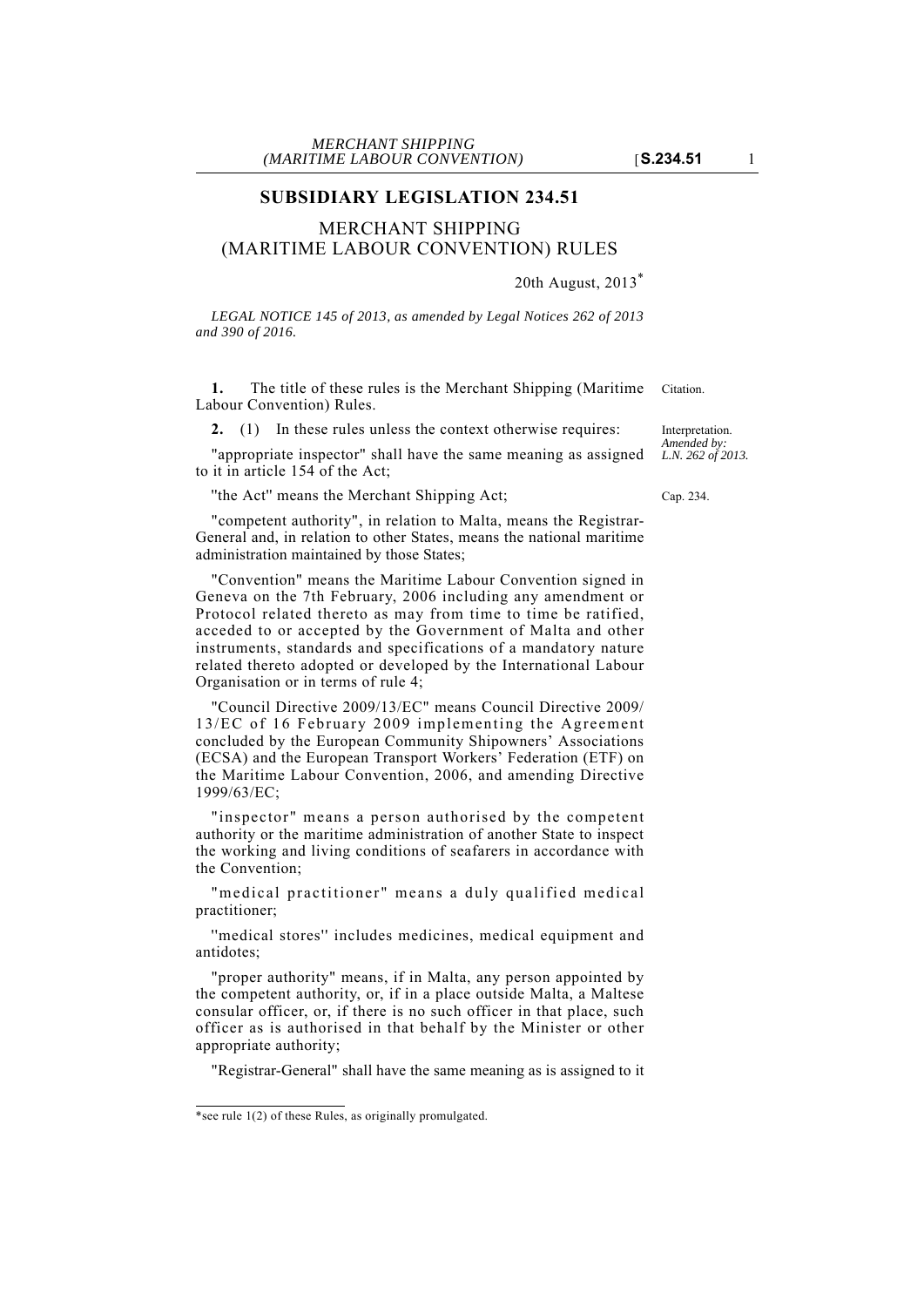in the Act;

"safe manning document" means a document prescribing the minimum safe manning considered necessary for the sufficient and efficient manning of the ship from the point of view of safety of life at sea and pollution prevention, issued, in the case of a Maltese ship by the Registrar-General, and in the case of any other ship, by or on behalf of the Government of the State whose flag the ship is entitled to fly;

"seafarer" means any person who is employed or engaged or works in any capacity on board a ship, to which these rules apply, but excluding persons providing non-scheduled or ancillary services to a ship to assist it in its maritime voyage such as, *inter alia*, shore based engineers, bunker crew, pilots, members of the Armed Forces of Malta, or a member of the Civil Protection Department of Malta;

"shipowner" or "owner" means the owner of the ship or another organisation or person such as the manager, or the bareboat charterer, who has assumed the responsibility for the operation of the ship from the owner and who, on assuming such responsibility, has agreed to take over the duties and responsibilities imposed on shipowners in accordance with these rules;

"STCW Convention" means the International Convention on Standards of Training, Certification and Watchkeeping signed in London on 7th July 1978.

(2) Unless otherwise defined in these rules or unless the context otherwise requires, words and expressions used in these rules shall have the same meaning assigned to them in the Convention.

(3) In the Convention, any reference to "recognised organisation" shall, for the purposes of these rules, with reference to Malta and where the context so requires, be construed as a reference to a surveyor of ships or an organisation or body of surveyors appointed in terms of article 367 of the Act, and duly authorised by the Registrar-General.

These rules shall be read and construed together with the Convention and Council Directive 2009/13/EC.

# PART I

## GENERAL

**3.** (1) Subject to sub-rule (2), these rules shall apply to all Maltese seagoing ships wherever they are and to all other ships while they are in Maltese ports as determined by the Convention and to all seafarers serving onboard such ships.

(2) These rules shall not apply to:

- (*a*) fishing vessels;
- (*b*) ships of traditional build;
- S.L.499.52 (*c*) "small ships" as defined in the Small Ships Regulations and that navigate exclusively in internal waters or waters closely adjacent to Malta;

Application. *Amended by: L.N. 262 of 2013.*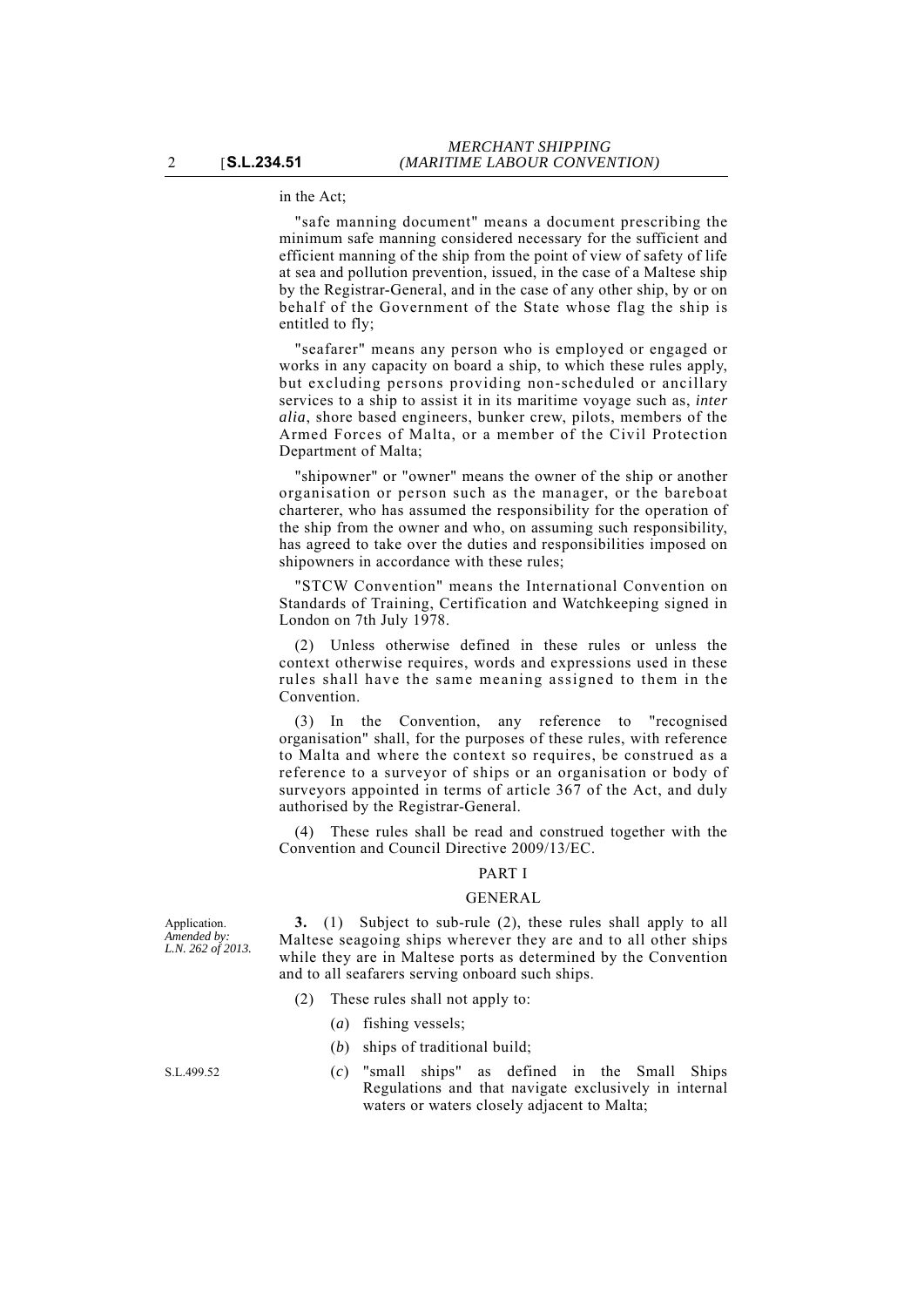- (*d*) yachts in non commercial use;
- (*e*) warships or naval auxiliaries:

Provided that in case of doubt as to whether any categories of persons are to be regarded as seafarers, or as to whether any vessels are to be regarded as ships, the matter shall be determined by the Registrar-General after consultation with the shipowners' and seafarers' organisations concerned.

**4.** The Registrar-General may either on a case by case basis or through the issue of Merchant Shipping Notices -

- (*a*) determine, lay down, prescribe, set or specify what may be required to be determined, laid down, prescribed, set or specified by these rules or by the Convention, or expound on the requirements of these rules or of such Convention or clarify their applicability or interpretation; and
- (*b*) extend any of the provisions of the Convention to other classes of Maltese ships, or to other classes of ships when they are in Maltese waters;

and in so doing, and without prejudice to the generality of the foregoing, the Registrar-General shall be guided by the circulars, clarifications, codes, decisions, directives, guidelines, instruments, interpretations, manuals, notices, publications, recommendations, regulations, resolutions, rules or any other similar medium of the International Labour Organisation or any other body or organisation with an appropriate knowledge or competence on the subject matter.

## PART II

#### EMPLOYMENT

## Minimum age

**5.** Subject to the provisions of this rule and notwithstanding the provisions of any other law, rule and order made or deemed to be made thereunder, no person under the age of sixteen years shall be employed on any Maltese ship.

**6.** (1) Notwithstanding the provisions of rule 4 of the Young Persons (Employment) Rules, and subject to sub-rule (2), no seafarer under the age of eighteen years shall work at night.

(2) A seafarer aged sixteen years or seventeen years may work at night when:

- (*a*) the work forms part of an established programme of training the effectiveness of which would be impaired by the prohibition in sub-rule (1); or
- (*b*) the specific nature of the duty or a recognised training programme requires that the seafarers covered by the exception perform duties at night and the competent authority determines, after consultation with the shipowners' and seafarers' organisations concerned, that the work will not be detrimental to their health or

Employment of children and persons under sixteen years.

Night work. *Amended by: L.N. 262 of 2013.* S.L. 452.92.

Power to make recommendations.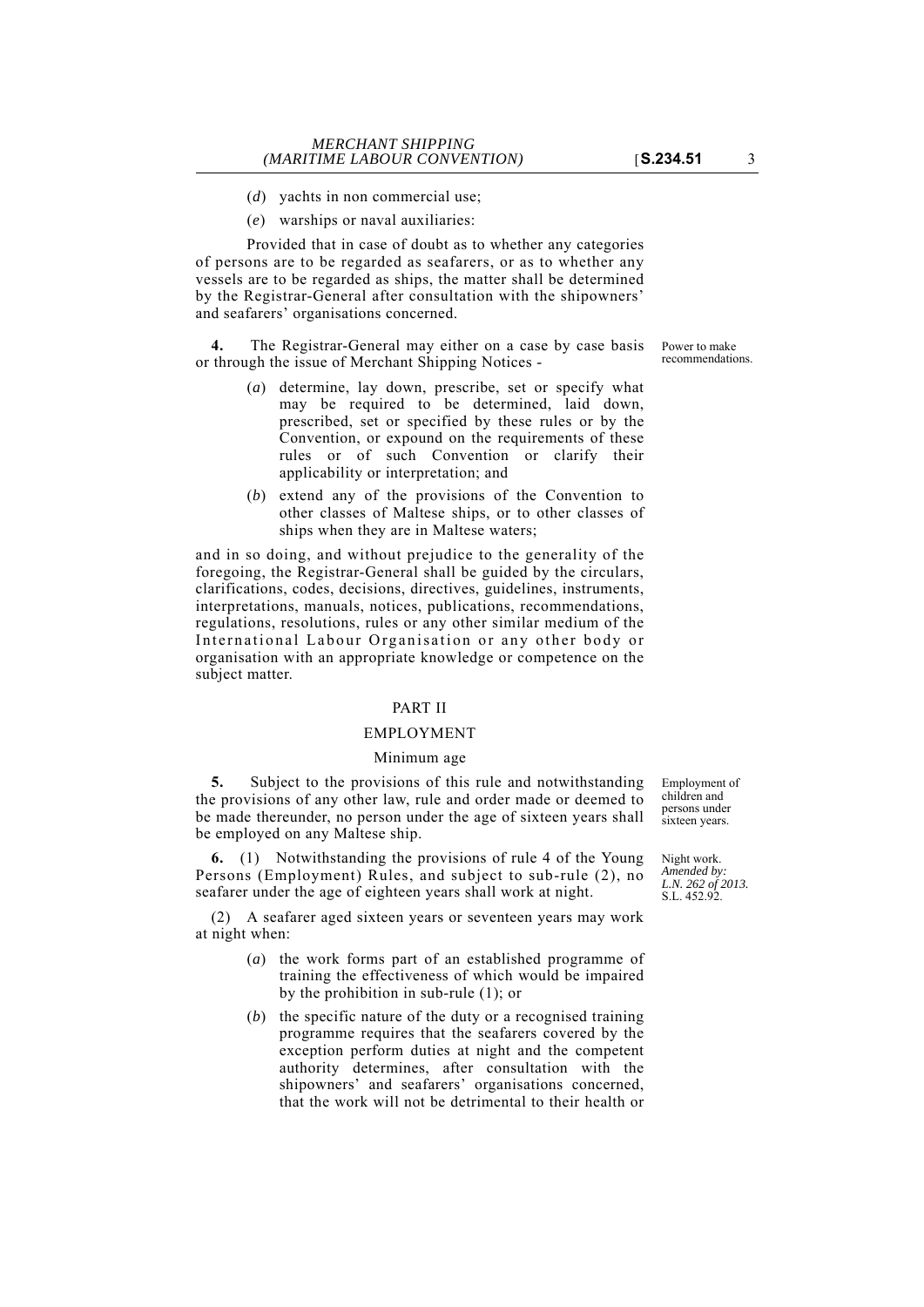## well-being.

Registration of seafarers under eighteen years of age who are members of the crew.

**7.** (1) There shall be included with every crew list a register of all seafarers under the age of eighteen years who are members of the crew, together with particulars of the dates of their birth, and of the dates on which they become or cease to be members of the crew, and the register so kept shall at all times be open to inspection by any person having power to enforce compliance with the provisions of these rules.

(2) There shall be included in every crew list a short summary of the provisions of this rule and of rules 5 and 6.

### Medical Certificates

Medical certificate. **8.** (1) Subject to the provisions of this rule, no person shall be employed in any capacity on any Maltese ship unless there has been delivered to the master of the ship a certificate granted by a duly qualified medical practitioner certifying that the person is fit to be employed in that capacity.

> (2) The provisions of sub-rule (1) shall not apply to the employment of a person authorised to be so employed on the ground of urgency by the Registrar-General, or who is in possession of an expired medical certificate of recent date, but a seafarer granted such authorisation shall not be employed for more than a single voyage, which shall in no circumstances exceed three months.

> **9.** (1) The medical examination required under these rules shall consist of a complete physical examination and shall have regard to the ILO/WHO publication entitled Guidelines for Conducting Pre-Sea and Periodic Medical Fitness Examination for Seafarers (ILO/WHO/D.2/1997) (ISBN 92-2-111129-6), including any amendments introduced thereto from time to time, and to any other relative guidelines as may, from time to time, be further specified by the Registrar-General.

> (2) In any examination under these rules, due regard shall be had to the age of the seafarer to be examined and the nature of the duties to be performed on board the ship.

> **10.** (1) Every applicant for a medical certificate shall be examined by a duly qualified medical practitioner or, in the case of a certificate solely concerning eyesight, by a person recognised by the authority and, subject to rule 9, if the medical practitioner considers that the applicant is fit, the practitioner shall issue the applicant with a medical certificate in terms of sub-rule (2) and rule 11; and such certificate may be restricted to such capacity of sea service or geographical areas as the practitioner considers appropriate.

> (2) The medical certificate shall contain the personal details of the person examined including the name and surname, nationality, age and relevant identity document number such as the sea service record book or passport number and shall attest -

Medical examination.

Issue of medical certificate. *Amended by: L.N. 262 of 2013.*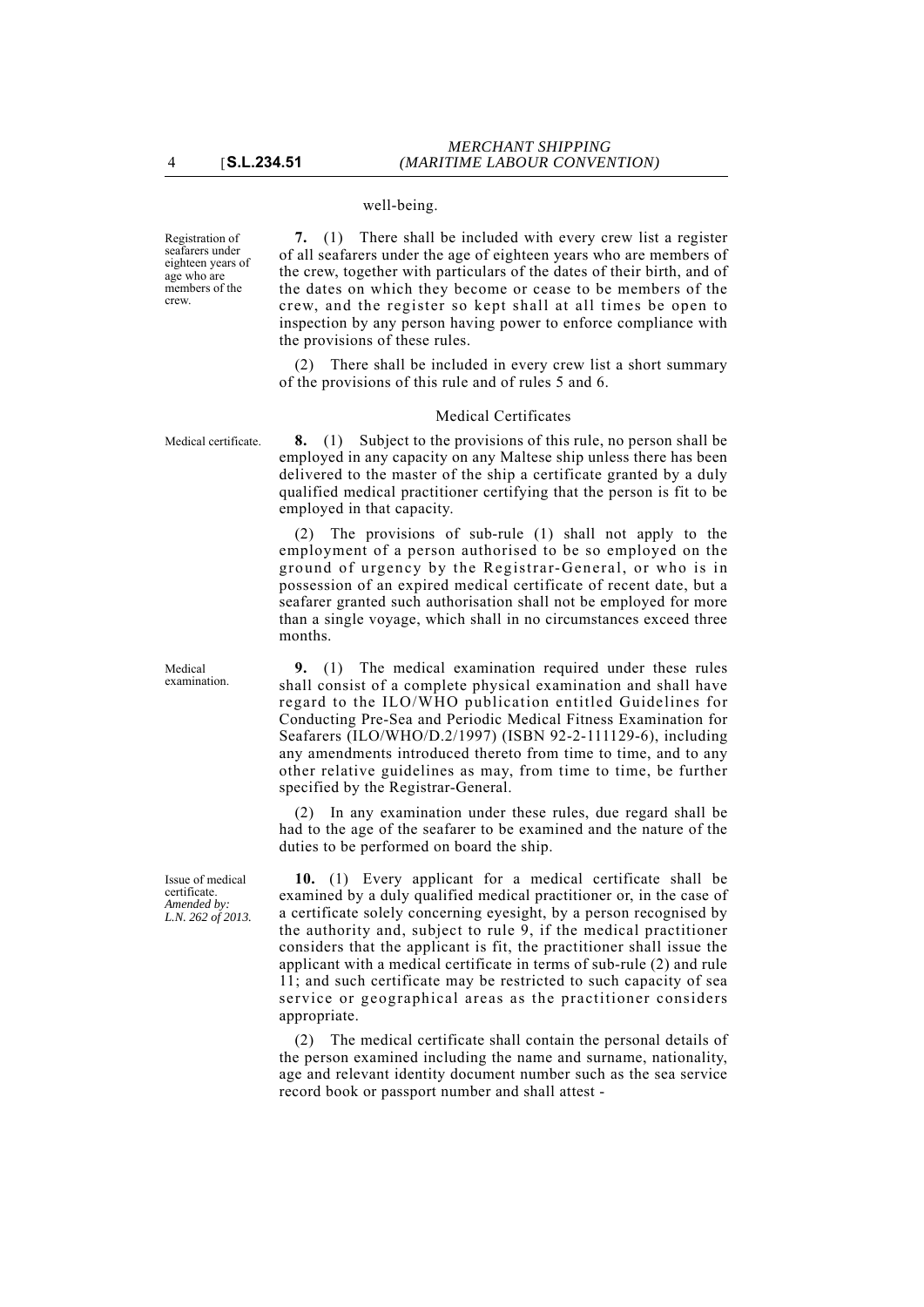- (*a*) that the hearing and sight of the seafarer examined and, in the case of a seafarer to be employed in the deck department (except for certain specialist personnel, whose fitness for the work which they are to perform is not liable to be affected by defective colour vision), his colour vision, are all satisfactory; and
- (*b*) that the seafarer is not suffering from any medical condition likely to be aggravated by, or to render the seafarer unfit for, service at sea or likely to endanger the health of other persons on board.

**11.** (1) Subject to sub-rules (2) and (3), a duly qualified medical practitioner who issues a medical certificate under rule 10 shall specify the period of validity, from the date of the medical examination, for which the certificate is to remain in force.

(2) Unless suspended or cancelled in terms of rule 13 and subject to sub-rule (3), the maximum period of validity of a medical certificate shall be two years and, in so far as it relates to colour vision, the maximum period of validity shall be six years:

Provided that if the examined seafarer is under eighteen years of age, the maximum period of validity of a medical certificate shall be one year:

Provided further that if the health of the examined seafarer demands it, a medical practitioner may issue a medical certificate valid for such shorter period as may be specified in the certificate.

(3) Where the period of validity of a medical certificate expires in the course of a voyage, the certificate shall remain in force until the end of that voyage or until the next port of call, whichever is the earliest, where the seafarer is to obtain a medical certificate from a qualified medical practitioner, provided that the period shall not exceed three months.

**12.** If a seafarer holding a valid medical certificate suffers a medical condition which precludes seafaring employment, such seafarer shall arrange for an additional medical examination in accordance with rule 9 as soon as practicable after diagnosis.

**13.** If a qualified medical practitioner has reasonable grounds to believe that -

- (*a*) there has been a significant change in the medical fitness of a seafarer during the period of validity of the medical certificate; or
- (*b*) had he been in possession of full details of the seafarer's conditions when issuing the medical certificate, and having regard to the provisions of rule 9, would not have reasonably considered the seafarer fit to be issued with such certificate; or
- (*c*) the medical certificate was issued otherwise than in accordance with these rules,

the medical practitioner shall notify the seafarer concerned and

Further medical examination.

Change in conditions relating to medical certificate.

Period of validity of medical certificate.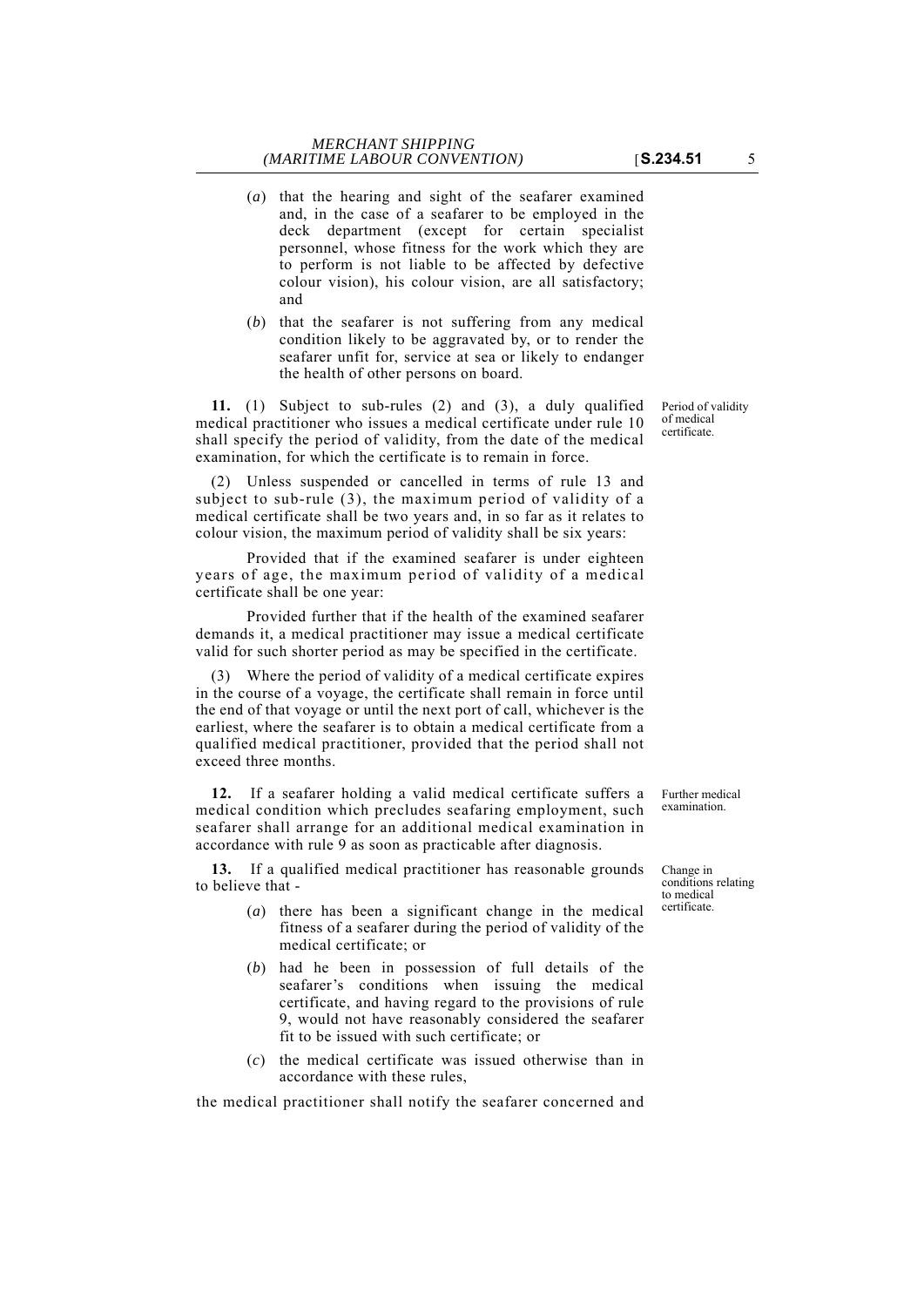may -

- (i) suspend the validity of that certificate until the seafarer has undergone a further medical examination;
- (ii) suspend the certificate for such period as the medical practitioner considers the seafarer will remain unfit to go to sea; or
- (iii) cancel the certificate if the medical practitioner considers that the seafarer is likely to remain permanently unfit to go to sea.
- **14.** (1) A seafarer who is aggrieved by
	- (*a*) the refusal of a medical practitioner to issue him with a medical certificate, or
	- (*b*) any restriction imposed on such a certificate, or
	- (*c*) the suspension for a period of more than three months or cancellation of that certificate by a medical practitioner pursuant to rule 13,

may apply to the Registrar-General for the matter to be reviewed by a single medical referee appointed by the Registrar-General.

- (2) Any such application shall
	- (*a*) be lodged with the Registrar-General within one month of the date on which the seafarer is given notice of the refusal, imposition of a restriction, suspension, or cancellation (or such longer period as the Registrar-General may determine if delay is caused by the seafarer's employment on board a ship); and
	- (*b*) include a consent to the duly qualified medical practitioner responsible for the refusal, imposition of a restriction, suspension or cancellation to provide a report to the medical referee specifying the name and address of that practitioner.

(3) The medical referee to whom the matter is referred by the Registrar-General may obtain a report from the qualified medical practitioner by whom the applicant was examined and may examine the medical condition of the applicant. The medical referee shall, if the applicant so requests, disclose to the applicant the report of the qualified medical practitioner and any other evidence not produced by the applicant himself except that if the medical referee considers that such disclosure would be harmful to the applicant's health the referee shall not be required to make such disclosure. The medical referee shall have regard to any relevant medical evidence, whether produced by the applicant, the employer, or otherwise, and whether or not disclosed as aforesaid.

(4) If the medical referee, in the light of the medical evidence available, considers that the applicant is fit, having regard to the provisions of rule 9, he shall issue the applicant with a medical certificate. Where the medical referee considers that restrictions as to capacity or geographical area other than those imposed on the medical certificate issued to the applicant should be imposed, or

Application for a review.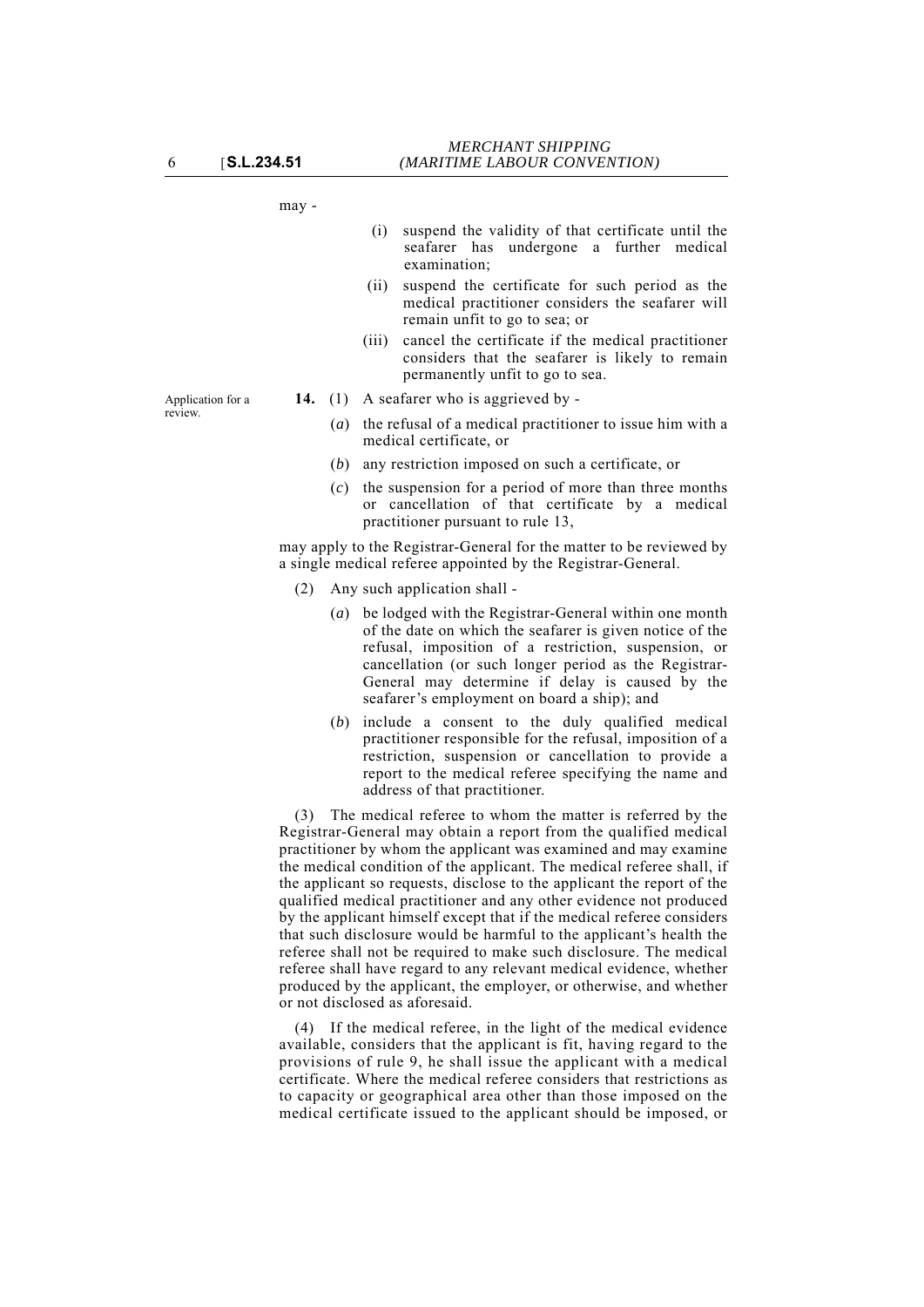that any restrictions so imposed should be deleted or varied, the medical referee shall issue to the applicant a revised medical certificate and the former certificate shall thereupon cease to have effect. In any other case the medical referee shall notify the applicant of his decision. Any such action by the medical referee shall be taken not later than two months from the date on which the application for review is lodged with the Registrar-General (which date shall be notified to the medical referee by him) or within such longer period as the Registrar-General may determine.

**15.** Any certificate of medical and visual fitness for seafaring employment issued by a qualified medical practitioner to a seafarer in respect of a medical examination conducted before the date on which these rules come into force shall be deemed for the purposes of these rules to be equivalent to a medical certificate issued under these rules:

Provided that any such certificate issued by any such qualified medical practitioner shall remain valid from the date of the medical examination only for the appropriate maximum period prescribed in rule 11 or for such shorter period as may be specified in the certificate.

**16.** (1) Any medical certificate issued to a seafarer in accordance with the Medical Examination (Seafarers) Convention, 1946 (International Labour Organisation Convention No. 73 of 1946) or the Merchant Shipping (Minimum Standards) Convention, 1976 (International Labour Organisation Convention No. 147 of 1976) -

- (*a*) by an authority empowered in that behalf by the laws of a State outside Malta that has ratified the said Conventions; or
- (*b*) by an approved authority empowered in that behalf by the laws of a State outside Malta,

shall be deemed for the purposes of these rules to be equivalent to a medical certificate issued under these rules:

Provided that any medical certificate issued by any such authority shall remain in force, unless renewed, only until the expiration of the period of validity specified in that certificate, but in no case for more than the appropriate maximum period prescribed in rule 11.

(2) A medical certificate issued in accordance with the medical standards of the STCW Convention, or a medical certificate meeting in substance the same requirements for seafarers not covered by the STCW Convention, shall be accepted as meeting the standards of these rules.

## Recruitment and Placement

be operated in an orderly manner that protect and promote L.N. 262 of 2013. **17.** Without prejudice to any other Act or rule governing services related to recruitment, the competent authority shall ensure that public and private seafarer recruitment and placement services

Recruitment and placement services. *Amended by:*

Other medical certificates.

Certificates' equivalent.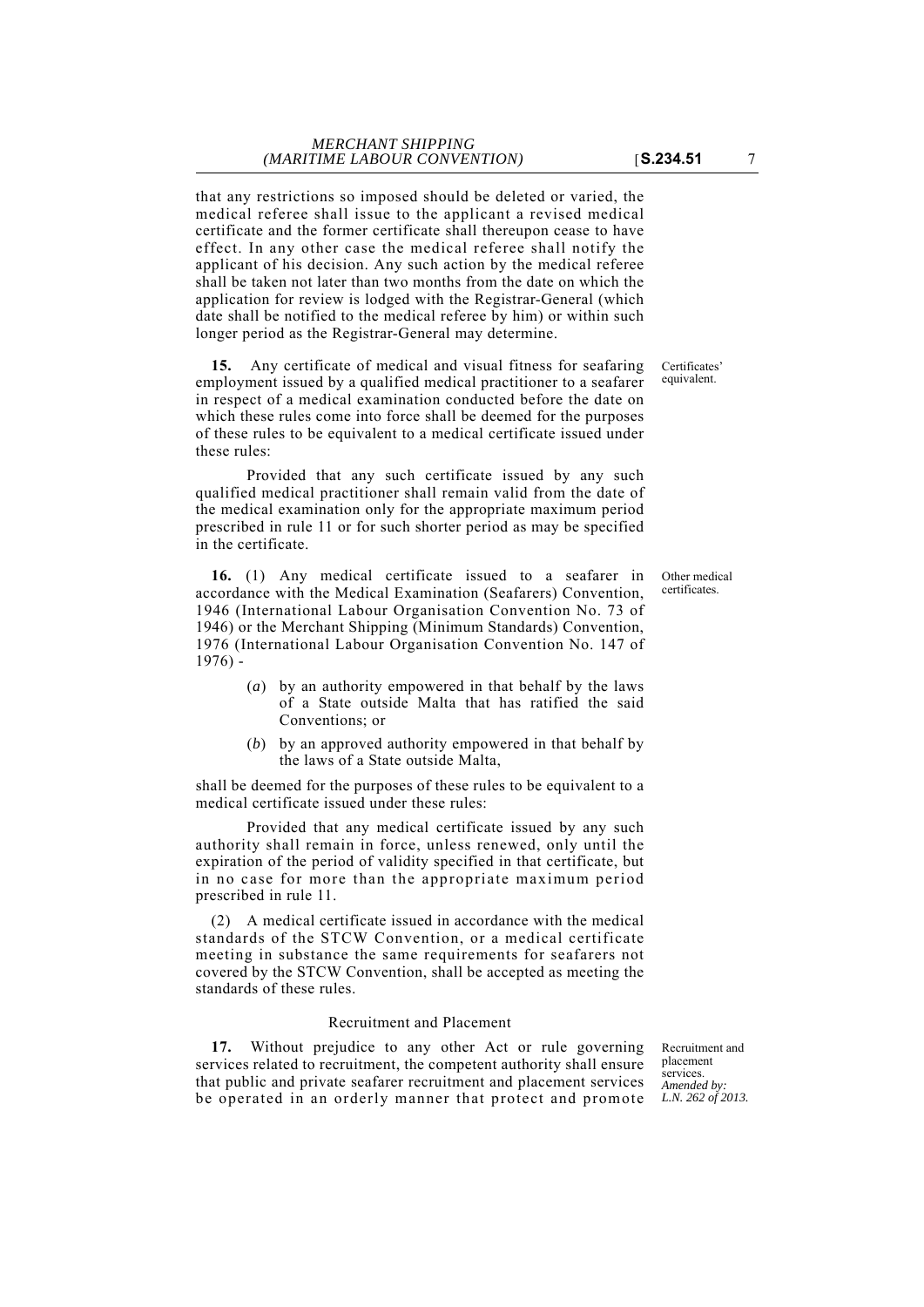seafarers' employment rights.

Compliance with Convention.

Owners of Maltese flagged ships.

**18.** The Registrar-General shall, through the application of rule 4, ensure that recruitment services in Malta comply with the Convention.

**19.** (1) Owners of Maltese flagged ships, who use seafarer recruitment and placement services based in countries or territories in which the Convention applies, shall ensure, as far as practicable, that those services meet the requirements of the Convention.

(2) Owners of Maltese flagged ships, who use seafarer recruitment and placement services based in countries or territories in which the Convention does not apply, shall ensure, as far as practicable, that those services meet the requirements of the Convention.

# PART III

# CONDITIONS OF EMPLOYMENT

## Seafarers' employment agreement

Seafarer's employment agreement.

Form, period and conditions of employment agreements.

**20.** (1) The owner of every Maltese ship shall enter into an agreement (in these Rules called the "seafarer's employment agreement") with every seafarer in accordance with these rules stipulating the terms and conditions of his employment.

(2) If the shipowner carries any seafarer to sea without entering into a full and valid seafarer's employment agreement, he shall for each offence be liable to a fine (*multa*) not exceeding five hundred units.

(3) A master may sign a seafarer's employment agreement on behalf of the shipowner, and provide advice upon request on the same, but shall not be answerable for the shipowner for any deficiencies within the agreement, save for his duties to ensure the agreement is understood and signed by the seafarer. In default, the master shall be liable to a fine (*multa*) not exceeding fifty units.

**21.** (1) A seafarer's employment agreement shall be dated at the time of the first signature thereof, and shall be signed by the shipowner before a seafarer signs his name.

(2) The seafarer's employment agreement shall show the date and place at which it is made, the surname and other names of the seafarer, his birthplace, and his age or the date of his birth, and shall contain as terms thereof the following particulars:

- (*a*) the name of the ship on board which the seafarer undertakes to serve;
- (*b*) the owner's name and address:
- (*c*) if possible, the place and date at which each seafarer is to be on board or to begin work;
- (*d*) the capacity in which each seafarer is to serve;
- (*e*) the amount of wages the seafarer is to receive;
- (*f*) the amount of paid annual leave or formula used for its calculation;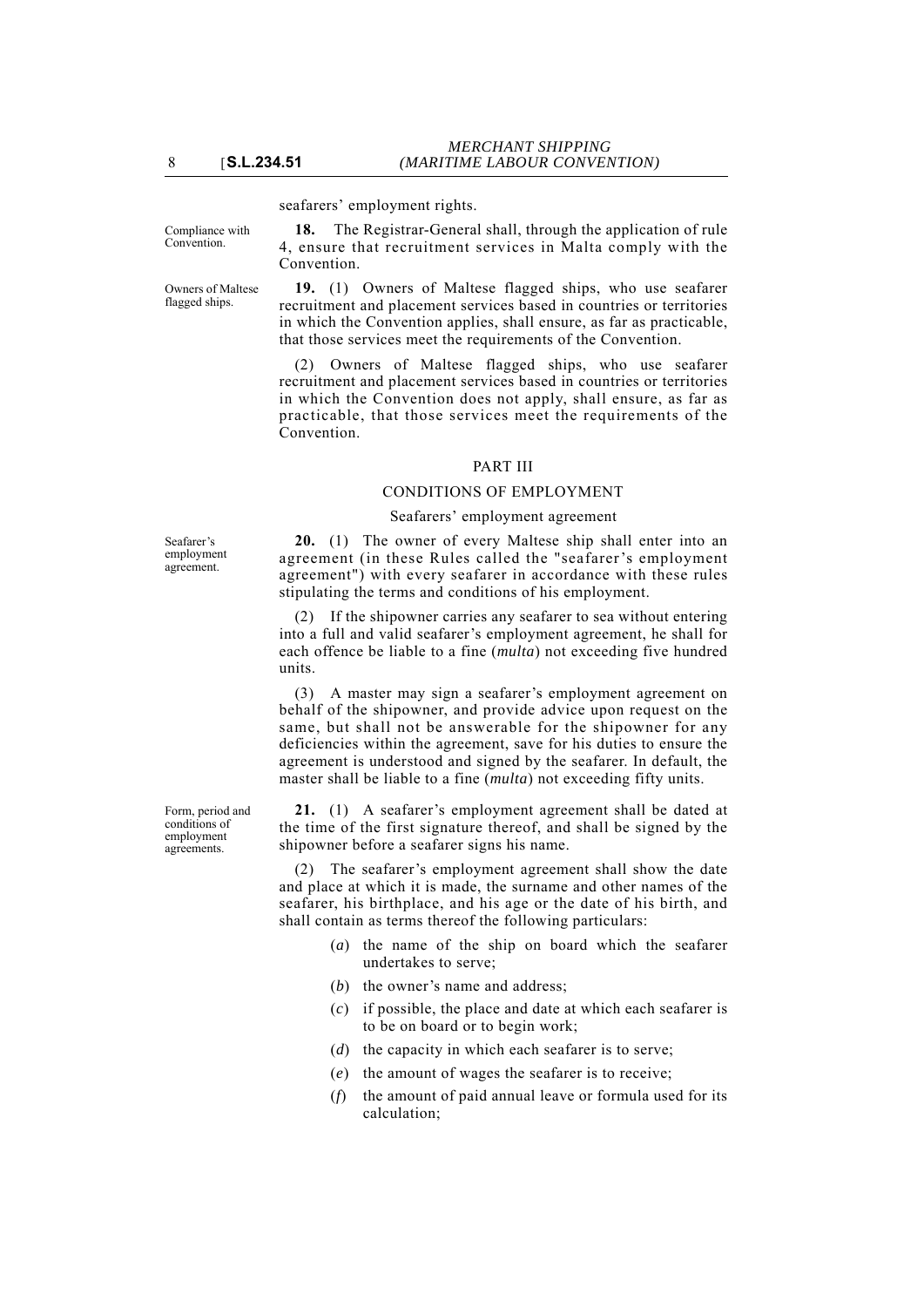- (*g*) the health and social security protection benefits to be provided to the seafarer by the owner;
- (*h*) the seafarer's entitlement to repatriation;
- (*i*) reference to the collective bargaining agreement, when applicable;
- (*j*) either the nature and, as far as is practicable, the duration of the intended voyage or engagement, or the maximum period of the voyage or engagement, and the places or parts of the world, if any, to which the voyage or engagement is not to extend;
- (*k*) any rules as to the provisions to be provided for seafarers employed on Maltese ships;
- (*l*) the termination of the agreement and the conditions thereof, including:
	- (i) if the agreement has been made for an indefinite period, the conditions entitling either party to terminate it, as well as the required notice period, which shall not be less for the shipowner than for the seafarer;
	- (ii) if the agreement has been made for a definite period, the date fixed for its expiry; and
	- (iii) if the agreement has been made for a voyage, the port of destination and the time which has to expire after arrival before the seafarer should be discharged.

(3) Any termination to the seafarer's employment agreement shall in no circumstances be shorter than seven days if notice of such termination is from the shipowner. Notice of termination from the seafarer may be less than seven days or without notice, if for compassionate or urgent reasons, as the Registrar-General may approve through Merchant Shipping Notices from time to time.

(4) Saving any other provision of these rules, a seafarer's employment agreement shall be terminated by -

- (*a*) the mutual consent of the parties thereto; or
- (*b*) the death of the seafarer; or
- (*c*) the loss or total unseaworthiness of the ship; or
- (*d*) the sale of the ship; or
- (*e*) the expiration of time.

**22.** The following provisions shall have effect with respect to a seafarer's employment agreement:

Special provisions as to employment agreement.

- (*a*) the agreement shall be signed by the shipowner and the seafarer;
- (*b*) the shipowner, recruitment agency or master, as the case shall be, have the agreement read over and explained to the seafarer, or otherwise ascertain that the seafarer understands the same, before he signs it, and shall attest each signature;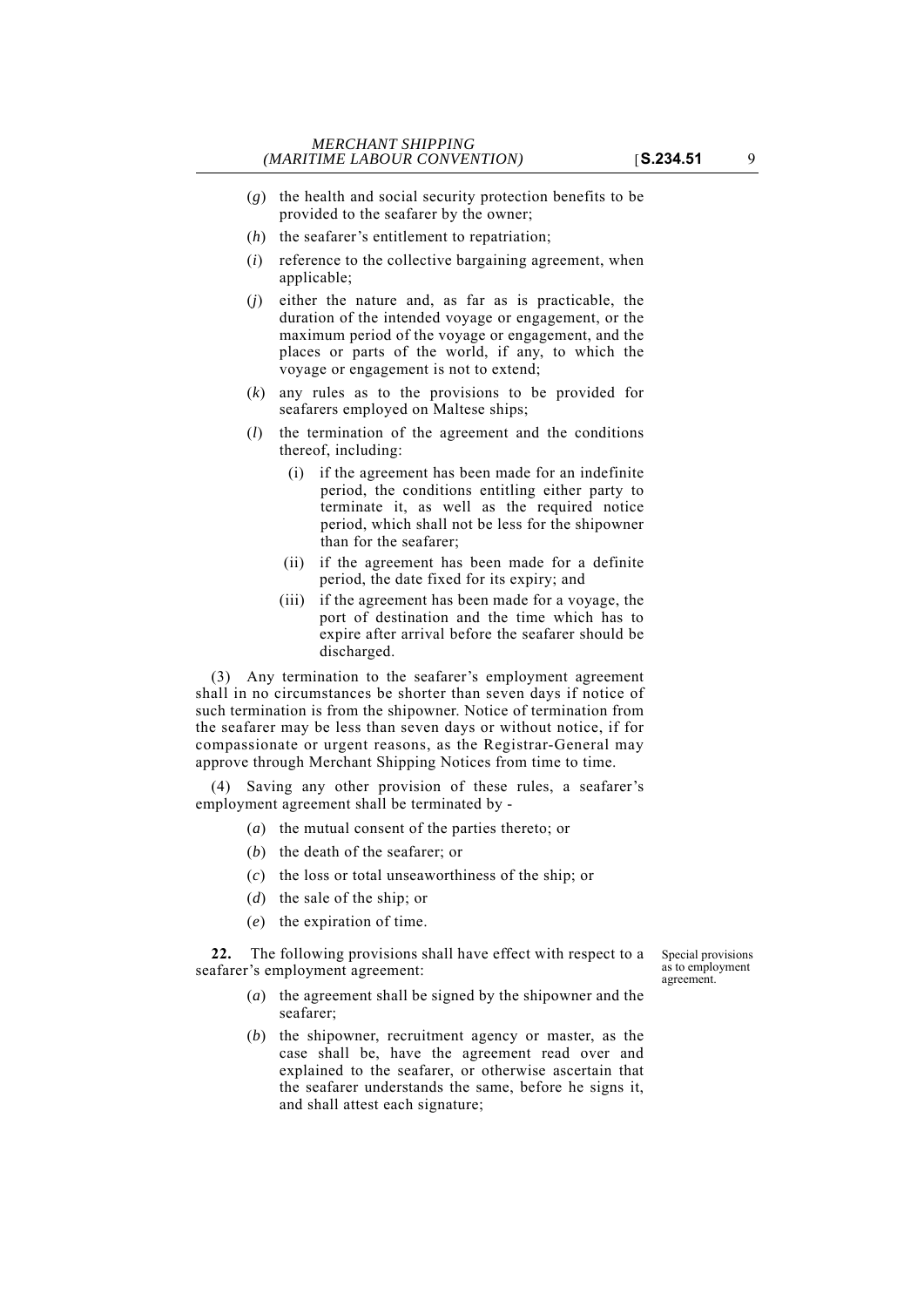(*c*) the employment agreement shall be signed in duplicate and one part shall be retained by the shipowner and the other by the seafarer.

Terms not to be contrary to the provisions of these rules.

Copy of agreement to be accessible to crew.

Forgery, etc., of employment agreement.

Alterations in employment agreements.

Seafarer's record book.

Use of English language.

**23.** To the extent that any terms or conditions adopted by the parties to a seafarer's employment agreement are contrary to the provisions of these rules such terms and conditions shall have no effect and the relevant provisions under these rules shall be deemed to apply.

**24.** The master shall, at the commencement of every voyage or engagement, ensure that clear information as to the conditions of employment can be easily obtained on board by each seafarer, and the seafarers' employment agreement to be accessible to inspectors in accordance with these rules, and if he fails without reasonable cause to do so he shall for each offence be liable to a fine (*multa*) not exceeding ten units.

**25.** If any person fraudulently alters, makes any false entry in, or delivers a false copy of a seafarer's employment agreement, or assists in committing or procures to be committed any such offence, that person shall for each offence be liable to imprisonment for a period not exceeding two years or to a fine (*multa*) not exceeding five hundred units or to both such imprisonment and fine.

**26.** Every erasure, interlineation, or alteration in any seafarer's employment agreement shall be wholly inoperative unless proved to have been made with the consent of all the persons interested in the erasure, interlineation or alteration by the written attestation of two witnesses.

**27.** Seafarers shall be given a seafarer's record book of their employment onboard and shall not contain any statement as to the quality of the seafarer's work or his wages.

**28.** Except where otherwise provided in the Act or these rules, all correspondence, documents, forms or other writings shall be in the English language if the ship is involved in international voyages:

Provided that a foreign language version of any document may be appended to the English language version thereof.

# Manning levels **29.** For the purpose of rules 30 to 36, both inclusive,

Interpretation.

S.L.234.17

Responsibilities of owners.

"appropriate certificate" means an appropriate certificate as defined in the Merchant Shipping (Training and Certification) Regulations.

- **30.** (1) Every owner of a Maltese ship shall ensure that
	- (*a*) every seafarer assigned to his ship holds an appropriate certificate in respect of any function the seafarer is to perform;
	- (*b*) documentation and data relevant to all seafarers employed on its ships are maintained and readily available for inspection and include, *inter alia*, documentation and data on their experience training,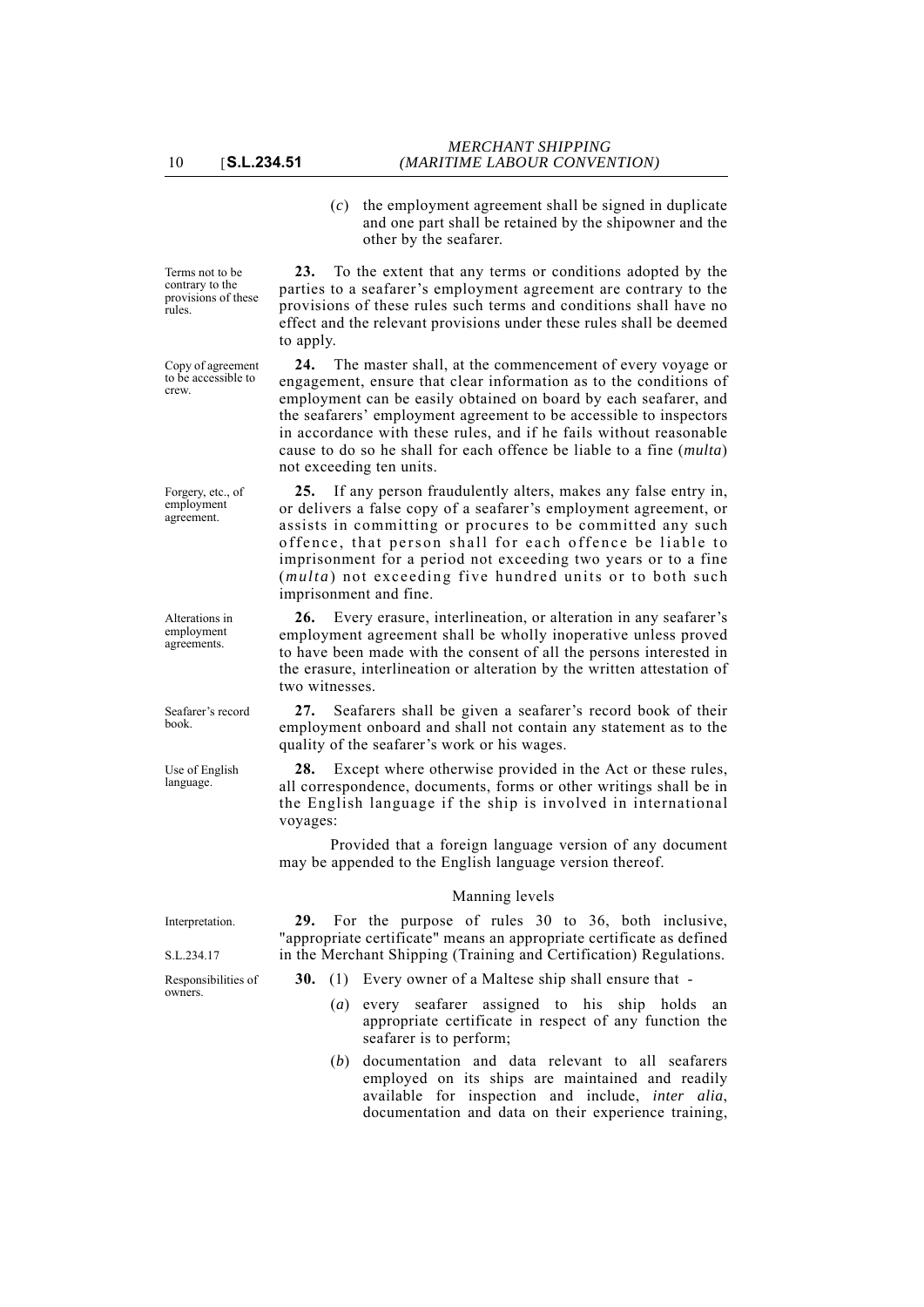medical fitness and competency in assigned duties.

(2) Nothing in sub-rule (1) shall prohibit the allocation of tasks for training under supervision or in case of *force majeure*.

**31.** (1) The shipowner shall provide written instructions to the master setting out the policies and the procedures to be followed to ensure that all seafarers engaged on board the ship are given a reasonable opportunity to become familiar with the shipboard equipment, operating and safety procedures including other arrangements needed for the proper performance of their duties, before being assigned to such duties.

(2) The policies and procedures referred to in sub-rule (1) shall include:

- (*a*) allocation of a reasonable period of time during which the seafarer will have an opportunity to become acquainted with -
	- (i) the specific equipment the seafarer will be operating; and
	- (ii) ship-specific watchkeeping, safety, environmental protection and emergency procedures and arrangements the seafarer needs to know to perform the assigned duties properly;
- (*b*) designation of a knowledgeable crew member who will be responsible for ensuring that an opportunity is provided to each newly employed seafarer to receive essential information in a language the seafarer understands.

(3) It shall be the duty of any master and any member of a crew designated with an obligation under sub-rule (2) to carry out that obligation.

**32.** (1) It shall be the duty of the shipowner to ensure that in relation to every ship of 500 gross tonnage or more -

Safe manning document.

- (*a*) a safe manning document is in force in respect of the ship and the manning of the ship;
- (*b*) the safe manning document is kept on board the ship at all times;
- (*c*) the manning of the ship is maintained at all times to at least the levels specified in the safe manning document.

(2) The master of any ship to which these rules apply shall ensure that the ship does not proceed to sea unless there is on board a valid safe manning document issued in respect of the ship and the manning of the ship complies with that document.

(3) It shall be the duty of the shipowner applying for a safe manning document in respect of any Maltese ship to submit to the Registrar-General any information that may be required for the issue of such document.

(4) It shall be the duty of the shipowner after the issue of a safe

Shipowner to provide written **instructions** to master.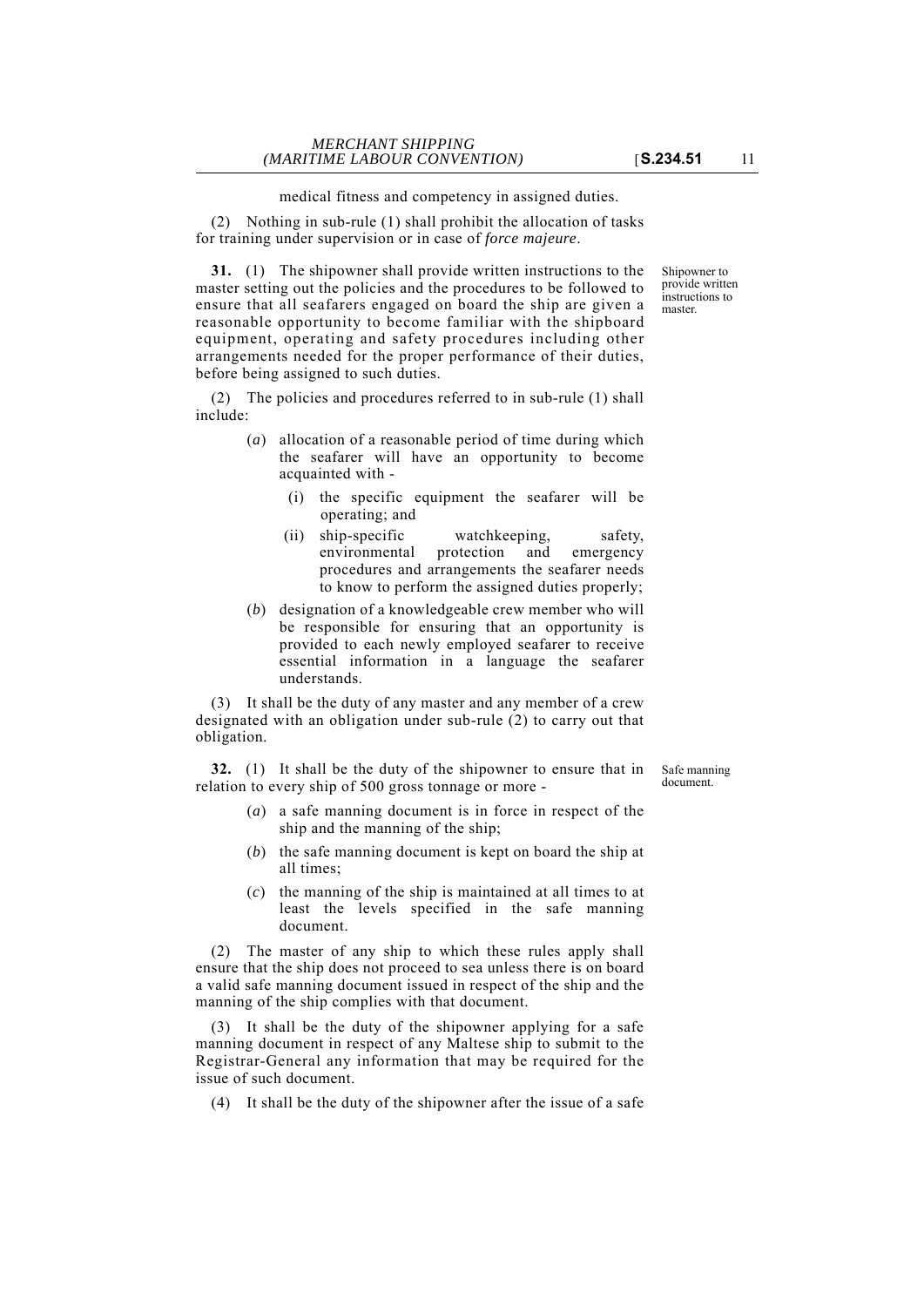manning document to inform the Registrar-General as soon as there is any change of the circumstances which are pertinent to that safe manning document.

(5) Notwithstanding the provisions of these rules and without prejudice to any other duties and responsibilities of the master and of the owner, it shall be the duty of the master and of the shipowner to ensure that from the point of view of safety of life at sea and pollution prevention, the ship is sufficiently and efficiently manned.

**33.** (1) The master of any ship shall ensure that the watchkeeping arrangements for the ship are at all times adequate for maintaining safe navigational and engineering watches having regard to Chapter VIII of Section A of the STCW Code.

(2) Without prejudice to the duties of the master provided by sub-rule (1), the master shall give directions to the deck watchkeeping officers responsible for navigating the ship safely during their periods of duty, in accordance with Part 3-1 of Section VIII/2 of the STCW Code and any requirements specified by the Registrar-General.

(3) The chief engineer officer of any ship shall ensure that the engineering watchkeeping arrangements for the ship are at all times adequate for maintaining a safe watch in accordance with Part 3-2 of Section A-VIII/2 of the STCW Code, and when deciding the composition of the watch the chief engineer officer shall observe the principles set out in Part 3-2 of that section and the requirements specified by the Registrar-General.

**34.** The master of any ship which is safely moored or safely at anchor under normal circumstances in port shall arrange for an appropriate and effective watch to be maintained for the purposes of safety. Such arrangements shall be in accordance with Part 4 of Section A-VIII/2 of the STCW Code and any operational guidance specified by the Registrar-General.

**35.** The master of any ship which is carrying hazardous cargo and which is in port, even when safely moored or safely at anchor, shall, in addition to any watchkeeping arrangements required under rule 34, in the case of -

- (*a*) a ship carrying hazardous cargo in bulk ensure that a safe deck watch and safe engineering watch are maintained by the ready availability on board of a duly qualified officer or officers, and where appropriate ratings; and
- (*b*) a ship carrying hazardous cargo other than in bulk, ensure that in organising safe watchkeeping arrangements account is taken of the nature, quantity, packing and stowage of the hazardous cargo and of any special conditions on board, afloat and ashore.

**36.** It shall be the duty of the master to ensure that a ship with a total number of crew and passengers exceeding one hundred

Watchkeeping arrangements in ports.

Watchkeeping arrangements.

Watchkeeping arrangements in port for ships carrying hazardous cargo.

Ship to carry medical practitioner.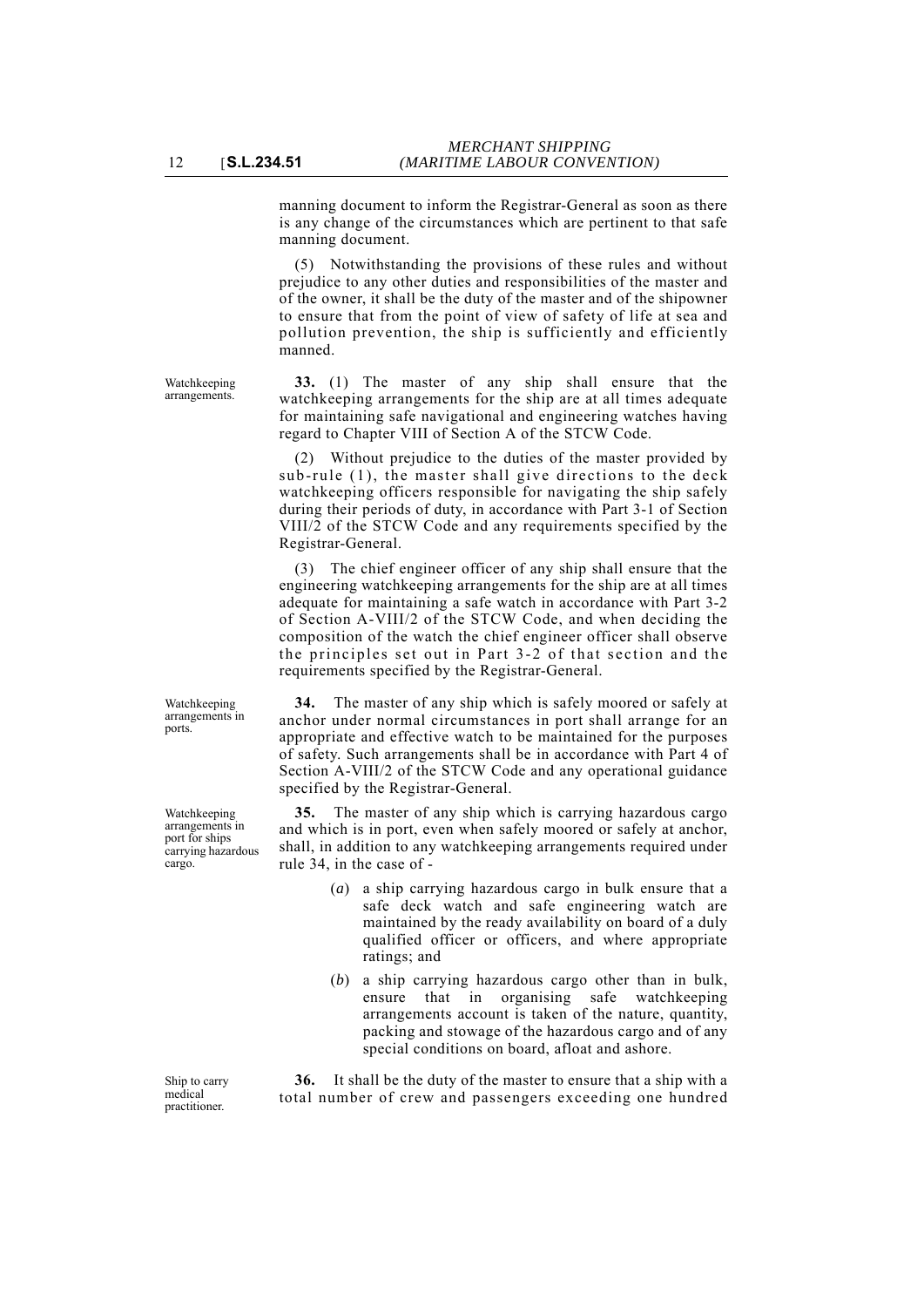persons engaged on an international voyage of more than three days, carries onboard as part of its safe manning a medical practitioner responsible for the medical care of the persons on board.

#### Hours of work and rest

**37.** For the purpose of rules 38 to 46, both inclusive - Interpretation.

"employment", in relation to a seafarer, means employment under his seafarer's employment agreement, and "employed" shall be construed accordingly;

"hours of rest" means time outside hours of work and does not include short breaks;

"hours of work" means time during which a seafarer is required to do work on account of the ship;

"night" means a period -

- (*a*) the duration of which is not less than nine consecutive hours; and
- (*b*) which includes the period between midnight and 5a.m.;

"relevant requirements" means the requirements of rules 38, 41, 42(3), 43 and 44.

**38.** Without prejudice to rule 42, it shall be the duty of an employer of a seafarer and a master of a ship to ensure that a seafarer is provided with at least the minimum hours of rest.

**39.** (1) Without prejudice to rules 40 and 42, the minimum hours of rest shall be not less than -

- (*a*) ten hours in any 24-hour period; and
- (*b*) seventy-seven hours in any seven-day period.

(2) Hours of rest may be divided into no more than two periods, one of which shall be at least six hours in length, and the interval between such consecutive periods shall not exceed fourteen hours.

(3) Musters, fire-fighting and lifeboat drills shall be conducted in a manner which minimises the disturbances of rest periods and do not induce fatigue.

(4) A seafarer who is on call shall have adequate compensatory rest period if his normal period of rest is disturbed by call-outs of work.

**40.** (1) The Registrar-General may authorise collective agreements permitting exceptions to the limits in rule 39(1) and (2) but shall have due regard for the general principles of the protection of the health and safety of seafarers.

(2) In the absence of any collective agreement or arbitration award or if the competent authority determines that the provisions in the agreement or award in respect of rule 39(3) and (4) are inadequate, the Registrar-General shall determine such provisions to ensure the seafarers concerned have sufficient rest.

Minimum hours of rest: further provision. *Amended by: L.N. 262 of 2013.*

Master of ship to ensure seafarer's minimum hours of rest.

Minimum hours of

rest.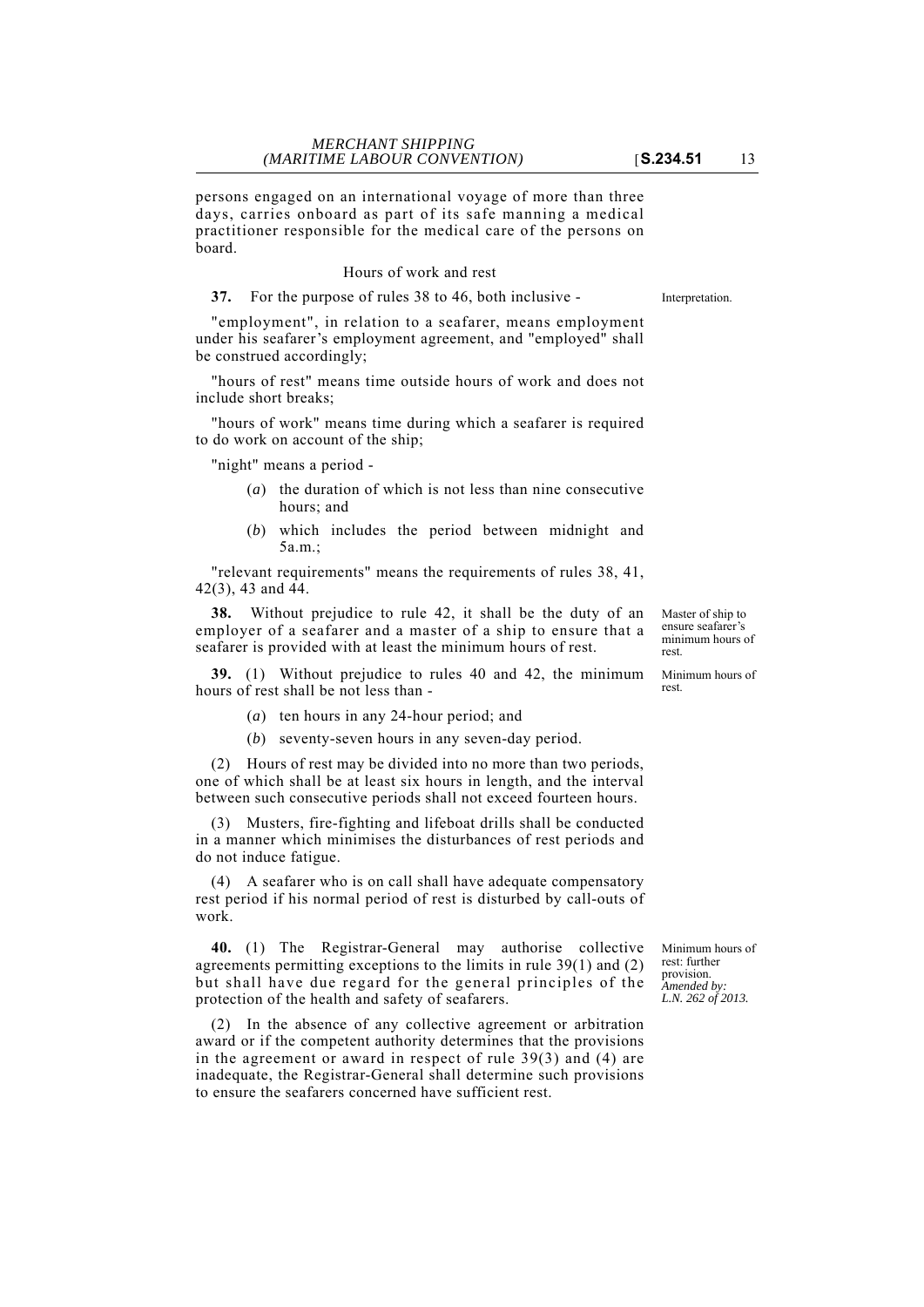Posting-up of table.

**41.** (1) The master of a ship, or a seafarer authorised by the master, shall ensure that a table with the shipboard working arrangements complying with sub-rules (2) and (3) is posted up in a prominent and accessible place in the ship.

(2) A table under sub-rule (1) shall contain for every position at least:

- (*a*) the schedule of service at sea and service in port; and
- (*b*) the minimum hours of rest as required by these rules or any collective agreements in force.

(3) A table under sub-rule (1) shall be in the format appearing in the First Schedule and shall be in English and in the working language of the ship if that is not English.

**42.** (1) The master of a ship may require a seafarer to work any hours of work necessary for the immediate safety of the ship, persons on board ship or cargo or for the purpose of giving assistance to another ship or to a person in distress at sea.

(2) For the purposes of sub-rule (1), the master may suspend the hours of rest scheduled in the table under rule 41 and require a seafarer to perform any hours of work necessary until the normal situation has been restored.

(3) As soon as practicable after the normal situation has been restored the master shall ensure that any seafarer who has performed work in a rest period scheduled in the table under subrule (1) is provided with an adequate rest period.

Records. **43.** (1) A record of a seafarer's daily hours of rest shall be maintained by the master or a person authorised by the master.

- (2) The record kept under sub-rule (1) shall
	- (*a*) be in the format appearing in the Second Schedule;
	- (*b*) be in English and in the working language of the ship if that is not English;
	- (*c*) be completed monthly in arrears;
	- (*d*) reflect all deviations from the scheduled hours of rest as per the provisions of rule 42;
	- (*e*) be endorsed by the master or a person authorised by the master, and by the seafarer in question, and a copy thereof shall be given to the seafarer by the master or the person authorised by the master;
	- (*f*) be kept for a period of two years and shall be available for inspection and endorsement by the Registrar-General or an inspector.

(3) The company and the master shall ensure that a copy of these rules and any collective agreements referred to under rule 40 are carried at all times on board the ship and are easily accessible to the seafarers on board.

Young persons. **44.** (1) Seafarers under the age of eighteen years shall:

Exception for emergencies.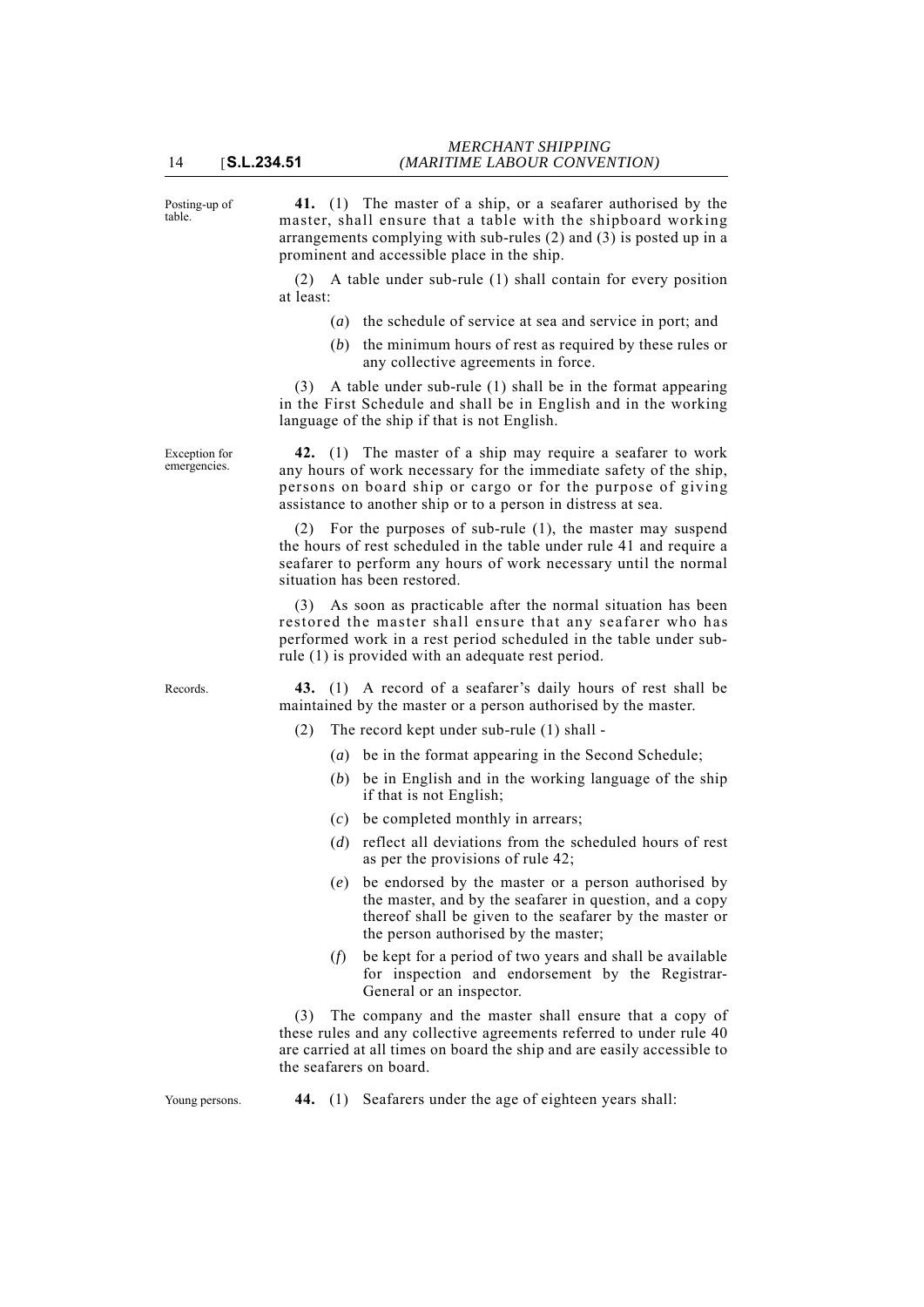- (*a*) not work more than eight hours per day and forty hours per week;
- (*b*) be provided sufficient time allowing for all meals, and a break of at least one hour for the main meal of the day;
- (*c*) be provided a fifteen-minute rest period as soon as possible following each two hours of continuous work.

(2) The master may suspend the provisions of sub-rule (1) or require that overtime shall be worked if:

- (*a*) the provisions of rule 42 are applied;
- (*b*) the work forms part of an established programme of training the effectiveness of which would be impaired by the prohibition in sub-rule (1);
- (*c*) they are impracticable when assigned watchkeeping duties in the deck, engine room and catering departments or working in a rostered shift-work system.

(3) All instances under sub-rule (2) shall be recorded, with reason and signed by the master.

- **45.** Where
	- (*a*) a medical practitioner has certified that a seafarer engaged on watchkeeping duties is suffering from health problems which the practitioner considers to be due to the fact that the seafarer performs night work, and
	- (*b*) it is possible for the employer to transfer the seafarer to work -
		- (i) to which the seafarer is suited, and
		- (ii) which is to be undertaken during periods such that the seafarer will cease to perform night work,

the seafarer shall be transferred accordingly.

**46.** An owner shall provide the Registrar-General with such information on watch-keepers and other seafarers working at night as may be specified by the Registrar-General.

## Entitlement to annual leave

**47.** (1) Subject to sub-rule (3), the annual paid leave of a seafarer shall be calculated on the basis of a minimum of 2.5 calendar days per month of employment and *pro rata* for incomplete months.

- (2) For the purposes of this rule, a seafarer's leave year begins:
	- (*a*) on such date during the calendar year as may be agreed in writing by the employer and the seafarer; or
	- (*b*) in absence of such agreement
		- (i) if the seafarer's employment began on or before

Health assessment and transfer of seafarers on watchkeeping duties to day work.

Power to require information.

Entitlement to annual leave.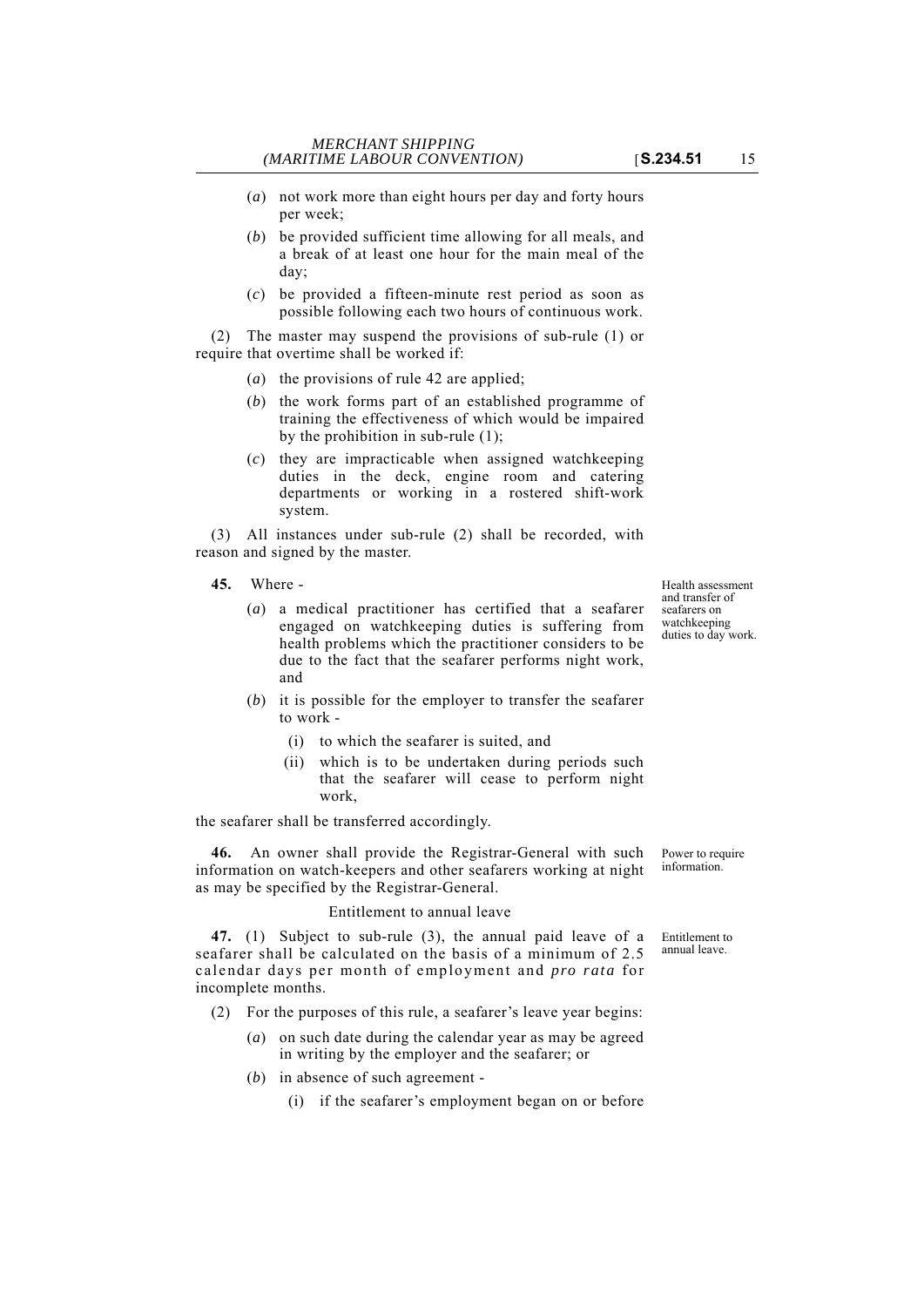the coming into force of this rule, on that date and each subsequent anniversary of that date; or

(ii) if the seafarer's employment begins after the coming into force of this rule, on the date on which that employment begins and each subsequent anniversary of that date.

(3) Where by virtue of sub-rule (2) the period of leave to which a seafarer is entitled is or includes a proportion of a week, the proportion shall be determined in days and any fraction of a day shall be treated as a whole day.

Any agreement to forgo the minimum annual leave with pay prescribed in these rules, except were the seafarer's employment is terminated, shall be prohibited.

(5) Justified absences from work shall not be considered as annual leave.

**48.** Where during any period a seafarer is entitled to hours of rest or annual leave both under a provision of these rules and under a separate provision (including a provision of his contract), he may exercise the two rights separately, but may, in taking hours of rest or annual leave during that period, take advantage of whichever right is, in any particular respect, the more favourable.

#### Right to wages

**49.** Without prejudice to collective bargaining agreements, it shall be the duty of an employer of a seafarer and an owner of a ship to ensure that a seafarer is paid at least a minimum basic wage.

**50.** (1) For the purpose of this rule, the term:

"able seaman" means a person in possession of a certificate as A.B. issued or recognised under the Merchant Shipping (Training and Certification) Regulations;

"basic pay" or "wages" means the pay, however composed, for normal hours of work but not including overtime worked, bonuses, allowances, paid leave or any other additional remuneration;

''consolidated wage'' means a wage or salary which includes the basic pay and other pay-related benefits including compensation for all overtime hours worked and all other pay-related benefits;

''overtime'' means time worked in excess of the normal hours of work.

(2) Seafarers whose remuneration includes separate compensation for overtime worked -

- (*a*) for the purpose of calculating wages, the normal hours of work at sea and in port shall not exceed eight hours per day;
- (*b*) without prejudice to more favourable collective bargaining agreements, for the purpose of calculating overtime, the number of normal hours per week covered by the basic pay or wages shall not exceed forty-eight hours per week;

Provision for minimum wage.

Entitlements under other provisions.

Remuneration. *Amended by: L.N. 262 of 2013.* S.L. 234.17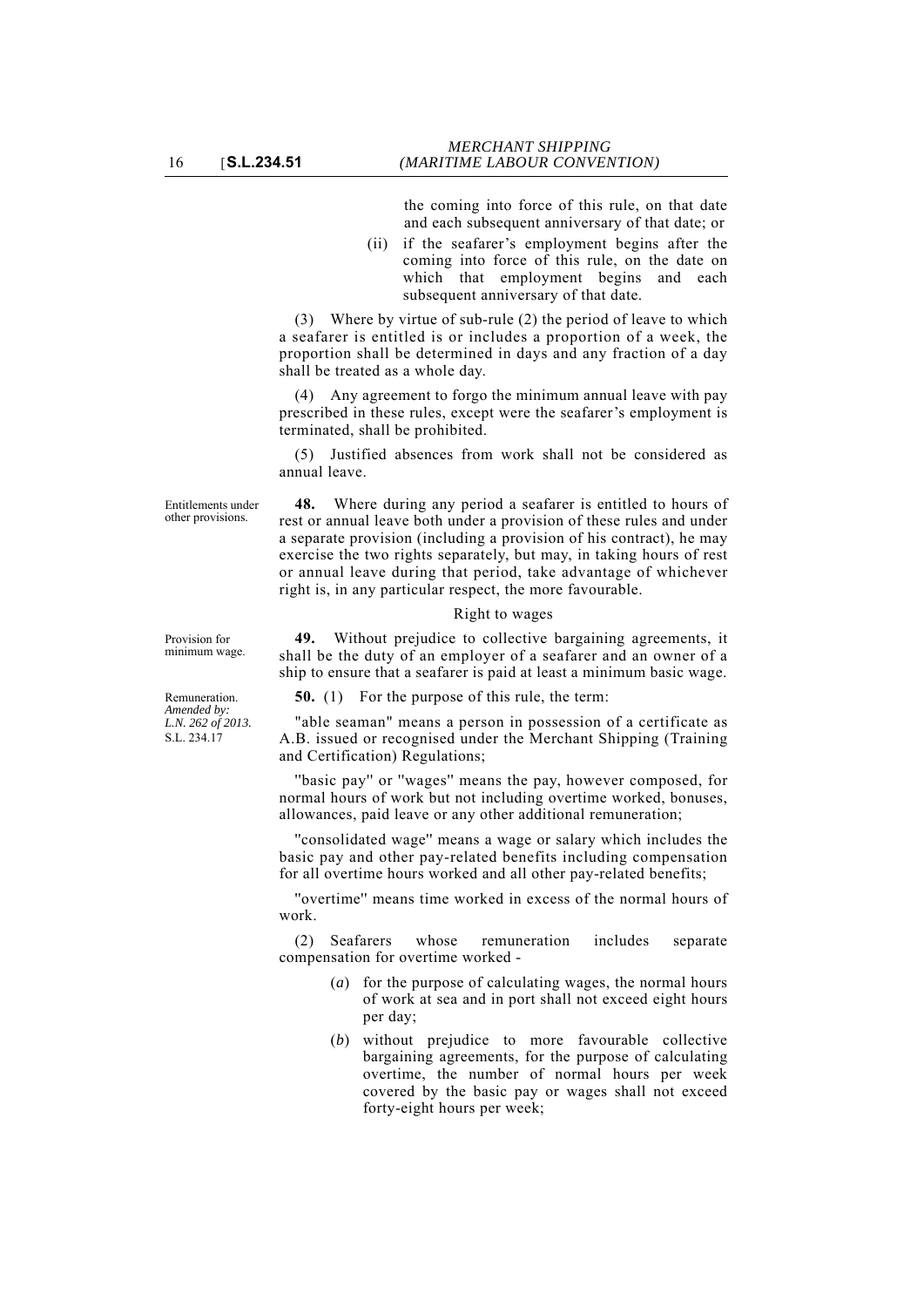- (*c*) the rate or rates of compensation for overtime, shall be not less than one and one-quarter times the basic pay or wages per hour,
- (*d*) records of all overtime worked shall be maintained by the master, or a person assigned by the master, and endorsed by the seafarer at no greater than monthly intervals.

(3) Seafarers whose wages are fully or partially consolidated are to have specified in the seafarer's employment agreement the number of hours of work expected of the seafarer in return for such remuneration, and any additional allowances which might be due in addition to the consolidated wage, and in which circumstances.

(4) When hourly overtime is payable for hours worked in excess of those covered by the consolidated wage, the hourly rate shall be not less than one and one-quarter times the basic rate corresponding to the normal hours of work as defined in sub-rule  $(2)(c)$ .

(5) For seafarers whose wages are partially consolidated, records of all overtime worked shall be maintained and endorsed as provided for in sub-rule (2)(*d*).

**51.** The Registrar-General shall, through the issue of Merchant Minimum wage. Shipping Notices, determine the minimum basic wage for a calendar month of service for an able seamen or the equivalent thereof in the specific currency stated in the seafarer's employment agreement, and in so doing, the Registrar-General shall be guided by the amount periodically set by the Joint Maritime Commission or another body authorised by the Governing Body of the International Labour Organisation.

**52.** A seafarer's right to wages and provisions shall be taken to begin at the time at which he commences work or at the time specified in the agreement for his commencement of work or presence on board, whichever happens first.

**53.** (1) A seafarer shall not by any agreement forfeit his rights on the ship, or be deprived of any remedy for the recovery of his wages, to which in the absence of the agreement he would be entitled, and shall not by any agreement abandon his right to wages in case of the loss of the ship, or abandon any right that he may have or obtain in the nature of salvage; and every stipulation in any agreement inconsistent with any provision of these rules shall be void.

(2) Nothing in this rule shall apply to a stipulation made by the seafarer belonging to any ship which, according to the terms of the agreement, is to be employed on salvage service, with respect to the remuneration to be paid to them for salvage services to be rendered by that ship to any other ship.

**54.** The right to wages shall not depend on the earning of freight; and every seafarer shall be entitled to demand and recover any wages notwithstanding that freight has not been earned; but in all cases of wreck or loss of the ship, proof that the seafarer has not

Wages not to depend on freight.

When right to wages begins.

Right to recover wages and salvage not to be forfeited.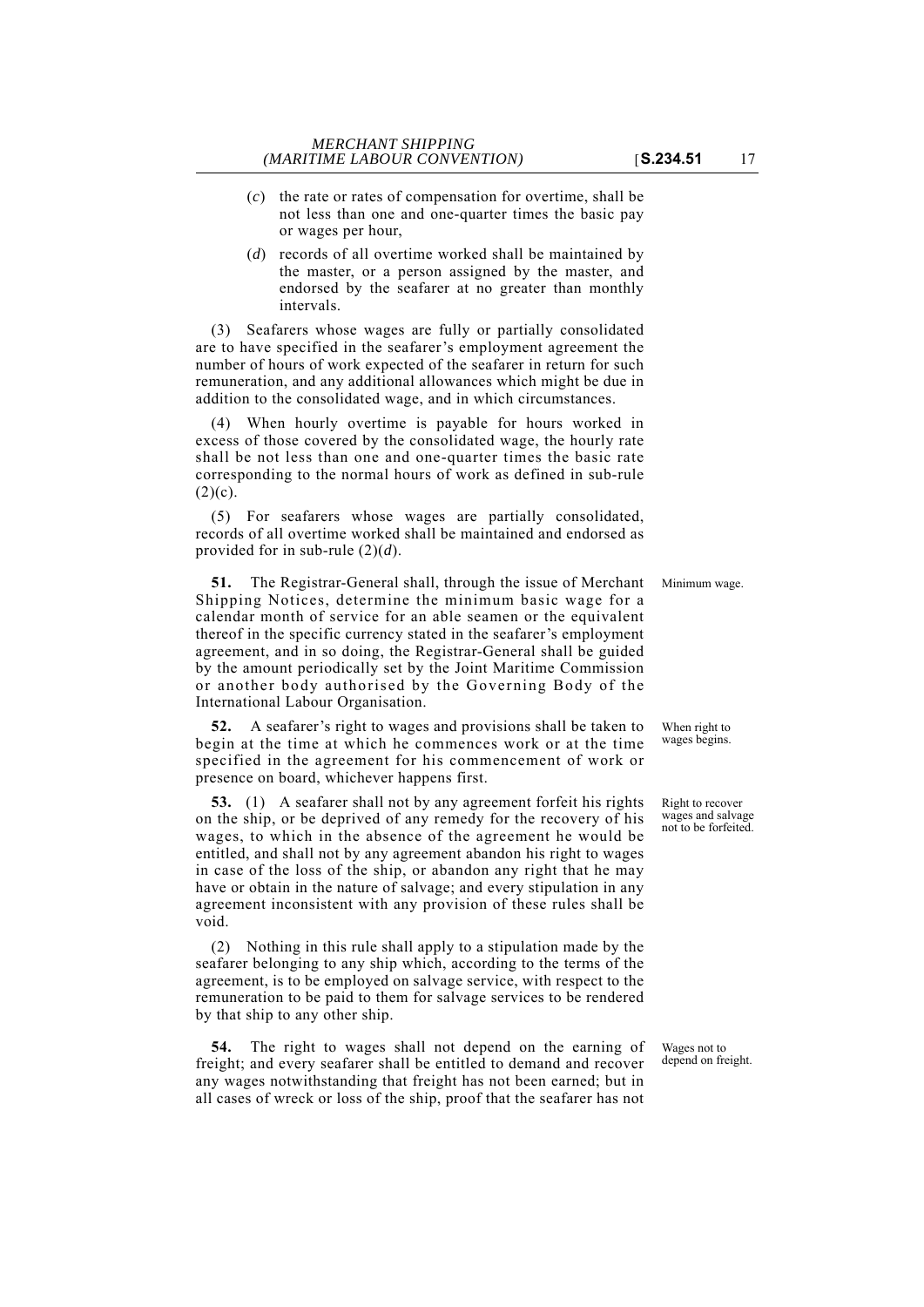exerted himself to the utmost to save the ship, cargo and stores,

shall bar his claim to wages.

was entitled at that date.

Termination of service by wreck or loss of ship.

**55.** (1) Where by reason of the wreck or loss of the ship on which a seafarer is employed his service terminates before the date contemplated in the agreement, he shall, subject to the provisions of this rule, be entitled, in respect of each day on which he is in fact unemployed during a period of two months from the date of the termination of the service, to receive wages at the rate to which he

(2) A seafarer shall not be entitled to receive wages under this rule if the owner shows that the unemployment was not due to the wreck or loss of the ship, and shall not be entitled to receive wages under this rule in respect of any day if the owner shows that the seafarer was able to obtain suitable employment on that day.

Termination of service by illness, etc.

Wages not to accrue during refusal to work or imprisonment.

Forfeiture of wages when illness caused by own fault.

Compensation to seafarer improperly discharged.

Restriction on assignment of, and charge upon, wages.

Cap. 12.

**56.** Where the service of a seafarer terminates before the date contemplated in the seafarer's employment agreement by reason of his being left on shore at any place abroad under a certificate granted as provided by these rules of his unfitness or inability to proceed on the voyage, he shall be entitled to wages up to the time of such termination, but not for any longer period.

**57.** A seafarer shall not be entitled to wages for any time during which he unlawfully refuses or neglects to work, when required, whether before or after the time fixed by the agreement for his commencement of such work, nor, unless the court hearing the case otherwise directs, for any period during which he is lawfully imprisoned for any offence committed by him.

**58.** When a seafarer is by reason of illness incapable of performing his duty and it is proved that the illness has been caused by his own wilful act or default, he shall not be entitled to wages for the time during which he is by reason of the illness incapable of performing his duty.

**59.** If a seafarer, having signed a seafarer's employment agreement, is discharged otherwise than in accordance with the terms thereof before the commencement of the voyage or before one month's wages are earned, without fault on his part justifying that discharge, and without his consent, he shall be entitled to receive from the master or owner, in addition to any wages he may have earned, due compensation for any damage caused to him by the discharge not exceeding one month's wages, and that compensation shall be treated as if it were wages duly earned.

**60.** As respects wages due or accruing to a seafarer to the sea service -

- (*a*) they shall not be subject to a garnishee order in accordance with but subject to the provisions of article 382 of the Code of Organisation and Civil Procedure;
- (*b*) any assignment thereof made prior to the accruing thereof shall not bind the person making the same;
- (*c*) any authority for the receipt thereof shall not be irrevocable;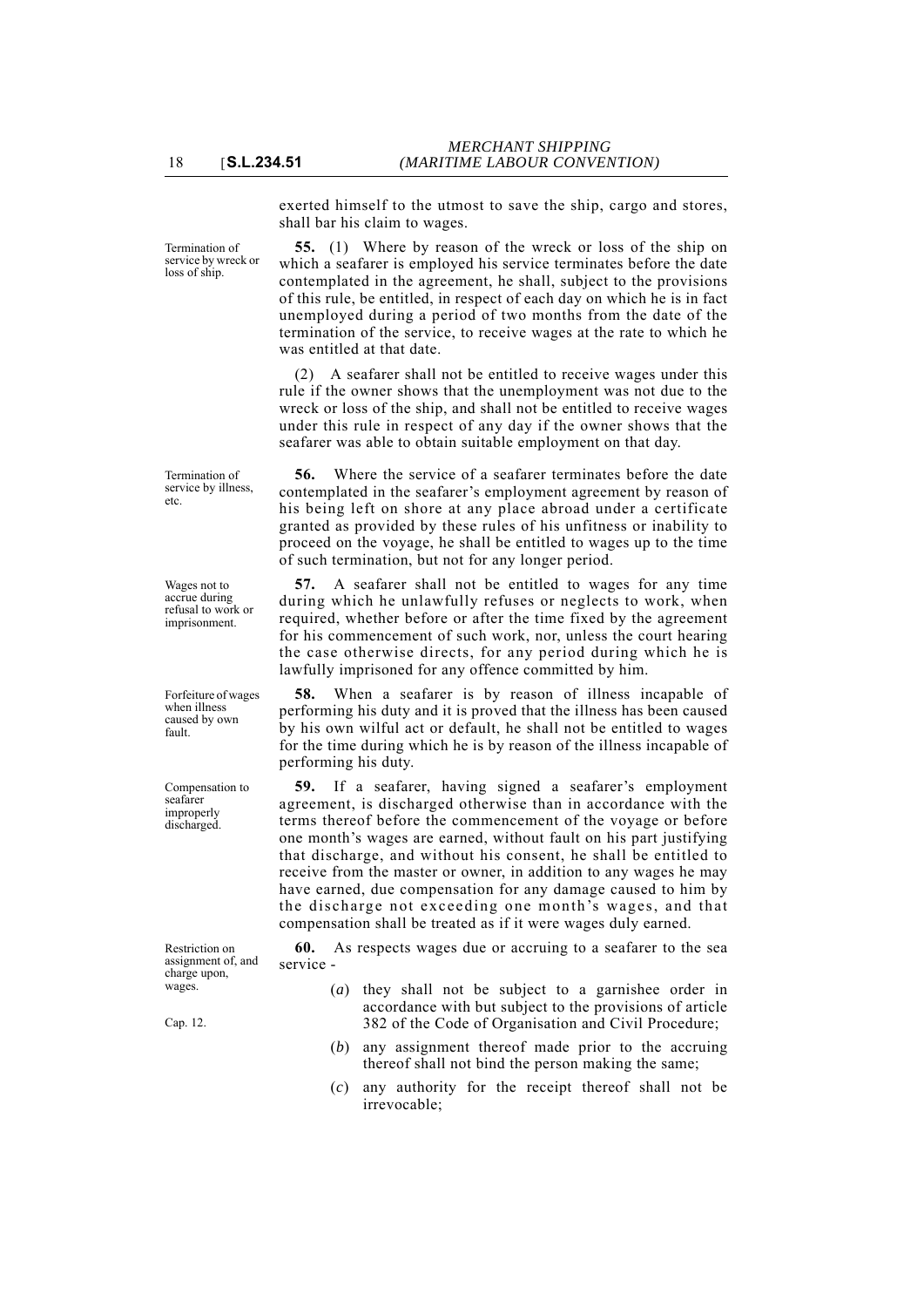(*d*) a payment of wages to the seafarer shall be valid notwithstanding any previous assignment of those wages.

## Payment of wages

**61.** All wages to which a seafarer may be entitled, subject to deductions made in accordance with these rules, shall be paid at intervals no greater than one month; and in the event of a seafarer's wages or any part thereof not being so paid or settled, then, unless the delay is due to the act or default of the seafarer or to any reasonable dispute as to liability or to any other cause not being the wrongful act or default of the owner or master, the seafarer's wages shall continue to run and be payable until the time of the final settlement thereof.

**62.** (1) The master of every Maltese ship shall, before paying off or discharging any seafarer, deliver on a monthly basis a full and true account of the seafarer's wages and of all deductions to be made therefrom on any account whatsoever.

(2) The said account shall be delivered not less than twentyfour hours before his discharge or payment off.

(3) The said account shall indicate the rate of exchange used where payment has been made in a currency or at a rate different from the one agreed to.

(4) If the owner fails without reasonable cause to comply with this rule, he shall for each offence be liable to a fine (*multa*) not exceeding twenty units.

**63.** Wages shall be paid in legal tender whenever possible, paid by bank transfer, bank cheque, postal cheque or money order or directly to a seafarer's designated bank account unless the seafarer requests otherwise in writing.

**64.** (1) Shipowners shall provide seafarers with a means to transmit all or part of their earnings to their families or dependents or legal beneficiaries. This will be done by, but not limited to -

- (*a*) a system for enabling seafarers, at the time of commencement or during their employment, to allot a proportion of their wages for remittance at regular intervals to their families by bank transfers or similar means; and
- (*b*) a requirement that allotments shall be remitted in due time and directly to the person or persons nominated by the seafarers.

(2) Any charges for the services under sub-rule (1) shall be reasonable in amount and agreed to in accordance with rule 62 and the rate of exchange shall be at the prevailing market rate during the periodical payments, or any other agreement not unfavourable to the seafarer.

Time of payment of wages.

Master to deliver account of wages.

Wages to be paid in legal tender whenever possible.

Provision of means to transfer earnings.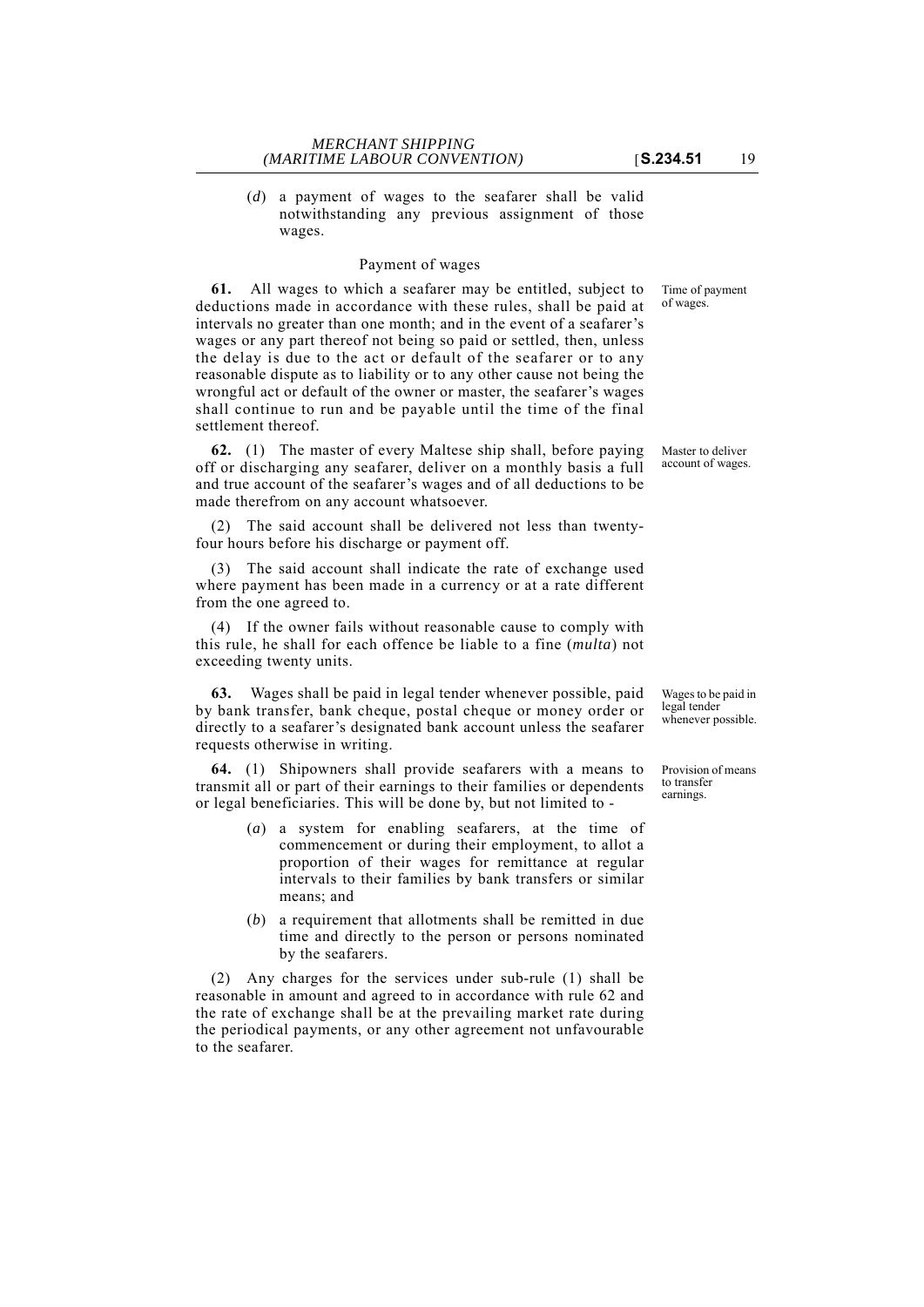Deductions from wages and book to be kept for that purpose.

**65.** (1) A deduction from the wages of a seafarer shall not be allowed unless it is included in the account delivered in pursuance of rule 62, except in respect of a matter happening after the delivery.

(2) The master shall during the voyage enter the various matters in respect of which the deductions are made, with the amounts of the respective deductions, as they occur, in a book to be kept for that purpose, and shall, if required, produce the book at the time of the payment of wages and also upon the hearing before any competent authority of any complaint or question relating to that payment.

**66.** (1) Where the master of a Maltese ship disrates a seafarer he shall forthwith enter or cause to be entered in the official log book a statement of the disrating, and furnish the seafarer with a copy of the entry; and any reduction of wages consequent on the disrating shall not take effect until the entry has been so made and the copy so furnished.

(2) Any reduction of wages consequent on the disrating of a seafarer shall be deemed to be a deduction from wages within the meaning of rules 62 and 65 and treated accordingly.

Rate of exchange. **67.** Where a seafarer has agreed with the owner for payment of his wages in a specific currency, any payment of or on account of his wages, if made in any other currency than that stated in the agreement, shall, notwithstanding anything in the agreement, be made at the rate of exchange for the money stated in the agreement for the time being current at the place where the payment is made.

### Discharge and repatriation of seafarers

Discharge. **68.** When a seafarer serving on a Maltese ship is discharged on the termination of his engagement, he shall be discharged in the manner provided by these rules:

> Provided that this rule shall not apply where the seafarer is proceeding on temporary leave while remaining in the service of the owner of the ship.

> **69.** (1) The master of a Maltese ship shall sign and give to a seafarer discharged from his ship at any place, either on his discharge or on payment of his wages, a certificate of his discharge in a form approved by the Registrar-General, specifying the period of his service and the time and place of his discharge, and if the master fails to do so he shall for each offence be liable to a fine (*multa*) not exceeding ten units.

> (2) The master shall also, upon the discharge of every certificated officer whose certificate of competency has been delivered to and retained by him, return the certificate to the officer, and if without reasonable cause he fails to do so he shall for each offence be liable to a fine (*multa*) not exceeding twenty units.

Notice of disrating of seafarer.

Certificate of discharge and return of certificates of competency.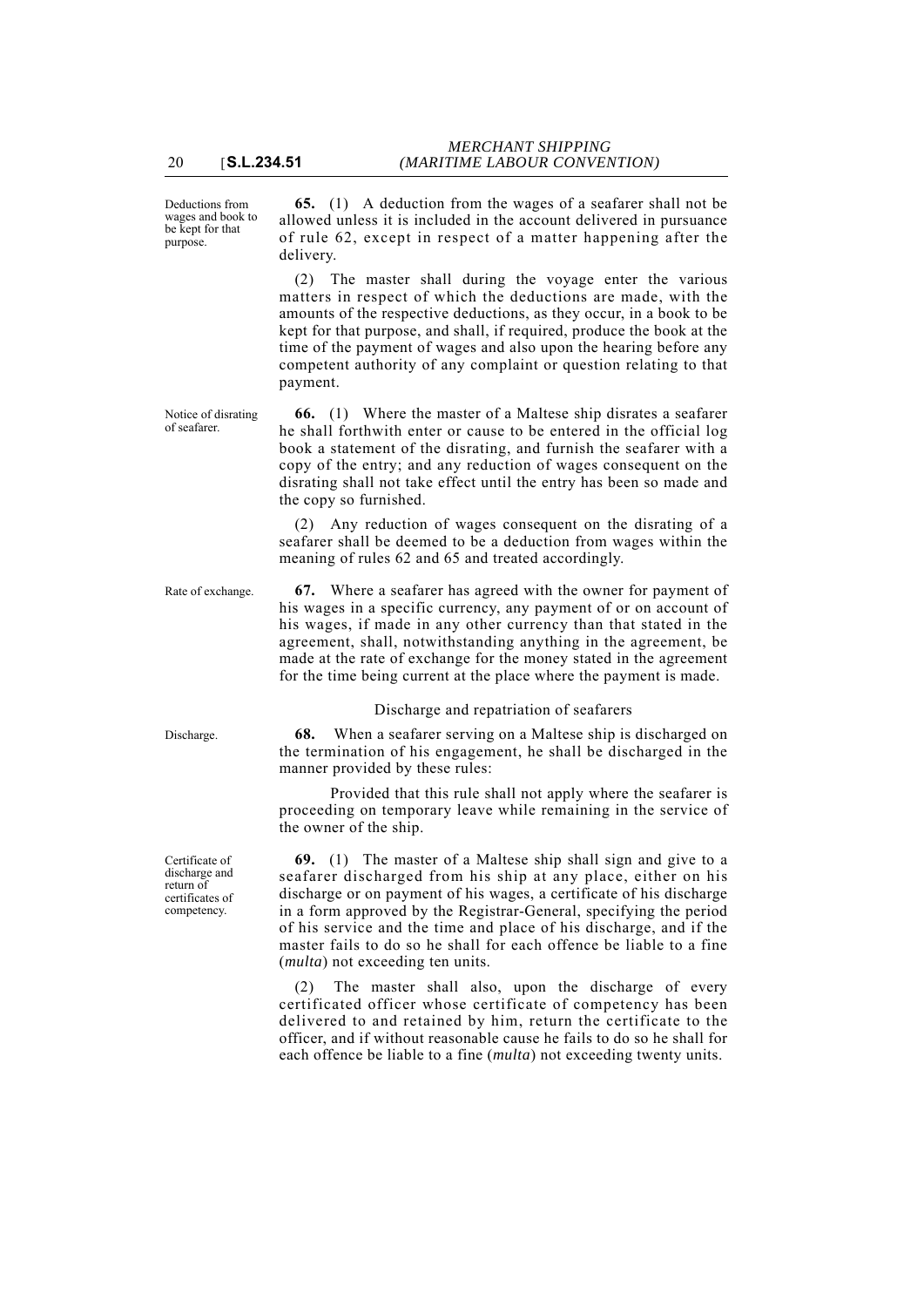- (*a*) makes a false report of character under these rules, knowing the same to be false; or
- (*b*) forges or fraudulently alters any certificate of discharge or report of character or copy of a report of character; or
- (*c*) assists in committing, or procures to be committed, any of such offences as aforesaid; or
- (*d*) fraudulently uses any certificate of discharge or report of character or copy of a report of character which is false or altered or does not belong to him,

he shall for each offence be liable to imprisonment for a period not exceeding two years or to a fine (*multa*) not exceeding five hundred units or to both such imprisonment and fine.

**71.** (1) Where a Maltese ship is transferred or disposed of, any seafarer belonging to that ship shall be discharged unless he consents in writing to complete the voyage of the ship if it is continued.

(2) Where a seafarer is discharged under this rule, the provisions of these rules as to the certificate of discharge and the return of the seafarer to a proper return port shall apply as if his service had terminated otherwise than by his consent to be discharged during the currency of the agreement.

**72.** (1) Except as hereinafter provided, every seafarer's employment agreement shall provide that if the agreement terminates at a port other than the port of engagement (whether by effluxion of time, or by any act of the parties, or by shipwreck or sale of the ship, or by the inability of the seafarer to proceed on the ship by reason of sickness or injury or any other cause whatsoever), he is returned to a proper return port at the expense of the shipowner who shall make such arrangements as may be necessary and pay all expenses incurred for the return of such seafarer and such liability shall include the cost of any maintenance and medical treatment which is necessary for the seafarer until his arrival at a proper return port, and such seafarer shall not become a charge upon the Government of Malta.

(2) A seafarer who has been left behind or discharged from his ship as a result of his desertion, or his imprisonment, or his inability to proceed on the ship owing to sickness or infirmity wilfully concealed at the time of the engagement, shall not be entitled to be returned at the expense of the shipowner under subrule (1) but the shipowner shall make all arrangements necessary and pay all expenses incurred for the return of the seafarer to a proper return port as if he was so entitled, and the shipowner may be reimbursed his expenses out of any wages owing to the seafarer at the time he left the ship or out of the proceeds from the sale of any of his effects left on board or, if this should not prove sufficient by ordinary process of law, but such seafarer shall not become a charge upon the Government of Malta.

False or forged certificate of discharge or report of character.

Discharge of seafarer on change of ownership.

Owner responsible for return of seafarer left behind at a port other than the port of engagement.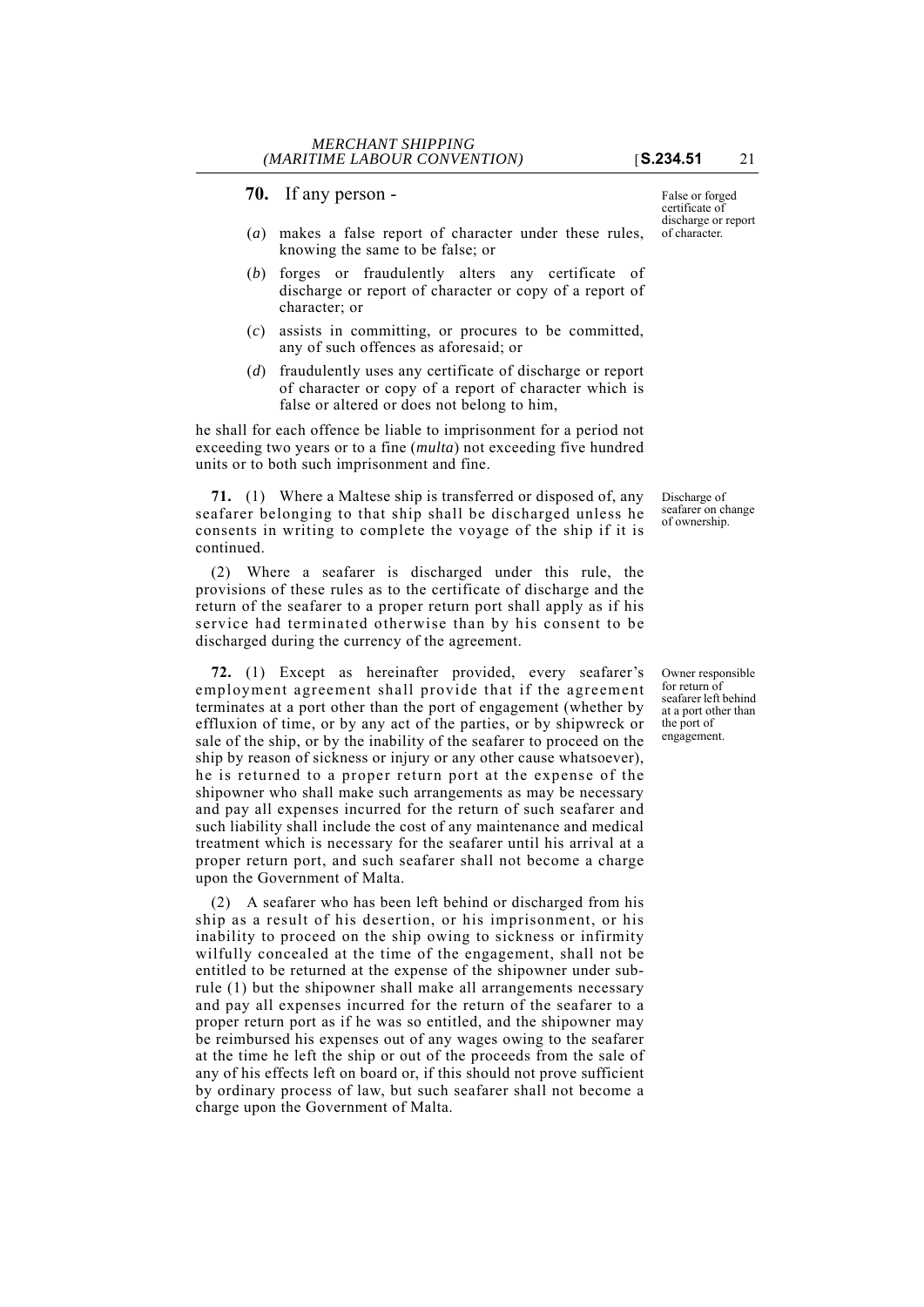(3) A registrar or a Maltese consular officer may demand a guarantee from the shipowner from which a seafarer is to be discharged or left behind, for the proper discharge of any obligations imposed by this rule, and if this is refused he may withhold his consent to the discharge.

(4) Where a seafarer becomes eligible to receive, and receives, medical aid or periodical payments at the expense of his employer under the terms of any law providing for compensation to injured or sick workmen, such receipt shall be in full or part payment, as the case may be, of the entitlement under this rule and not in addition thereto.

(5) This rule shall apply in respect of all ships making call to Malta.

**73.** (1) A seafarer shall be entitled to repatriation at the cost of the owner if he has served the maximum duration of service periods on board, such periods being of less than twelve months, or at the expense of any third party exercising an executive title against the ship or its shipowner should such shipowner default in his obligations toward the seafarer with regard to repatriation and other expenses owed to the seafarer following the exercise of the executive title

(2) The provisions of this rule are without prejudice to any further action that the seafarer may take under the laws of Malta.

**74.** (1) Where the service of a seafarer terminates otherwise than by his consent to be discharged during the currency of the agreement, the master of the ship shall, besides giving the certificate of discharge required under this rule and besides paying the wages to which the seafarer is entitled, make adequate provision in accordance with this rule for his maintenance and for his return to a proper return port.

(2) If the master fails, without reasonable cause, to comply with this rule, the expenses of maintenance and of the journey to the proper return port -

- (*a*) if paid by the seafarer, shall be recoverable as wages due to him;
- (*b*) if paid by any such seafarer as aforesaid or by any other person, shall (unless the seafarer has been guilty of barratry) be a charge on the ship to which the seafarer belonged, and may also be recovered against the owner of the ship, at the suit of the person who paid the expenses, or, in case they have been allowed out of public money, as a debt due to the Government of Malta.

**74A**. (1) A seafarer shall be deemed to have been abandoned where, in violation of the requirements of these rules or the terms of the seafarers' employment agreement, the shipowner:

- (*a*) fails to cover the cost of the seafarer's repatriation; or
- (*b*) has left the seafarer without the necessary maintenance

Repatriation of

Grounds for repatriation.

seafarers on termination of service at foreign port.

Financial security. *Added by: L.N. 390 of 2016.*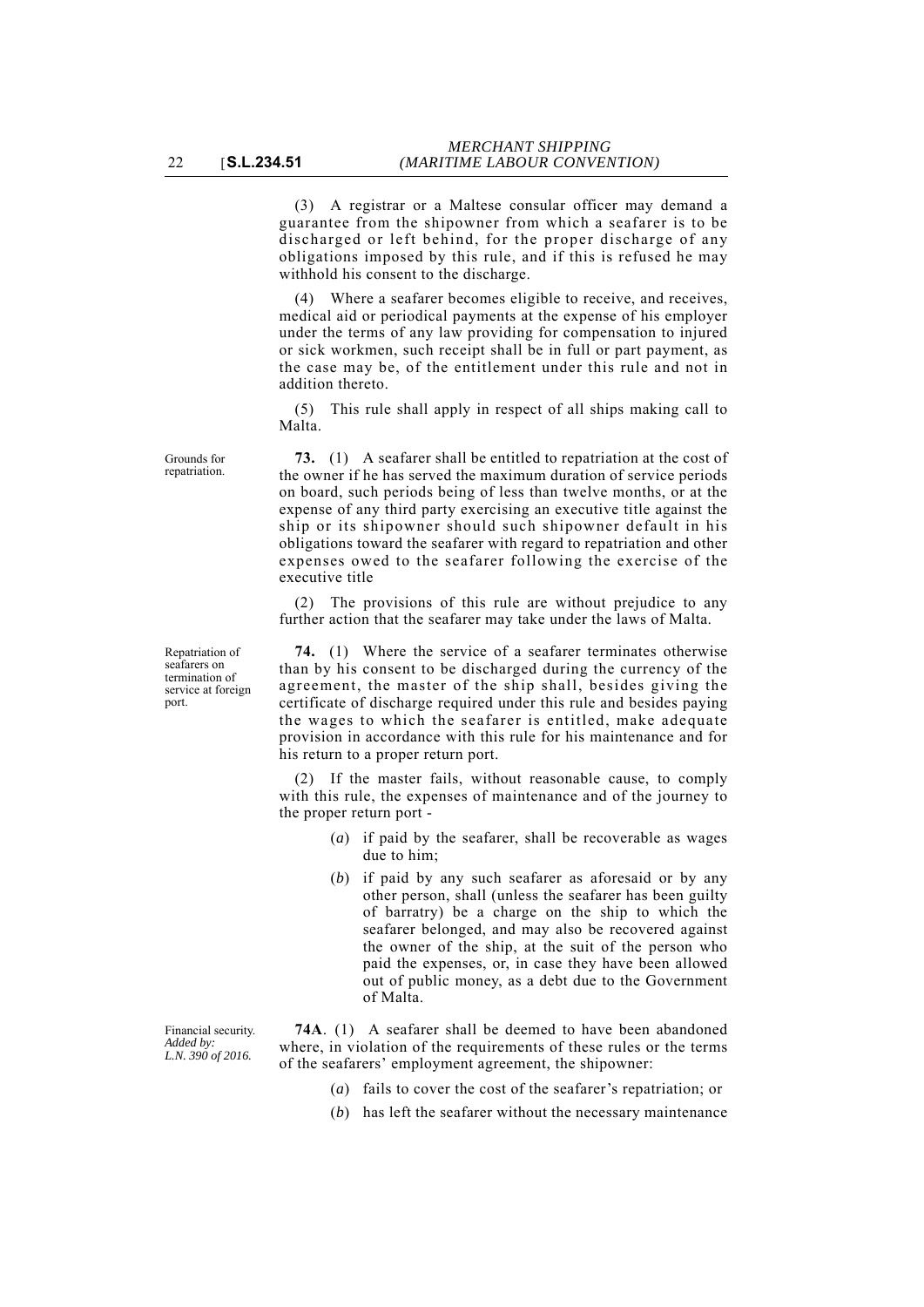and support; or

(*c*) has otherwise unilaterally severed his ties with the seafarer including failure to pay contractual wages for a period of at least two months.

(2) All ships to which these rules apply shall carry on board a certificate or other documentary evidence of financial security issued by a financial security provider. A copy shall be posted in a conspicuous place on board where it is available to the seafarers. Where more than one financial security provider provides cover, the document provided by each provider shall be carried on board.

(3) Assistance provided by the financial security system shall be sufficient to cover the following:

- (*a*) outstanding wages and other entitlements due from the shipowner to the seafarer under their employment agreement, the relevant collective bargaining agreement or these rules, limited to four months of any such outstanding wages and four months of any such outstanding entitlements;
- (*b*) all expenses reasonably incurred by the seafarer, including the cost of repatriation referred to in subrule (4); and
- (*c*) the essential needs of the seafarer including such items as: adequate food, clothing where necessary, accommodation, drinking water supplies, essential fuel for survival on board the ship, necessary medical care and any other reasonable costs or charges from the act or omission constituting the abandonment until the seafarer's arrival at home.

(4) The cost of repatriation shall cover travel by appropriate and expeditious means, normally by air, and include provision for food and accommodation of the seafarer from the time of leaving the ship until arrival at the seafarer's home, necessary medical care, passage and transport of personal effects and any other reasonable costs or charges arising from the abandonment.

(5) The financial security shall not cease before the end of the period of validity of the financial security unless the financial security provider has given prior notification of at least 30 days to the Registrar General.

(6) If the provider of insurance or other financial security has made any payment to any seafarer in accordance with this rule, such provider shall, up to the amount it has paid and in accordance with the applicable law, acquire by subrogation, assignment or otherwise, the rights which the seafarer would have enjoyed.

(7) Nothing in this rule shall prejudice any right of recourse of the insurer or provider of financial security against third parties.

## Deceased and distressed seafarers

**75.** (1) For the purpose of rules 76 to 85, both inclusive, persons hereinafter referred to as "distressed seafarers" are:

Persons entitled to relief, etc.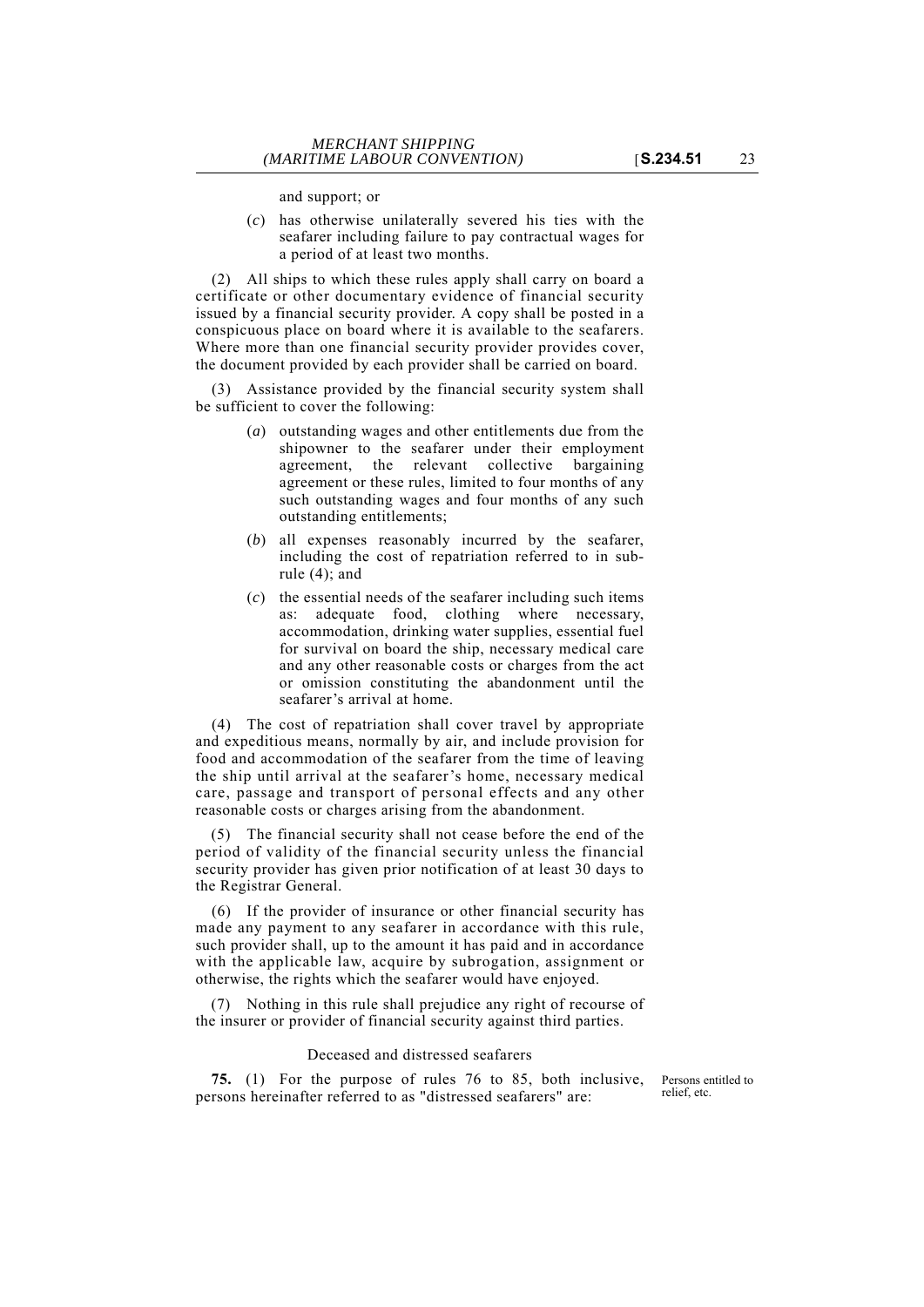- (*a*) any seafarer, whether a citizen of Malta or not, who is found in any place and who has been shipwrecked from a Maltese ship or, by reason of having been discharged or left behind from any such ship, is in distress in that place;
- (*b*) any seafarer, being a citizen of Malta, who has been engaged to serve in a ship belonging to the Government of, or registered in, any foreign State, is in distress in any place:

Provided that the relevant authority shall facilitate the repatriation of seafarers serving on ships which call at its ports or pass through the territorial or internal waters of Malta as well as their replacement on board.

(2) If three months have elapsed since a seafarer left his last ship before he applies to the proper authority for relief, he shall not be entitled to be dealt with under these rules.

(3) In case of shipwreck or foundering, the date on which each seafarer will be entitled to relief may vary according to the time when he ceases to be employed in connection with the abandoned ship.

**76.** (1) Where a distressed seafarer is, for the purposes of his return to a proper return port, placed on board a Maltese ship, the master shall endorse on the seafarer's employment agreement, specifying the date in which he embarks, the name and port of registry of the ship on which the seafarer was last engaged, the port to which the seafarer is entitled to be conveyed, together with any particulars directed to be endorsed by the distressed seafarer.

(2) The master of every Maltese ship shall receive on board his ship, and afford a passage and maintenance to, all distressed seafarers whom he is required under these rules to take on board his ship, not exceeding one for every fifty net tons, and shall during the passage provide every such distressed seafarer with a proper berth or sleeping place, effectually protected against sea and weather.

**77.** (1) Distressed seafarers are to be relieved and maintained upon the most reasonable terms possible but only until arrangements are made for their return to a proper return port, and such arrangements are carried into effect.

(2) Distressed seafarers may, where necessary, be provided with medical advice and treatment and supplied with clothing but in no greater quantity than is absolutely required, and the clothing supplied shall be of the quality the seafarers would normally wear.

(3) The relief and maintenance of a seafarer under these rules shall continue for as long as is considered necessary by the proper authority but, in every case in which relief is continued for more than one month, a special report of the circumstances shall be furnished by the proper authority to the Registrar-General.

**78.** (1) On arrival at the port to which a seafarer has been so conveyed, the master shall produce to the proper authority at that

Provisions as to taking distressed seafarers on ships.

Nature and period of relief, etc.

Certificate and declaration for rates of passage.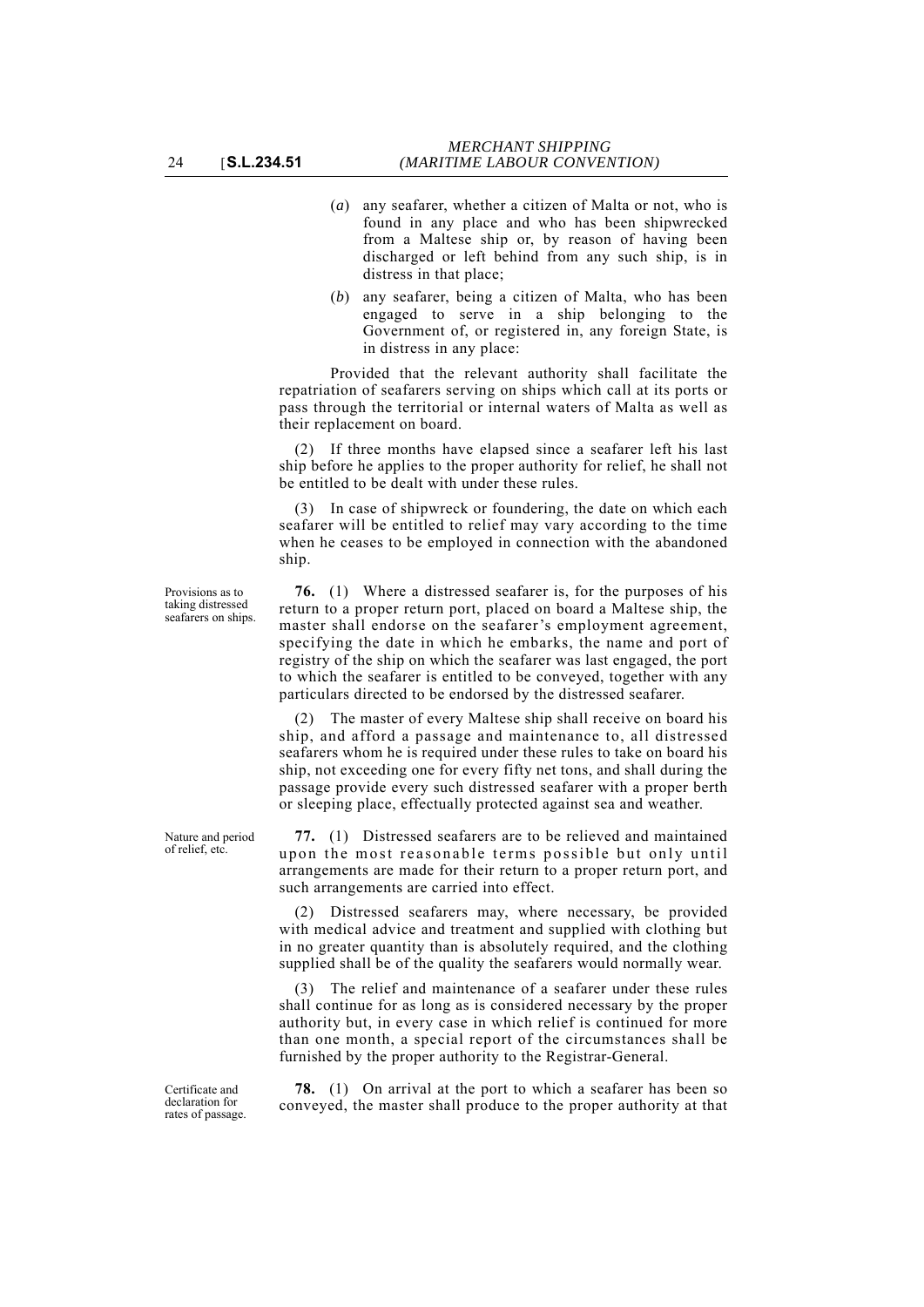port a certificate, signed by the proper authority originally making arrangements for the distressed seafarer's return to a proper return port, specifying the number and names of distressed seafarers placed on board and the time when each of them was received on board.

 (2) On the production of the certificate referred to in sub-rule (1), and of a declaration made by the master before any official authorised to administer oaths, stating the number of days during which each distressed seafarer had received maintenance, and stating the full complement of his crew and the actual number of seafarers employed on board his ship, and any variation in that number, whilst the distressed seafarers received maintenance, the master shall be entitled to be paid against receipt from the proper authority, in respect of the maintenance and passage of every seafarer so conveyed, maintained and provided for by him in excess of the number, if any, wanted to make up the compliment of the crew, an allowance at the rate of four euro and sixty-six cents  $(64.66)$  per day for every day (including part of a day) on which that seafarer was on board the ship.

**79.** If any master of a Maltese ship fails without reasonable cause to comply with rules 76, 77 and 78 in the case of any distressed seafarer, he shall for each offence be liable to a fine (*multa*) not exceeding one hundred units.

Whenever a ship with distressed seafarers on board, who Rescued seafarers. have been rescued or picked up at sea, arrives at a port, the proper authority may pay the master of the ship for their subsistence an allowance at the rate set out in rule 78.

**81.** (1) In order to provide for the passage, to a proper return port, of a distressed seafarer suffering from mental derangement, the proper authority, with the object of ensuring that requisite care and attendance shall be given to such seafarer during the voyage, may make a special arrangement with the master and agree to pay, if necessary, such sum for the passage, in addition to the allowance at the rate set out in rule 78, as may appear fair and reasonable under the circumstances.

(2) A copy of the agreement so entered into shall in every case be forwarded to the Registrar-General as soon as possible, and also in any case where it is desirable to send the seafarer to a foreign port, to the proper authority at that port.

(3) In the case of a seafarer arriving under such circumstances at a port, the proper authority at that port may, in addition to the allowance at the rate set out in rule 78, pay to the master the amount of the extra passage money on production of such an agreement and upon being satisfied that the seafarer has received the special care and attendance agreed to. An immediate notice of such a payment, together with the original agreement and the receipt of the master for the passage money, shall be sent to the Registrar-General.

**82.** In the case of a seafarer discharged or left behind suffering from any illness due to his own wilful act or default or to his own

Fine for noncompliance.

Seafarers mentally deranged.

Certain cases of illness.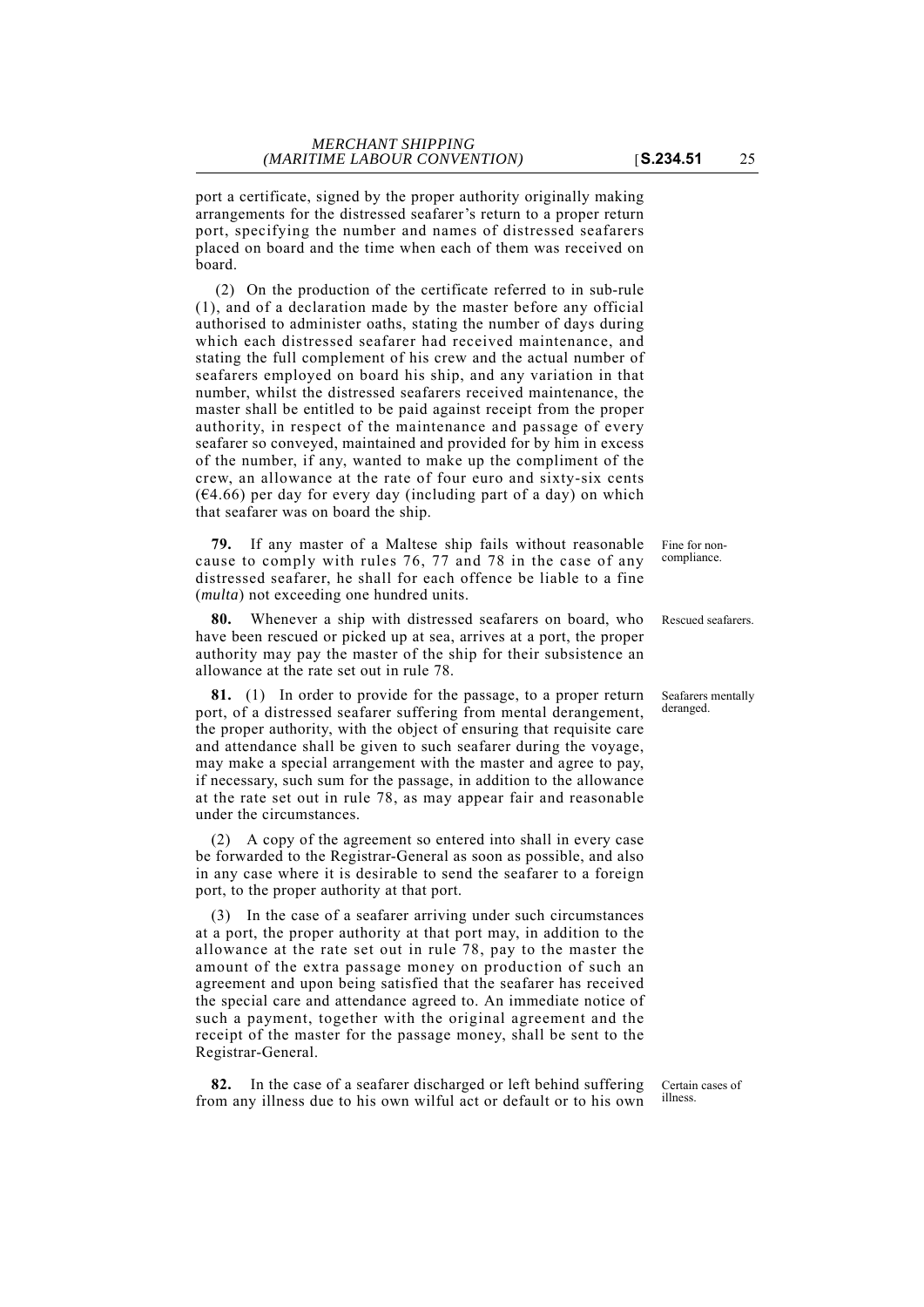misbehaviour, who is to be dealt with under these rules, the expense of providing necessary surgical and medical advice and attendance and medicines, as well as the expenses of the maintenance of the said seafarer until he is cured, or dies, or is returned to a proper return port, and of his conveyance to such port, and in the case of death the expenses, if any, of his burial, shall be met as far as possible out of his wages.

Return of distressed seamen.

**83.** (1) A seafarer, distressed or otherwise, shall be sent to a proper return port by any reasonable route.

(2) Provision may be made for the return of a seafarer, if he is fit to work, by providing him with suitable employment on board a ship, proceeding to a proper return port, which is in want of personnel to make up its complement, or, if that is not practicable, by providing him with a passage by aircraft, ship, train or other mode of transport, or, with the money for his passage and, as to any part of the route which is by land, by paying the expenses of his journey and of his maintenance during the journey, or providing him with the means to pay those expenses.

(3) Where the master of a ship is required by these rules to provide for the return of a discharged seafarer to a proper return port, the master may, instead of providing the passage or the expenses of his journey, or of providing him with the means to pay his passage or those expenses, deposit with the officer whose sanction or certificate is required under these rules such sum as that officer considers sufficient to pay the expenses of the return of the seafarer to a proper return port.

(4) Whilst a distressed seafarer is in transit to a proper return port, the proper authority at any place at which that seafarer may be, may pay on behalf of the authority originally making arrangements for the distressed seafarer's return to a proper return port, any expenses on account of that seafarer which the authority originally acting in respect of such seafarer could pay.

(5) Where a seafarer is repatriated as a member of a crew, he shall be entitled to the appropriate remuneration for work done during the voyage.

(6) If any question arises as to what return port a seafarer is to be sent in any case, or as to the route by which he should be sent, that question shall be decided by the officer aforesaid, and in deciding any question under this provision, that officer shall have regard both to the convenience of the seafarer and to the expenses involved and also, where that is the case, to the fact that a ship which is in want of seafarers to make up its complement is about to proceed to a proper return port or to a port in the vicinity thereof; but nothing in this rule shall relieve the owner from the obligation and expense of returning the seafarer to his proper return port.

**84.** (1) Where any expenses (other than excluded expenses as defined by this rule) are incurred by or on behalf of the Government of Malta, or are incurred by the government or authority of a foreign State and are repaid or repayable to that government by or on behalf of the Government of Malta, on

Recovery of expenses by Government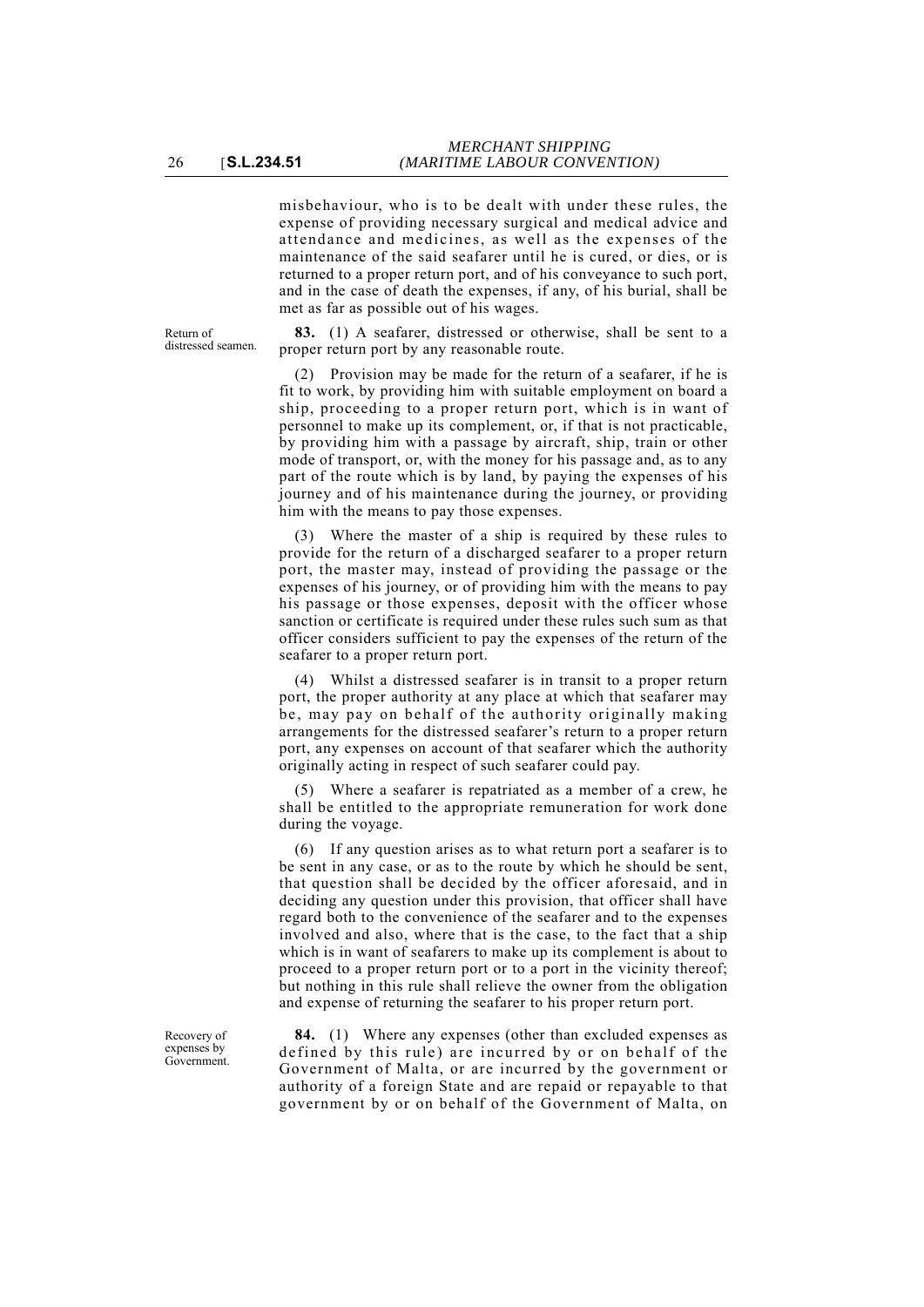account of a distressed seafarer, either for his maintenance, necessary clothing, conveyance to a proper return port or, in case of death, for his burial, or otherwise in accordance with these rules, those expenses (together with the wages, if any, due to the seafarer) shall be a charge upon the ship, whether Maltese or foreign, to which the distressed seafarer belonged, and shall be recoverable as a debt due to the Government of Malta from the master of the ship or from the owner of the ship for the time being or, where the ship has been lost, from the person who was the owner of the ship at the time of the loss or, where the ship has been transferred to some person not being a Maltese citizen or not being a body corporate established under the laws of Malta, either from the owner for the time being or from the person who was the owner of the ship at the time of the transfer, and also, if the ship is a foreign ship, from the owner who engaged the seafarer for service in the ship.

(2) In any proceedings for such recovery, a certificate of the expenses signed by the person, authority or government paying the expenses together with such vouchers (if any) as the case requires, shall be sufficient proof that the said expenses were duly paid.

(3) For the purposes of this rule, "excluded expenses" are expenses incurred in cases where the certificate obtained under these rules on leaving a seafarer behind stipulates, or the Registrar-General is otherwise satisfied, that the cause of the seafarer being left behind is desertion, disappearance, imprisonment for misconduct or discharge from his ship by a competent court on the ground of misconduct, and expenses incurred on account of the return to the proper port of a distressed seafarer who has been discharged at the port at which he was shipped or at some neighbouring port.

**85.** Saving the provisions of rule 82, all expenses incurred and payments made by the proper authority under the provisions of these rules shall be a charge on the Consolidated Fund.

## PART IV

### ACCOMMODATION AND STORES

Accommodation

**86.** For the purposes of this Part of the rules:

"certifying authority" means any person authorised by the Minister and includes a surveyor of ships appointed in terms of article 367 of the Act and organisations or bodies of surveyors authorised by the Minister in that behalf;

"crew accommodation" includes such sleeping rooms, mess rooms, sanitary accommodation, hospital accommodation and recreation accommodation as are provided for the use of the crew;

"existing ship" means a ship that is not a new ship;

"new ship" means a ship the keel of which is laid or which is at a similar stage of construction on or after the entry into force of these rules;

"similar stage of construction" means the stage at which:

Expenses to be a charge on the Consolidated Fund.

Interpretation. *Amended by: L.N. 390 of 2016.*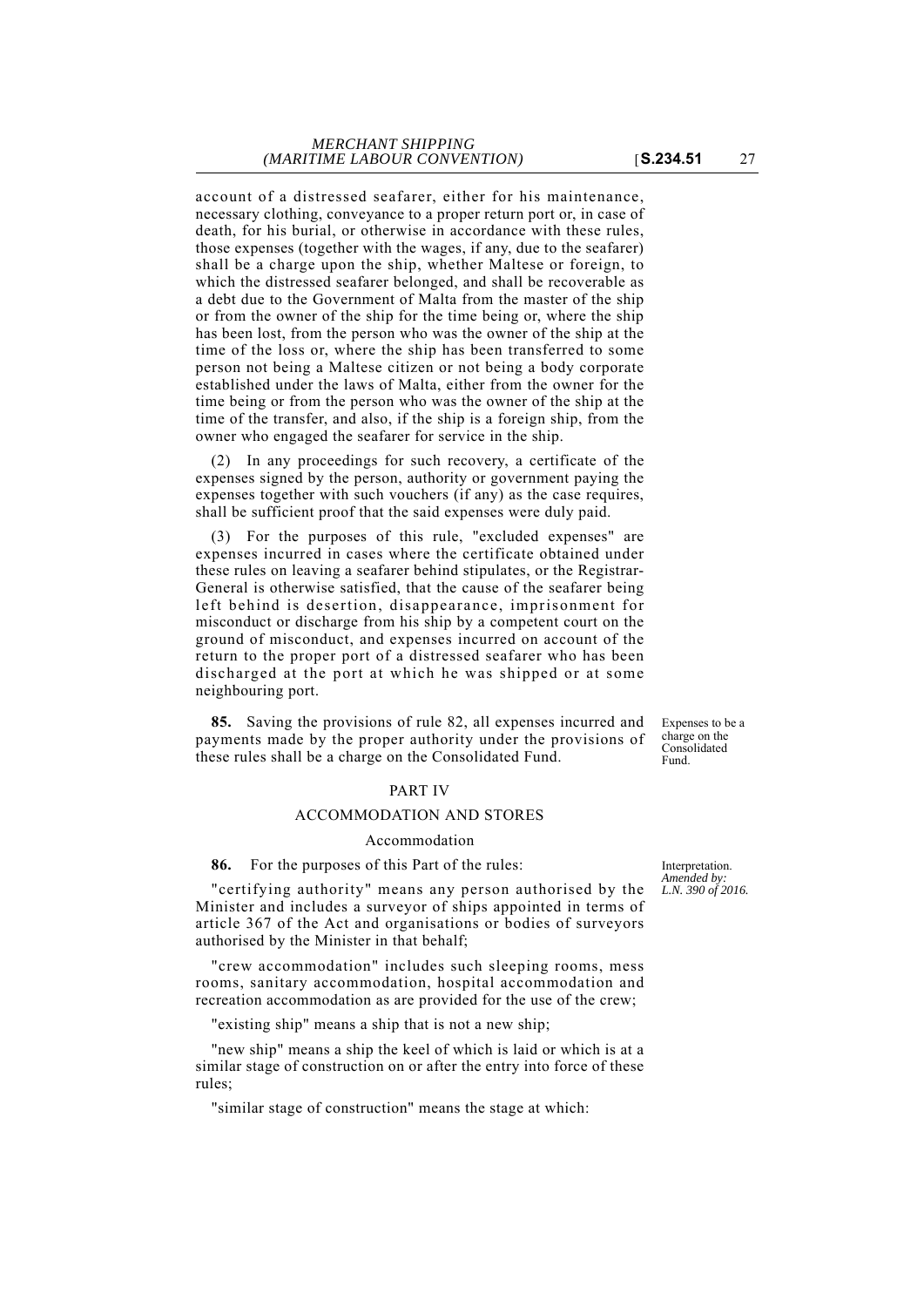- (*a*) construction identifiable with a specific ship begins; and
- (*b*) assembly of that ship has commenced comprising at least 50 tonnes or one percent of the estimated mass of all structural material whichever is the less.

Accommodation **87.** (1) The ship's crew shall be provided with accommodation, including hospital accommodation, in accordance with the provisions of these rules and related Schedules.

> (2) Unless expressly provided otherwise, any requirement under an amendment to these rules and Schedules relating to the provisions of seafarers' accommodation and recreational facilities shall apply only to ships constructed on or after the amendment takes effect.

Plans of ship. **88.** (1) Every person to whose order a ship to which these rules apply is being constructed shall:

- (*a*) before the construction of the ship commences, submit for approval to the certifying authority a plan of the ship, on a scale not smaller than 1 in 200, showing the proposed location and general arrangement of the crew accommodation; and
- (*b*) before the construction of any part of the crew accommodation is commenced, submit for approval to the certifying authority, plans of the proposed accommodation, on a scale not smaller than 1 in 50, showing clearly and in detail the purpose for which each space in the crew accommodation is to be used, the proposed disposition of furniture and fittings, the proposed arrangements for heating and ventilation, lighting, sanitary arrangements, noise and vibration and other ambient factors.

(2) The owner of a ship to which these rules apply shall, before any reconstruction or alteration of the ship's crew accommodation is carried out, submit for approval to the certifying authority plans of the proposed crew accommodation as reconstructed or altered as the case may be, in accordance with the requirements of sub-rule  $(1)(b)$ :

Provided that if the crew accommodation is reconstructed or altered at a place outside Malta in consequence of any emergency or any accident to the ship, the relative plans shall be submitted for approval to the certifying authority as soon as practicable.

**89.** The crew accommodation of an existing ship to which these rules apply shall comply with the requirements laid down in the Third Schedule.

The crew accommodation of a new ship to which these rules apply shall comply with the requirements laid down in the Fourth Schedule.

Requirements for existing ships.

Requirements for new ships.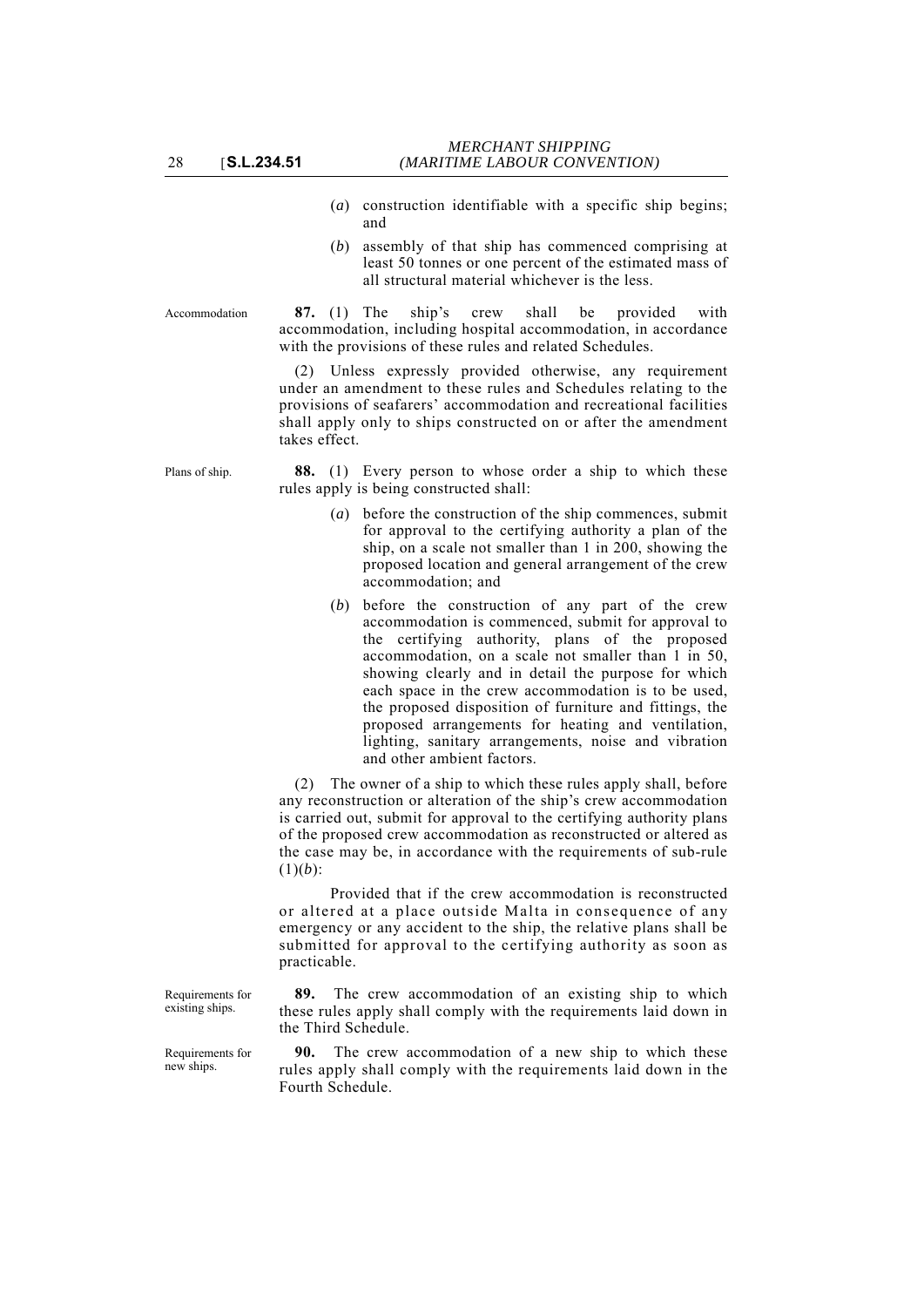**91.** Subject to rule 92(17), no part of the crew accommodation provided under these rules is to be appropriated for use by passengers.

**92.** (1) Every ship to which these rules apply carrying fifteen seafarers or more and engaged in a voyage of more than three days' duration, shall be provided with separate hospital accommodation:

Provided that the Registrar-General may authorise alternative arrangements in respect of ships engaged in coastal trade.

(2) In every other ship to which these rules apply (except one in which all seafarers have separate sleeping rooms) a suitable room shall be appropriated for use, in case of need, as a temporary hospital.

(3) Hospital accommodation, whether permanent or temporary, shall be marked as such and shall not be used for any purpose other than for medical purposes.

(4) Every hospital, whether permanent or temporary, shall be so situated that it is as quiet and comfortable as possible and is readily accessible in all weather -

- (*a*) from the sleeping room of the member of the crew who is, and is employed as, a medical practitioner or a nurse; or
- (*b*) if no such doctor or nurse is carried, from the master's accommodation or from the accommodation provided for the person in charge of the patients.

(5) The minimum width of the entrance to any permanent hospital shall, where practicable, be 760 millimetres and every hospital, whether permanent or temporary, shall be so situated and arranged that a stretcher can be easily carried into it with a person lying on the stretcher.

(6) Every permanent hospital shall be provided with adequate number of berths.

(7) At least one berth in every permanent hospital shall be a single-tier berth and shall, wherever practicable, be so placed that it is accessible from both sides and from the foot.

(8) If double-tier berths are provided in a hospital, the uppertier shall be either hinged or removable.

(9) Berths in permanent hospitals shall comply with the requirements of the Schedules.

(10) All side-scuttles and windows in a permanent hospital, and all skylights therein which are exposed to the direct rays of the sun shall be provided with curtains or blinds.

(11) Every permanent hospital, even if served by an air conditioning system or a mechanical ventilation system, shall be provided with a natural system of inlet and exhaust ventilation to the open air independent of any ventilators provided for other parts of the ship.

(12) Unless otherwise provided in this rule, hospital

Use of crew accommodation.

**Hospital** accommodation. *Amended by: L.N. 262 of 2013; L.N. 390 of 2016.*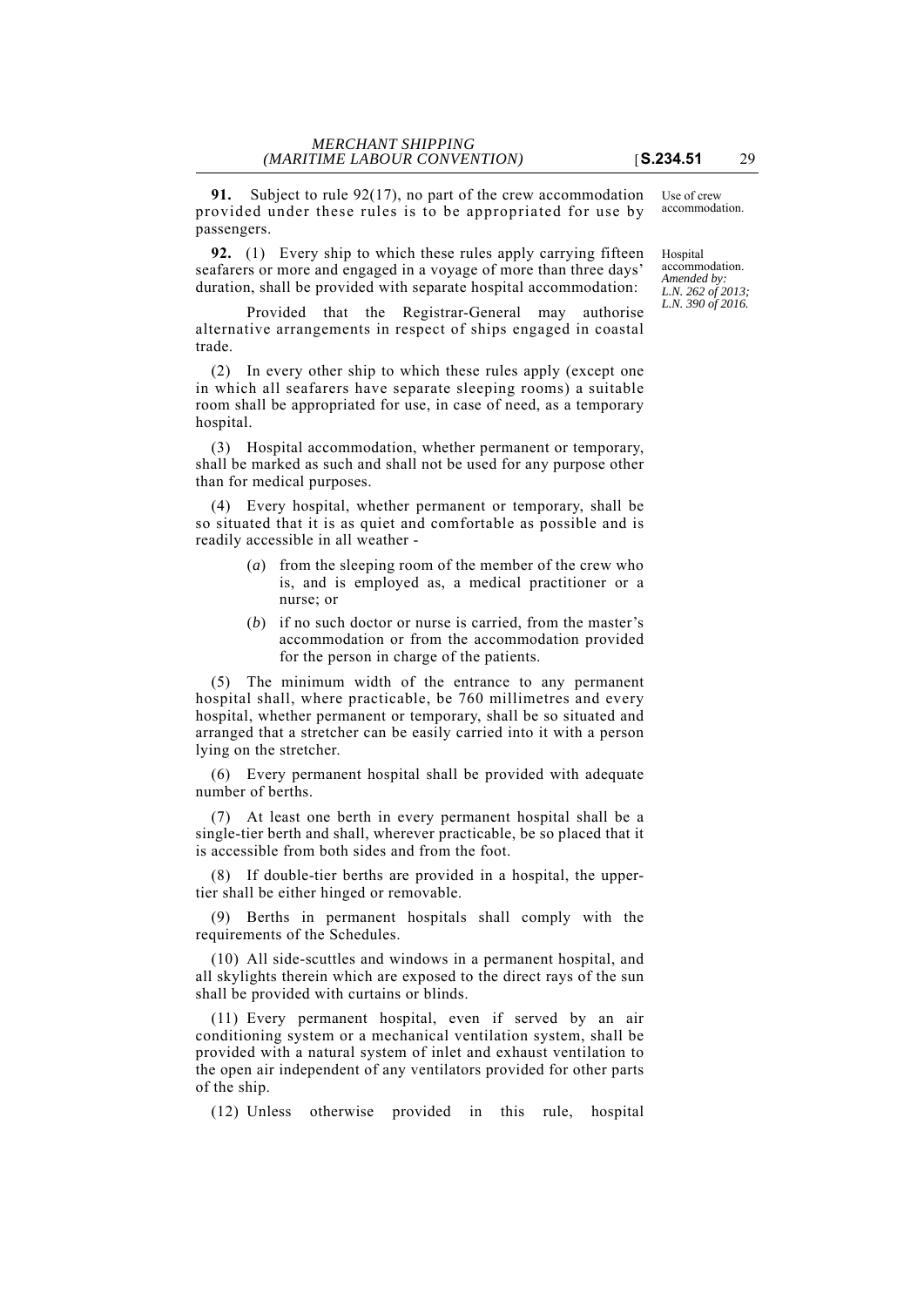accommodation shall comply with the requirements of Appendices I and II, paragraphs 9.1 to 11.8 of the Third Schedule and the requirements of paragraphs 2 and 3 of the Fourth Schedule and Appendices II, III and IV with regard to ventilation, heating and lighting.

(13) A suitable locker, a water bottle, a tumbler, and an electric bell push communicating with the sleeping room of the doctor, nurse or the person in charge of the patient, shall be provided for each berth in the hospital accommodation and shall be within reach of that berth.

(14) The hospital accommodation shall be provided with a clothes locker, an adequate number of seats and a bed pan.

(15) A wash basin with cold and hot water laid on to it shall be fitted in every permanent hospital or in washing accommodation in the hospital.

(16) A water closet provided with the items specified in Appendix I, paragraph 17.9 and Appendix II, paragraph 17.14 of the Third Schedule shall be fitted in every permanent hospital either in a separate closet or in washing accommodation in the hospital.

(17) In passenger ships, the hospital may be provided to serve both crew and passengers.

Medical stores. *Amended by: L.N. 390 of 2016.*

**93.** (1) A locked cabinet or a locked container suitable for storing medicines and the medical stores shall be well ventilated and fitted in a place in the crew area for the ship which -

- (*a*) is always dry;
- (*b*) is readily accessible from the permanent or temporary hospital; and
- (*c*) is not subject to abnormal heat.

(2) Where a medical cabinet is fitted it shall be provided with the following:

- (*a*) an outer door with an efficient lock;
- (*b*) where controlled drugs are to be stored, an inner cupboard fitted with a door and a lock which cannot be opened by the same key as the lock to the outer door; and
- (*c*) a dispensing counter with a surface that can be easily kept clean.

(3) Where a medical cabinet is fitted it shall be lit by an electric light (which may be inside or immediately outside it) which enables the contents to be clearly seen.

**94.** (1) The crew and hospital accommodation shall be maintained in a clean and habitable condition and all equipment and installations required by these rules shall be maintained in good working order.

(2) Every part of the crew accommodation, except store rooms,

Maintenance and inspection of crew accommodation.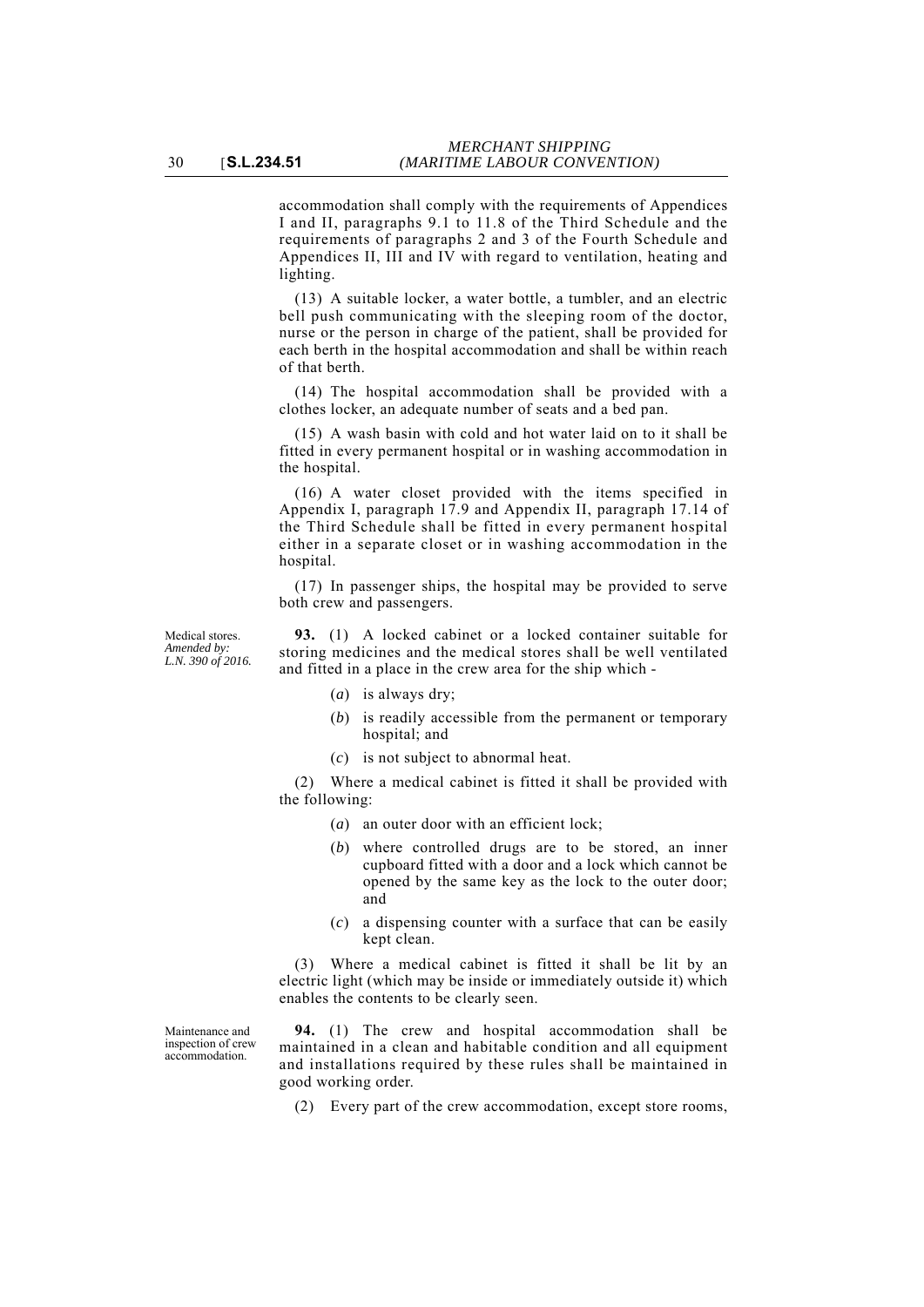shall be kept free from stores and other property not belonging to or provided for the use of persons for whom that part of the accommodation is appropriated.

(3) The master of the ship or the officer appointed by the master for the purpose shall inspect every part of the crew and hospital accommodation at intervals not exceeding seven days and shall be accompanied on the inspection by at least one member of the crew.

(4) The master of the ship or the officer appointed by the master for the purpose of inspecting the crew and hospital accommodation shall cause to be entered in the ship's official log book a record of -

- (*a*) the date and time of the inspection;
- (*b*) the name and rank of the officer making the inspection; and
- (*c*) the particulars regarding the crew and hospital accommodation or any parts found by any of the persons making the inspection that do not comply with these rules.

**95.** (1) The crew and hospital accommodation of a ship to which these rules apply shall be surveyed by the certifying authority whenever -

- (*a*) the ship is or is being registered as a Maltese ship under Part II or Part IIA of the Act; or
- (*b*) all or part of the crew or hospital accommodation of a Maltese ship undergoes substantial alteration or repair.

(2) If the Registrar-General is not satisfied that the ship complies with the requirements of these rules, he may:

- (*a*) request that measures be taken so the ship complies with these rules; or
- (*b*) detain the ship.

**96.** (1) The Registrar-General may, taking into consideration the special circumstances that apply to each individual ship and following consultation with the owner of the ship and with the *bona fide* seafarers' union representing the crew of the ship, allow variations from the requirements of these rules in the case of:

- (*a*) ferries and similar ships which are not continuously manned with one permanent crew;
- (*b*) ships with additional repair personnel temporarily embarked for repairs;
- (*c*) ships engaged in such short voyages which allow the crew to go home or make use of comparable facilities for part of the day; and
- (*d*) any ship, provided that the variations to be made provide corresponding advantages as a result of which the overall conditions are not less favourable than those which would result from the full application of

in respect of Maltese ships.

Survey, inspection and other measures

Exemptions and equivalents.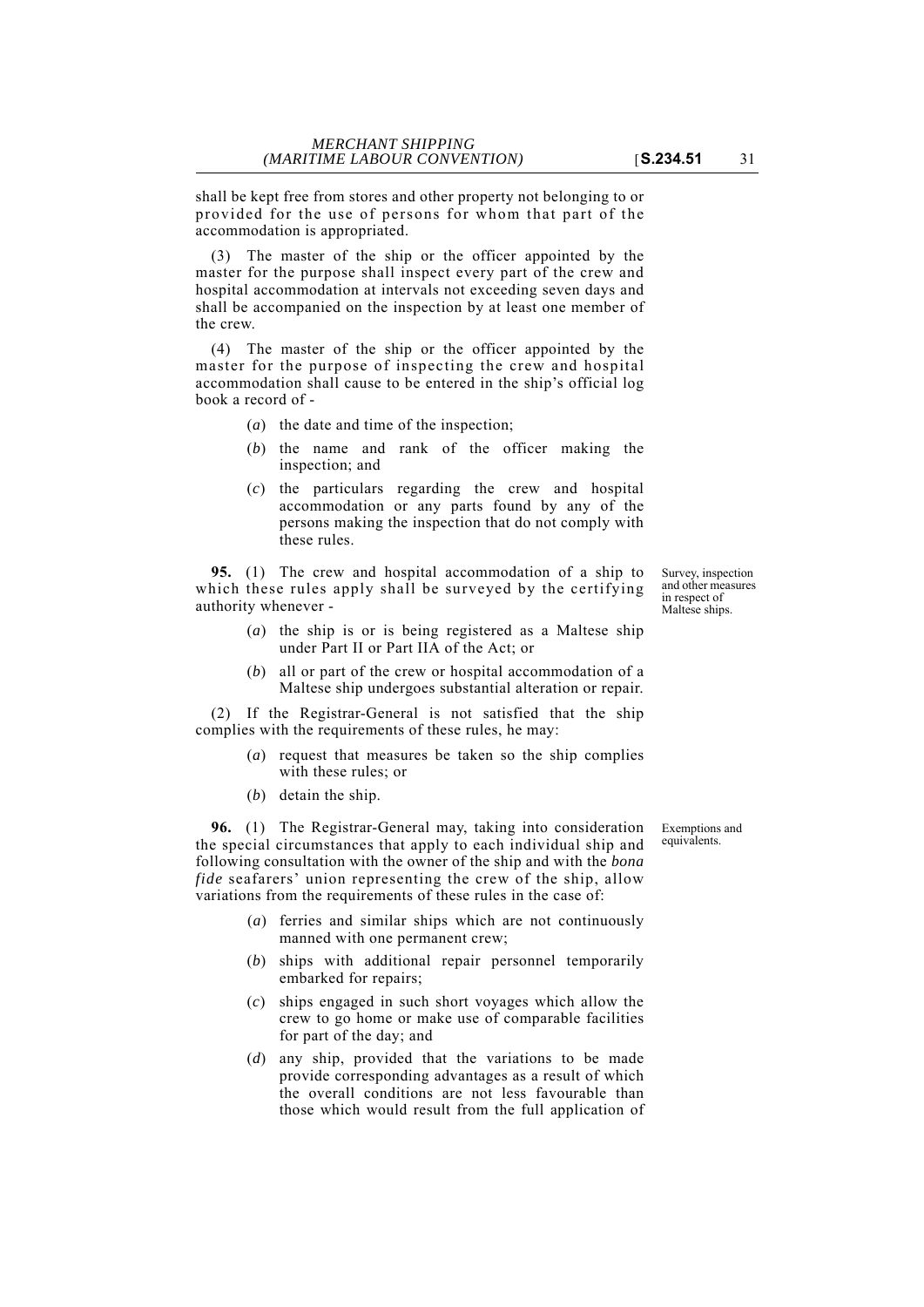the requirements of these rules and respective Schedules.

(2) The Registrar-General may, in the case of ships the manning of which has to take account, without discrimination, of the interest of the crew having different and distinctive religions and social practices, or the low or infrequent operational activity of the ship, and following consultation with the organisations of shipowners and with the *bona fide* seafarers' union and subject to agreement between the said two parties, allow variations from the requirements of the Fourth Schedule provided that such variations do not result in overall facilities less favourable than those which would result from the application of the requirements under this rule.

#### Medical stores

Interpretation. **97.** (1) For the purpose of rules 98 to 106, both inclusive -

''antidote'' means a substance used to prevent or treat a harmful effect or effects, direct or indirect, of one or more dangerous substances;

''dangerous substances'' means substances listed as such in the Sixth Schedule.

(2) Any reference to the British Pharmacopoeia, the European Pharmacopoeia, or the British National Formulary shall, in its application to a particular case, be construed as a reference to the edition thereof current at, or not more than three months before, the time in question.

(3) Any reference to a publication includes a reference to any amendment thereof published before the date on which these rules come into force, and shall include any document amending the same, or shall mean any new edition thereof together with any document amending the same.

(4) This rule and rules 98 to 106, both inclusive, and the Fifth, Sixth, Seventh and Eighth Schedules implement Directive 92/29/ EEC of 31st March 1992 on the minimum safety and health requirements for improved medical treatment on board vessels, so far as that Directive relates to the carriage of medicines and other medical stores. Unless otherwise defined in these rules or unless the context otherwise requires, words and expressions used in the aforementioned rules shall have the same meaning assigned to them in that Directive.

Carriage of medical stores. *Amended by: L.N. 262 of 2013.*

**98.** (1) Every ship to which these rules apply shall carry on board medical stores specified in Parts I and II of the Fifth Schedule for the category of ship to which it belongs.

(2) The categories of ships referred to in the Fifth Schedule are:

- Category A ships are sea-going ships with no limitation on length of voyages;
- Category B ships are sea-going ships making voyages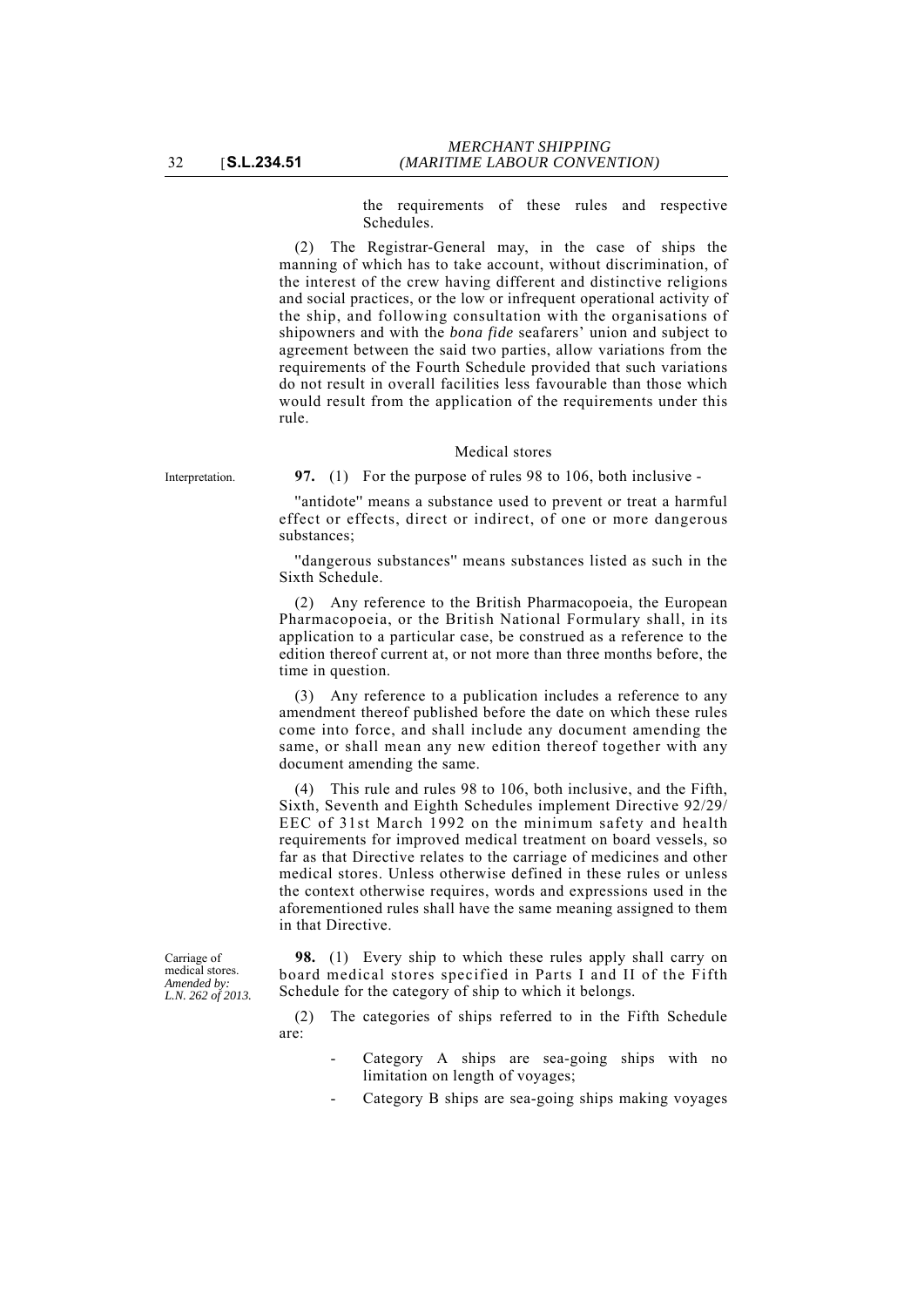of less than 150 nautical miles from the nearest port with adequate medical equipment;

Category C ships are harbour vessels, boats and craft staying very close to shore or with no cabin accommodation other than a wheelhouse:

Provided that, notwithstanding the provisions of this rule, the Registrar-General may, on the advice of a medical practitioner, require any ship to which these rules apply to carry on board additional or different quantities of medical stores, taking into account the nature of the voyage (in particular ports of call, destination and duration), the type or types of work to be carried out during the voyage, the nature of the cargo and the number of crew.

(3) For each of its life rafts and life boats, every ship to which these rules apply shall carry a watertight medicine chest at least containing the medical supplies specified in Parts I and II of the Fifth Schedule for Category C ships.

(4) Subject to sub-rule (1), every ship to which these rules apply carrying dangerous substances shall carry on board at least the antidotes specified in Part III of the Fifth Schedule.

(5) Subject to sub-rule (1) and notwithstanding the provisions of sub-rule (4), any ferry-type ship to which these rules apply carrying dangerous substances shall carry on board at least the antidotes specified in Part III of the Fifth Schedule:

Provided that in the case of a ferry-type ship operating on a regular route where the crossing is due to last less than two hours, the antidotes may be limited to those which have to be administered in cases of extreme emergency within a period of time not exceeding the normal duration of the crossing.

**99.** (1) The master shall be responsible for the management of the medical stores:

Provided that, without prejudice to such responsibility, the master may delegate the use and maintenance of the medical stores to one of the ship's officers.

(2) The master or a ship officer responsible for the management of the medical stores shall have received special training updated periodically, at least every five years, taking into account the specific risks and needs connected with the different categories of ships referred to in the Fifth Schedule, and in accordance with the general guidelines set out in the Eighth Schedule.

**100.** All medical stores required by these rules to be kept on board a ship shall conform to the standards and requirements of the British National Formulary, the British Pharmacopoeia, the European Pharmacopoeia, or the United States Pharmacopoeia, and with the requirements set out in the Fifth Schedule.

**101.** (1) Without prejudice to any other law, any container of medical stores required by rule 98 to be kept on board a ship -

Standards of medical stores.

Packaging and labelling of containers.

Allocation of responsibility.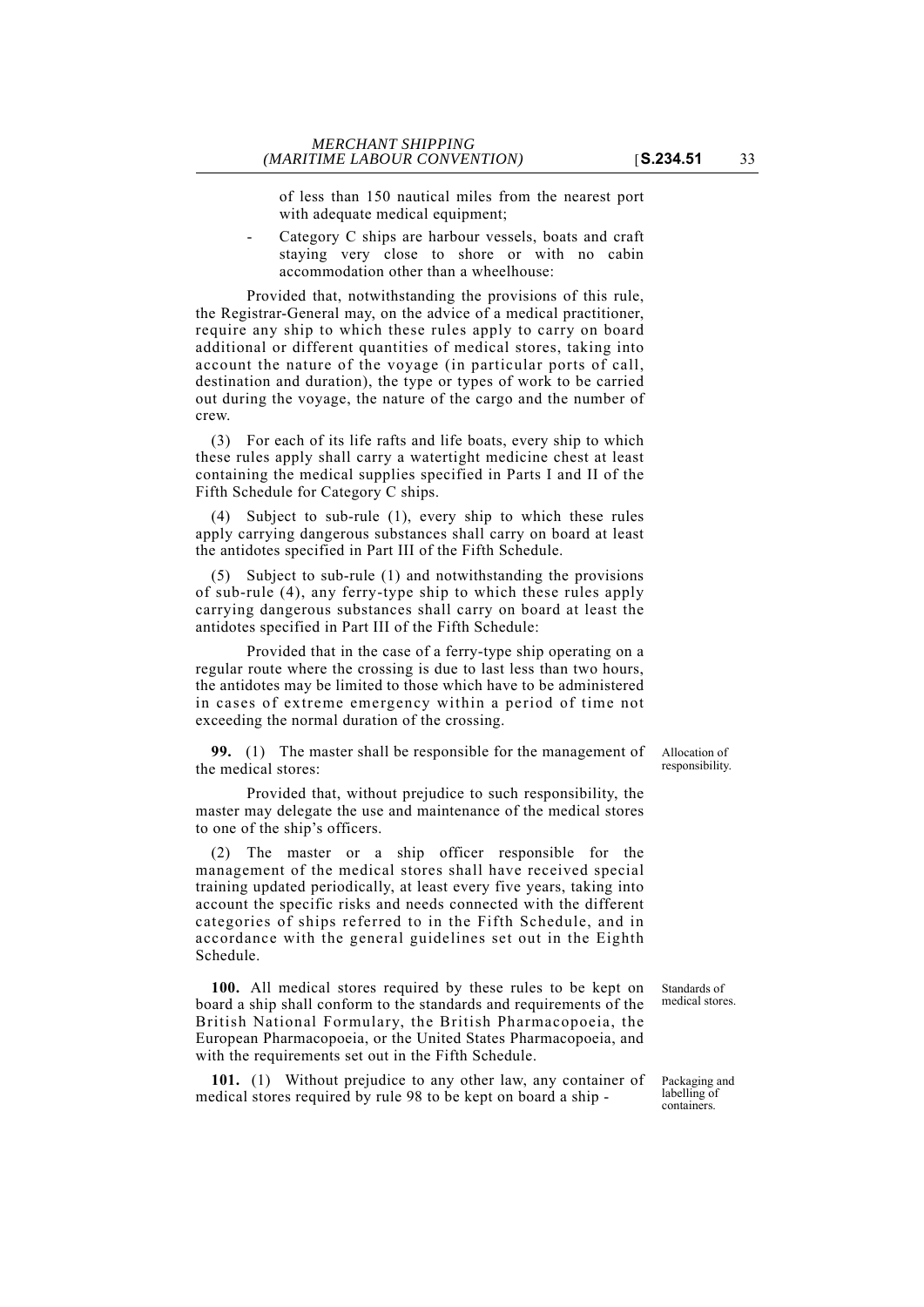- (*a*) shall have in English on a label the particulars specified in sub-rule (3);
- (*b*) in the case of a container of tablets or capsules, shall be capable of reclosure to prevent ingress of moisture;
- (*c*) in the case of a container of disinfectant, shall not show deleterious reaction with the disinfectant after storage in normal conditions for six months;
- (*d*) in the case of a container of insecticide, shall be airtight, water-tight, packed in a suitable and sturdy case and, if the container is a pressure canister, have a cap or other means of protecting the valve against accidental opening when the canister is not in use;
- (*e*) in the case of medicine or disinfectant not in the container supplied by its manufacturer, shall be packed in a sturdy, brown-coloured or non-translucent container;
- (*f*) in the case of a container of oxygen, shall have in English on a label a notice indicating that it is highly explosive and that no smoking is allowed in its vicinity.

(2) Any label referred to in sub-rule (1)(*a*) and (*f*) shall either be firmly affixed to the container and rendered resistant to moisture by varnish or other effective means or be an integral part of the container.

(3) The particulars required by sub-rule  $(1)(a)$  to be shown on labels are:

- (*a*) the ordering name by which the medical store is referred to in the Fifth Schedule;
- (*b*) any storage requirements laid down in any of the publications referred to in rule 100, elsewhere in these rules or in the Schedules to these rules;
- (*c*) if the medical stores are perishable, the expiry date as defined in rule 103;
- (*d*) the name and address of the supplier of the medical stores, the product licence number and batch number;
- (*e*) in the case of any container of a disinfectant or of an antiseptic prescribed in any of the categories set out in the Fifth Schedule, the dilution recommended for any purpose stated thereon;
- (*f*) in the case of a container of hypochlorite, a notice indicating that the chemical may combust spontaneously and that the hypochlorite should be stored in a cool dark place; and
- (*g*) any further information required by the Fifth Schedule.

**102.** (1) Any medical store required to be carried by rule 98, shall be stored in accordance with any instructions on its container.

(2) Any medicine which is a controlled drug shall be stored in

Storage of medicines.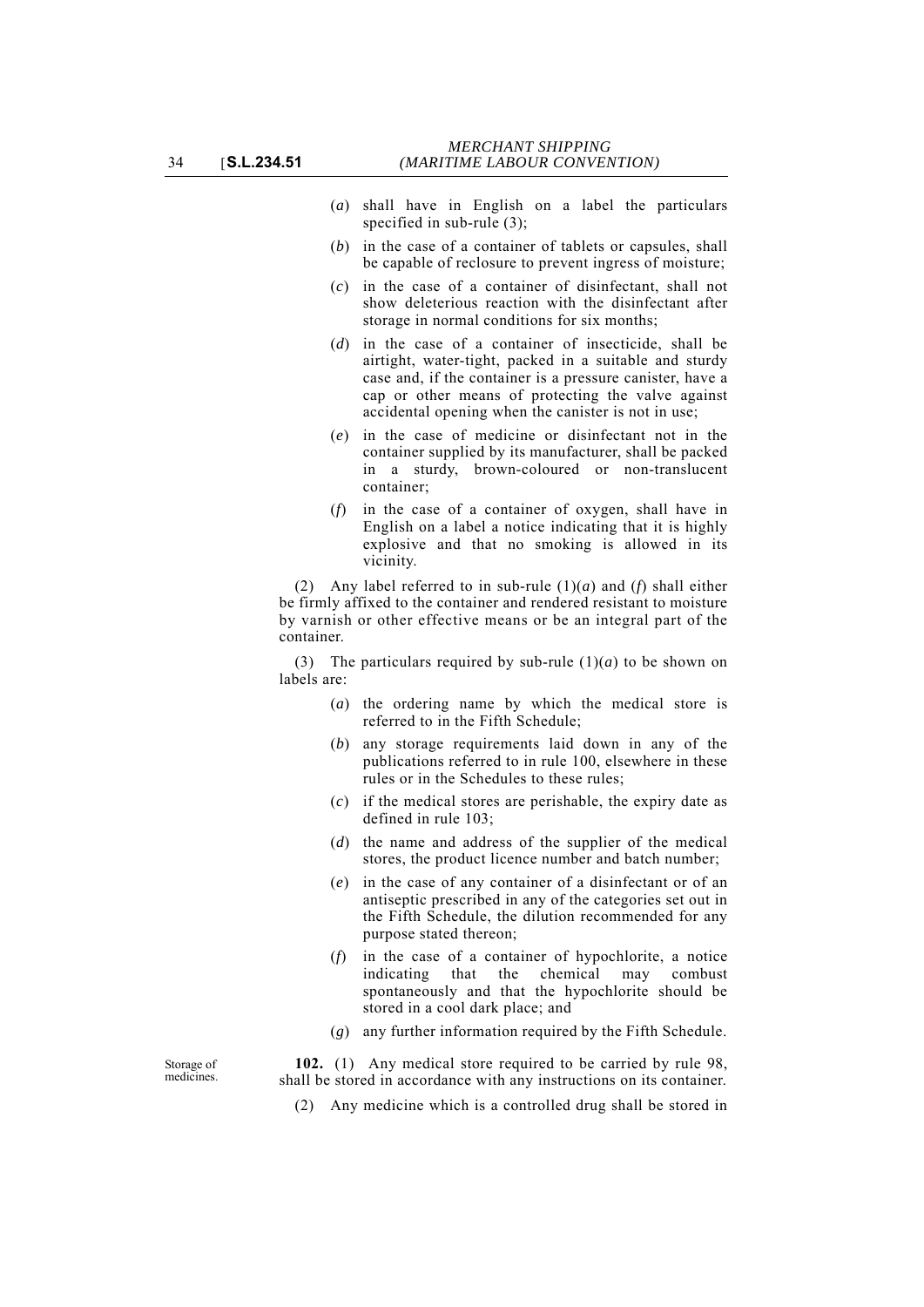accordance with the requirements for controlled drugs contained in the Ship Captain's Medical Guide.

Subject to sub-rule (2), any medicine mentioned in sub-rule (1), unless it is required to be kept in a refrigerator or in a first aid satchel or box, shall be stored in a medical cabinet, if available, or otherwise in a cool, dry, locked cabinet or locked container.

(4) Any medical stores kept in a hyperbaric decompression chamber or otherwise in such a way as not to be readily accessible at all times to the master or any person authorised by him shall not be taken into account in respect of the requirements of these rules.

**103.** Where -

- (*a*) a ship is required in pursuance of rule 98 to have on board any medical stores specified in the Fifth Schedule, and
- (*b*) any label required by rule  $101(1)(a)$  to be borne by any container of any such medical stores, indicates a date after which the medical store contained in it is not to be used (hereinafter called 'the expiry date'),

that medical store shall be replaced at the earliest possible date after the expiry date, and in any event within three months of the expiry date. Medical stores which have passed the expiry date shall, once replacements have been obtained, or after three months (whichever is the earlier), be disposed of in accordance with the Ship Captain's Medical Guide:

Provided that in an emergency the required medical stores which are not available on board shall be made available as soon as possible.

**104.** The owner of a ship to which these rules apply shall be responsible for the cost of any medical stores including the cost of periodic replacements.

**105.** A ship to which these rules apply shall carry guides as to Carriage of guides. the use of medical stores required to be carried on board by rule 98, including in particular instructions for the use of antidotes. Due regard shall be made to the publications listed in the Seventh Schedule.

**106.** The owner of a ship to which these rules apply shall ensure that the medical stores are inspected by a competent person at least once a year to ensure that -

- (*a*) the ship is carrying the medical stores which it is required to carry;
- (*b*) such medical stores are correctly stored;
- (*c*) any perishable medicines have been replaced in accordance with the requirements of rule 103.

#### Provisions and water

**107.** (1) It shall be the duty of the owner and master of every ship to ensure that there shall be provided on their ship provisions

Replenishment of dated medicines.

Responsibility for costs.

Inspection of medicines and medical stores.

Duties of owners and master.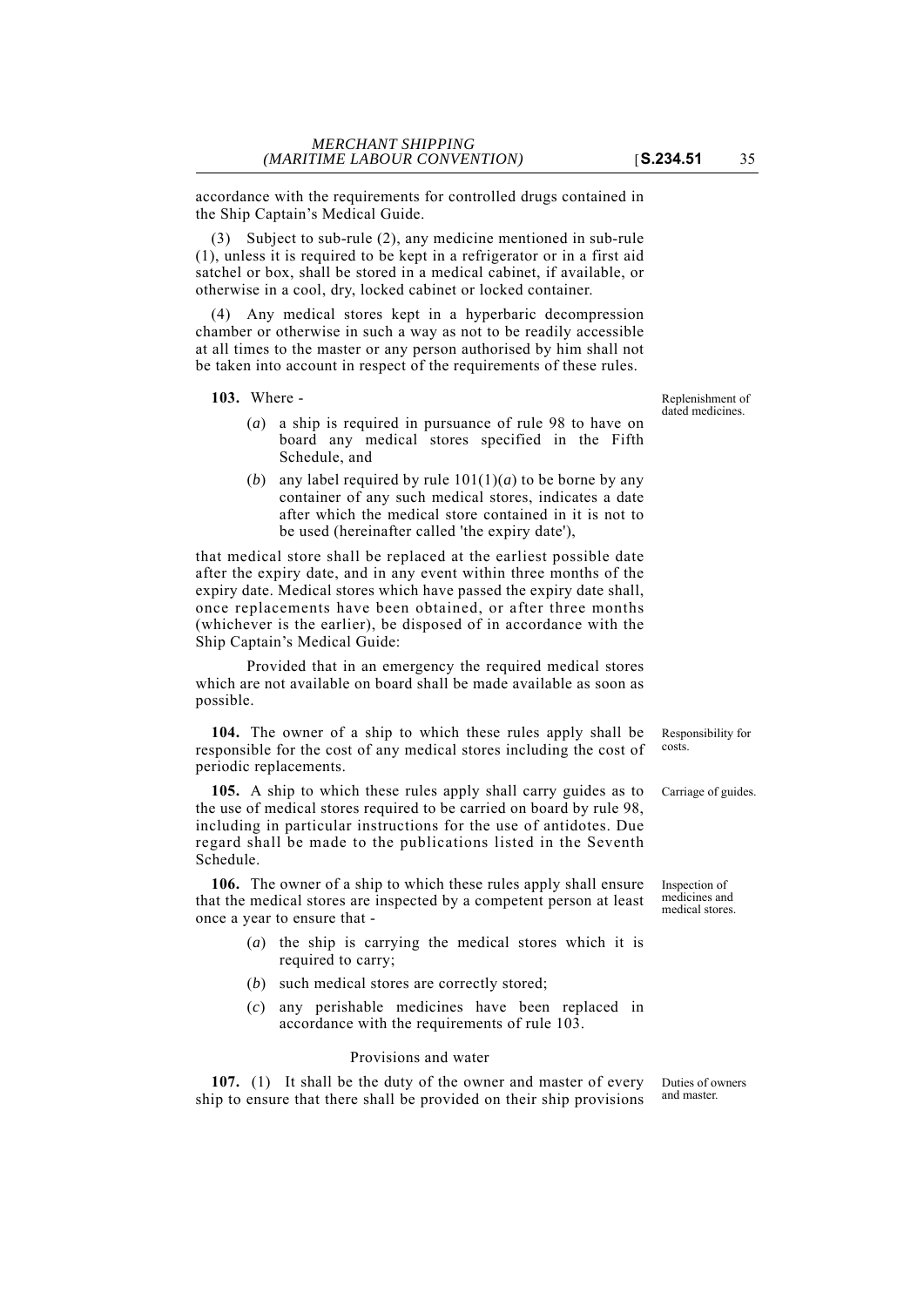and water which -

- (*a*) are suitable in respect of quantity, nutritive value, quality and variety having regard to the size of the crew, the duration and nature of the voyage, and the quantity set out in the Ninth Schedule;
- (*b*) do not contain anything which is likely to cause sickness or injury to health or which renders any provision or water unpalatable;
- (*c*) are otherwise fit for consumption;
- (*d*) are free of charge during the engagement.

(2) In complying with the obligation of sub-rule (1), the owner and master shall strive to give consideration to cultural and religious requirements, for which exemptions are customarily provided for.

**108.** The master, or any officer authorised by the master, shall, together with a member of the crew employed in catering on the ship, inspect not less than once a week provisions and water for the purpose of checking whether the provisions and water still comply with rule 107(1), all spaces and equipment used for the storage and handling of food and drinking water; and galley and other equipment for the preparation and service of meals. The results of such inspections shall be recorded in the official log book of the ship.

**109.** (1) The ship's cook and catering staff shall be properly trained and certified in the preparation of nutritionally balanced meals served in strict hygienic conditions.

(2) No ship's cook and catering staff shall be engaged as such on a Maltese ship unless such person has completed a training course approved or recognised by the competent authority.

(3) The competent authority may recognise certificates issued by or under the authority of another Party to the Convention which has ratified the same or has ratified the ILO Certification of Ships' Cooks Convention, 1946 (No. 69).

(4) Ships operating with a prescribed manning of less than ten which, by virtue of the size of the crew or the trading pattern, may not be required by the competent authority to carry a fully qualified cook:

Provided that anyone processing food in the galley shall be trained and instructed in areas including food and personal hygiene as well as handling and storage of food on board ships:

Provided further that the competent authority may permit, in circumstances of exceptional necessity, a non-fully qualified cook to serve on a specific ship, until the next convenient port of call, but not for periods exceeding one month. Such person shall however be fully qualified in all hygiene related matters related to food handling and storage.

(5) No seafarer under the age of eighteen years shall be employed or engaged or work as a ship's cook.

Ship's cook and catering staff. *Amended by: L.N. 262 of 2013; L.N. 390 of 2016.*

Inspection of provisions and water.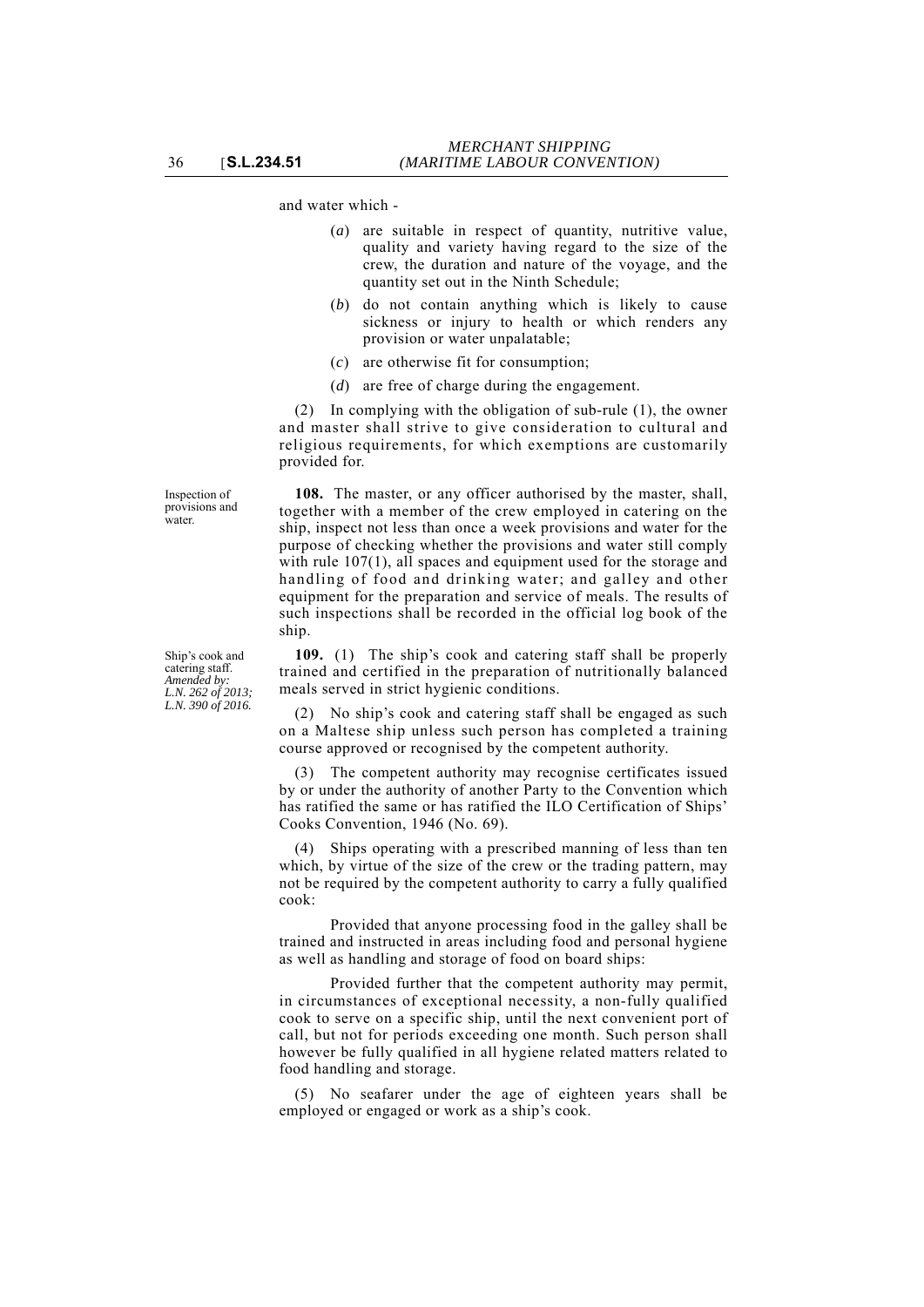**110.** For the purposes of article 150A of the Act, the sums payable to a person for short or bad provisions shall be the following:

- (*a*) if the allowance is reduced by not more than one-third of the quantity, a sum not exceeding one unit a day;
- (*b*) if the allowance is reduced by more than one-third, a sum not exceeding two units a day;
- (*c*) in respect of bad or deficient quality of provisions, a sum not exceeding three units a day.

# PART V

# HEALTH AND SOCIAL WELFARE

## Shipowner's liability for medical care

**111.** For the purposes of article 168A of the Act, the Registrar General may at any time, and in particular whenever he is requested to issue or renew any certificate of registry issued to a ship under the Act, demand evidence that adequate insurance cover has been duly obtained and is in effect covering the liability risks which are contemplated in article 168A of the Act.

**112.** Without prejudice to article 158 of the Act, in the event of any sickness, disease or injury suffered by any seafarer, the shipowner shall, on the same basis as provided in the said rule:

- (*a*) provide, at his own expense, for adequate board and lodging for such seafarer;
- (*b*) pay such seafarer who is, by reason of such sickness, disease or injury rendered incapable for work:
	- wages for such time as the seafarer remains on board or is repatriated in accordance with these rules; and
	- (ii) without prejudice to rule 56, where the said seafarer is no longer on board, a sum of money equivalent to the wages (exclusive of bonuses) that, but for his sickness, disease or injury, would have accrued in his favour during the continuance of his sickness, disease or injury, or during a period of sixteen weeks, whichever period is shorter:

Provided that where the seafarer entitled to receive such payment mentioned in paragraph (*b*)(ii) has remained on board for any period of time following the onset of his sickness, disease or injury, any wages received during such period shall be deducted from any payment to which he would be entitled in accordance with the said paragraph  $(b)$ (ii).

**113.** Ships which do not require a medical doctor onboard as stipulated in rule 36 shall be required to have either at least one seafarer on board who is in charge of medical care and administering medicine as part of their regular duties or at least one seafarer on board competent to provide medical first aid. Seafarers in charge of medical care on board who are not medical doctors

Ships not requiring a medical doctor.

Provision of insurance policy.

Board and lodging and wages.

Allowance for short or bad provisions.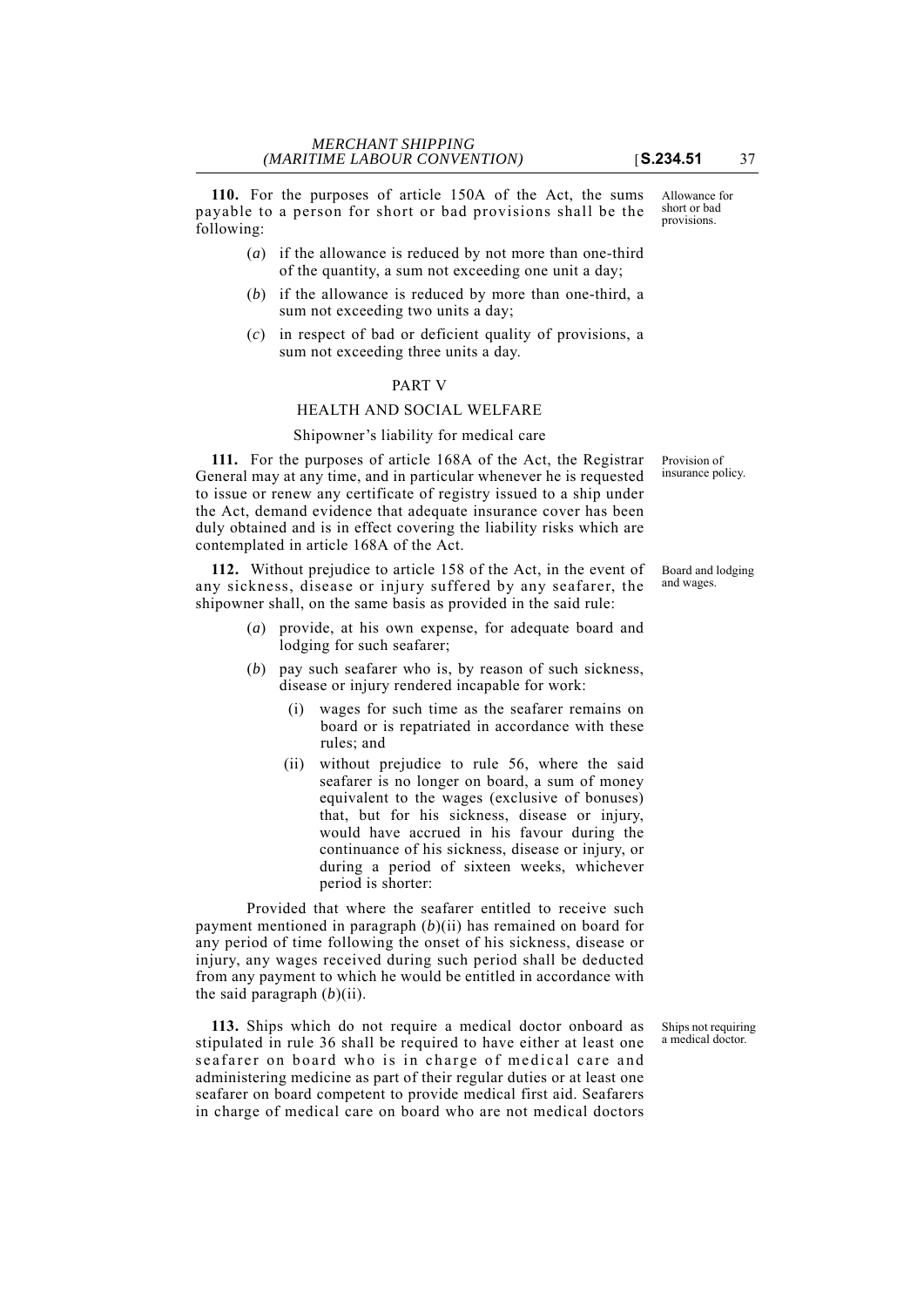shall have satisfactorily completed training in medical care that meets the requirements of the STCW Convention for mandatory minimum requirements related to medical first aid and medical care.

Shipowners' liability. *Added by: L.N. 390 of 2016.*

**113A.** (1) The system of financial security to assure compensation for contractual claims, shall meet the following minimum requirements:

- (*a*) the contractual compensation, where set out in the seafarer's employment agreement and without prejudice to paragraph (*c*), shall be paid in full and without delay;
- (*b*) there shall be no pressure to accept a payment less than the contractual amount;
- (*c*) where the nature of the long-term disability of a seafarer makes it difficult to assess the full compensation to which the seafarer may be entitled, an interim payment or payments shall be made to the seafarer so as to avoid undue hardship;
- (*d*) the seafarer shall receive payment without prejudice to other legal rights, but such payment may be offset by the shipowner against any damages resulting from any other claim made by the seafarer against the shipowner and arising from the same incident; and
- (*e*) the claim for contractual compensation may be brought directly by the seafarer concerned, or their next of kin, or a representative of the seafarer or designated beneficiary.

(2) Seafarers shall receive prior notification if a shipowner's financial security is to be cancelled or terminated.

(3) The Registrar General shall be notified by the provider of the financial security if a shipowner's financial security is cancelled or terminated.

(4) All ships to which these rules apply shall carry on board a certificate or other documentary evidence of financial security issued by a financial security provider. A copy shall be posted in a conspicuous place on board where it is available to the seafarers. Where more than one financial security provider provides cover, the document provided by each provider shall be carried on board.

(5) The financial security shall not cease before the end of the period of validity of the financial security unless the financial security provider has given prior notification of at least 30 days to the Registrar General.

(6) The financial security shall provide for the payment of all contractual claims covered by it which arise during the period for which the document is valid.

# Health and safety protection

Risk assessments. **114.** (1) It shall be the duty of every shipowner to carry out an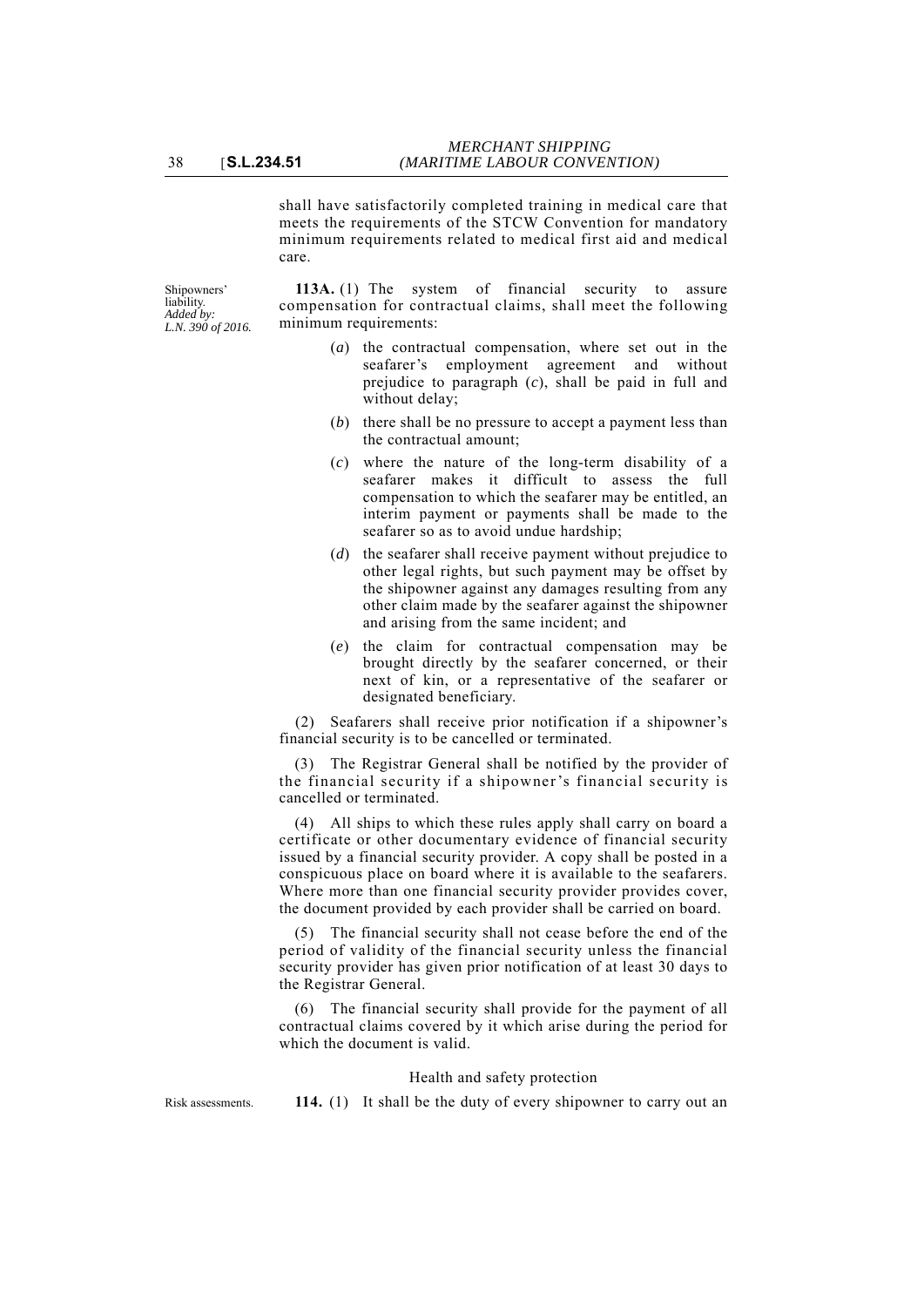assessment of all the occupational health and safety hazards which may be present onboard the ship and the resultant risks involved concerning all aspects of the work activity. Such assessments shall consider the risks to the health and safety of the seafarers:

Provided that, when carrying out such assessments, the shipowner shall also take into consideration changes to the work activities being carried out and to the ship's structure or operational use, and shall take appropriate action.

(2) The shipowner shall keep onboard the ship written or retrievable electronic copies of such assessments, and shall ensure that they are updated regularly.

(3) Such assessments shall be posted in those places which are being addressed by the assessment in such manner as to be clearly readable by the seafarers concerned.

(4) The shipowner shall implement the protective measures appropriate to the nature of the work being carried out which are required to be taken following these assessments and, if necessary, the protective equipment to be used, in accordance with recognised industry standards which may be regulated by Maltese law or international treaties.

(5) The assessments referred to in this rule shall be reviewed whenever there is any major change in working conditions, or whenever the shipowner or seafarer concerned by the assessments have reason to suspect that they are no longer valid.

**115.** The shipowner may delegate to such persons or recognised organisations recognised by the competent authority in ensuring compliance with the provisions of these rules, to draw the occupational health and safety hazards assessments in accordance with rule 114

**116.** In drawing up occupational health and safety hazards assessments, the shipowner shall give particular attention to:

- (*a*) the duties of the master to take specific responsibility for the implementation of and compliance with the ship's occupational safety and health policy and programme, and
- (*b*) the safety and health of seafarers under the age of eighteen years.

**117.** The shipowner shall specify the authority of the ship's Safety committee. seafarers appointed or elected as safety representatives to participate in meetings of the ship's safety committee. Such a committee shall be established on board a ship on which there are five or more seafarers.

Health and safety hazard assessments. *Amended by: L.N. 262 of 2013.*

Drawing up of assessments.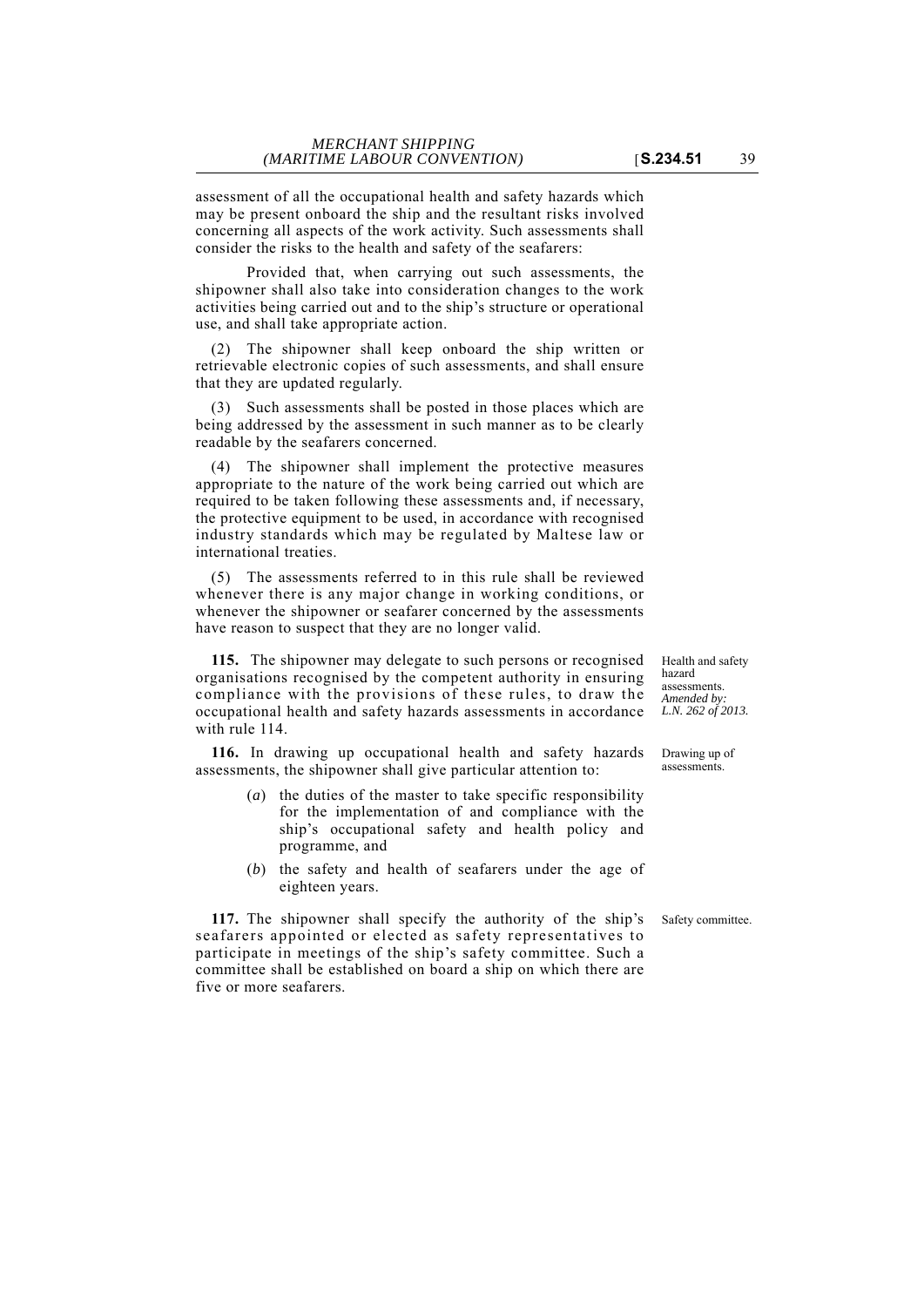## PART VI

#### RECORDS AND COMPLAINTS PROCEDURE

#### Complaints

On-board complaint procedure.

**118.** All ships shall have on-board procedures for the fair, effective and expeditious handling of seafarer complaints alleging breaches of these rules. Such procedures shall seek to resolve complaints at the lowest level possible:

Provided that seafarers have a right to complain directly to the master and, where they consider it necessary, to appropriate external authorities.

**119.** The on-board complaint procedures shall include the right of the seafarer to be accompanied or represented during the complaint procedure, as well as safeguards against the possibility of victimisation of seafarers for filing complaints which are neither manifestly vexatious nor maliciously made.

**120.** In addition to a copy of their seafarers' employment agreement, all seafarers shall be provided with a copy of the onboard complaint procedures applicable on the ship. This shall include contact information about the competent authority and the name of the person or persons on board the ship who can, on a confidential basis, provide seafarers with impartial advice on their complaint and otherwise assist them in following the complaint procedures available to them on board the ship.

**121.** The provisions in rules 118 to 125, both inclusive, are without prejudice to a seafarer's right to seek redress through whatever legal means the seafarer considers appropriate.

**122.** (1) If a seafarer whilst on board states to the master of the ship his desire to make a complaint to the Registrar-General, or to an inspector, or to a Maltese consular officer, against any member of the crew being inclusive of the master, the master shall, as soon as the service of the ship will permit -

- (*a*) if the ship is at a place where there is any such person as aforesaid to whom the complaint is to be made, after such statement; and
- (*b*) if the ship is not then at such place, after her first arrival at such a place,

allow the complainant to go ashore or send him ashore in proper custody so that he may be enabled to make his complaint.

(2) The master of a ship shall not coerce the seafarer into divulging the identity of persons against whom the complaint is being lodged or the nature of the complaint.

(3) If the master of a ship fails without reasonable cause to comply with this rule, he shall for each offence be liable to a fine (*multa*) not exceeding ten units.

Reports on Maltese ships.

- **123.** (1) Where
	- (*a*) the Registrar-General receives a complaint which is

Right to seek redress.

Facilities for making complaint.

Right to be accompanied.

Access to procedure.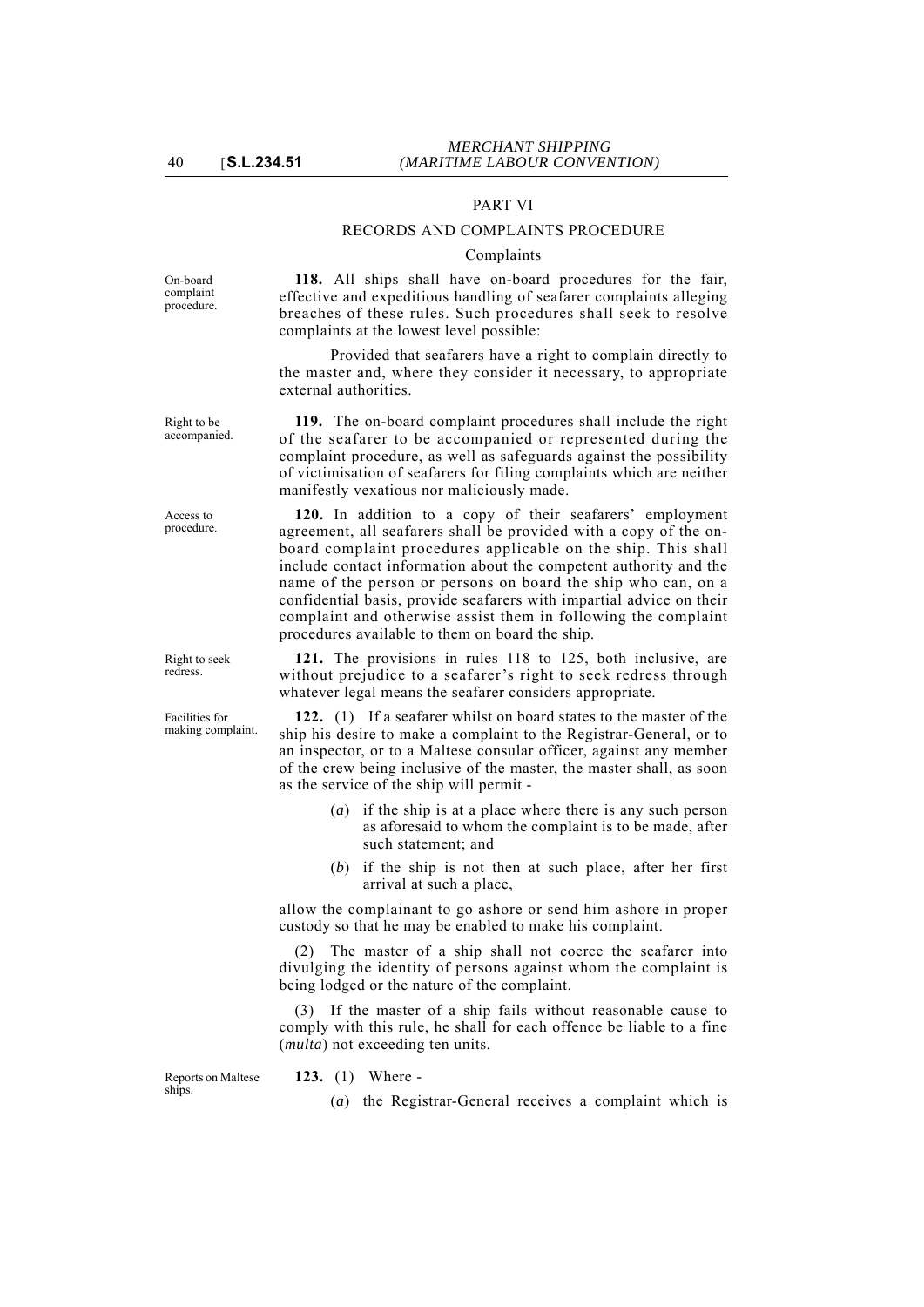not considered manifestly unfounded, or obtains evidence that a ship which flies the Maltese flag does not comply with these rules; or

(*b*) there are serious deficiencies in the implementation of the measures set out in the Declaration of Maritime Labour Compliance as provided in rule 128,

the Registrar-General shall take the steps necessary to investigate the matter and ensure that action is taken to remedy any deficiencies found in accordance with rule 129(1).

(2) The identity of the person lodging the complaint must not be revealed to the master or the owner of the ship concerned, or give any intimation that an inspection was carried out following such a complaint.

(3) Any person lodging a complaint with flag or port authorities which is found to be without basis in fact and done maliciously or vexatiously will be subject to disciplinary provisions.

**124.** (1) When carrying out an inspection in order to obtain evidence that a ship does not comply with the relevant requirements the Registrar-General shall determine whether -

- (*a*) a table complying with rule 41(2) is posted-up in a prominent and accessible place on the ship; and
- (*b*) records are being maintained in compliance with rule 43; and
- (*c*) there is proof that such records have been endorsed by the maritime administration of the State in which the ship is registered.
- (2) Where
	- (*a*) a complaint has been received, or
	- (*b*) the Registrar-General, from own observations on board, believes that seafarers may be unduly fatigued,

the Registrar-General, or the inspector, shall carry out a more detailed inspection, in accordance with sub-rule (1), to determine whether the hours of rest recorded comply with the standards laid down in rule 39 and that they have been duly observed, and shall inspect and take into account other records relating to the operation of the ship.

- 125. (1) Any contravention by Penalties.
	- (*a*) the master of a ship, of rules 38, 41(1), 42(3) or 43(1),  $(2)(e)$  or  $(3)$ ;
	- (*b*) an employer, of rule 38;
	- (*c*) a person authorised by the master of a ship, of rule 41(1) or 43(1) or (2)(*e*); or
	- (*d*) a company which has assumed the operation of the ship, of rule 43(3) or rule 46,

shall be liable to a fine (*multa*) of not more than one thousand units

Inspections of ships other than Maltese ships.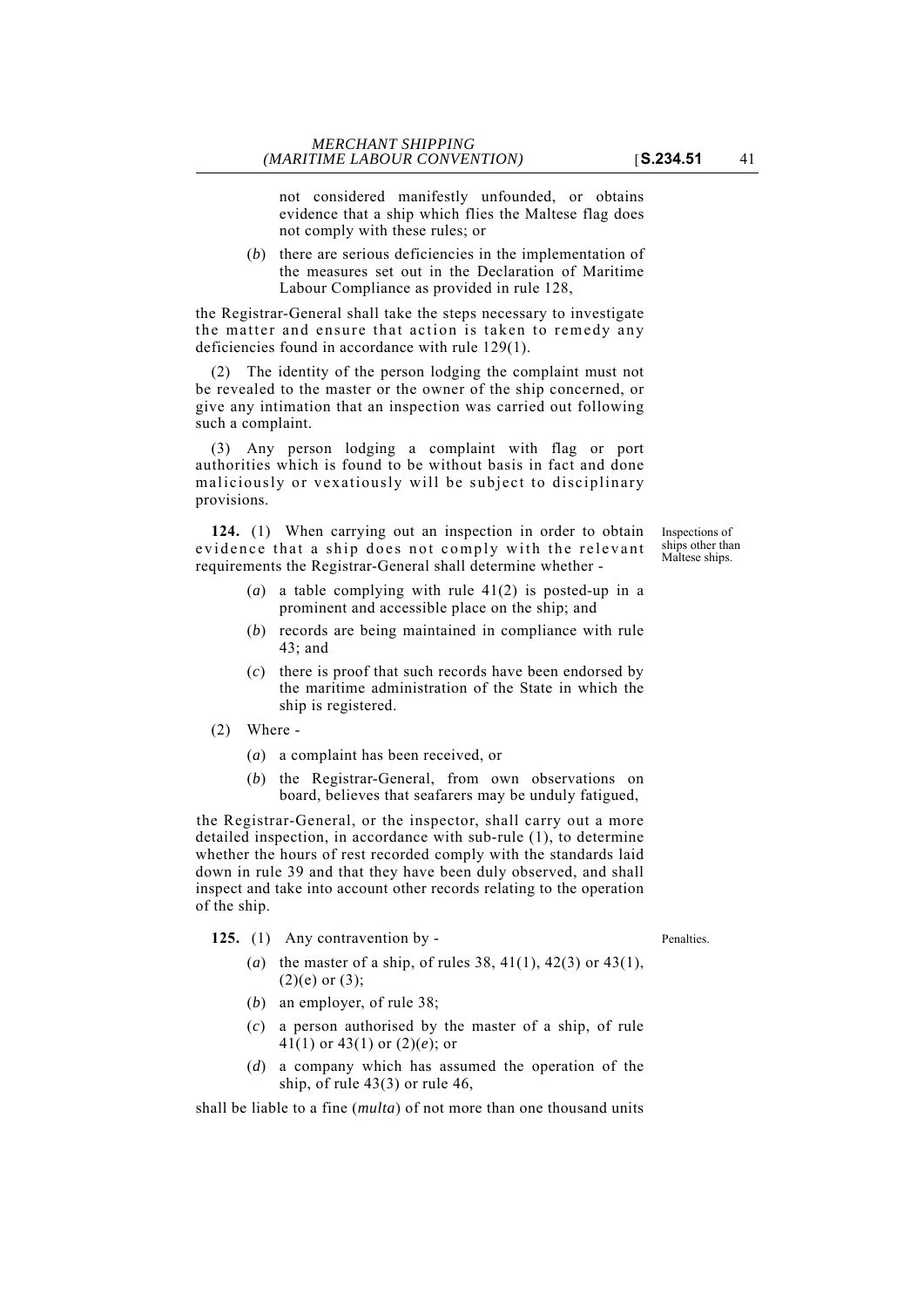for each offence.

(2) Where there is a contravention of rule 39(3) or (4) the master of the ship shall for each offence be liable to a fine (*multa*) of not more than five hundred units.

Where there is a contravention of rule  $44(1)$  the employer of the seafarer under the age of eighteen years shall be liable to a fine (*multa*) of not more than five hundred units.

(4) Where there is a contravention of rule 47 the employer of the seafarer shall be liable to a fine (*multa*) of not more than one thousand units.

# PART VII

# ENFORCEMENT

Application. **126.** (1) This Part of the rules applies to ships of:

- (*a*) 500 gross tonnage or over, engaged in international voyages; and
- (*b*) 500 gross tonnage or over, flying the Maltese flag and operating from a port, or between ports, in another State.

(2) For the purposes of this Part of the rules "international voyage" means a voyage from a State to a port outside such a State.

(3) This Part also applies to any ship registered under the Act and which is not covered by sub-rule (1), at the request of the shipowner.

**127.** It shall be the duty of the shipowner and of the master to ensure that the ship is in compliance with the provisions of these rules and such person, if in fault, shall be liable to the penalties provided for in the Act; and if no such penalty is provided for, such person shall for each offence be liable to a fine (*multa*) not exceeding five hundred units.

**128.** (1) No Maltese ship to which this Part applies shall proceed to sea or attempt to proceed to sea on an international voyage unless there is in force in respect of the ship a Maritime Labour Certificate and a Declaration of Maritime Labour Compliance, in the approved form or as near thereto as circumstances permit.

(2) No ship to which this Part applies shall proceed to sea or attempt to proceed to sea on an international voyage from Maltese waters unless there is in force in respect of the ship a Maritime Labour Certificate and a Declaration of Maritime Labour Compliance.

(3) The master of every ship to which the provisions of subrule (2) apply shall produce to the officer from whom a clearance for the ship is demanded, at the time a clearance for the ship is demanded for a voyage from Malta to a port or place outside Maltese waters, the certificate and declaration referred to in the said sub-rule to be in force when the ship proceeds to sea on an international voyage, and a clearance shall not be granted, and the

Prohibition to proceed to sea without appropriate certificate.

Duty to ensure compliance.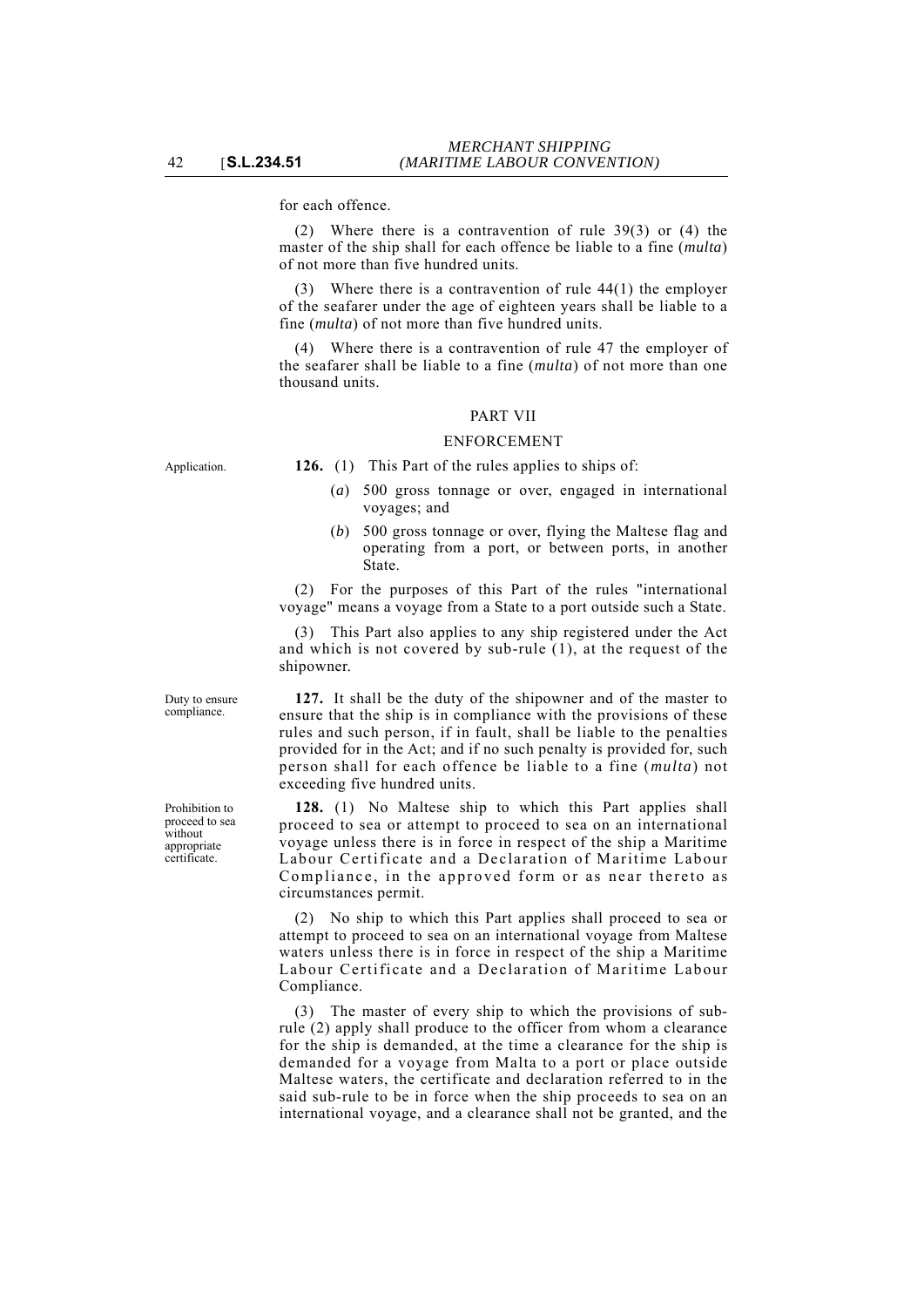ship may be detained, until the said certificate and declaration are so produced.

(4) The appropriate fee for the issue of a Declaration of Maritime Labour Compliance Part I shall be of fifty euro  $(650)$ .

**129.** (1) The Registrar-General, or an appropriate inspector, may inspect any ship to which these rules apply and if satisfied that the ship is not in compliance with the provisions of these rules and the applicable requirements of the Convention, the Registrar-General shall take such steps as are considered necessary to ensure that the ship shall not sail until it can proceed to sea without presenting an unreasonable threat of harm to the working and living conditions of seafarers and any expenses incurred therefor shall be a charge on the ship, so however that the ship shall not be unduly detained or delayed.

(2) For the purposes of this rule, the provisions of article 154(2) and (3) of the Act shall *mutatis mutandis* apply to the Registrar-General and to appropriate inspectors.

**130.** Any certificate issued in terms of the Merchant Shipping (Distressed Seamen) Regulations, 1973, the Merchant Shipping (Provisions and Water) Regulations, 2001, the Merchant Shipping (Medical Stores) Regulations, 2002, the Merchant Shipping (Medical Examination) Regulations, 2001, the Merchant Shipping (Minimum Wage) Regulations, 2002, the Merchant Shipping (Hours of Work) Regulations, 2002, the Merchant Shipping (Protection of Seamen) Regulations, 2003, the Merchant Shipping (Safe Manning and Watchkeeping) Regulations, 2003 and the Merchant Shipping (Crew Accommodation) Regulations, 2004 (revoked by these rules) shall remain valid until their expiry and shall not be renewed unless they comply with the provisions of these rules.

Inspection, detention and other measures in respect of ships.

Saving. *Amended by: L.N. 262 of 2013.*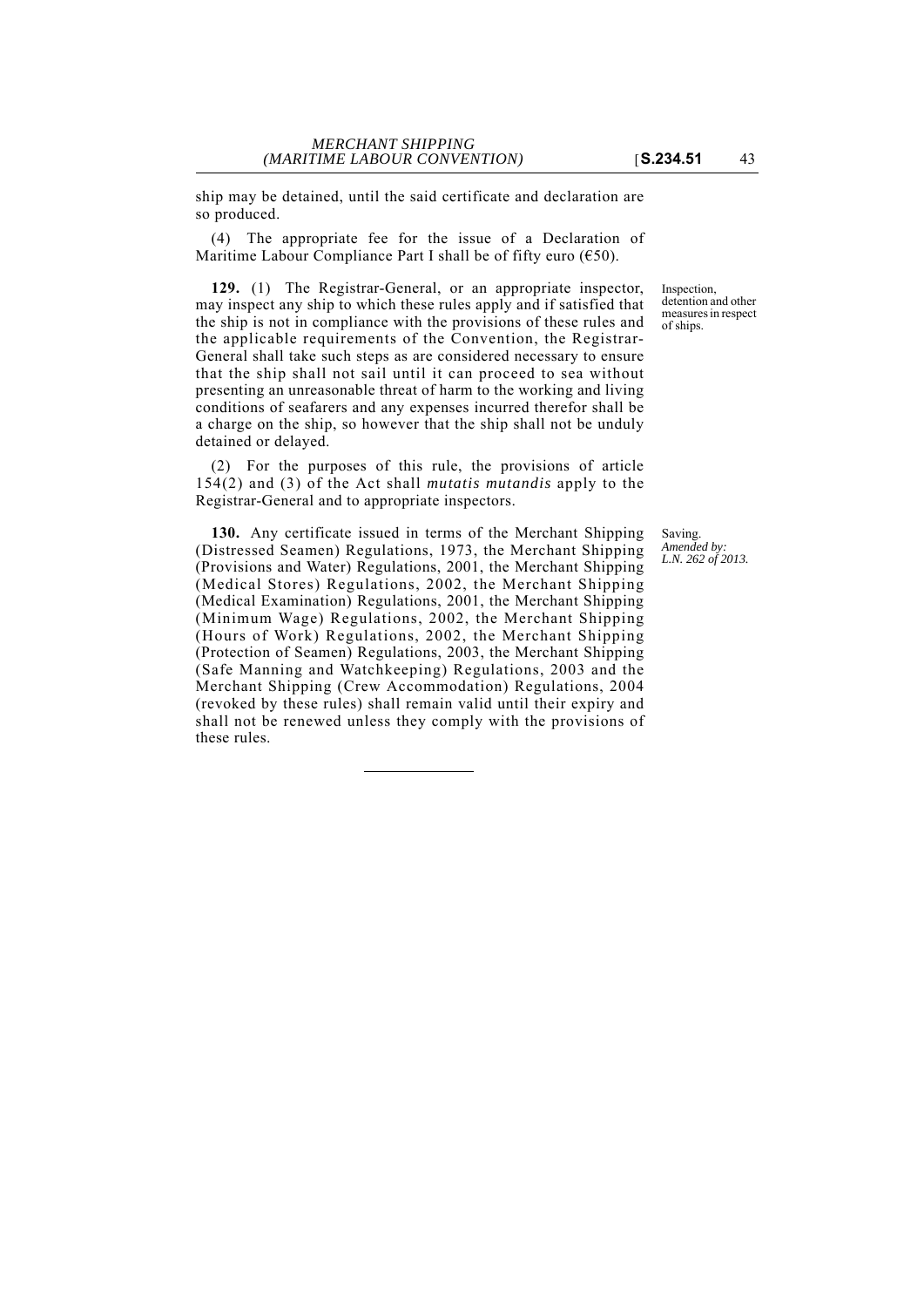| (national law or regulation) issued in conformity with ILO's Stafarers'<br>() of () pages<br>Total daily work/rest <sup>3</sup> hours<br>Hours of Work and the Manning of Ships Convention, 1996 (No. 180), and with any applicable collective agreement registered or authorized in accordance with that Convention and<br>In part<br>Model format for a table of shipboard working arrangements'<br>At sea<br>with the International Convertion on Stanfards of Training, Certification and Watchkeeping for Seafarers, 1978, as annuaded (STCW Convention). <sup>2</sup><br>Latest update of table:<br>Comments<br>Signature of master<br>Scheduled daily work hours in port<br>watchkeeping<br>$(\text{from} - \text{to})^3$<br>IMO number (if any):<br>duties<br>Non-<br>The maximum hours of work or minimum hours of rest are applicable in accordance with:<br>Watchkeeping<br>$(from - to)$<br>Scheduled daily work hours at sea<br>watchkeeping<br>Flag of ship:<br>$($ from $-$ to) <sup><math>2</math></sup><br>Maximum hours of work or minimum hours of rest:<br>duties<br>Non-<br>Watchkeeping<br>$(from - to)$<br>O<br>Position/Rank <sup>+</sup><br>Name of ship:<br>0 |  |  |  |  |
|-----------------------------------------------------------------------------------------------------------------------------------------------------------------------------------------------------------------------------------------------------------------------------------------------------------------------------------------------------------------------------------------------------------------------------------------------------------------------------------------------------------------------------------------------------------------------------------------------------------------------------------------------------------------------------------------------------------------------------------------------------------------------------------------------------------------------------------------------------------------------------------------------------------------------------------------------------------------------------------------------------------------------------------------------------------------------------------------------------------------------------------------------------------------------------------------|--|--|--|--|
|                                                                                                                                                                                                                                                                                                                                                                                                                                                                                                                                                                                                                                                                                                                                                                                                                                                                                                                                                                                                                                                                                                                                                                                         |  |  |  |  |
| Other requirements:                                                                                                                                                                                                                                                                                                                                                                                                                                                                                                                                                                                                                                                                                                                                                                                                                                                                                                                                                                                                                                                                                                                                                                     |  |  |  |  |
|                                                                                                                                                                                                                                                                                                                                                                                                                                                                                                                                                                                                                                                                                                                                                                                                                                                                                                                                                                                                                                                                                                                                                                                         |  |  |  |  |
|                                                                                                                                                                                                                                                                                                                                                                                                                                                                                                                                                                                                                                                                                                                                                                                                                                                                                                                                                                                                                                                                                                                                                                                         |  |  |  |  |
|                                                                                                                                                                                                                                                                                                                                                                                                                                                                                                                                                                                                                                                                                                                                                                                                                                                                                                                                                                                                                                                                                                                                                                                         |  |  |  |  |
|                                                                                                                                                                                                                                                                                                                                                                                                                                                                                                                                                                                                                                                                                                                                                                                                                                                                                                                                                                                                                                                                                                                                                                                         |  |  |  |  |
|                                                                                                                                                                                                                                                                                                                                                                                                                                                                                                                                                                                                                                                                                                                                                                                                                                                                                                                                                                                                                                                                                                                                                                                         |  |  |  |  |
|                                                                                                                                                                                                                                                                                                                                                                                                                                                                                                                                                                                                                                                                                                                                                                                                                                                                                                                                                                                                                                                                                                                                                                                         |  |  |  |  |
|                                                                                                                                                                                                                                                                                                                                                                                                                                                                                                                                                                                                                                                                                                                                                                                                                                                                                                                                                                                                                                                                                                                                                                                         |  |  |  |  |
|                                                                                                                                                                                                                                                                                                                                                                                                                                                                                                                                                                                                                                                                                                                                                                                                                                                                                                                                                                                                                                                                                                                                                                                         |  |  |  |  |
|                                                                                                                                                                                                                                                                                                                                                                                                                                                                                                                                                                                                                                                                                                                                                                                                                                                                                                                                                                                                                                                                                                                                                                                         |  |  |  |  |
|                                                                                                                                                                                                                                                                                                                                                                                                                                                                                                                                                                                                                                                                                                                                                                                                                                                                                                                                                                                                                                                                                                                                                                                         |  |  |  |  |
| The terms used in this model table are to appear in the working language or languages of the ship and in English.                                                                                                                                                                                                                                                                                                                                                                                                                                                                                                                                                                                                                                                                                                                                                                                                                                                                                                                                                                                                                                                                       |  |  |  |  |
| <sup>2</sup> See overleaf for selected extracts from ILO Convention 180 and the STCW Convention.                                                                                                                                                                                                                                                                                                                                                                                                                                                                                                                                                                                                                                                                                                                                                                                                                                                                                                                                                                                                                                                                                        |  |  |  |  |

# FIRST SCHEDULE (Rule 41)

<sup>3</sup> Delete as applicable.

4 For those positions/ranks that are also listed in the ship's safe manning document, the terminology used should be the same as in that document.

<sup>5</sup> For watching personnel, the comments section may be used to indicate the anticipated number of hours to be devoted to unscheduled work and any such hours<br>should be included in the appropriate total daily work hours col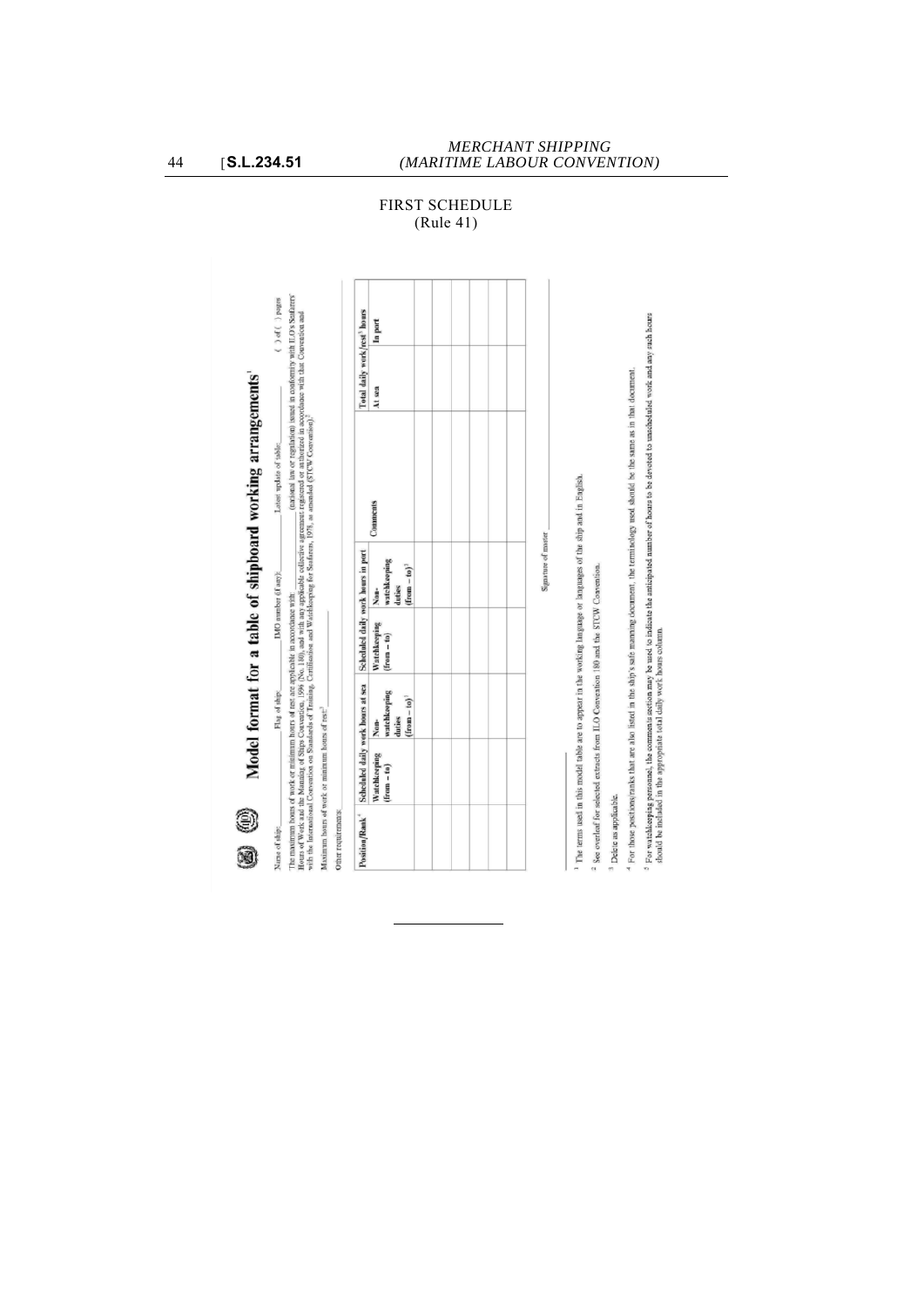

# SECOND SCHEDULE (Rule 43)

*MERCHANT SHIPPING*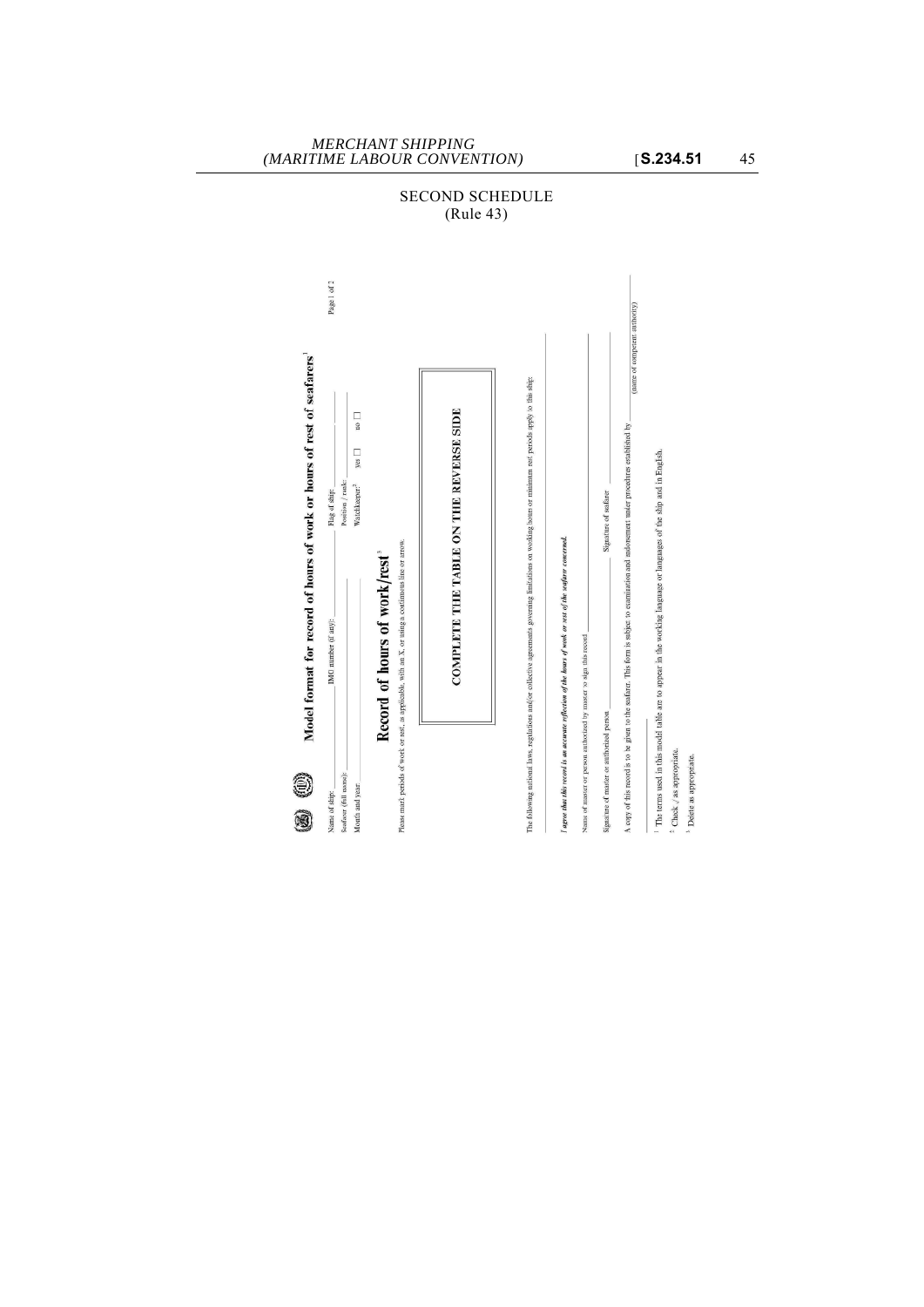| Hours of work or mart,<br>as applicable, in any<br>7-day period <sup>3</sup><br>NOT TO BE COMPLETED BY THE SEAFARER<br>Hours of work or rest,<br>as applicable, in any<br>24-hour parize <sup>3</sup><br>Comments<br>Hous of<br>net h<br>24 hour<br>period<br>$\frac{3}{2}$<br>$\frac{2}{3}$<br>ត<br>2<br>$\frac{\sigma}{\Gamma}$<br>₽<br>Please mant periods of work or rest, as applicable, with an "X", or using a continuous line or arrow<br>÷<br>쓷<br>쁜<br>본<br><u>n</u><br>$\tilde{r}$<br>÷<br>읖 | For completion and tea in accordence with the procedures established by the competent in completion with the relevant response of the Seditors' House of the Morie and the Seditors' House of the Marming of Ships<br>Convertion,<br>$\overline{23}$<br>$\overline{\mathbb{R}}$<br>19 20 21<br>쁟<br>÷,<br>15 18 |
|---------------------------------------------------------------------------------------------------------------------------------------------------------------------------------------------------------------------------------------------------------------------------------------------------------------------------------------------------------------------------------------------------------------------------------------------------------------------------------------------------------|-----------------------------------------------------------------------------------------------------------------------------------------------------------------------------------------------------------------------------------------------------------------------------------------------------------------|
|                                                                                                                                                                                                                                                                                                                                                                                                                                                                                                         |                                                                                                                                                                                                                                                                                                                 |
|                                                                                                                                                                                                                                                                                                                                                                                                                                                                                                         |                                                                                                                                                                                                                                                                                                                 |
|                                                                                                                                                                                                                                                                                                                                                                                                                                                                                                         |                                                                                                                                                                                                                                                                                                                 |
|                                                                                                                                                                                                                                                                                                                                                                                                                                                                                                         |                                                                                                                                                                                                                                                                                                                 |
|                                                                                                                                                                                                                                                                                                                                                                                                                                                                                                         |                                                                                                                                                                                                                                                                                                                 |
|                                                                                                                                                                                                                                                                                                                                                                                                                                                                                                         |                                                                                                                                                                                                                                                                                                                 |
|                                                                                                                                                                                                                                                                                                                                                                                                                                                                                                         |                                                                                                                                                                                                                                                                                                                 |
|                                                                                                                                                                                                                                                                                                                                                                                                                                                                                                         |                                                                                                                                                                                                                                                                                                                 |
|                                                                                                                                                                                                                                                                                                                                                                                                                                                                                                         |                                                                                                                                                                                                                                                                                                                 |
|                                                                                                                                                                                                                                                                                                                                                                                                                                                                                                         |                                                                                                                                                                                                                                                                                                                 |
|                                                                                                                                                                                                                                                                                                                                                                                                                                                                                                         |                                                                                                                                                                                                                                                                                                                 |
|                                                                                                                                                                                                                                                                                                                                                                                                                                                                                                         |                                                                                                                                                                                                                                                                                                                 |
|                                                                                                                                                                                                                                                                                                                                                                                                                                                                                                         |                                                                                                                                                                                                                                                                                                                 |
|                                                                                                                                                                                                                                                                                                                                                                                                                                                                                                         |                                                                                                                                                                                                                                                                                                                 |
|                                                                                                                                                                                                                                                                                                                                                                                                                                                                                                         | ¥                                                                                                                                                                                                                                                                                                               |
|                                                                                                                                                                                                                                                                                                                                                                                                                                                                                                         | 은                                                                                                                                                                                                                                                                                                               |
|                                                                                                                                                                                                                                                                                                                                                                                                                                                                                                         | $\frac{1}{2}$                                                                                                                                                                                                                                                                                                   |
|                                                                                                                                                                                                                                                                                                                                                                                                                                                                                                         |                                                                                                                                                                                                                                                                                                                 |
|                                                                                                                                                                                                                                                                                                                                                                                                                                                                                                         | 10 11                                                                                                                                                                                                                                                                                                           |
|                                                                                                                                                                                                                                                                                                                                                                                                                                                                                                         |                                                                                                                                                                                                                                                                                                                 |
| 8                                                                                                                                                                                                                                                                                                                                                                                                                                                                                                       | 80                                                                                                                                                                                                                                                                                                              |
| 8                                                                                                                                                                                                                                                                                                                                                                                                                                                                                                       | 80                                                                                                                                                                                                                                                                                                              |
| à                                                                                                                                                                                                                                                                                                                                                                                                                                                                                                       | à                                                                                                                                                                                                                                                                                                               |
| 몽                                                                                                                                                                                                                                                                                                                                                                                                                                                                                                       | 8                                                                                                                                                                                                                                                                                                               |
| 쁭                                                                                                                                                                                                                                                                                                                                                                                                                                                                                                       | 5                                                                                                                                                                                                                                                                                                               |
| š                                                                                                                                                                                                                                                                                                                                                                                                                                                                                                       | s                                                                                                                                                                                                                                                                                                               |
| o3                                                                                                                                                                                                                                                                                                                                                                                                                                                                                                      | g                                                                                                                                                                                                                                                                                                               |
| o <sub>2</sub>                                                                                                                                                                                                                                                                                                                                                                                                                                                                                          | 02                                                                                                                                                                                                                                                                                                              |
| 둥                                                                                                                                                                                                                                                                                                                                                                                                                                                                                                       | $\overline{\circ}$                                                                                                                                                                                                                                                                                              |
|                                                                                                                                                                                                                                                                                                                                                                                                                                                                                                         |                                                                                                                                                                                                                                                                                                                 |
| 8<br>Hours                                                                                                                                                                                                                                                                                                                                                                                                                                                                                              | 8<br>Hours                                                                                                                                                                                                                                                                                                      |

46 [**S.L.234.51**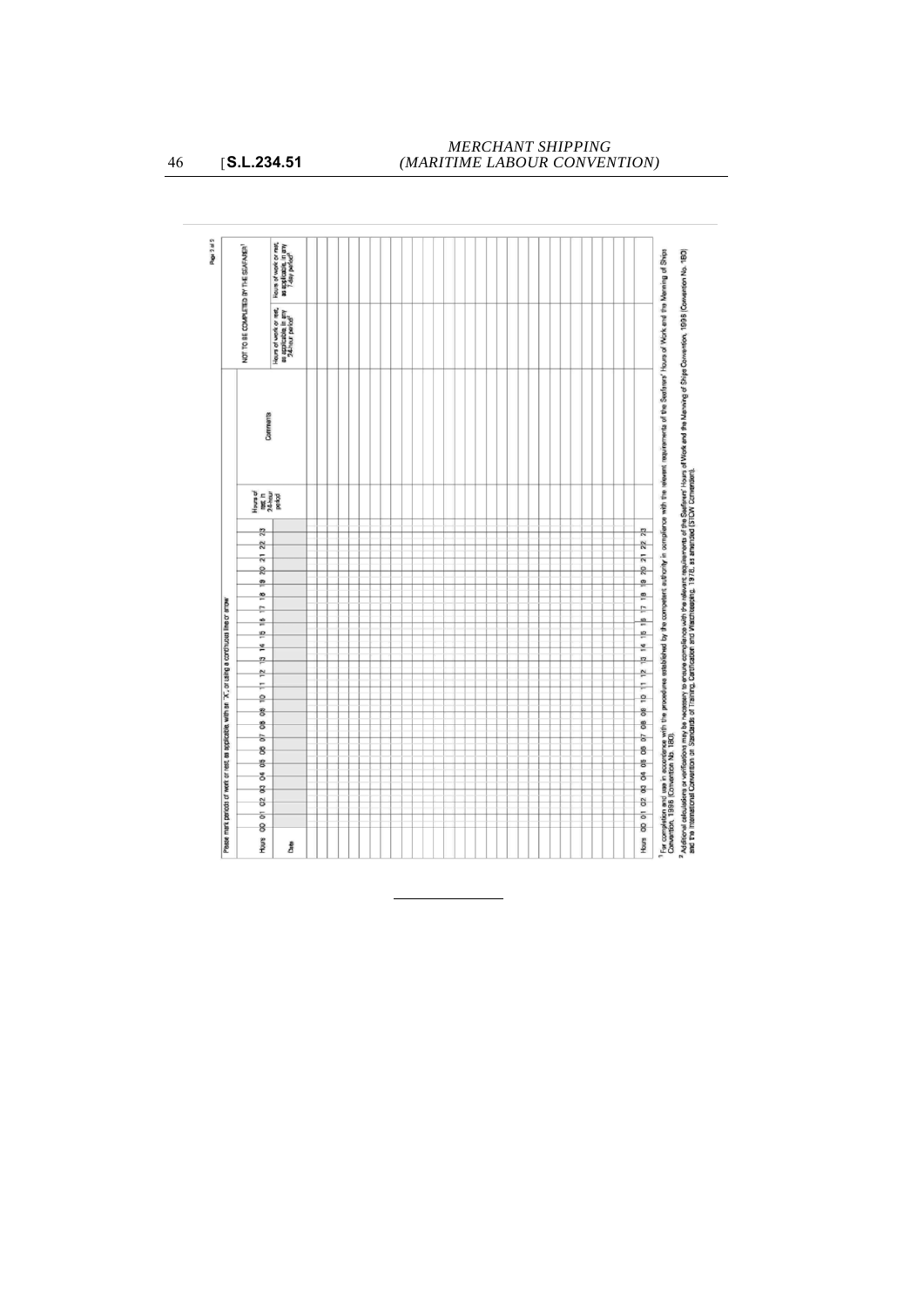# THIRD SCHEDULE *Amended by:*<br>*L.N. 262 of 2013*;

# *L.N. 262 of 2013;* (Rules 89 and 92) *L.N. 390 of 2017.*

# REQUIREMENTS FOR EXISTING SHIPS

# Appendix I applies to ships built before 10 January 2003.

*Appendix II applies to ships the keel of which is laid or which is at a similar stage of construction on or after the 10 January 2003.*

# Appendix I

# 1. General requirements

- 1.1. Crew accommodation (except store rooms) shall:
	- 1.1.1. whenever practicable be situated amidships or aft; but in no case shall any part of the crew accommodation (except store rooms) be situated forward of the collision bulkhead;
	- 1.1.2. be situated above the Summer Load Line (if any) marked on the ship in accordance with the provisions of rules made under article 251 of the Act:

Provided that in the case of a passenger ship the crew accommodation may, on condition that satisfactory arrangements are made for lighting and ventilation of sleeping rooms, be situated below the Summer Load Line, but in no case immediately beneath working alleyways; and

- 1.1.3. be arranged and constructed, and situated in such a position, as to ensure:
	- (*a*) the protection of the crew against injury to the greatest practicable extent;
	- (*b*) the protection of the crew accommodation against the weather and the sea;
	- (*c*) the insulation of the crew accommodation from heat and cold;
	- (*d*) the protection of the crew accommodation against moisture due to condensation;
	- (*e*) the exclusion from the crew accommodation of effluvia originating in other spaces in the ship;
	- (*f*) the exclusion from the crew accommodation, to the greatest practicable extent, of noise originating in other spaces in the ship; and
	- (*g*) the prevention of the harbouring of vermin.

1.2. Where the crew accommodation of a ship is not normally air-conditioned, the crew accommodation shall:

- 1.2.1. if the ship regularly trades to mosquito-infested ports, be provided with appropriate protection devices as required by the competent authority; and
- 1.2.2. if the ship regularly trades to or in the tropics or the Persian Gulf, be fitted with suitable awnings.

1.3 Crew accommodation shall be accessible at all times from the open deck. An opening from an open deck into the crew accommodation shall be protected against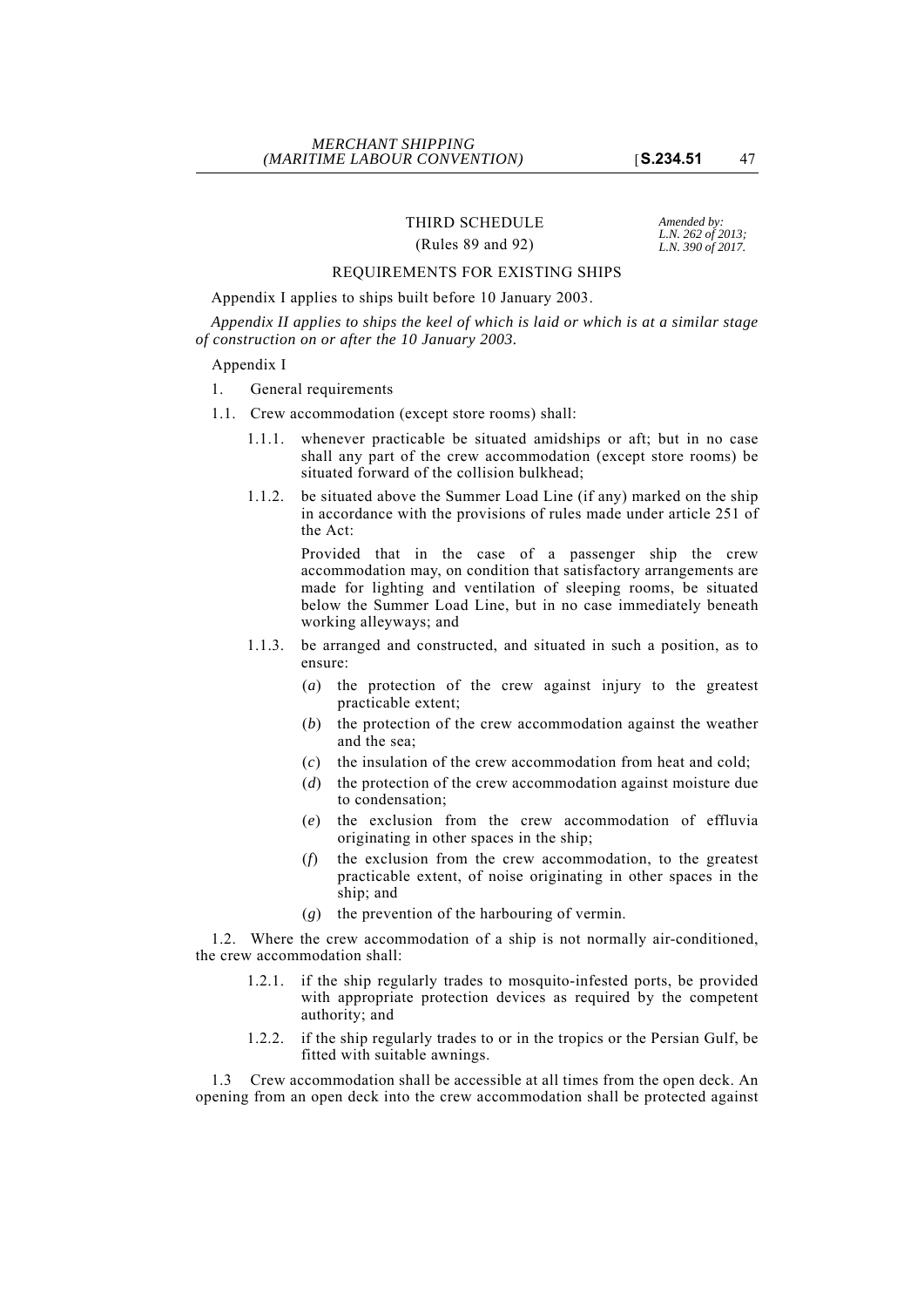the weather and the sea.

2. Bulkheads

48 [**S.L.234.51**

2.1. Bulkheads separating a part of the crew accommodation (other than a recreation deck space) from a space used as:

- (*a*) a bunker;
- (*b*) a cargo or machinery space;
- (*c*) a lamp room or paint room;
- (*d*) a store room not forming part of the crew accommodation (other than a dry provision store room);
- (*e*) a chain locker; or
- (*f*) a cofferdam;

shall be so constructed as to be gastight and, where necessary to protect the crew accommodation, watertight.

2.2. A bulkhead that separates a part of the crew accommodation from a dry provision store room (whether or not that store room forms part of the crew accommodation) shall be gastight.

2.3. A bulkhead that separates a part of the crew accommodation from sanitary accommodation, a laundry, a drying room, a galley or a cold store room (whether or not they form part of the crew accommodation) shall be gastight, and shall be watertight to such height as is necessary to prevent the passage of water into the adjoining space.

2.4. A bulkhead that separates sanitary accommodation from another part of the crew accommodation shall, except in a doorway, be watertight to a height of not less than 230 millimetres above the floor of the sanitary accommodation.

2.5. Paragraphs 2.3 and 2.4 do not apply to bulkheads that separate:

- (*a*) sanitary accommodation from other sanitary accommodation;
- (*b*) a laundry or drying room from another laundry or drying room;
- (*c*) a galley from another galley or from a pantry;
- (*d*) a cold store room from another cold store room; or
- (*e*) *en suite* sanitary accommodation from its associated sleeping room or rooms.

2.6. Inside paneling in the crew accommodation shall be constructed of material with a surface that can easily be kept clean.

2.7. Bulkheads or paneling shall not be constructed of material likely to harbour vermin.

2.8. Bulkheads enclosing rooms used as sleeping rooms, mess rooms or recreation rooms shall be lined on the side of those bulkheads with those rooms.

3. Openings

3.1. There shall not be a direct opening between the crew accommodation (other than recreation deck spaces) and spaces used as:

- (*a*) a bunker;
- (*b*) cargo or machinery spaces;
- (*c*) lamp rooms or paint rooms;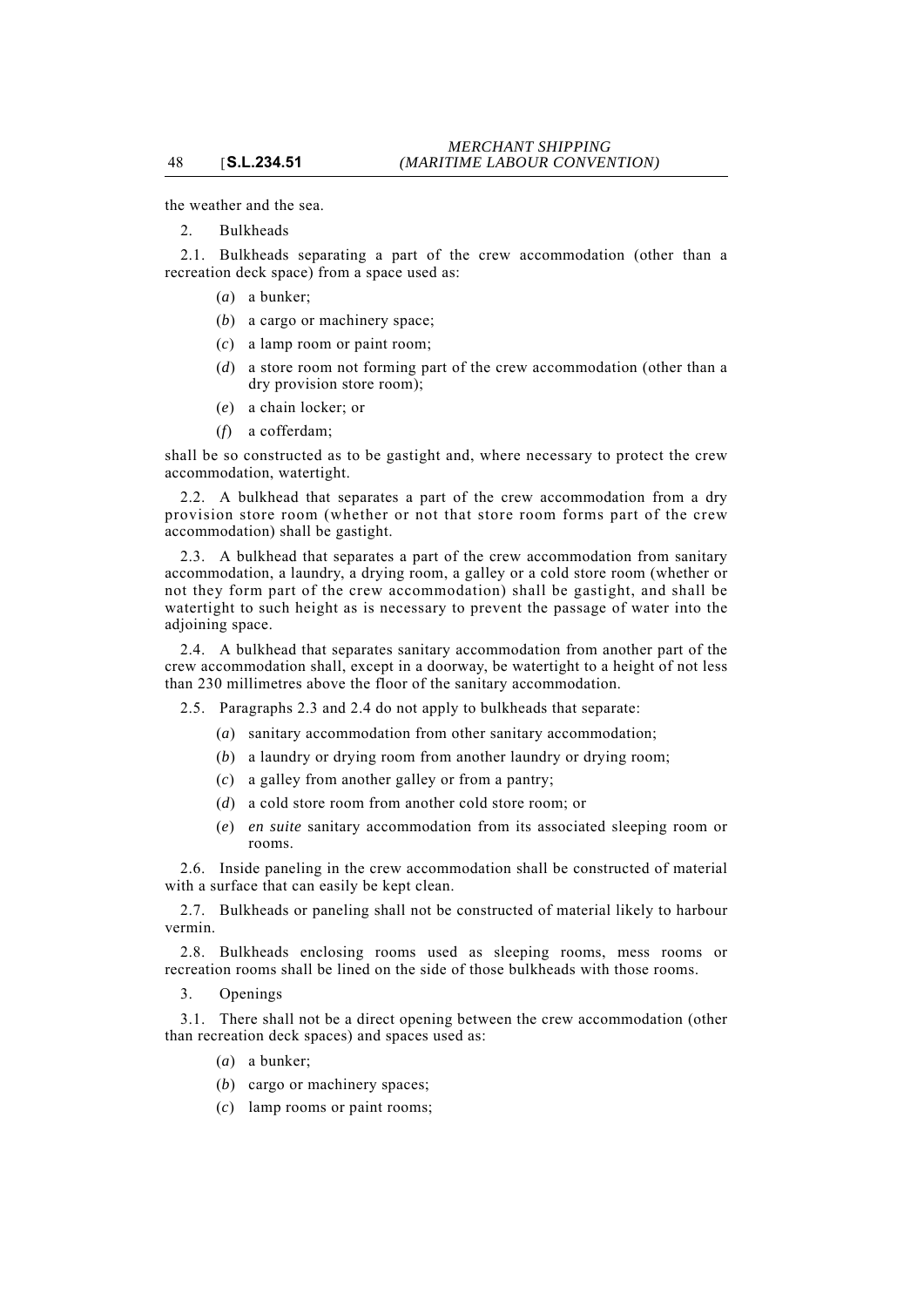- (*d*) store rooms not forming part of the crew accommodation;
- (*e*) chain lockers; or
- (*f*) cofferdams.

3.2. Except in the case of *en suite* sanitary accommodation, there shall not be a direct opening between the crew accommodation (other than recreation deck spaces or passageways) and any sanitary accommodation, laundry or drying room (whether or not that sanitary accommodation, laundry or drying room forms part of the crew accommodation).

3.3. Paragraph 3.2 does not prohibit a direct opening between spaces forming part of the sanitary accommodation or between spaces appropriated for use as laundries or drying rooms.

3.4. There shall not be a direct opening between a sleeping room and a galley.

4. Pipes

4.1. Except where no other arrangement is reasonably practicable, steam supply and exhaust pipes to machinery shall not pass through the crew accommodation.

4.2. Where such pipes pass through the crew accommodation, they pass through open deck alleyways only, shall be properly encased, and in the case of supply pipes, they shall be:

- (*a*) constructed of solid drawn steel or equivalent material;
- (*b*) of a scantling sufficient to withstand the maximum pressure from the ship's boiler system;
- (*c*) connected by faced flanges properly jointed; and
- (*d*) fitted with adequate drainage arrangements.

4.3. Steam pipes and hot water pipes leading to radiators in or serving the crew accommodation shall be properly protected or encased.

4.4. Hawse pipes shall not be situated in the crew accommodation.

4.5. Chain pipes and ventilators to cargo spaces shall, where they pass through the crew accommodation, be watertight and gastight.

4.6. Hot water pipes shall be insulated where necessary for the conservation of heat or to ensure the safety of the crew.

5. Batteries

5.1. Batteries shall not be located in the crew accommodation, and precautions shall be taken to ensure that fumes from batteries do not discharge into any part of the crew accommodation.

6. Floors

6.1. Decks that form the floors in the crew accommodation shall be properly constructed and shall be covered with a material that:

- (*a*) is impervious to water;
- (*b*) is capable of being easily kept clean; and
- (*c*) provides a good foothold.

6.2. Where a composition or other like material is used to cover a metal deck, the material shall be properly laid and the joins where the floor meets the walls shall be rounded in such a way as to avoid crevices.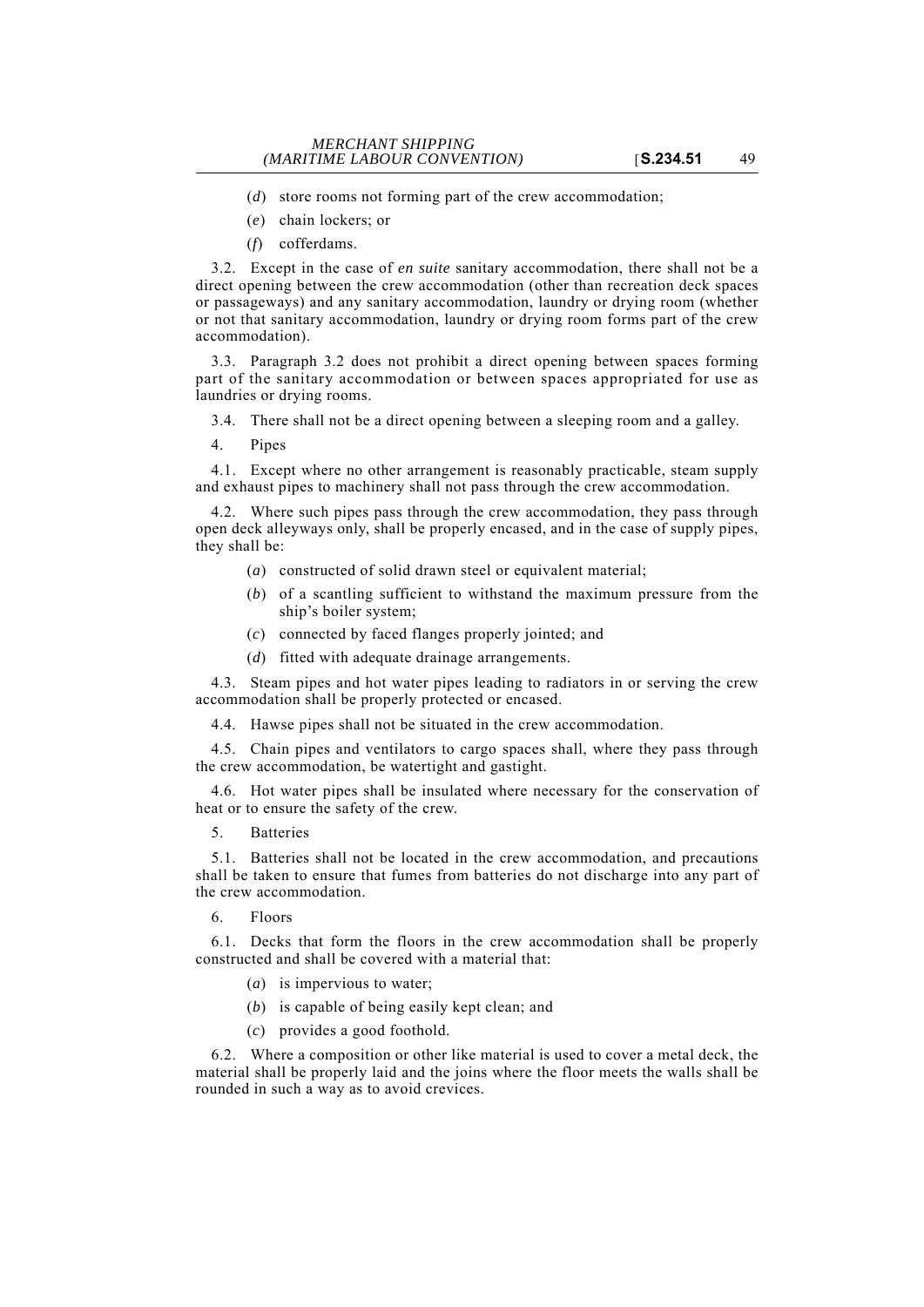6.3. Floors of wash places, bathrooms, shower recesses, laundries and other compartments where water is used shall be:

- (*a*) covered with rubber-based or other impervious material; and
- (*b*) fitted with a coving around the perimeter of the compartment.

6.4. The floor of a galley shall be covered with a rubber-based or other impervious material.

6.5. The floor of a galley shall be provided with efficient scuppers.

7. Drainage

7.1. Efficient drainage shall be provided for the crew accommodation.

There shall be no drainage from any source into wash places or sanitary accommodation forming part of the crew accommodation, which shall be drained separately and independently of other space.

8. Surface finishes

8.1. The interior sides and ceilings of the crew accommodation shall be covered with enamel, paint or other suitable material, of good quality and white or light in colour.

8.2. Paint, varnishes and other surface materials containing nitro-cellulose shall not be used.

8.3. All paint, varnish or other finishes in the crew accommodation shall be capable of being easily kept clean and shall be maintained in good condition.

9. Ventilation system

9.1. Every enclosed space in the crew accommodation, except a cold store room, shall be provided with a ventilation system capable of maintaining the air in that space in a sufficiently pure condition for the health and comfort of the crew in all conditions of weather and climate which the ship is likely to encounter during the voyages on which she is intended to be engaged, and capable of being controlled as necessary for that purpose.

9.2. Without prejudice to the generality of paragraph 9.1, in all ships except those of under 500 gross tonnage, every enclosed space in the crew accommodation except a cold store room, shall, if it is not ventilated by an air conditioning system, be provided with a mechanical ventilation system capable of ensuring rates of air changes sufficient for the type of accommodation for which it is provided.

9.3. Ships regularly engaged on voyages in the tropics and the Persian Gulf shall, if not ventilated by an air conditioning system, be provided with both mechanical means of ventilation and electric fans:

Provided that one only of these means need be adopted in spaces where this ensures satisfactory ventilation.

9.4. A supply of power adequate to operate a mechanical ventilation system or, if it is provided, an air conditioning system shall be provided. Any such system fitted shall be in operation at all times when any members of the crew are on board and the circumstances are such that ventilation by means of such system is required.

9.5. In every ship, every enclosed space in the crew accommodation which is not ventilated either by an air conditioning system or by a mechanical ventilation system shall be provided with a natural system of inlet and exhaust ventilation suitable to its purpose.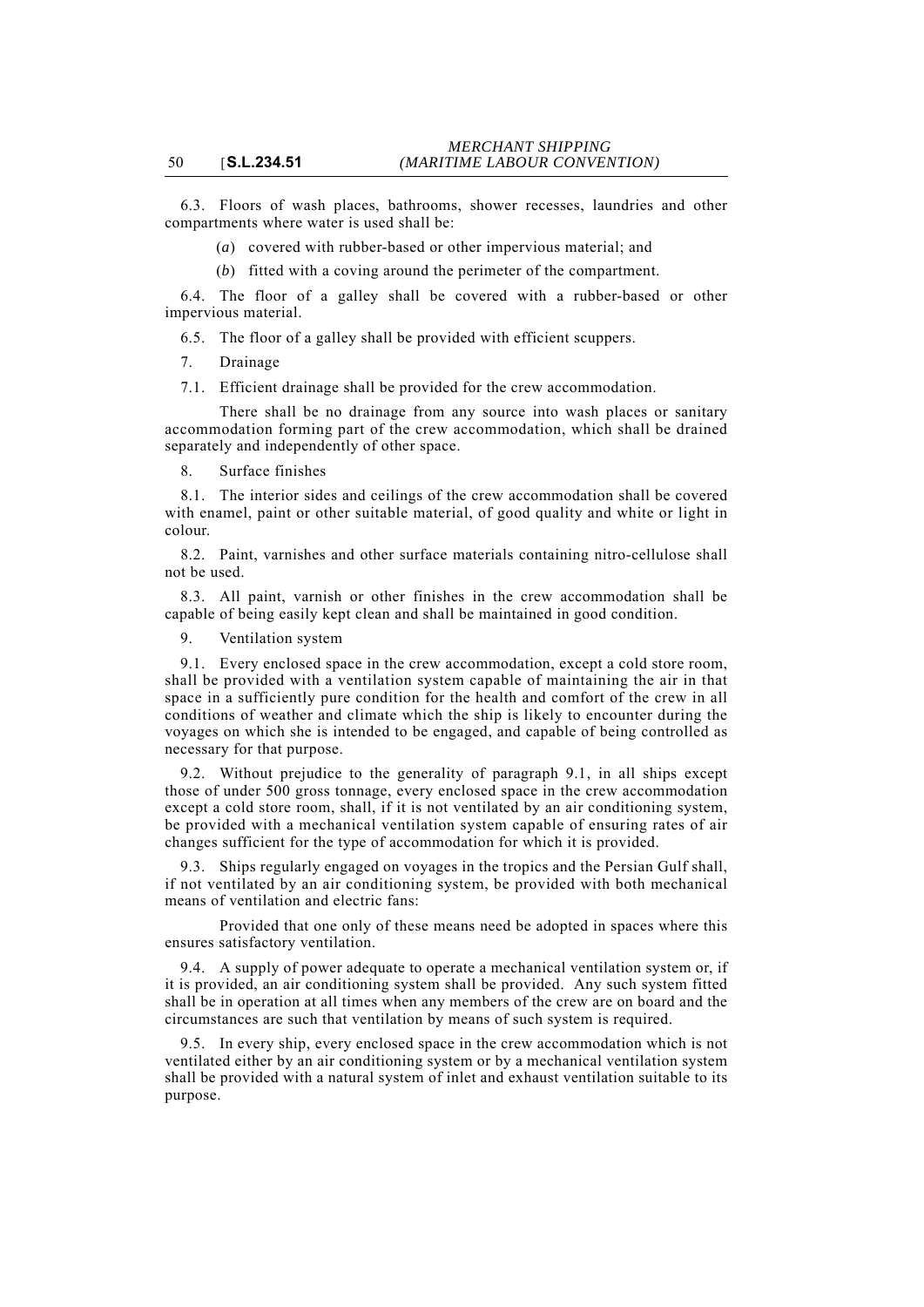## 10. Heating system

10.1. Except in the case of ships engaged exclusively in the tropics and the Persian Gulf, the crew accommodation of all the ships shall be provided with a heating system which shall:

- (*a*) be permanently installed; and
- (*b*) whose capacity shall be sufficient to maintain a room temperature of at least  $20^{\circ}$ C in all circumstances.

10.2. The heating system may be operated by steam, hot water or electricity or may be a system supplying warm air.

10.3. The heating system shall be so constructed, installed and, if necessary, shielded as to avoid the risk of fire and not to constitute a source of danger or discomfort to the crew.

10.4. The heating system shall be in operation at all times when any members of the crew are living or working on board the ship and conditions require its use.

11. Lighting system

11.1. Crew accommodation shall be properly lit.

11.2. Sleeping rooms, living rooms, mess rooms and hospitals shall be lit by natural light. The supply of natural light shall be sufficient to read ordinary newsprint in clear weather anywhere in the room where persons may normally be. In passenger ships, special arrangements may, however, be permitted.

11.3. An efficient system of electric lighting shall be provided capable of supplying adequate lighting to all parts of the crew accommodation.

11.4. Electric lights shall be so arranged as to give the maximum benefit to the crew.

11.5. The head of each berth shall be fitted with an electric light that is capable of supplying sufficient light to enable a person of normal vision to read in the berth.

11.6. If two sources of electricity are not installed independent of each other, reserve lighting shall be provided for use in case of emergency. Such emergency lighting may, for example, consist of permanently installed electric battery lamps that are recharged when the main current is on or a similar system.

11.7. The following guidelines are laid down as to the luminous power that shall be considered suitable for artificial lighting:

(*a*) sleeping rooms and day rooms:

|     | (i)  | general lighting                                                | $50$ lux           |
|-----|------|-----------------------------------------------------------------|--------------------|
|     |      | (ii) lighting at tables where reading and<br>writing take place | $150$ lux          |
| (b) |      | mess rooms:                                                     |                    |
|     | (i)  | general lighting                                                | 50 lux             |
|     |      | (ii) lighting on dining tables                                  | $150$ lux          |
| (c) |      | sanitary accommodation:                                         |                    |
|     | (i)  | general lighting                                                | $50 \; \text{lux}$ |
|     | (ii) | at mirrors                                                      | $200$ lux          |
| (d) |      | corridors and staircases:                                       |                    |
|     |      | general lighting                                                | 50 lux             |
|     |      |                                                                 |                    |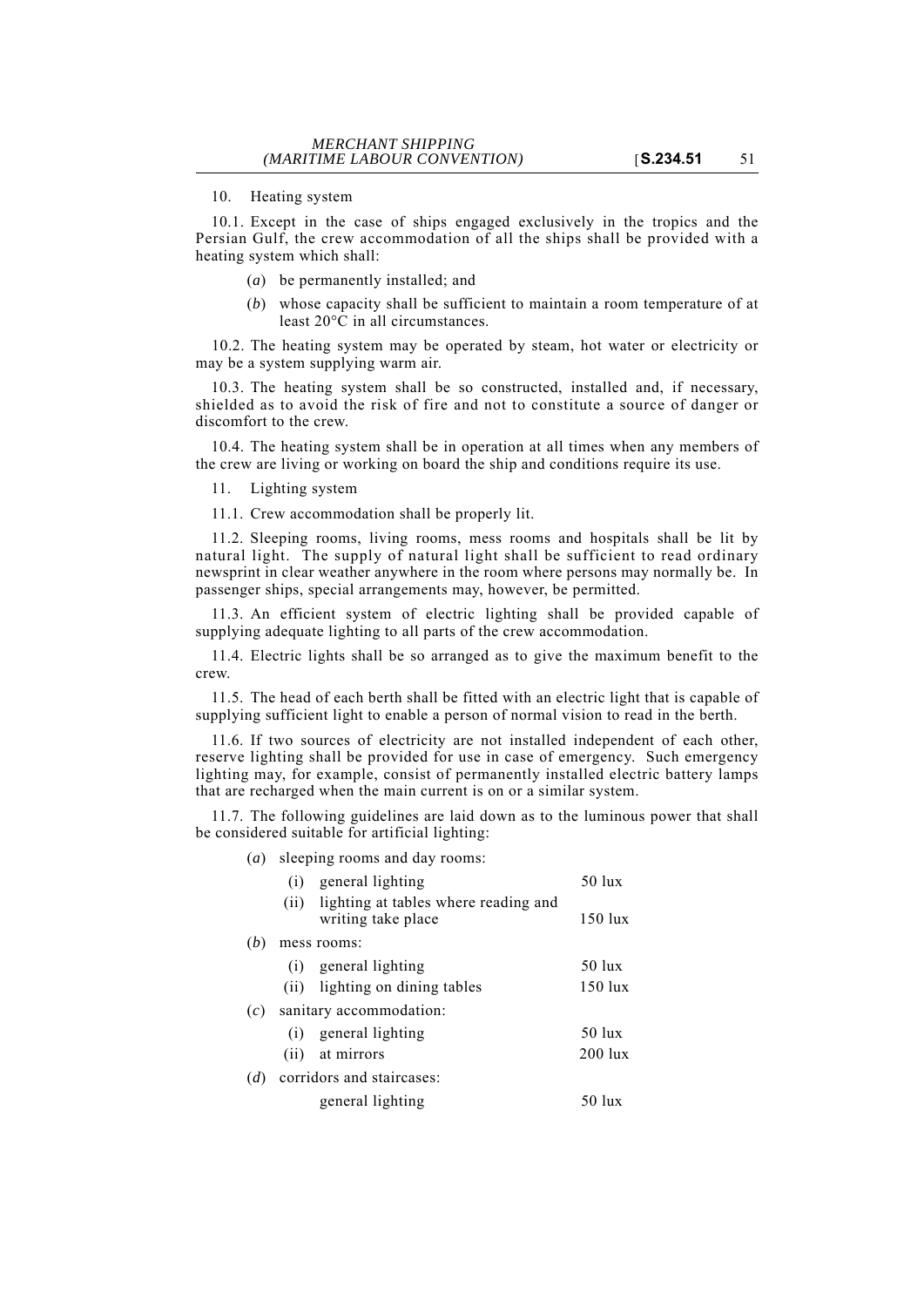(*e*) hospital accommodation:

| (i) general lighting   | 50 lux    |
|------------------------|-----------|
| (ii) at any wash basin | $100$ lux |

11.8. The general lighting is measured at a horizontal plane of 850 millimetres above floor level.

12. Sleeping rooms

12.1. Unless the circumstances are such that no members of the crew are required to sleep on board, sleeping rooms shall be provided for the crew.

12.2. The clear headroom in sleeping rooms shall be at least 1.90 metres.

12.3. Whenever reasonable and practicable, having regard to the size of the ship and the activity on which it is to be engaged, there shall be a sufficient number of sleeping rooms to provide a separate room or rooms for each department.

12.4. A separate sleeping room shall be provided for the master and each officer and, whenever reasonable and practicable, having regard to the size of the ship, the activity on which it is to be engaged and its layout, for each person over the age of 18 years.

12.5. The number of persons accommodated in the same sleeping room shall not exceed four persons.

12.6. When more than one person is accommodated in the same sleeping room, as far as practicable, they shall be members of the same watch.

12.7. The minimum floor area that shall be provided for each person in a sleeping room is:

- (*a*) in the case of a ship of less than 800 gross tonnage, 1.85 square metres;
- (*b*) in the case of a ship of 800 gross tonnage or more but less than 3000 gross tonnage, 2.35 square metres; and
- (*c*) in the case of a ship of 3000 gross tonnage or more, 2.78 square metres.

12.8. In the case of ships in which are employed such groups of ratings as necessitate the employment of a substantially larger member of ratings than would otherwise be employed, the Registrar-General may, in respect of such groups, reduce the minimum floor area of sleeping rooms per person, provided that:

- (*a*) the total sleeping space allotted to the group or groups is not less than would have been allotted had the numbers not been so increased; and
- (*b*) the minimum floor area of sleeping rooms is not less than:
	- (i) 1.67 square metres per person in the case of a ship of less than 3000 gross tonnage;
	- (ii) 1.85 square metres per person in the case of a ship of 3000 gross tonnage or more.

12.9. In paragraphs 12.6 and 12.7, the measurement of floor area is to:

- (*a*) include floor space occupied by berths, lockers, seats and chests of drawers; and
- (*b*) exclude small or irregularly shaped floor spaces that cannot be used for installing furniture and that do not contribute to the space available for free movement.
- 12.10. Sleeping rooms shall be so planned as to ensure reasonable comfort for the

#### 52 [**S.L.234.51**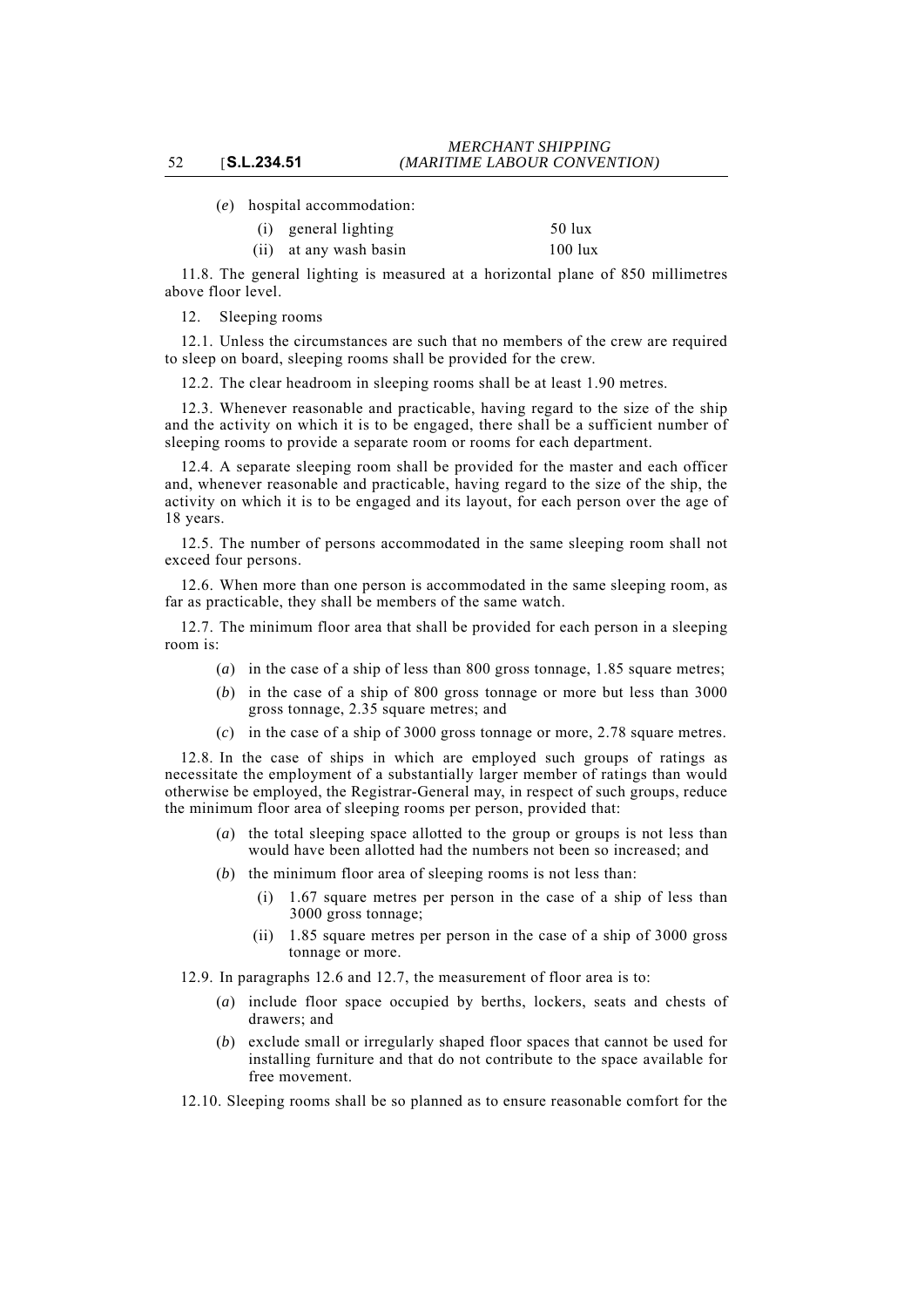occupants and to facilitate tidiness.

12.11. The maximum number of persons that may be accommodated in a sleeping room shall be indelibly and legibly marked in that room.

13. Sleeping berths

13.1. Each sleeping room shall be fitted with a separate berth for each person to be accommodated in the room.

13.2. The framework of each berth shall be constructed of metal or other material that is hard and smooth and unlikely to become corroded or harbour vermin.

13.3. If a berth is constructed with tubular frames, the frames shall be completely sealed and without perforations.

13.4. Where a sleeping room has more than one berth:

- (*a*) no two berths may be placed so that access to one can only be obtained over the other;
- (*b*) berths shall not be arranged in tiers of more than two;
- (*c*) a berth adjacent to a ship's side and with a sidelight situated above the berth shall be in a single tier; and
- (*d*) an upper berth is to be placed approximately midway between the bottom of the lower berth and the lower side of the deckhead beams.

13.5. The bottom of a berth shall not be less than 300 millimetres from the floor of the room.

13.6. A berth shall be at least 190 centimetres long and at least 68 centimetres wide, the measurements being taken inside the lee-boards or lee-rails, if any, and at right angles to each other.

13.7. Each berth shall be fitted with:

- (*a*) a spring bottom or other bottom suitable for use with a mattress; and
- (*b*) a mattress made of material that will resist damp and is unlikely to harbour vermin.

13.8. Where berths are arranged in a double tier, a bottom of dust-proof material shall be fitted to the underside of the upper berth.

13.9. Lee-boards fitted to berths shall be constructed of hardwood or other suitable material and shall be so made as to be unlikely to harbour vermin.

13.10. Curtains shall be fitted to berths if there is more than one berth in the room.

14. Furniture and fittings

14.1. Each sleeping room shall be provided with the following minimum furniture and fittings:

- (*a*) a clothes locker or wardrobe which shall be at least 1.52 metres high with a cross section area of at least 12.30 square decimetres and fitted with a shelf and a loop for a padlock;
- (*b*) a drawer or equivalent space of at least 0.056 cubic metres for each occupant of the room;
- (*c*) a table or desk, which may be of the fixed, drop-leaf or slide-out type, and with comfortable seating accommodation as necessary;
- (*d*) a mirror and a cabinet for toilet requisites;
- (*e*) a book rack;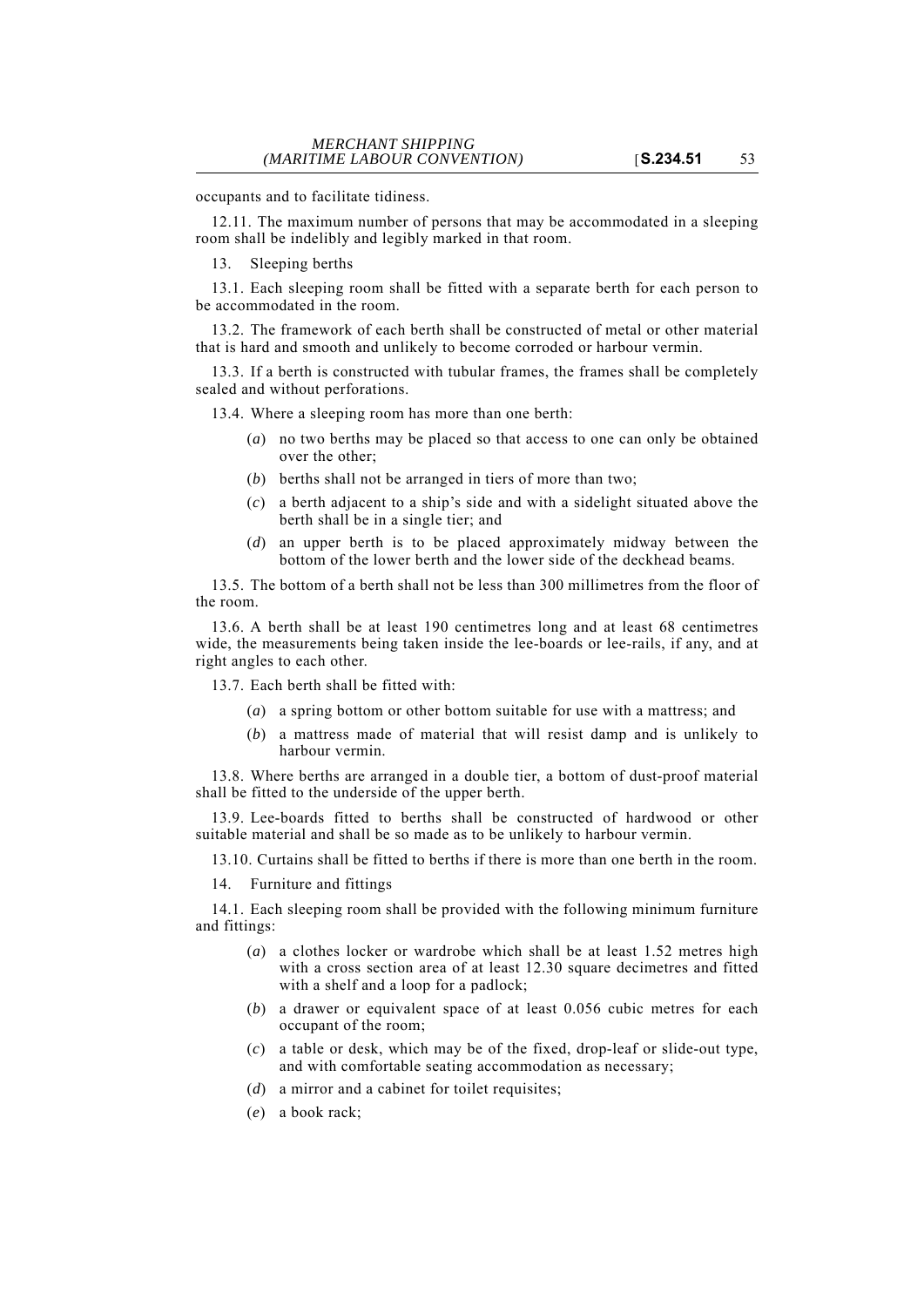- (*f*) one coat hook in addition to any coat hooks which may be fitted in a locker or wardrobe; and
- (*g*) a curtain or blind fitted to each sidescuttle.

14.2. All furniture shall be of smooth, hard material not liable to warp or corrode and shall be so made as to be unlikely to harbour vermin.

15. Mess rooms

15.1. Unless the circumstances are such that no members of the crew are required to mess on board, mess rooms shall be provided for the crew.

15.2. Mess rooms shall be separate from sleeping rooms and as close as practicable to the galley:

Provided that in ships of less than 300 gross tonnage, the galley may be used as a mess room:

Provided further that in ships of less than 300 gross tonnage, if not combined with a galley, mess rooms may be combined with sleeping accommodation if it is impracticable to provide a separate mess room.

15.3. Unless otherwise provided in the agreement with the crew, in ships of 500 gross tonnage or more, mess rooms provided for the master and officers shall be separate from those provided for ratings.

15.4. Unless otherwise provided in the agreement with the crew, in ships of 5000 gross tonnage or more, whenever it is reasonable and practicable, consideration shall be given to provide a separate mess room for the catering and serving staff if their number exceeds five persons.

15.5. The dimensions and equipment of each mess room shall be sufficient for the number of persons likely to use them at any one time.

15.6. Mess rooms shall be equipped with tables and approved seats, fixed or movable, sufficient for the number of persons likely to use them at any one time.

15.7. The Registrar-General may permit such exceptions to the provisions of paragraphs 15.3 to 15.6 (both included) as may be necessary to meet the special conditions in passenger ships.

15.8. Where available pantries are not accessible to mess rooms, adequate lockers for mess utensils and proper facilities for washing utensils shall be provided.

15.9. The surfaces of tables and seats shall be easy to clean and resistant to cracks and damp.

16. Recreation rooms

16.1. In ships of 300 gross tonnage or more, one or more places shall be provided on an open deck to which the crew have access when off duty. Such space/s shall be of a suitable size taking into consideration the size and arrangement of the crew and the ship.

16.2. In ships of 300 gross tonnage or more, recreation rooms, conveniently situated and appropriately furnished, shall be provided for officers and ratings. Where such rooms are not provided separately from the mess rooms, the latter shall be planned, sized, furnished and equipped to give recreational facilities.

17. Sanitary and laundry arrangement

17.1. Sufficient sanitary accommodation, including wash basins and baths and/or showers, shall be provided in all ships.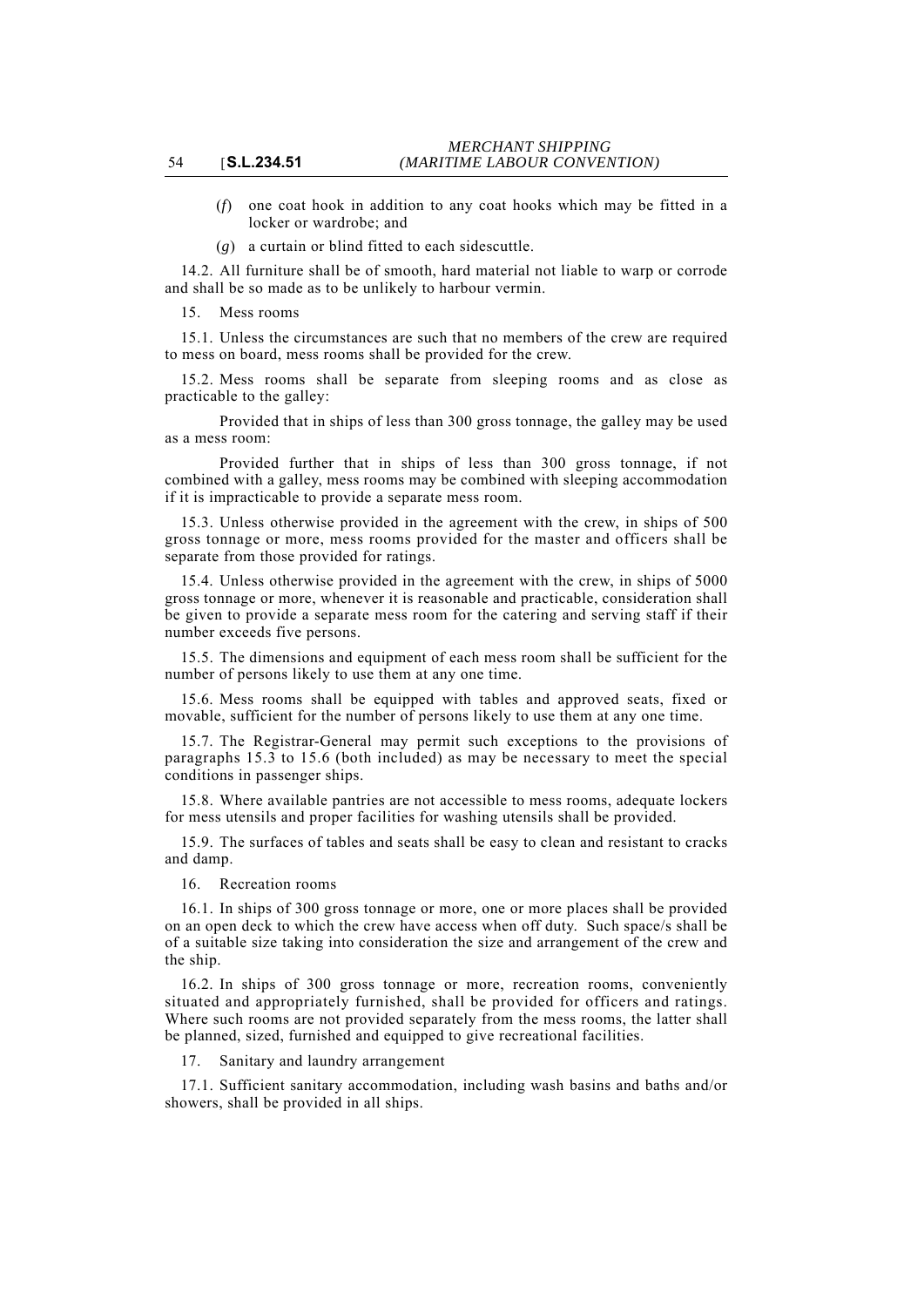17.2. Separate sanitary accommodation shall be provided for males and females.

17.3. The following minimum number of separate water closets shall be provided:

- (*a*) in ships of less than 800 gross tonnage: three;
- (*b*) in ships of 800 gross tonnage or more but less than 3000 gross tonnage: four;
- (*c*) in ships of 3000 gross tonnage or more: six; and
- (*d*) in ships where the radio officers or operators are accommodated in an isolated position, sanitary facilities near or adjacent thereto shall be provided.

17.4. Sanitary facilities for all members of the crew who do not occupy rooms to which private facilities are attached shall be provided for each group of the crew on the following scale:

- (*a*) one bath and/or shower for every eight persons or less;
- (*b*) one water closet for every eight persons or less;
- (*c*) one wash basin for every six persons or less.

17.5. When the total number of the crew exceeds 100 and in passenger ships normally engaged on voyages of not more than four hours duration, the Registrar-General may authorise special arrangements or a reduction in the number of facilities required.

17.6. An adequate supply of cold and hot fresh water shall be laid on to each wash basin, bath and shower.

17.7. Washbasins and baths/showers shall be of adequate size, constructed of approved material with a smooth surface not liable to crack, flake or corrode and fitted with an efficient and hygienic discharge system.

17.8. All water closets shall have ventilation to the open air, independently of any other part of the accommodation.

17.9. All water closets shall be of an approved pattern and provided with:

- (*a*) an adequate flush of water, which must be always available through self-closing non-concussive supply valves;
- (*b*) a connection to a vacuum discharge pipe system or a soil pipe of not less than 100 millimetres in diameter so constructed as to facilitate cleaning and minimise the risk of obstruction; and
- (*c*) a device for holding toilet paper.

17.10. Water closets shall be situated convenient to, but separate from, sleeping rooms and wash rooms, without direct access from the sleeping rooms or from a passage between sleeping rooms and water closets to which there is not other access:

Provided that this requirement shall not apply where a water closet is located in a compartment between two sleeping rooms having a total of not more than four persons.

17.11. Where there is more than one water closet in a compartment, they shall be sufficiently screened to ensure privacy.

17.12. All soil pipes and waste pipes shall be of adequate dimensions and shall be fitted in a manner that will facilitate cleaning and minimise the risk of obstruction.

17.13. In all ships facilities for washing, drying and ironing clothes shall be provided on a scale appropriate to the size of the crew and the normal duration of the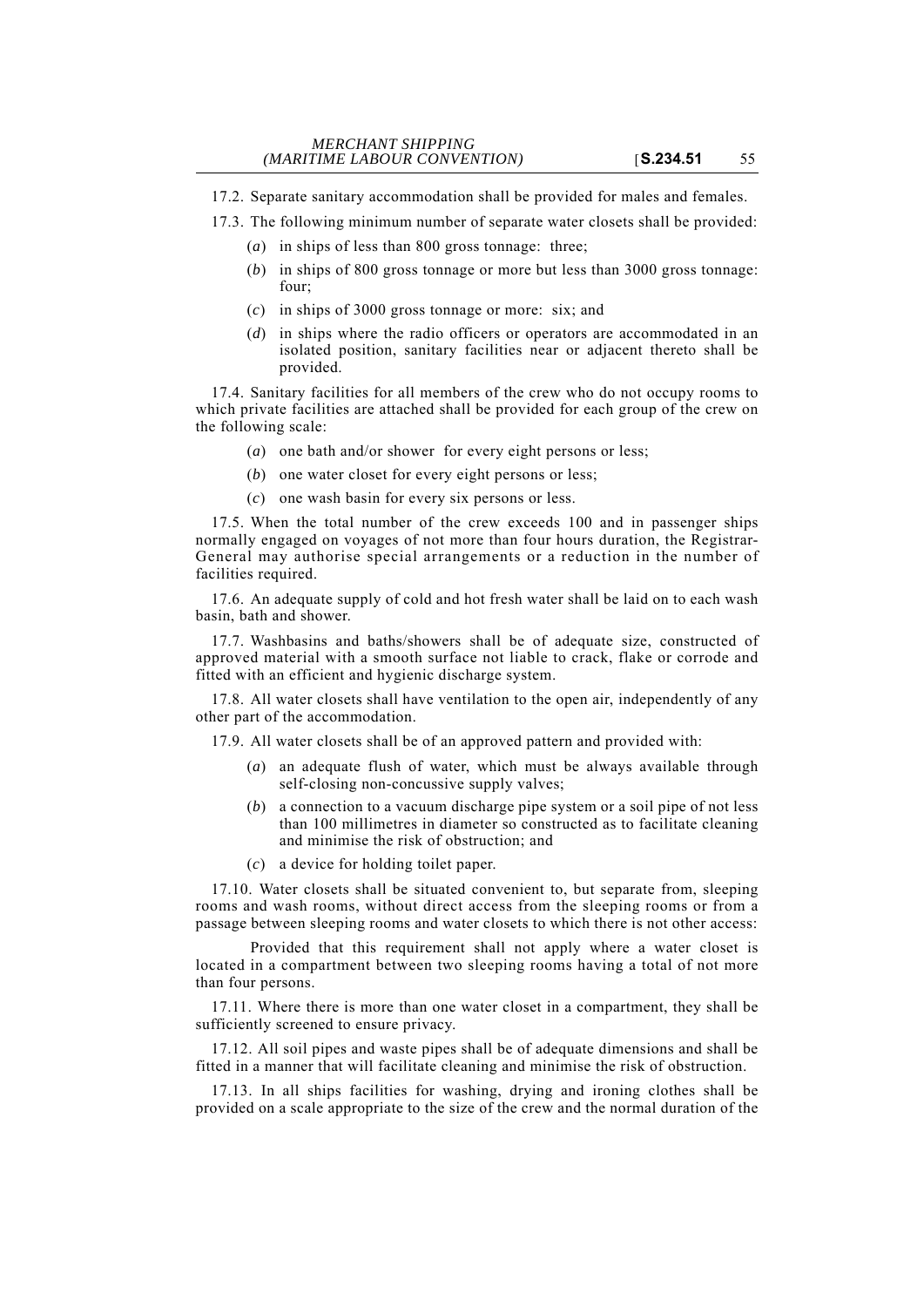voyage.

17.14. The facilities for washing clothes shall include suitable sinks which may be installed in wash rooms if provision of a separate laundry facility is not reasonable and practicable with an adequate supply of cold and hot fresh water or means of heating water.

17.15. The facilities for drying clothes shall be provided in a compartment separate from sleeping rooms and mess rooms, adequately ventilated and heated and equipped with lines or other fittings for hanging clothes.

18. Oilskin lockers

18.1. Adequately ventilated lockers or compartments for use solely for hanging oilskins and other working clothes shall be provided in a place outside but conveniently near to the sleeping rooms.

19. Offices

19.1. In ships of 3000 gross tonnage or more, two separate appropriately furnished rooms shall be provided for use as offices for the crew in the deck and engine departments respectively.

20. Galleys

20.1. Except in ships in which no member of the crew will be required to mess on board, a galley for the preparation of food for the crew shall be provided.

20.2. The galley shall be situated as near as practicable to the mess rooms provided for the crew.

20.3. The galley shall be provided with all equipment necessary to enable food in sufficient quantity to be properly and readily prepared for all persons whom the galley is intended to serve and served hot to them in the mess room in all weathers.

20.4. All fixed equipment shall be so arranged that it, and all spaces round and behind it, can easily be kept clean.

20.5. The galley shall be provided with facilities for washing up. Hot, fresh water and cold drinking water shall be laid on to any sink or other washing up facility in a galley.

20.6. No salt water tap shall be fitted in the galley nor in any place at which food may be prepared.

20.7. A supply of water connected to a tap or other suitable connection shall be provided in each galley to facilitate washing down the floor.

20.8. All furniture and fittings in the galley shall be made of a material which is impervious to dirt and moisture and all metal parts of furniture and fittings shall be rustproof. The bottoms of all fitted furniture shall be either flush with the deck or fitted high enough to enable the deck space beneath to be easily kept clean.

20.9. The ventilation in the galley shall be so arranged as to ensure an adequate supply of fresh air and the efficient discharge of fumes into the open air.

21. Dry provision store rooms

21.1. Dry provision store rooms used exclusively for the storage of dry provisions for the crew shall be provided and shall have sufficient capacity having regard to:

- (*a*) the maximum period likely to elapse between successive replenishments of stores, and
- (*b*) the maximum number of the crew to be carried.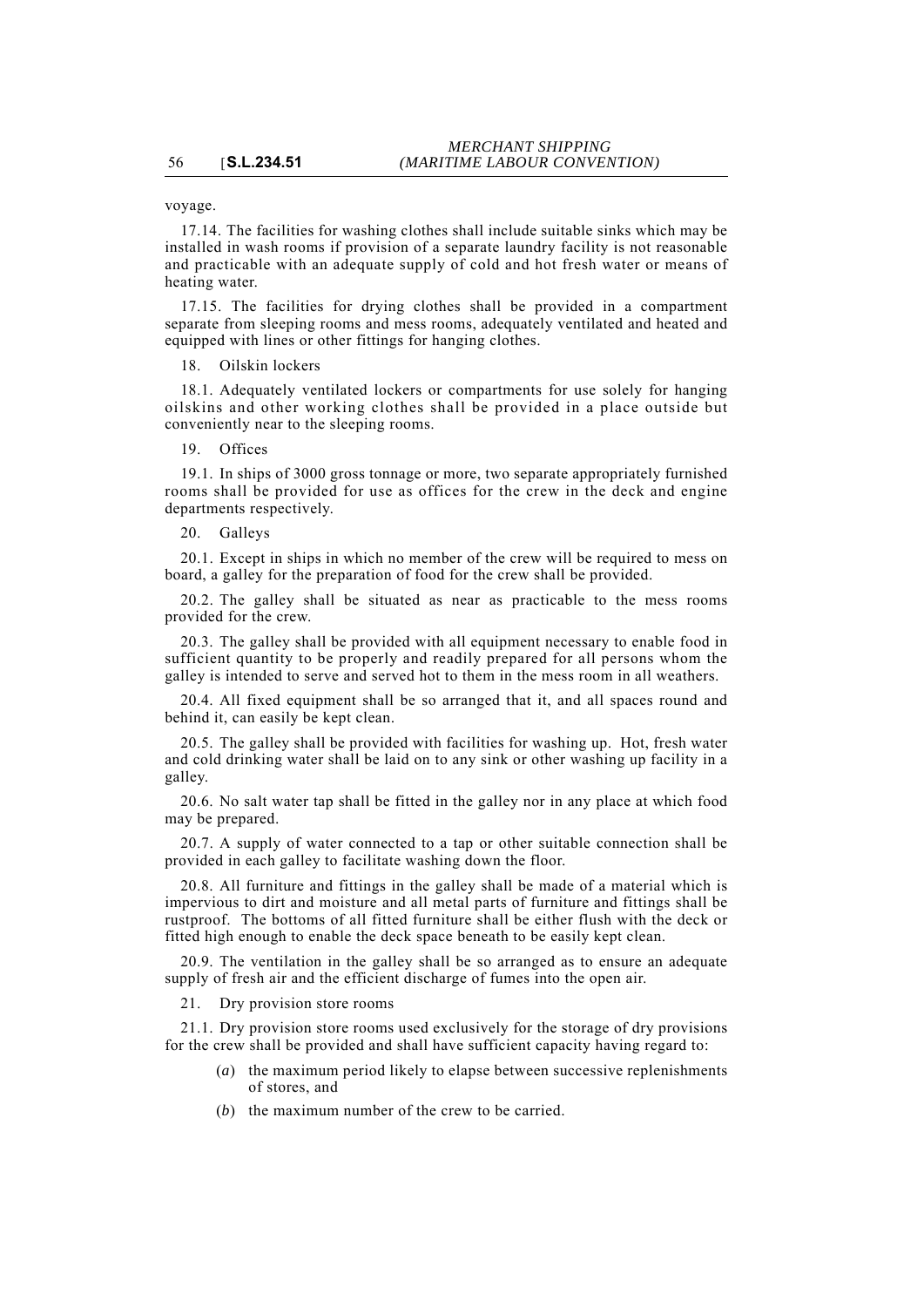21.2. Dry provision store rooms shall be so situated, constructed and ventilated as to avoid deterioration of the stores through heat, draught, condensation or infestation by insects or vermin.

21.3. A dry provision store shall not be:

- (*a*) situated close to a space in which heat is generated, unless it is adequately insulated against heat; or
- (*b*) used for the storage of bedding or textiles.
- 22. Cold storage rooms and refrigerating equipment

22.1. Refrigerating equipment and cold storage rooms shall be provided and be adequate for the storage of perishable provisions for the crew having regard to the period likely to elapse between successive replenishment of stores. In ships of less than 500 gross tonnage, there shall be provided either cold storage rooms or adequate alternative cold storage facilities.

## Appendix II

(*Ships the keel of which is laid or which is at a similar stage of construction on or after 10 January 2003*)

- 1. General requirements
- 1.1. Crew accommodation (except store rooms) shall:
	- 1.1.1. whenever practicable be situated amidships or aft, but in no case shall any part of the crew accommodation (except store rooms) be situated forward of the collision bulkhead;
	- 1.1.2. be situated above the Summer Load Line (if any) marked on the ship in accordance with the provisions of rules made under article 251 of the Act:

Provided that in the case of a passenger ship the crew accommodation may, on condition that satisfactory arrangements are made for lighting and ventilation of sleeping rooms, be situated below the Summer Load Line, but in no case immediately beneath working alleyways; and

- 1.1.3. be arranged and constructed, and situated in such a position, as to ensure:
	- (*a*) the protection of the crew against injury to the greatest practicable extent;
	- (*b*) the protection of the crew accommodation against the weather and the sea;
	- (*c*) the insulation of the crew accommodation from heat and cold;
	- (*d*) the protection of the crew accommodation against moisture due to condensation;
	- (*e*) the exclusion from the crew accommodation of effluvia originating in other spaces in the ship;
	- (*f*) the exclusion from the crew accommodation, to the greatest practicable extent, of noise originating in other spaces in the ship; and
	- (*g*) the prevention of the harbouring of vermin.
- 1.2. Where the crew accommodation of a ship is not normally air-conditioned,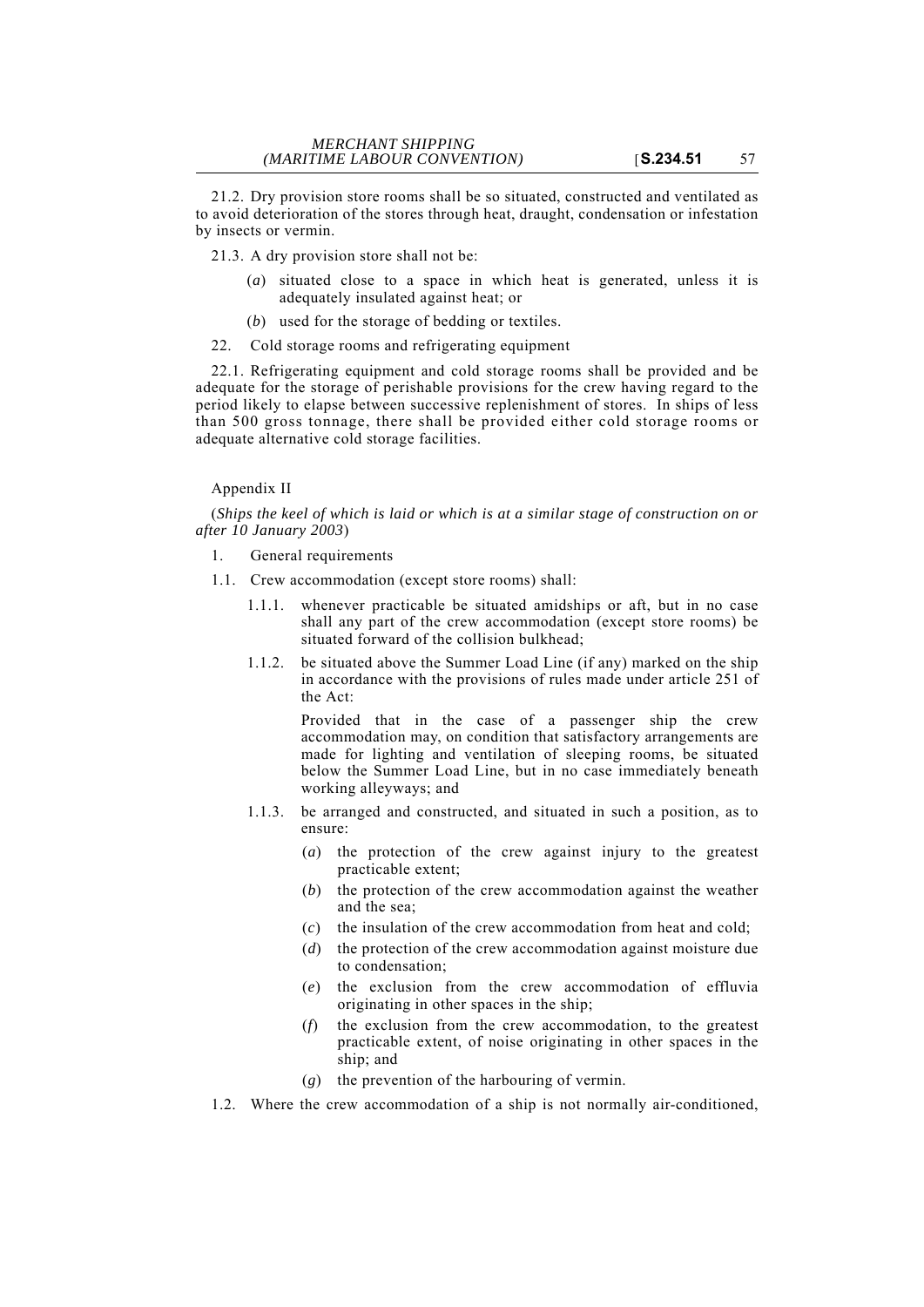the crew accommodation shall:

- 1.2.1. if the ship regularly trades to mosquito-infested ports, be provided with appropriate protection devices as required by the competent authority; and
- 1.2.2. if the ship regularly trades to or in the tropics or the Persian Gulf, be fitted with suitable awnings.

1.3. Crew accommodation shall be accessible at all times from the open deck. An opening from an open deck into the crew accommodation shall be protected against the weather and the sea.

1.4. All parts of the crew accommodation, except cold store rooms, shall have a clear headroom of at least 1.98 metres at every point where full and free movement is necessary, but a reduction in the headroom in any space or part of a space in such accommodation may be permitted if it is reasonable to do so and such a reduction will not result in discomfort to the crew.

2. Bulkheads

2.1. Bulkheads separating a part of the crew accommodation (other than a recreation deck space) from a space used as -

- (*a*) a bunker;
- (*b*) a cargo or machinery space;
- (*c*) a lamp room or paint room;
- (*d*) a store room not forming part of the crew accommodation (other than a dry provision store room);
- (*e*) a chain locker; or
- (*f*) a cofferdam,

shall be so constructed as to be gastight and, where necessary to protect the crew accommodation, watertight.

2.2. A bulkhead that separates a part of the crew accommodation from a dry provision store room (whether or not that store room forms part of the crew accommodation) shall be gastight.

2.3. A bulkhead that separates a part of the crew accommodation from sanitary accommodation, a laundry, a drying room, a galley or a cold store room (whether or not they form part of the crew accommodation) shall be gastight, and shall be watertight to such height as is necessary to prevent the passage of water into the adjoining space.

2.4. A bulkhead that separates sanitary accommodation from another part of the crew accommodation shall, except in a doorway, be watertight to a height of not less than 230 millimetres above the floor of the sanitary accommodation.

2.5. Paragraphs 2.3 and 2.4 do not apply to bulkheads that separate:

- (*a*) sanitary accommodation from other sanitary accommodation;
- (*b*) a laundry or drying room from another laundry or drying room;
- (*c*) a galley from another galley or from a pantry;
- (*d*) a cold store room from another cold store room; or
- (*e*) *en suite* sanitary accommodation from its associated sleeping room or rooms.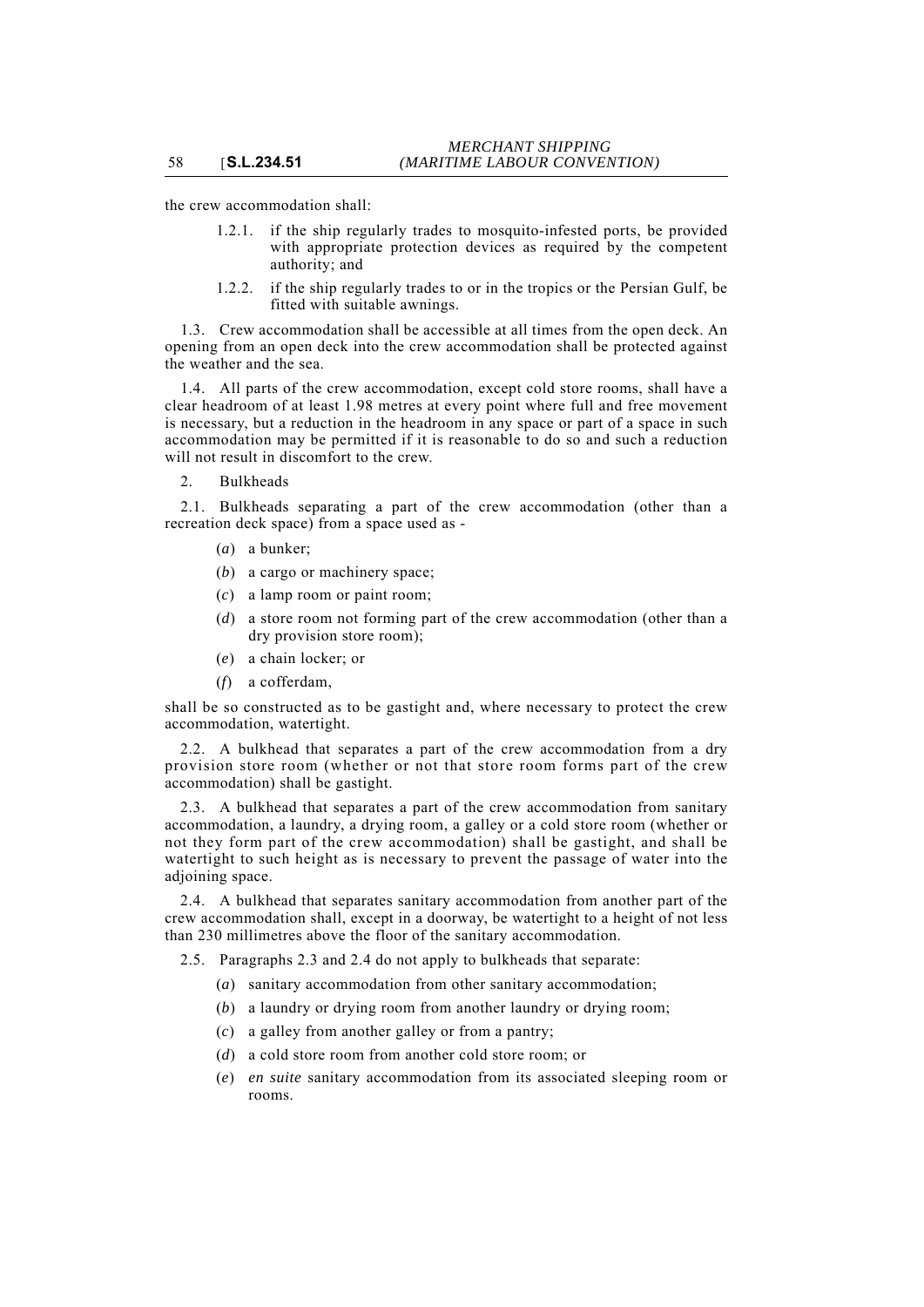2.6. Inside paneling in the crew accommodation shall be constructed of material with a surface that can easily be kept clean.

2.7. Bulkheads or paneling shall not be constructed of material likely to harbour vermin.

2.8. Bulkheads enclosing rooms used as sleeping rooms, mess rooms or recreation rooms shall be lined on the side of those bulkheads with those rooms.

3. Openings

3.1. There shall not be a direct opening between the crew accommodation (other than recreation deck spaces) and spaces used as:

- (*a*) a bunker;
- (*b*) cargo or machinery spaces;
- (*c*) lamp rooms or paint rooms;
- (*d*) store rooms not forming part of the crew accommodation;
- (*e*) chain lockers; or
- (*f*) cofferdams.

3.2. Except in the case of *en suite* sanitary accommodation, there shall not be a direct opening between the crew accommodation (other than recreation deck spaces or passageways) and any sanitary accommodation, laundry or drying room (whether or not that sanitary accommodation, laundry or drying room forms part of the crew accommodation).

3.3. Paragraph 3.2 does not prohibit a direct opening between spaces forming part of the sanitary accommodation or between spaces appropriated for use as laundries or drying rooms.

- 3.4. There shall not be a direct opening between a sleeping room and a galley.
- 4. Pipes

4.1. Except where no other arrangement is reasonably practicable, steam supply and exhaust pipes to machinery shall not pass through the crew accommodation.

4.2. Where such pipes pass through the crew accommodation, they pass through open deck alleyways only, shall be properly encased, and in the case of supply pipes, they shall be:

- (*a*) constructed of solid drawn steel or equivalent material;
- (*b*) of a scantling sufficient to withstand the maximum pressure from the ship's boiler system;
- (*c*) connected by faced flanges properly jointed; and
- (*d*) fitted with adequate drainage arrangements.

4.3. Steam pipes and hot water pipes leading to radiators in or serving the crew accommodation shall be properly protected or encased.

4.4. Hawse pipes shall not be situated in the crew accommodation.

4.5. Chain pipes and ventilators to cargo spaces shall, where they pass through the crew accommodation, be watertight and gastight.

4.6. Hot water pipes shall be insulated where necessary for the conservation of heat or to ensure the safety of the crew.

5. Batteries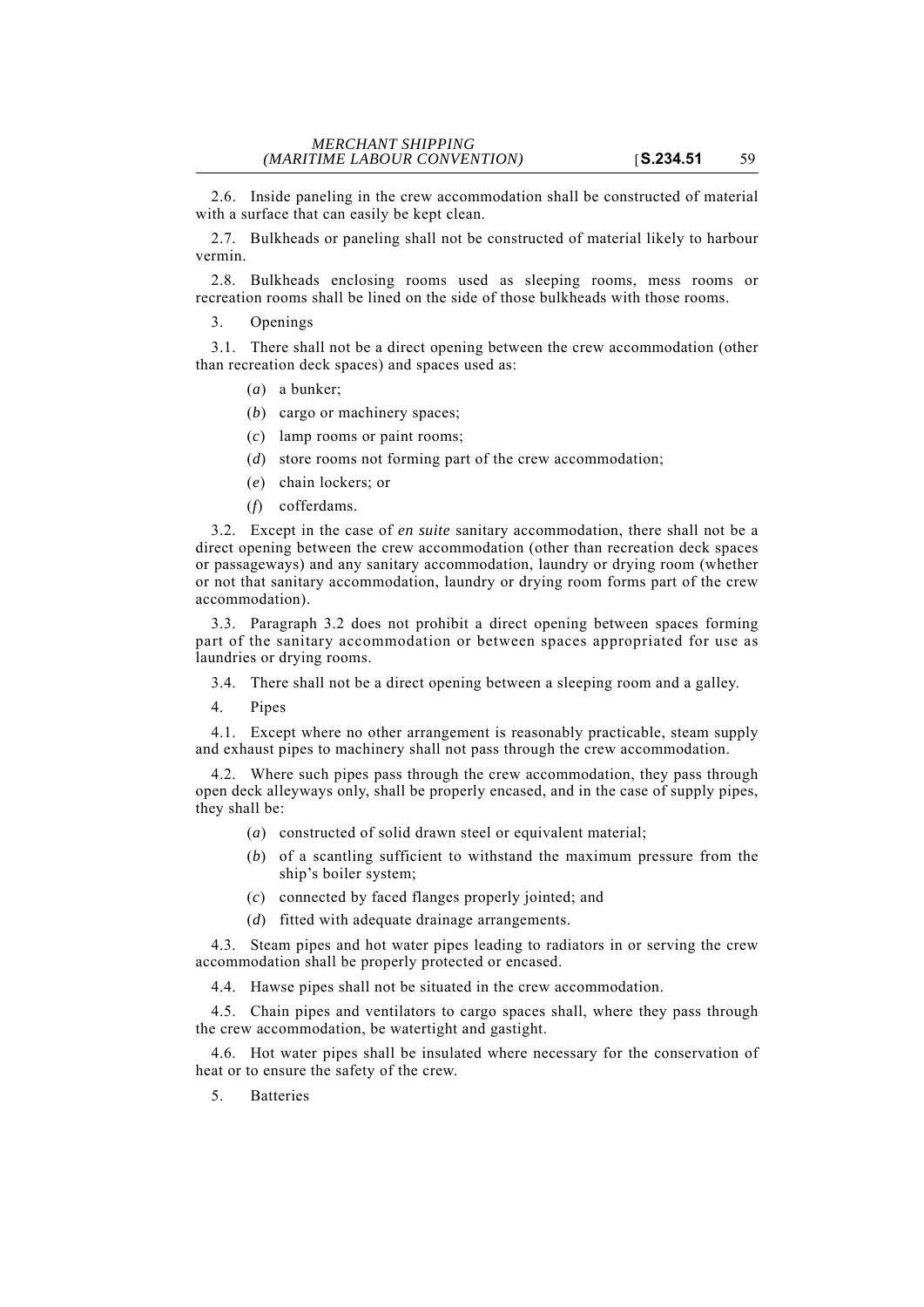5.1. Batteries shall not be located in the crew accommodation, and precautions shall be taken to ensure that fumes from batteries do not discharge into any part of the crew accommodation.

6. Floors

6.1. Decks that form the floors in the crew accommodation shall be properly constructed and shall be covered with a material that:

(*a*) is impervious to water;

- (*b*) is capable of being easily kept clean; and
- (*c*) provides a good foothold.

6.2. Where a composition or other like material is used to cover a metal deck, the material shall be properly laid and the joins where the floor meets the walls shall be rounded in such a way as to avoid crevices.

6.3. Floors of wash places, bathrooms, shower recesses, laundries and other compartments where water is used shall be:

(*a*) covered with rubber-based of other impervious material; and

(*b*) fitted with a coving around the perimeter of the compartment.

6.4. The floor of a galley shall be covered with a rubber-based or other impervious material.

6.5. The floor of a galley shall be provided with efficient scuppers.

7. Drainage

7.1. Efficient drainage shall be provided for the crew accommodation.

7.2. There shall be no drainage from any source into wash places or sanitary accommodation forming part of the crew accommodation, which shall be drained separately and independently of other spaces.

8. Surface finishes

8.1. The interior sides and ceilings of the crew accommodation shall be covered with enamel, paint or other suitable material, of good quality and white or light in colour.

8.2. Paint, varnishes and other surface materials containing nitro-cellulose shall not be used.

8.3. All paint, varnish or other finishes in the crew accommodation shall be capable of being easily kept clean and shall be maintained in good condition.

9. Ventilation system

9.1. Every enclosed space in the crew accommodation, except a cold store room, shall be provided with a ventilation system capable of maintaining the air in that space in a sufficiently pure condition for the health and comfort of the crew in all conditions of weather and climate which the ship is likely to encounter during the voyages on which she is intended to be engaged, and capable of being controlled as necessary for that purpose.

9.2. Without prejudice to the generality of paragraph 9.1, in all ships except those of under 500 gross tonnage, every enclosed space in the crew accommodation except a cold store room, shall, if it is not ventilated by an air conditioning system, be provided with a mechanical ventilation system capable of ensuring rates of air changes sufficient for the type of accommodation for which it is provided.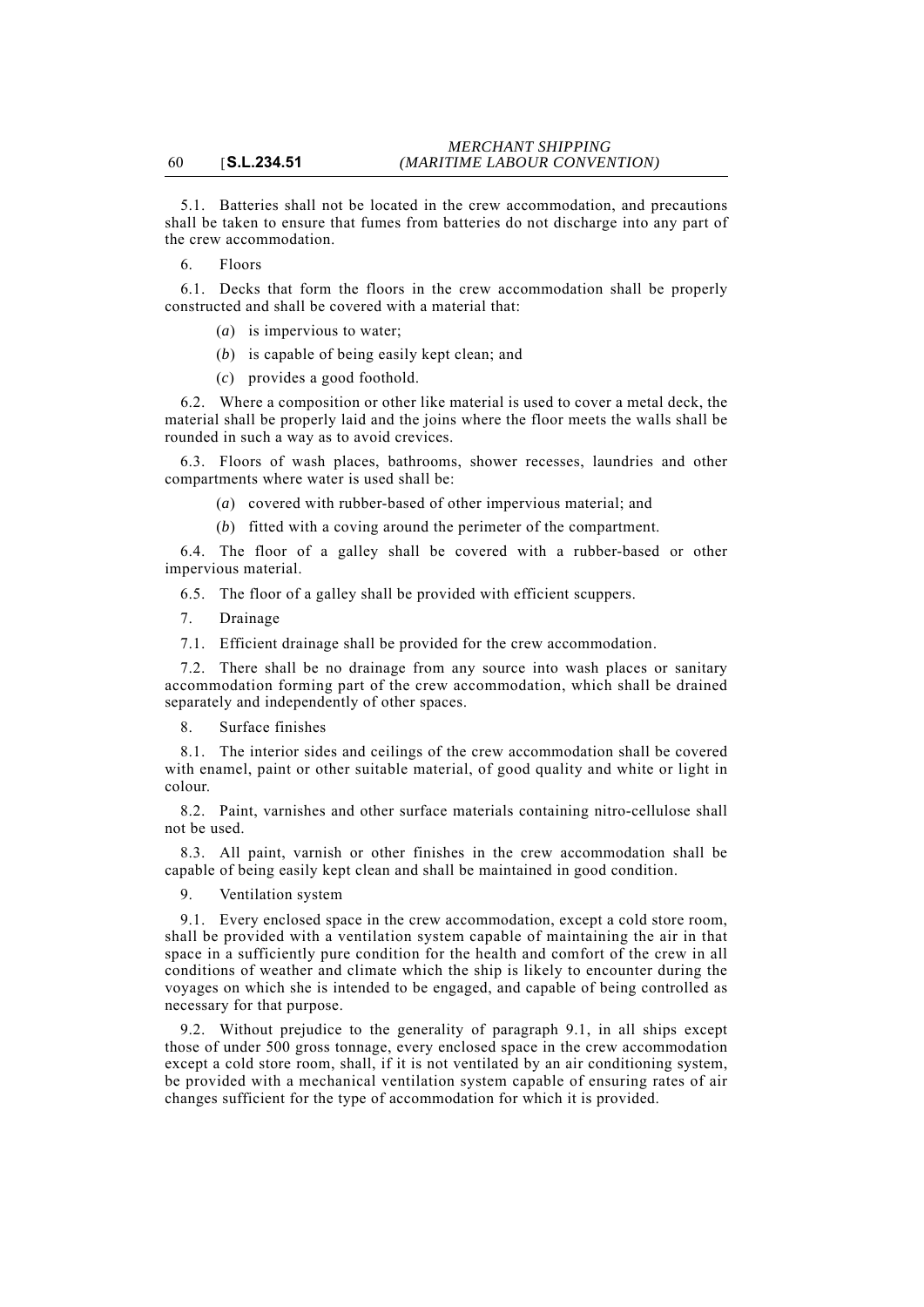9.3. Ships regularly engaged on voyages in the tropics and the Persian Gulf shall be provided with an air conditioning system.

9.4. Wherever an air conditioning system is provided, it shall be designed:

- (*a*) to maintain the air at a satisfactory temperature and relative humidity as compared with outside air conditions, and to ensure a sufficiency of air changes in all air-conditioned spaces; and
- (*b*) to take account of the particular characteristics of operations at sea and not produce objectionable noises and vibrations.

9.5. In ships provided with an air conditioning system, sanitary accommodation, laundries, drying rooms, changing rooms and pantries shall be provided with mechanical exhaust ventilation capable of ensuring rates of air changes sufficient for the type of accommodation for which it is provided.

9.6. A supply of power adequate to operate a mechanical ventilation system or, if it is provided, an air conditioning system shall be provided. Any such system fitted shall be in operation at all times when any members of the crew are on board and the circumstances are such that ventilation by means of such system is required.

9.7. In every ship, every enclosed space in the crew accommodation which is not ventilated either by an air conditioning system or by a mechanical ventilation system shall be provided with a natural system of inlet and exhaust ventilation suitable to its purpose.

10. Heating system

10.1. Except in the case of ships engaged exclusively in the tropics and the Persian Gulf, the crew accommodation of all the ships shall be provided with a heating system which shall:

- (*a*) be permanently installed; and
- (*b*) whose capacity shall be sufficient to maintain a room temperature of at least 20°C in all circumstances.

10.2. The heating system may be operated by steam, hot water or electricity or may be a system supplying warm air.

10.3. The heating system shall be so constructed, installed and, if necessary, shielded as to avoid the risk of fire and not to constitute a source of danger or discomfort to the crew.

10.4. The heating system shall be in operation at all times when any members of the crew are living or working on board the ship and conditions require its use.

11. Lighting system

11.1. Crew accommodation shall be properly lit.

11.2. Sleeping rooms, living rooms, mess rooms and hospitals shall be lit by natural light. The supply of natural light shall be sufficient to read ordinary newsprint in clear weather anywhere in the room where persons may normally be. In passenger ships, special arrangements may, however, be permitted.

11.3. An efficient system of electric lighting shall be provided capable of supplying adequate lighting to all parts of the crew accommodation.

11.4. Electric lights shall be so arranged as to give the maximum benefit to the crew.

11.5. The head of each berth shall be fitted with an electric light that is capable of supplying sufficient light to enable a person of normal vision to read in the berth.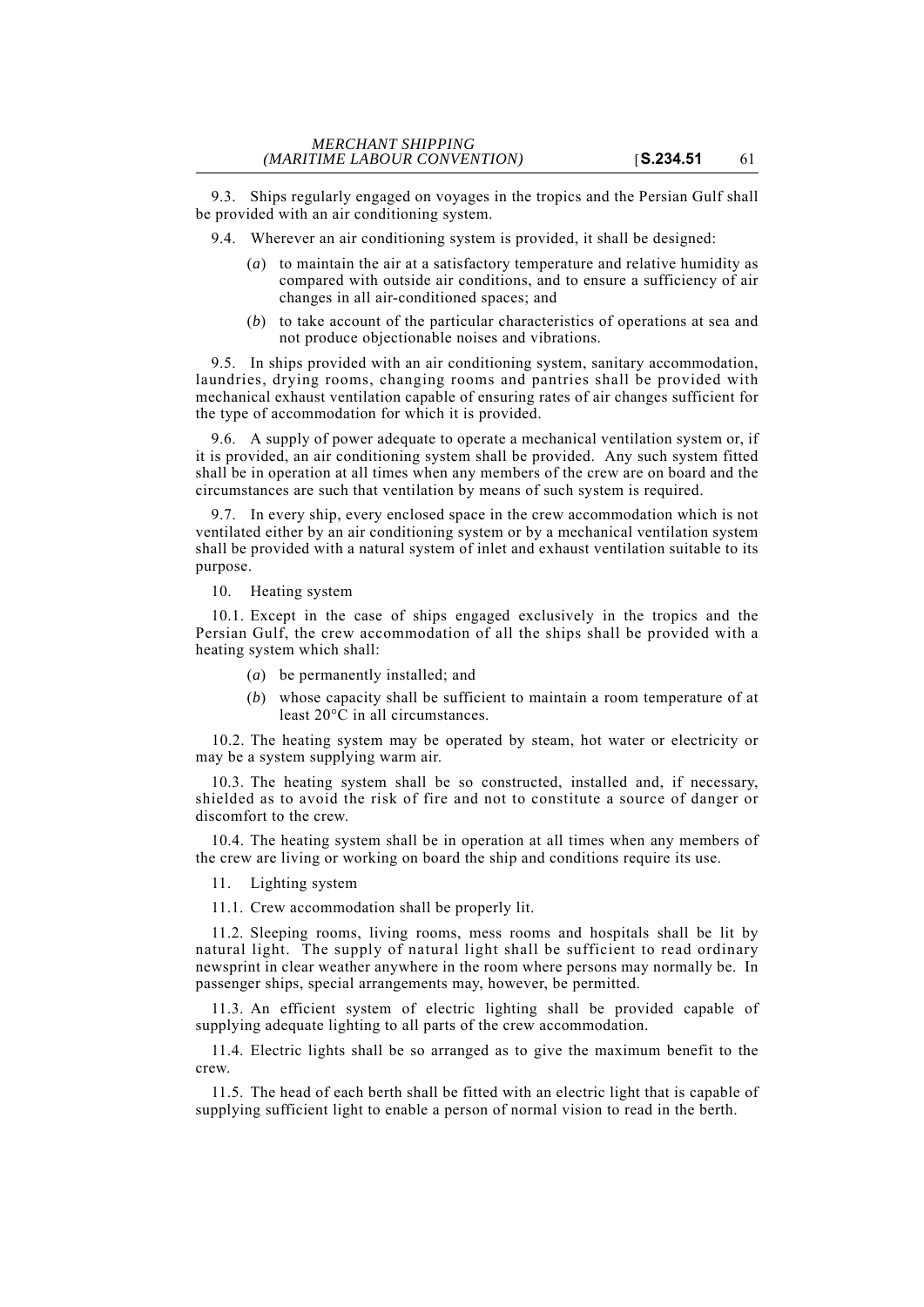11.6. If two sources of electricity are not installed independent of each other, reserve lighting shall be provided for use in case of emergency. Such emergency lighting may, for example, consist of permanently installed electric battery lamps that are recharged when the main current is on a similar system.

11.7. The following guidelines are laid down as to the luminous power that shall be considered suitable for artificial lighting:

| (a) | sleeping rooms and day rooms:                                   |                    |
|-----|-----------------------------------------------------------------|--------------------|
|     | (i) general lighting                                            | $50$ lux           |
|     | (ii) lighting at tables where reading and<br>writing take place | $150$ lux          |
| (b) | mess rooms                                                      |                    |
|     | (i) general lighting                                            | 50 lux             |
|     | (ii) lighting on dining tables                                  | $150$ lux          |
|     | $(c)$ sanitary accommodation                                    |                    |
|     | (i) general lighting                                            | $50 \; \text{lux}$ |
|     | (ii) at mirrors                                                 | 200 lux            |
|     | $(d)$ corridors and staircases                                  |                    |
|     | general lighting                                                | $50 \text{ lux}$   |
| (e) | hospital accommodation                                          |                    |
|     | (i) general lighting                                            | 50 lux             |
|     | (ii) at any wash basin                                          | $100$ lux          |

11.8. The general lighting is measured at a horizontal plane of 850 millimetres above floor level.

12. Sleeping rooms

12.1. Unless the circumstances are such that no members of the crew are required to sleep on board, sleeping rooms shall be provided for the crew.

12.2. Whenever reasonable and practicable, having regard to the size of the ship and the activity on which it is to be engaged, there shall be a sufficient number of sleeping rooms to provide a separate room or rooms for each department.

12.3. A separate sleeping room shall be provided for the master and each officer and, whenever reasonable and practicable, having regard to the size of the ship, the activity on which it is to be engaged and its layout, for each person over the age of 18 years.

12.4. In ships other than passenger ships, the number of persons accommodated in the same sleeping room shall not exceed two persons, and in the case of passenger ships shall not exceed four persons.

12.5. When more than one person is accommodated in the same sleeping room, as far as practicable, they shall be members of the same watch.

12.6. In ships other than passenger ships the minimum floor area that shall be provided for each person in a sleeping room accommodating one person is:

- (*a*) in the case of a ship of less than 800 gross tonnage, 1.85 square metres;
- (*b*) in the case of a ship of 800 gross tonnage or more but less than 1000 gross tonnage, 2.35 square metres;
- (*c*) in the case of a ship of 1000 gross tonnage or more but less than 3000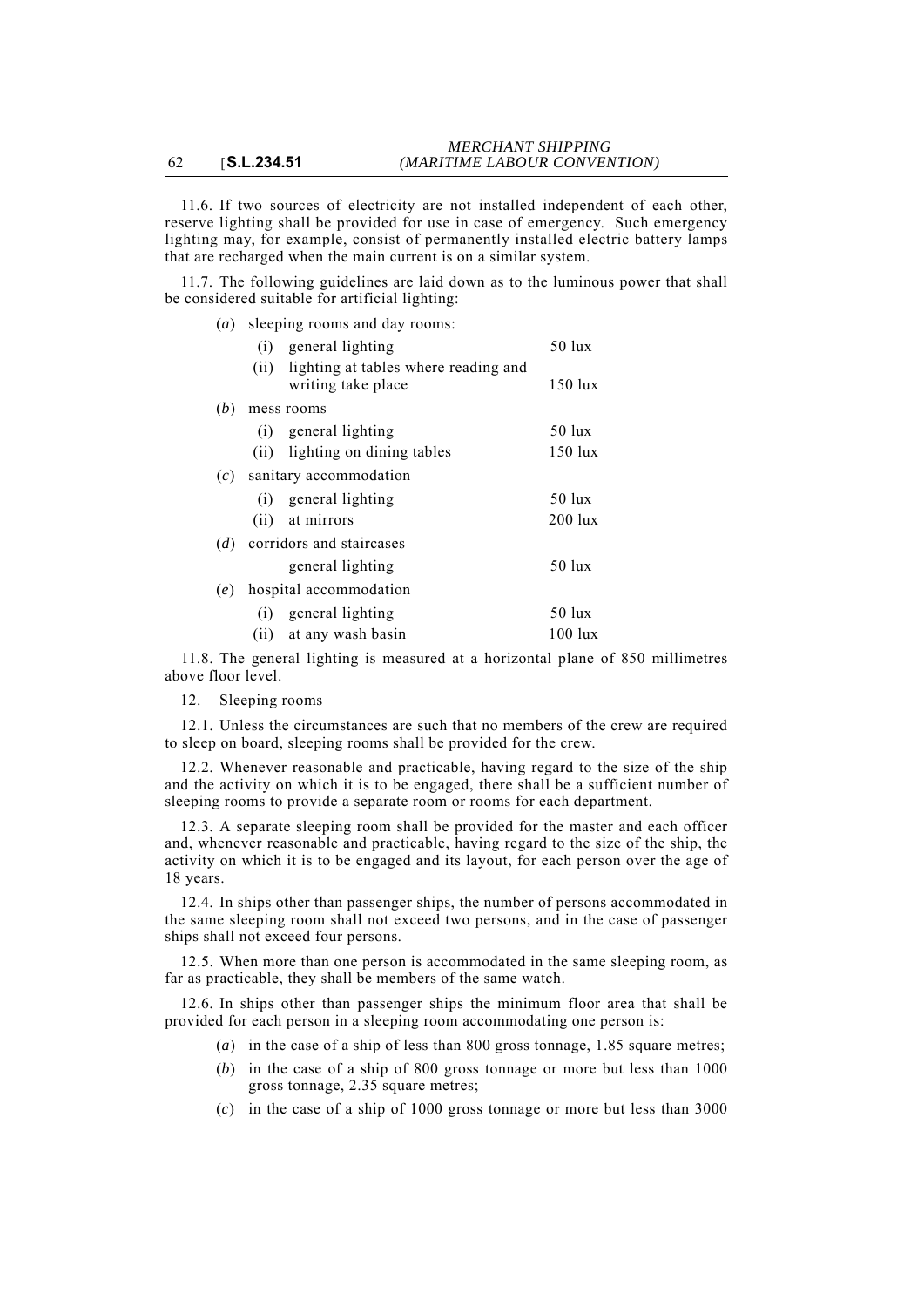gross tonnage, 3.75 square metres;

- (*d*) in the case of a ship of 3000 gross tonnage or more but less than 10000 gross tonnage, 4.25 square metres; and
- (*e*) in the case of a ship of 10000 gross tonnage or more, 4.75 square metres.

12.7. In ships other than passenger ships the minimum floor area that shall be provided for each person in a sleeping room accommodating two persons is:

- (*a*) in the case of a ship of less than 3000 gross tonnage, 2.75 square metres;
- (*b*) in the case of a ship of 3000 gross tonnage or more but less than 10000 gross tonnage, 3.25 square metres; and
- (*c*) in the case of a ship of 10000 gross tonnage or more, 3.75 square metres.

12.8. In passenger ships the minimum floor area that shall be provided for each person in a sleeping room accommodating one person is:

- (*a*) in the case of a ship of less than 800 gross tonnage, 1.85 square metres;
- (*b*) in the case of a ship of 800 gross tonnage or more but less than 3000 gross tonnage, 2.35 square metres; and
- (*c*) in the case of a ship of 3000 gross tonnage or more, 3.75 square metres.

12.9. In passenger ships the minimum floor area that shall be provided for each person in a sleeping room accommodating two, three or four persons is:

- (*a*) in the case of a ship of less than 3000 gross tonnage, 2.35 square metres;
- (*b*) in the case of a ship of 3000 gross tonnage or more, 3.00 square metres.

12.10. Where a separate sitting room or day room is not appropriated for the exclusive use of an officer, the minimum floor area of the sleeping room of that officer shall be 6.50 square metres in the case of a ship of less than 3000 gross tonnage and 7.50 square metres in the case of a ship of 3000 gross tonnage or more.

12.11. In the case of ships in which are employed such groups of ratings as necessitate the employment of a substantially larger member of ratings than would otherwise be employed, the Registrar-General may, in respect of such groups, reduce the minimum floor area of sleeping rooms per person, provided that:

- (*a*) the total sleeping space allotted to the group or groups is not less than would have been allotted had the numbers not been so increased; and
- (*b*) the minimum floor area of sleeping rooms is not less than:
	- (i) 1.67 square metres per person in the case of a ship of less than 3000 gross tonnage;
	- (ii) 1.85 square metres per person in the case of a ship of 3000 gross tonnage or more.

12.12. In paragraphs 12.6 to 12.11 (both included), the measurement of floor area is to:

- (*a*) include floor space occupied by berths, lockers, seats and chests of drawers; and
- (*b*) exclude small or irregularly shaped floor spaces that cannot be used for installing furniture and that do not contribute to the space available for free movement.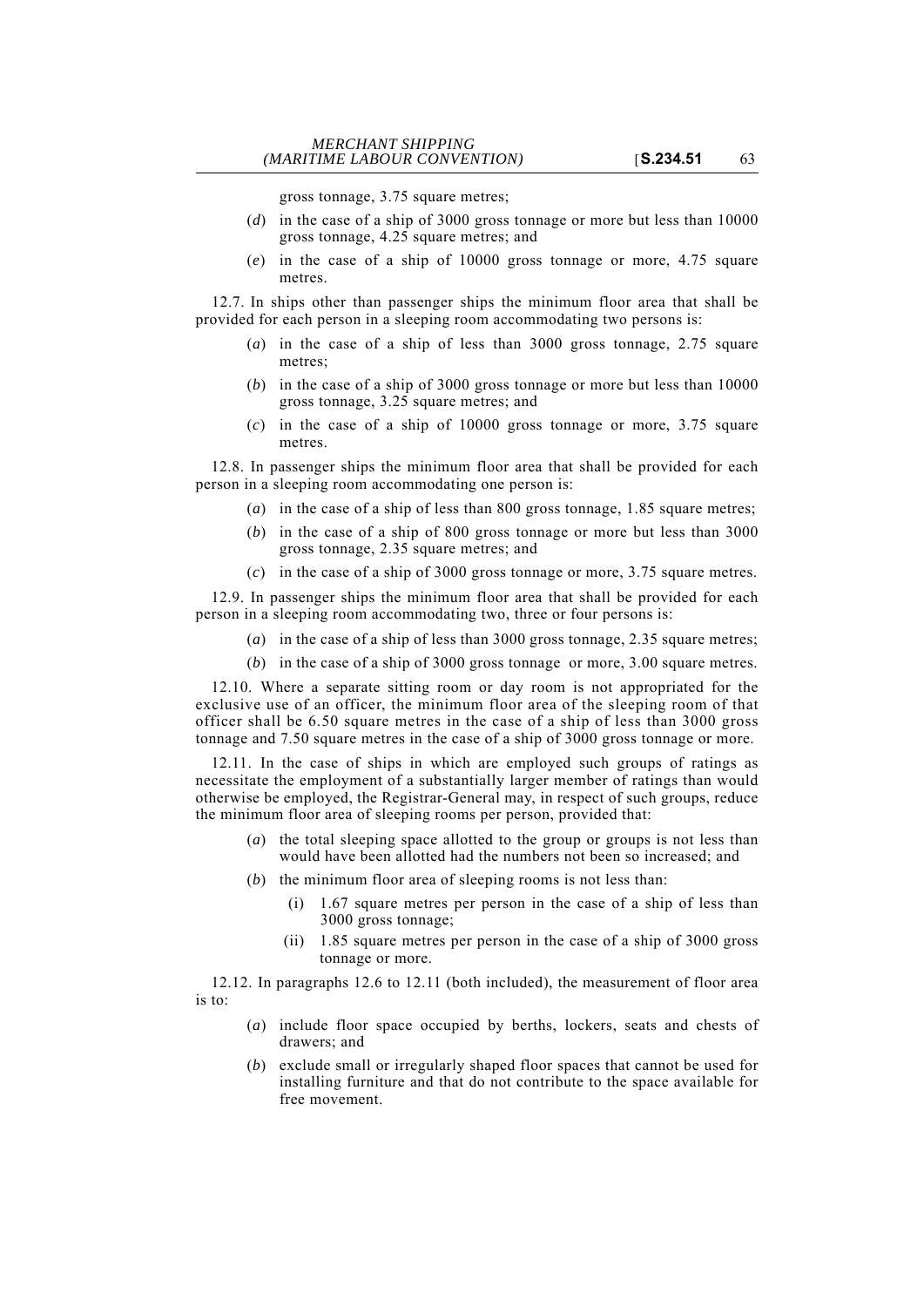12.13. Where practicable, in the case of a ship of 3000 gross tonnage or more, a sitting room or a day room adjoining their sleeping room shall be provided for the Chief Mate and the Chief Engineer.

12.14. Sleeping rooms shall be so planned as to ensure reasonable comfort for the occupants and to facilitate tidiness.

12.15. The maximum number of persons that may be accommodated in a sleeping room shall be indelibly and legibly marked in that room.

13. Sleeping berths

13.1. Each sleeping room shall be fitted with a separate berth for each person to be accommodated in the room.

13.2. The framework of each berth shall be constructed of metal or other material that is hard and smooth and unlikely to become corroded or harbour vermin.

13.3. If a berth is constructed with tubular frames, the frames shall be completely sealed and without perforations.

13.4. Where a sleeping room has more than one berth:

- (*a*) no two berths may be placed so that access to one can only be obtained over the other;
- (*b*) berths shall not be arranged in tiers of more than two;
- (*c*) a berth adjacent to a ship's side and with a sidelight situated above the berth shall be in a single tier; and
- (*d*) an upper berth is to be placed approximately midway between the bottom of the lower berth and the lower side of the deckhead beams.

13.5. The bottom of a berth shall not be less than 300 millimetres from the floor of the room.

13.6. A berth shall be at least 198 centimetres long and at least 80 centimetres wide, the measurements being taken inside the lee-boards or lee-rails, if any, and at right angles to each other.

13.7. Each berth shall be fitted with:

- (*a*) a spring bottom or other bottom suitable for use with a mattress; and
- (*b*) a mattress made of material that will resist damp and is unlikely to harbour vermin.

13.8. Where berths are arranged in a double tier, a bottom of dust-proof material shall be fitted to the underside of the upper berth.

13.9. Lee-boards fitted to berths shall be constructed of hardwood or other suitable material and shall be so made as to be unlikely to harbour vermin.

13.10. Curtains shall be fitted to berths if there is more than one berth in the room.

14. Furniture and fittings

14.1. Each sleeping room shall be provided with the following minimum furniture and fittings:

- (*a*) a clothes locker or wardrobe which shall be at least 1.52 metres high with a cross section area of at least 12.30 square decimetres and fitted with a shelf and a loop for a padlock;
- (*b*) a drawer or equivalent space of at least 0.056 cubic metres for each occupant of the room;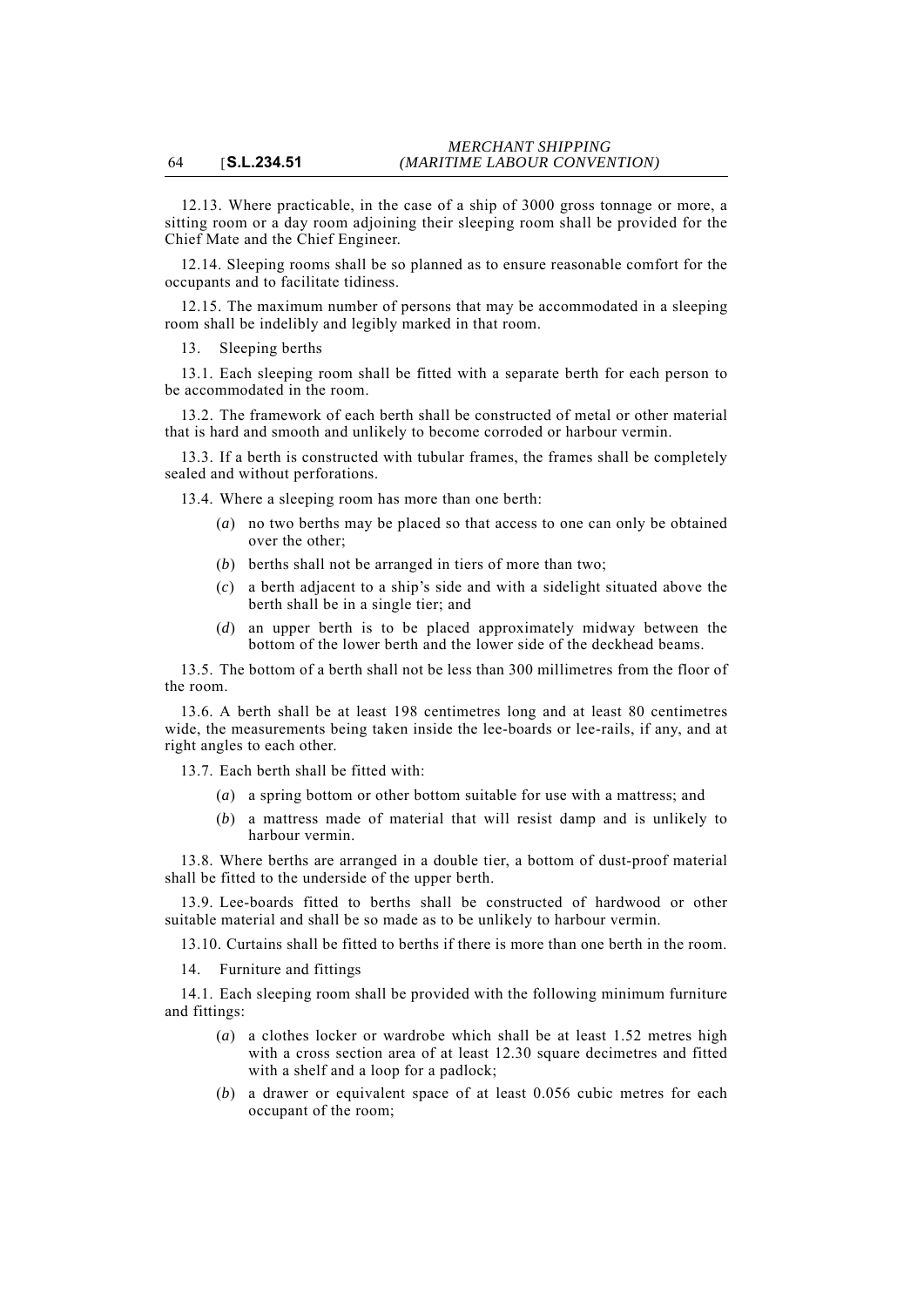- (*c*) a table or desk, which may be of the fixed, drop-leaf or slide-out type, and with comfortable seating accommodation as necessary;
- (*d*) a mirror and a cabinet for toilet requisites;
- (*e*) a book rack;
- (*f*) one coat hook in addition to any coat hooks which may be fitted in a locker or wardrobe;
- (*g*) a curtain or blind fitted to each sidescuttle; and
- (*h*) in ships of 5000 gross tonnage or more, other than passenger ships, a wash basin, unless a wash basin is fitted in private facilities provided for the occupant/s of that sleeping room.

14.2. All furniture shall be of smooth, hard material not liable to warp or corrode and shall be so made as to be unlikely to harbour vermin.

#### 15. Mess rooms

15.1. Unless the circumstances are such that no members of the crew are required to mess on board, mess rooms shall be provided for the crew.

15.2. Mess rooms shall be separate from sleeping rooms and as close as practicable to the galley:

Provided that in ships of less than 300 gross tonnage, the galley may be used as a mess room:

Provided further that in ships of less than 300 gross tonnage, if not combined with a galley, mess rooms may be combined with sleeping accommodation if it is impracticable to provide a separate mess room.

15.3. Unless otherwise provided in the agreement with the crew, in ships of 500 gross tonnage or more, mess rooms provided for the master and officers shall be separate from those provided for ratings.

15.4. Unless otherwise provided in the agreement with the crew, in ships of 5000 gross tonnage or more, whenever it is reasonable and practicable, consideration shall be given to provide a separate mess room for the catering and serving staff if their number exceeds five persons.

15.5. The floor area of every mess room shall be not less than 1 square metre per person for as many persons as are likely to use the room at any one time.

15.6. Mess rooms shall be equipped with tables and approved seats, fixed or movable, sufficient for the number of persons likely to use them at any one time.

15.7. The Registrar-General may permit such exceptions to the provisions of paragraphs 15.3 to 15.6 (both included) as may be necessary to meet the special conditions in passenger ships.

15.8. Where available pantries are not accessible to mess rooms, adequate lockers for mess utensils and proper facilities for washing utensils shall be provided.

15.9. The surfaces of tables and seats shall be easy to clean and resistant to cracks and damp.

15.10. In ships of 500 gross tonnage or more, there shall at all times be:

- (*a*) access to appropriately placed cooling equipment with a capacity corresponding to the number of persons using the mess rooms;
- (*b*) facilities for getting hot beverages; and
- (*c*) facilities for getting cold drinking water.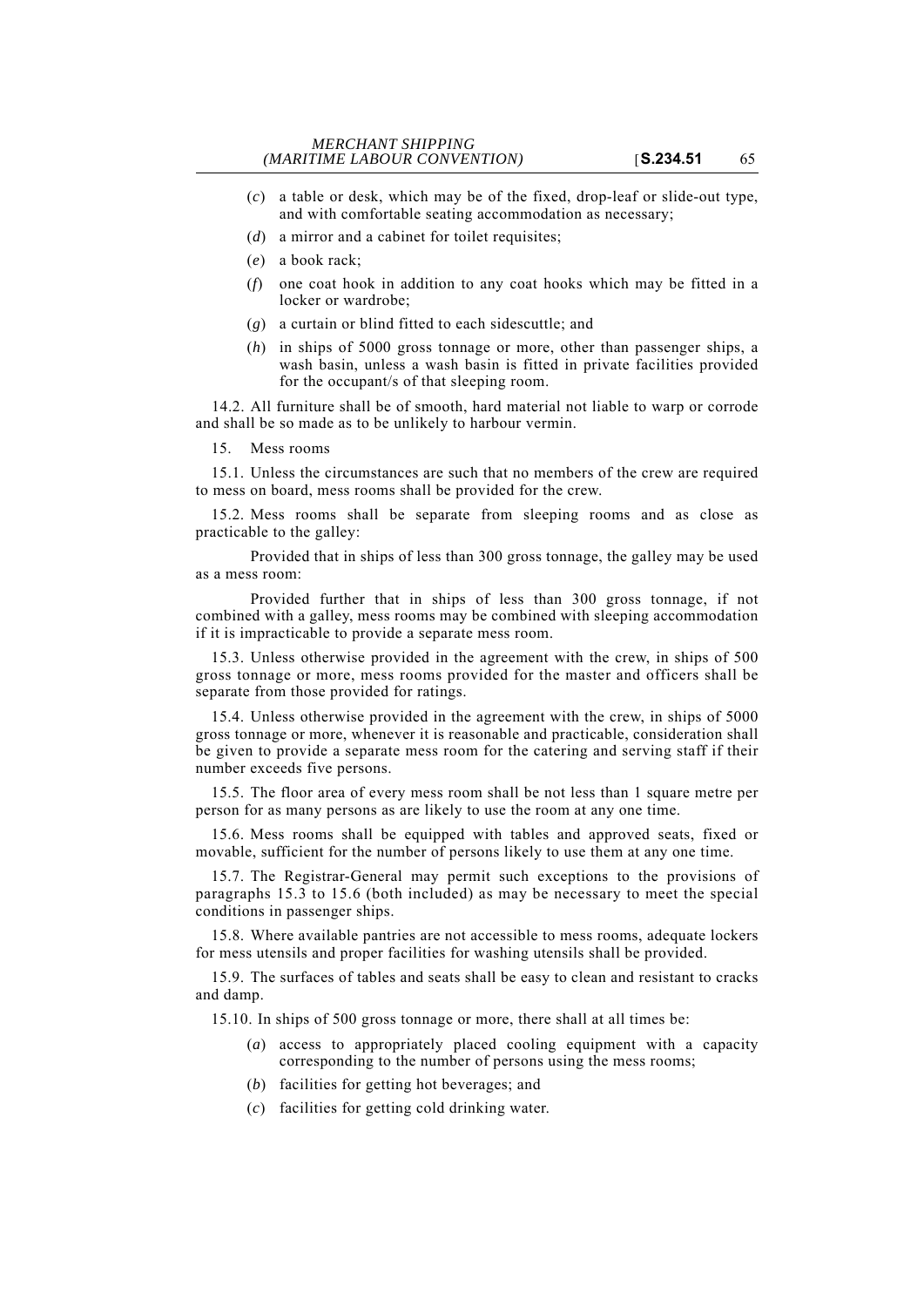# 16. Recreation rooms

66 [**S.L.234.51**

16.1. In ships of 300 gross tonnage or more, one or more places shall be provided on an open deck to which the crew have access when off duty. Such space/s shall be of a suitable size taking into consideration the size and arrangement of the crew and the ship.

16.2. In ships of 300 gross tonnage or more, recreation rooms, conveniently situated and appropriately furnished shall be provided for officers and ratings. The furniture in such rooms shall include a bookcase as well as furniture providing the opportunity to read, write and play games. Where such rooms are not provided separately from the mess rooms, the latter shall be planned, sized, furnished and equipped to give recreational facilities.

16.3. In ships of 8000 gross tonnage or more, a smoking room or reading room in which films or television may be shown and a hobby and games room shall be provided. Whenever reasonable and practicable, consideration shall be given to provide a swimming pool.

16.4. In ships of 1000 gross tonnage or more, when planning the mess rooms and recreation rooms, whenever reasonable and practicable, consideration shall be given to provide a canteen.

17. Sanitary and laundry arrangement

17.1. Sufficient sanitary accommodation, including washbasins and tub and/or shower baths, shall be provided in all ships.

17.2. Separate sanitary accommodation shall be provided for males and females.

17.3. In ships of 300 gross tonnage or more, there shall be, for every six persons or fewer in each of the groups of officers and other crew who do not have their own private facilities attached to their sleeping rooms, a minimum of one water closet and one bath and/or shower.

17.4. Without prejudice to the requirements of paragraph 17.3, the following minimum number of separate water closets, including the separate water closets required by paragraph 17.10, shall be provided:

- (*a*) in ships of less than 800 gross tonnage: three;
- (*b*) in ships of 800 gross tonnage or more but less than 3000 gross tonnage: four;
- (*c*) in ships of 3000 gross tonnage or more: six; and
- (*d*) in ships where the radio officers or operators are accommodated in an isolated position, sanitary facilities near or adjacent thereto shall be provided.

17.5. In ships of 5000 gross tonnage or more but under 15000 gross tonnage, at least five officers' sleeping rooms shall be provided with adjoining private bathroom facilities fitted with a water closet, bath and/or shower and a wash basin. The wash basin may be situated in the sleeping room.

17.6. Without prejudice to the requirements of paragraph 17.5, in ships of 10000 gross tonnage or more but less than 15000 gross tonnage, every officer's sleeping room which is not provided with adjoining private bathroom shall have an intercommunicating bathroom similarly fitted.

17.7. In ships of 15000 gross tonnage or more, every officer's sleeping room shall be provided with an adjoining private bathroom facilities fitted with a water closet, bath and/or shower and a wash basin. The wash basin may be situated in the sleeping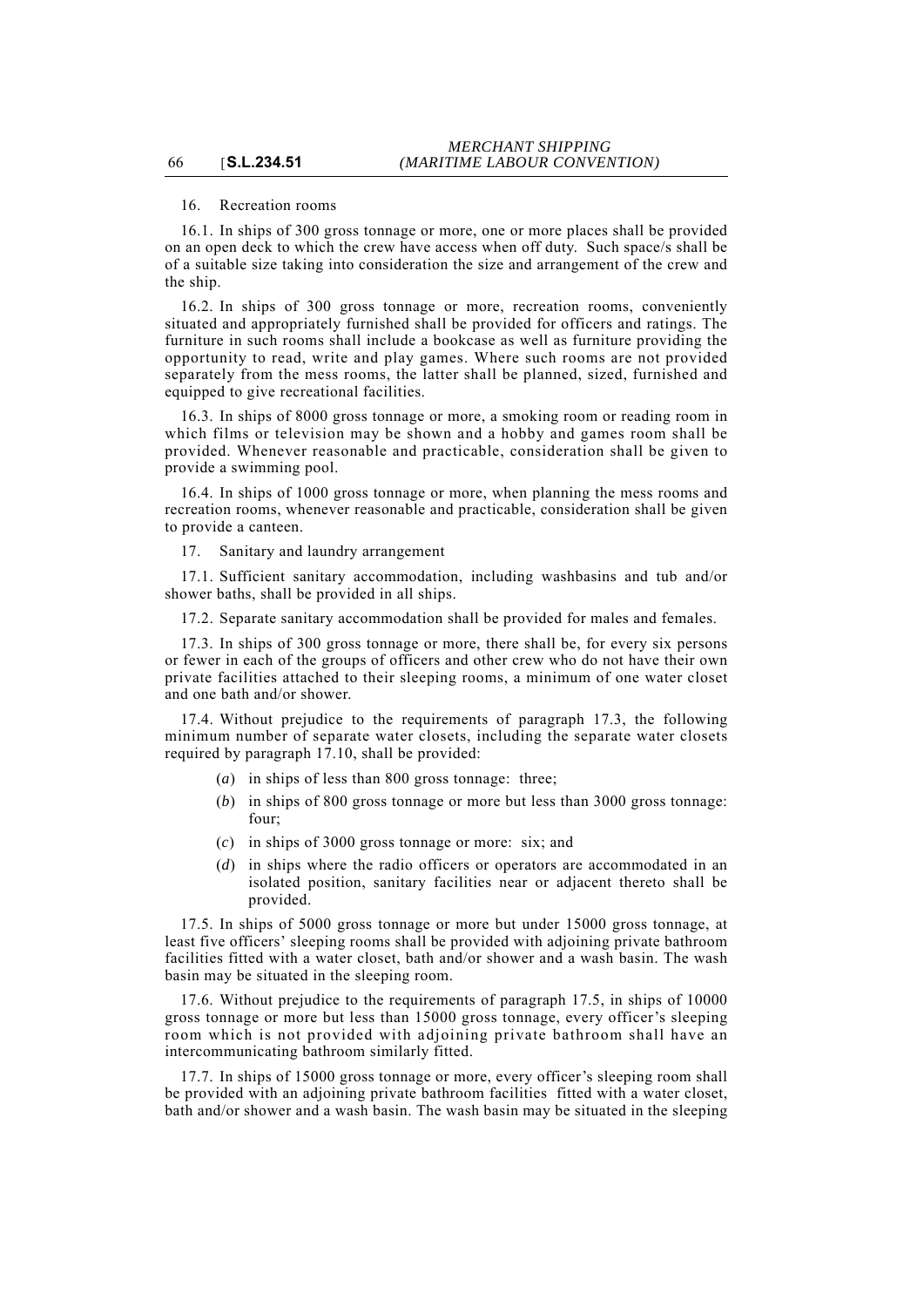room.

17.8. In ships of 25000 gross tonnage or more, other than passenger ships, at least one bathroom shall be provided to every two members of other crew. The bathroom shall be located either in an intercommunicating compartment between adjoining sleeping rooms or opposite the entrance of such rooms and shall be fitted with a water closet, bath and/or shower and a wash basin.

17.9. When the total number of the crew exceeds 100 and in passenger ships normally engaged on voyages of not more than four hours duration, the Registrar-General may authorise special arrangements or a reduction in the number of facilities required.

17.10. In ships of 1600 gross tonnage or more, there shall be provided:

- (*a*) a separate compartment containing a water closet and a wash basin easily accessible from the navigation bridge for the use of those working in that area;
- (*b*) a water closet and a wash basin easily accessible from the machinery space if not fitted near the engine room control centre; and
- (*c*) except in ships in which private sleeping rooms and private or semiprivate bathroom facilities are provided for the use of all engine room personnel, a wash place fitted with individual clothes lockers as well as with showers and wash basins sufficient in number having regard to the number of such personnel, not provided with private sleeping rooms and private or semi-private bathroom facilities and situated in a place outside but conveniently close to the machinery space.

17.11. An adequate supply of cold and hot fresh water shall be laid on to each wash basin, bath and shower.

17.12. Washbasins and baths/showers shall be of adequate size, constructed of approved material with a smooth surface not liable to crack, flake or corrode and fitted with an efficient and hygienic discharge system.

17.13. All water closets shall have ventilation to the open air, independently of any other part of the accommodation.

- 17.14. All water closets shall be of an approved pattern and provided with:
	- (*a*) an adequate flush of water, which must be always available through self-closing non-concussive supply valves;
	- (*b*) a connection to a vacuum discharge pipe system or a soil pipe of not less than 100 millimetres in diameter so constructed as to facilitate cleaning and minimise the risk of obstruction; and
	- (*c*) a device for holding toilet paper.

17.15. Water closets shall be situated convenient to, but separate from, sleeping rooms and wash rooms, without direct access from the sleeping rooms or from a passage between sleeping rooms and water closets to which there is no other access:

Provided that this requirement shall not apply where a water closet is located in a compartment between two sleeping rooms having a total of not more than four persons.

17.16. Where there are more than one water closet in a compartment, they shall be sufficiently screened to ensure privacy.

17.17. All soil pipes and waste pipes shall be of adequate dimensions and shall be fitted in a manner that will facilitate cleaning and minimise the risk of obstruction.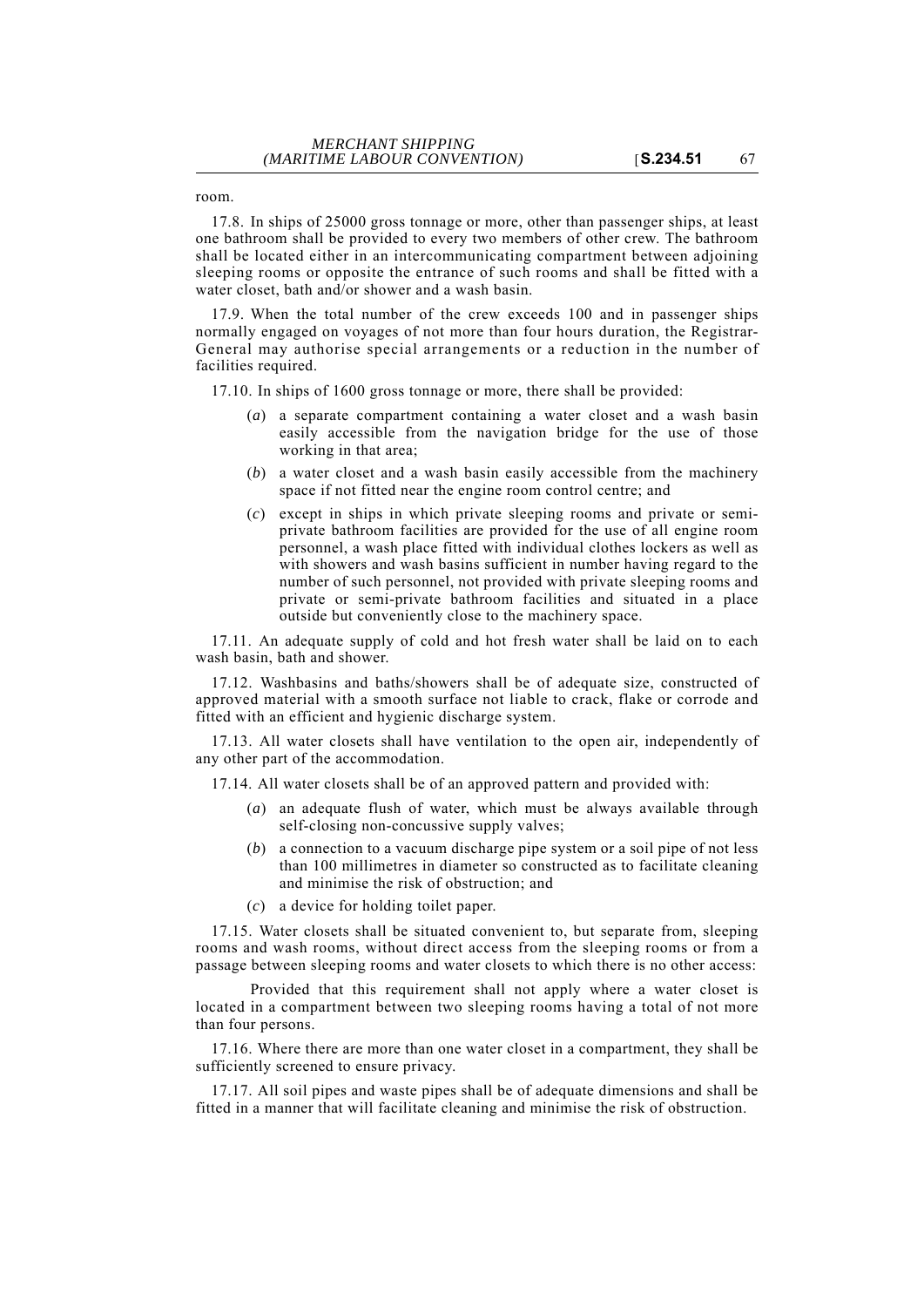17.18. In all ships facilities for washing, drying and ironing clothes shall be provided on a scale appropriate to the size of the crew and the normal duration of the voyage. The facilities to be provided shall include:

- (*a*) suitable sinks and washing machines, which may be installed in wash rooms if provision of a separate laundry facility is not reasonably practicable, with an adequate supply of cold and hot fresh water or means of heating water;
- (*b*) drying machines or adequately heated and ventilated drying rooms; and
- (*c*) electric irons and ironing boards or their equivalent.

17.19. The facilities for drying clothes shall be provided in a compartment separate from sleeping rooms and mess rooms, adequately ventilated and heated and equipped with lines or other fittings for hanging clothes.

18. Oilskin lockers

18.1. Adequately ventilated lockers or compartments for use solely for hanging oilskins and other working clothes shall be provided in a place outside but conveniently near to the sleeping rooms.

#### 19. Offices

19.1. In ships of 3000 gross tonnage or more, two separate appropriately furnished rooms shall be provided for use as offices for the crew in the deck and engine departments respectively.

20. Galleys

20.1. Except in ships in which no member of the crew will be required to mess on board, a galley for the preparation of food for the crew shall be provided.

20.2. The galley shall be situated as near as practicable to the mess rooms provided for the crew.

20.3. The galley shall be provided with all equipment necessary to enable food in sufficient quantity to be properly and readily prepared for all persons whom the galley is intended to serve and served hot to them in the mess room in all weathers.

20.4. All fixed equipment shall be so arranged that it, and all spaces round and behind it, can easily be kept clean.

20.5. The galley shall be provided with facilities for washing up. Hot, fresh water and cold drinking water shall be laid on to any sink or other washing up facility in a galley.

20.6. No salt water tap shall be fitted in the galley nor in any place at which food may be prepared.

20.7. A supply of water connected to a tap or other suitable connection shall be provided in each galley to facilitate washing down the floor.

20.8. All furniture and fittings in the galley shall be made of a material which is impervious to dirt and moisture and all metal parts of furniture and fittings shall be rustproof. The bottoms of all fitted furniture shall be either flush with the deck or fitted high enough to enable the deck space beneath to be easily kept clean.

20.9. The ventilation in the galley shall be so arranged as to ensure an adequate supply of fresh air and the efficient discharge of fumes into the open air.

21. Dry provision store rooms

21.1. Dry provision store rooms used exclusively for the storage of dry provisions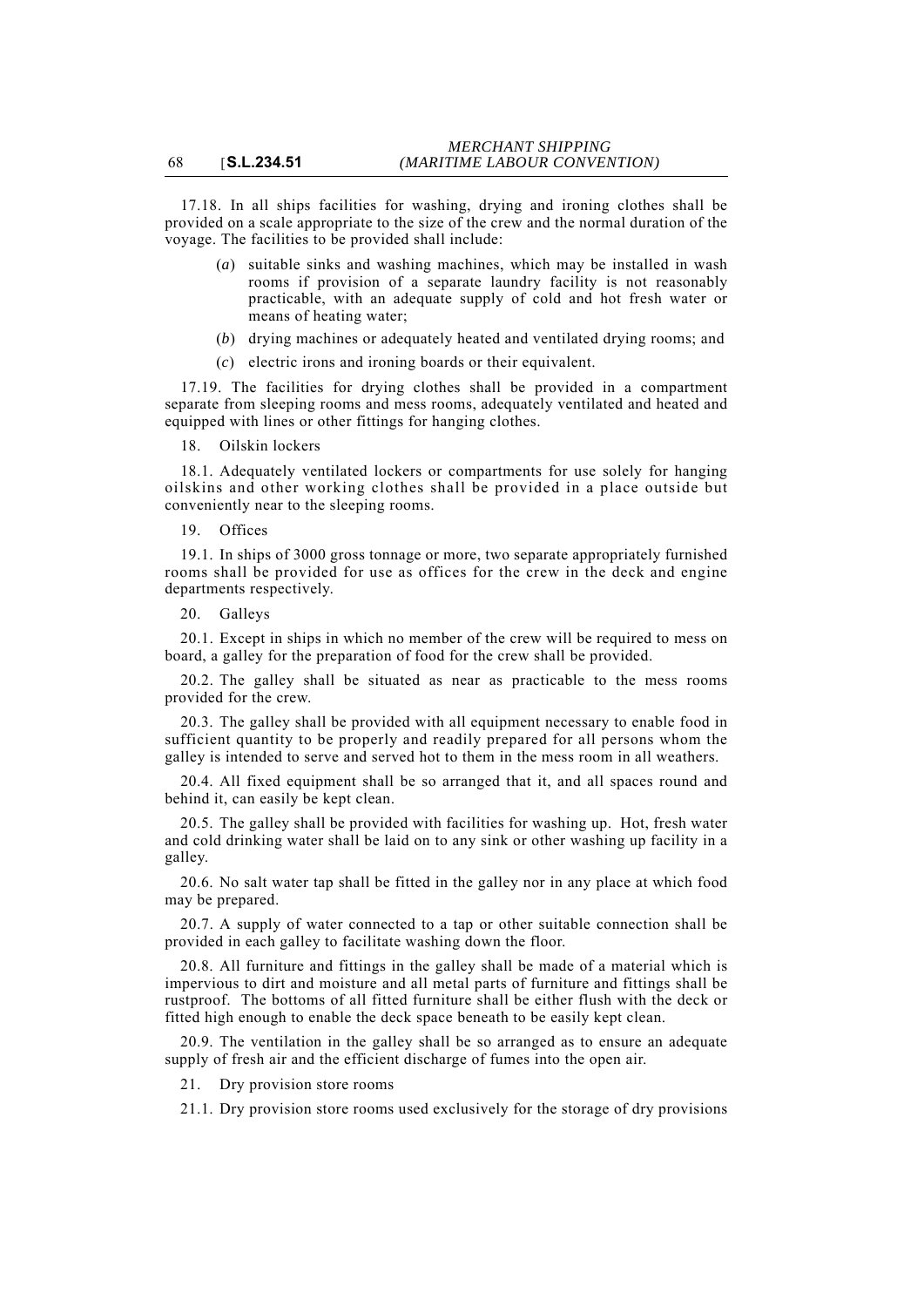for the crew shall be provided and shall have sufficient capacity having regard to:

- (*a*) the maximum period likely to elapse between successive replenishments of stores, and
- (*b*) the maximum number of the crew to be carried.

21.2. Dry provision store rooms shall be so situated, constructed and ventilated as to avoid deterioration of the stores through heat draught, condensation or infestation by insects or vermin.

21.3. A dry provision store shall not be:

- (*a*) situated close to a space in which heat is generated, unless it is adequately insulated against heat; or
- (*b*) used for the storage of bedding or textiles.
- 22. Cold storage rooms and refrigerating equipment

22.1. Refrigerating equipment and cold storage rooms shall be provided and be adequate for the storage of perishable provisions for the crew having regard to the period likely to elapse between successive replenishment of stores. In ships of less than 500 gross tonnage, there shall be provided either cold storage rooms or adequate alternative cold storage facilities.

# FOURTH SCHEDULE *Amended by:*<br> *L.N.* 390 of 2016.

*(Rules 90, 92 and 96)* 

# REQUIREMENTS FOR NEW SHIPS

- 1. General requirements for accommodation:
- 1.1. (*a*) There shall be adequate headroom in all seafarer accommodation; the minimum permitted headroom in all seafarer accommodation where full and free movement is necessary shall be not less than 203 centimeters; the competent authority may permit some limited reduction in headroom in any space, or part of any space, in such accommodation where it is satisfied that such reduction:
	- (i) is reasonable; and
	- (ii) will not result in discomfort to the seafarers;
	- (*b*) the accommodation shall be adequately insulated;
	- (*c*) in ships other than passenger ships, as defined in the International Convention for the Safety of Life at Sea, 1974, in its up to date version, (SOLAS Convention), sleeping rooms shall be situated above the load line amidships or aft, except that in exceptional cases, where the size, type or intended service of the ship renders any other location impracticable, sleeping rooms may be located in the fore part of the ship, but in no case forward of the collision bulkhead;
	- (*d*) in passenger ships, and in special ships constructed in compliance with the IMO Code of Safety for Special Purpose Ships, 1983, in its up to date version (hereinafer referred to as special purpose ships), the competent authority may, on condition that satisfactory arrangements are made for lighting and ventilation, permit the location of sleeping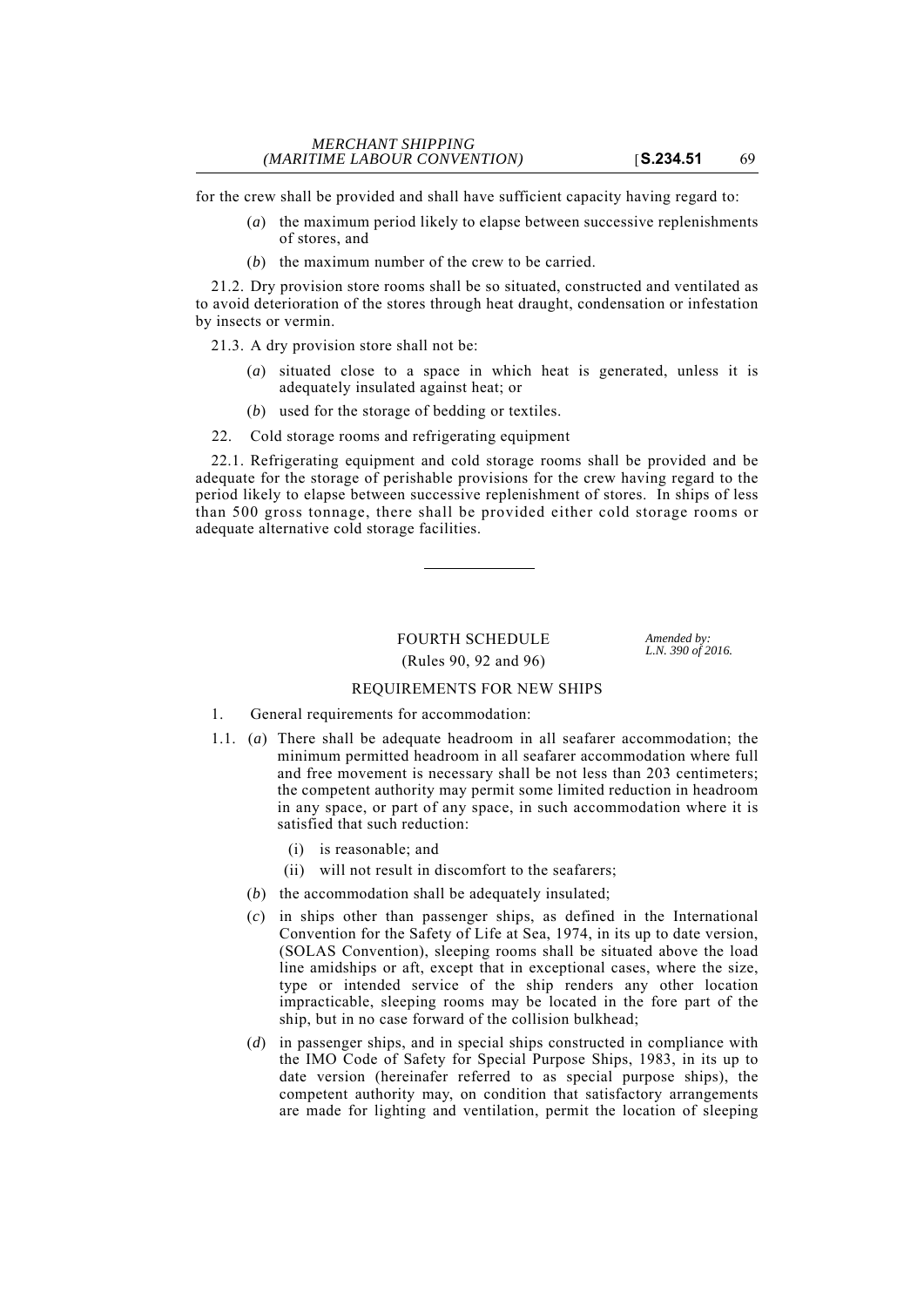rooms below the load line, but in no case shall they be located immediately beneath working alleyways;

(*e*) there shall be no direct openings into sleeping rooms from cargo and machinery spaces or from galleys, storerooms, drying rooms or communal sanitary areas; that part of a bulkhead separating such places from sleeping rooms and external bulkheads shall be efficiently constructed of steel or other approved substance and be watertight and gas-tight;

- (*f*) the materials used to construct internal bulkheads, panelling and sheeting, floors and joinings shall be suitable for the purpose and conducive to ensuring a healthy environment;
- (*g*) proper lighting and sufficient drainage shall be provided; and
- (*h*) accommodation and recreational and catering facilities shall meet the requirements of the related provisions on health and safety protection and accident prevention, with respect to preventing the risk of exposure to hazardous levels of noise and vibration and other ambient factors and chemicals on board ships, and to provide an acceptable occupational and on-board living environment for seafarers.

1.2. In the case of ships where there is need to take account, without discrimination, of the interests of seafarers having differing and distinctive religious and social practices, the competent authority may, after consultation with the shipowners' and the *bona fide* seafarers' organisations concerned, permit fairly applied variations in respect of this Schedule on condition that such variations do not result in overall facilities less favourable than those which would result from the application of this Schedule.

1.3. The Registrar-General may, after consultation with the shipowners' and the *bona fide* seafarers' organisations concerned, exempt ships of less than 200 gross tonnage where it is reasonable to do so, taking account of the size of the ship and the number of persons on board in relation to the requirements of the following provisions of this Schedule:

- (*a*) paragraphs 2.2, 6.4 and 8.1; and
- (*b*) paragraphs 4.6 and 4.8 to 4.12 inclusive, with respect to floor area only.

1.4. Any exemptions with respect to the requirements of this Schedule may be made only where they are expressly permitted in this Schedule and only for particular circumstances in which such exemptions can be clearly justified on strong grounds and subject to protecting the seafarers' health and safety.

- 2. Ventilation and Heating
- 2.1. Sleeping rooms and mess rooms shall be adequately ventilated:

2.2. Ships, except those regularly engaged in trade where temperate climatic conditions do not require this, shall be equipped with air conditioning for seafarer accommodation, for any separate radio room and for any centralized machinery control room;

2.3. All sanitary spaces shall have ventilation to the open air, independently of any other part of the accommodation; and

2.4. Adequate heat through an appropriate heating system shall be provided, except in ships exclusively on voyages in tropical climates.

3. Lighting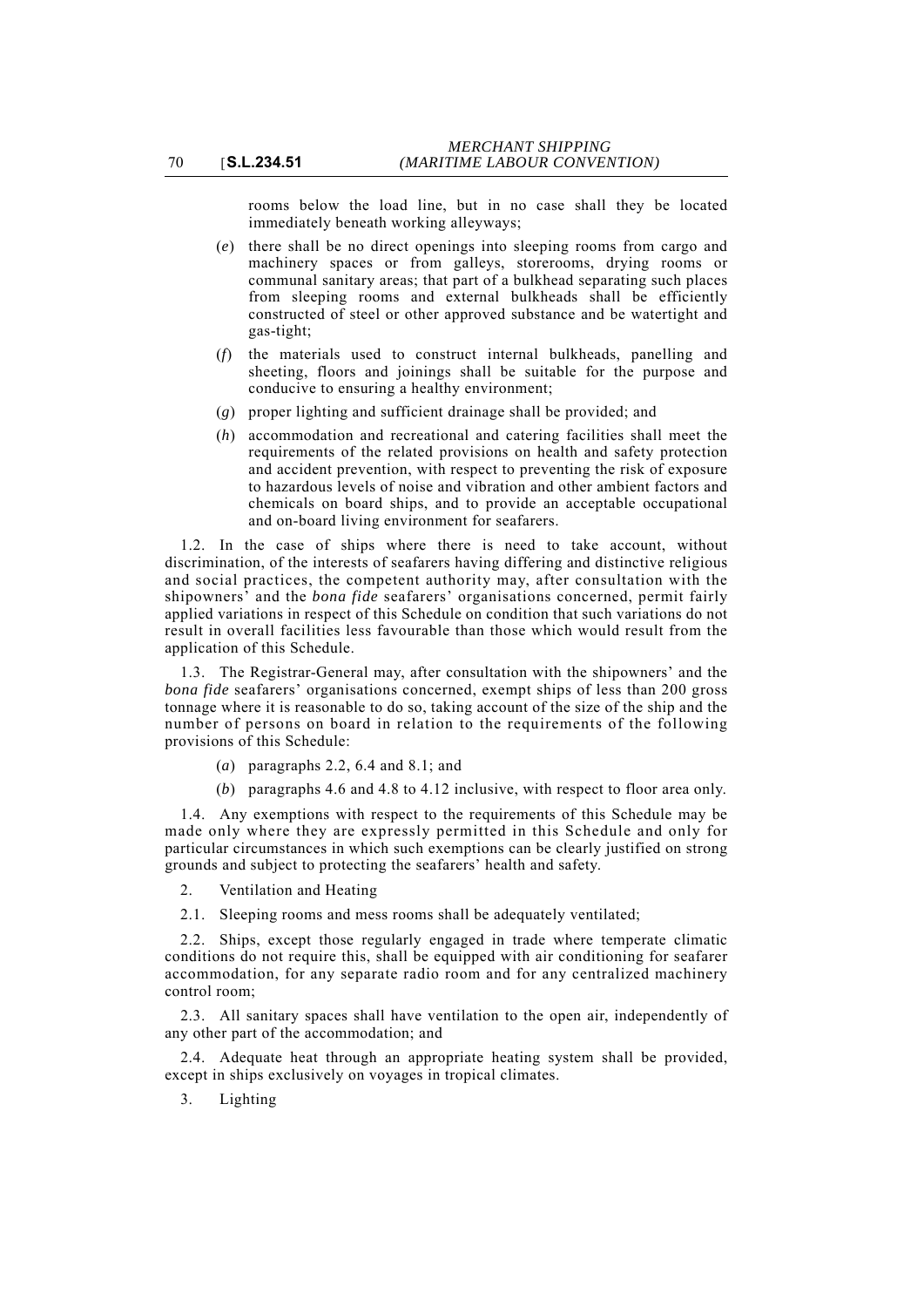3.1. With respect to requirements for lighting, subject to such special arrangements as may be permitted in passenger ships, sleeping rooms and mess rooms shall be lit by natural light and provided with adequate artificial light.

4. Sleeping Accommodation

4.1. In ships other than passenger ships, an individual sleeping room shall be provided for each seafarer; in the case of ships of less than 3,000 gross tonnage or special purpose ships, exemptions from this requirement may be granted by the competent authority after consultation with the shipowners' and the *bona fide* seafarers' organisations concerned.

4.2. Separate sleeping rooms shall be provided for men and for women.

4.3. Sleeping rooms shall be of adequate size and properly equipped so as to ensure reasonable comfort and to facilitate tidiness.

4.4. A separate berth for each seafarer shall in all circumstances be provided.

4.5. The minimum inside dimensions of a berth shall be at least 198 centimetres by 80 centimetres.

4.6. In single berth seafarers' sleeping rooms the floor area shall not be less than:

- (*a*) 4.5 square metres in ships of less than 3,000 gross tonnage;
- (*b*) 5.5 square metres in ships of 3,000 gross tonnage or over but less than 10,000 gross tonnage;
- (*c*) 7 square metres in ships of 10,000 gross tonnage or over;

4.7. However, in order to provide single berth sleeping rooms on ships of less than 3,000 gross tonnage, passenger ships and special purpose ships, the competent authority may allow a reduced floor area.

4.8. In ships of less than 3,000 gross tonnage other than passenger ships and special purpose ships, sleeping rooms may be occupied by a maximum of two seafarers; the floor area of such sleeping rooms shall not be less than 7 square metres.

4.9. On passenger ships and special purpose ships the floor area of sleeping rooms for seafarers not performing the duties of ships' officers shall not be less than:

- (*a*) 7.5 square metres in rooms accommodating two persons;
- (*b*) 11.5 square metres in rooms accommodating three persons;
- (*c*) 14.5 square metres in rooms accommodating four persons;

4.10. On special purpose ships sleeping rooms may accommodate more than four persons; the floor area of such sleeping rooms shall not be less than 3.6 square metres per person;

4.11. On ships other than passenger ships and special purpose ships, sleeping rooms for seafarers who perform the duties of ships' officers, where no private sitting room or day room is provided, the floor area per person shall not be less than:

- (*a*) 7.5 square metres in ships of less than 3,000 gross tonnage;
- (*b*) 8.5 square metres in ships of 3,000 gross tonnage or over but less than 10,000 gross tonnage;
- (*c*) 10 square metres in ships of 10,000 gross tonnage or over;

4.12. On passenger ships and special purpose ships the floor area for seafarers performing the duties of ships' officers where no private sitting room or day room is provided, the floor area per person for junior officers shall not be less than 7.5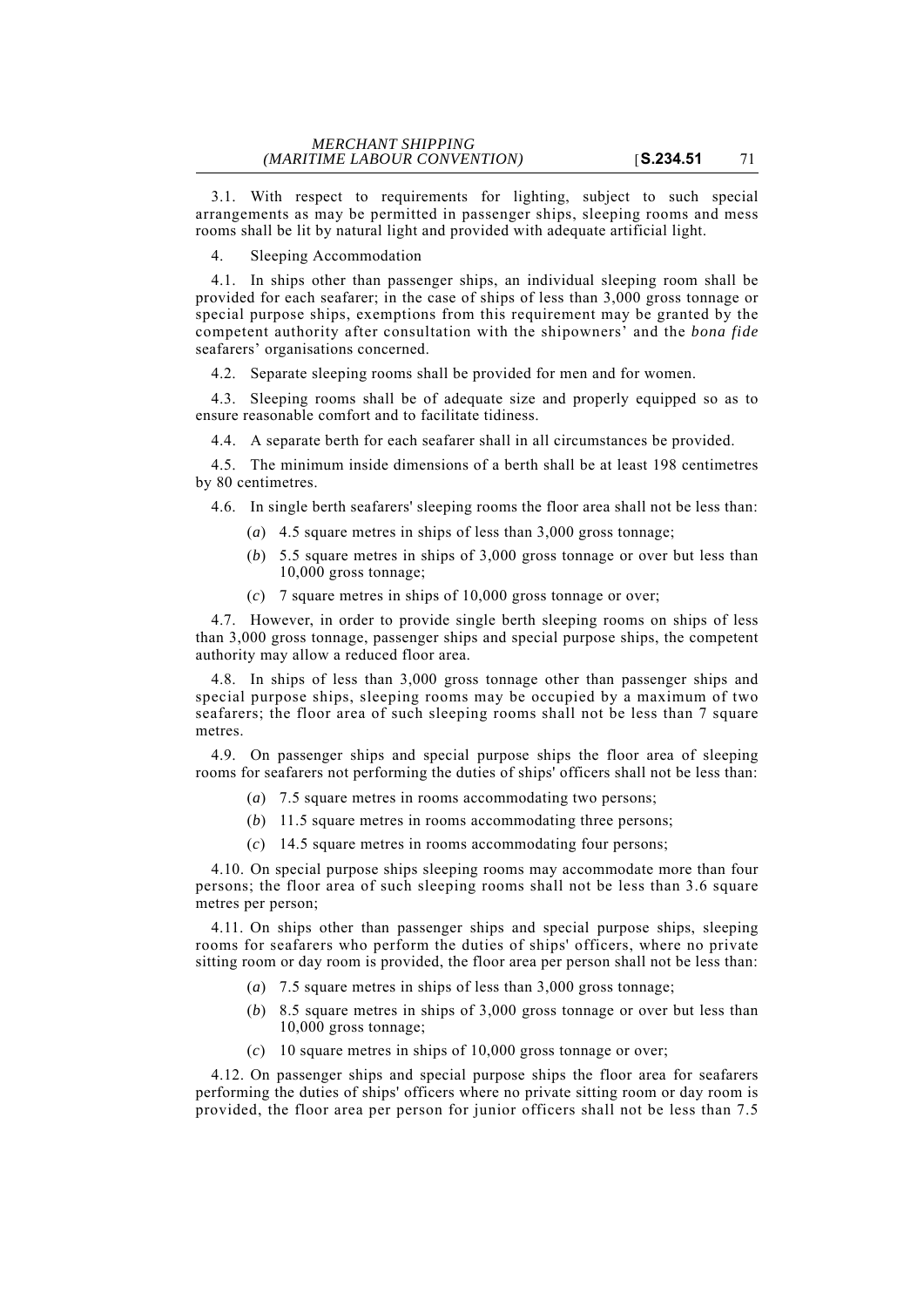square metres and for senior officers not less than 8.5 square metres; junior officers are understood to be at the operational level, and senior officers at the management  $level:$ 

4.13. The master, the chief engineer and the chief navigating officer shall have, in addition to their sleeping rooms, an adjoining sitting room, day room or equivalent additional space; ships of less than 3,000 gross tonnage may be exempted by the competent authority from this requirement after consultation with the shipowners' and the *bona fide* seafarers' organizations concerned;

4.14. For each occupant, the furniture shall include a clothes locker of ample space (minimum 475 litres) and a drawer or equivalent space of not less than 56 litres; if the drawer is incorporated in the clothes locker then the combined minimum volume of the clothes locker shall be 500 litres; it shall be fitted with a shelf and be able to be locked by the occupant so as to ensure privacy;

4.15. Each sleeping room shall be provided with a table or desk, which may be of the fixed, drop-leaf or slide-out type, and with comfortable seating accommodation as necessary.

5. Mess Rooms

5.1. Mess rooms shall be located apart from the sleeping rooms and as close as practicable to the galley; ships of less than 3,000 gross tonnage may be exempted by the competent authority from this requirement after consultation with the shipowners' and the *bona fide* seafarers' organizations concerned; and

5.2. Mess rooms shall be of adequate size and comfort and properly furnished and equipped (including ongoing facilities for refreshment), taking account of the number of seafarers likely to use them at any one time; provision shall be made for separate or common mess room facilities as appropriate.

6. Sanitary Facilities:

6.1. All seafarers shall have convenient access on the ship to sanitary facilities meeting minimum standards of health and hygiene and reasonable standards of comfort, with separate sanitary facilities being provided for men and for women;

6.2. There shall be sanitary facilities within easy access of the navigating bridge and the machinery space or near the engine room control centre; ships of less than 3,000 gross tonnage may be exempted by the competent authority from this requirement after consultation with the shipowners' and the *bona fide* seafarers' organizations concerned;

6.3. In all ships a minimum of one toilet, one wash basin and one tub or shower or both for every six persons or less who do not have personal facilities shall be provided at a convenient location;

6.4. With the exception of passenger ships, each sleeping room shall be provided with a washbasin having hot and cold running fresh water, except where such a washbasin is situated in the private bathroom provided;

6.5. In passenger ships normally engaged on voyages of not more than four hours' duration, consideration may be given by the competent authority to special arrangements or to a reduction in the number of facilities required; and

6.6. Hot and cold running fresh water shall be available in all wash places.

7. Hospital Accommodation

7.1. The hospital accommodation shall, in all weathers, be easy of access, provide comfortable housing for the occupants and be conducive to their receiving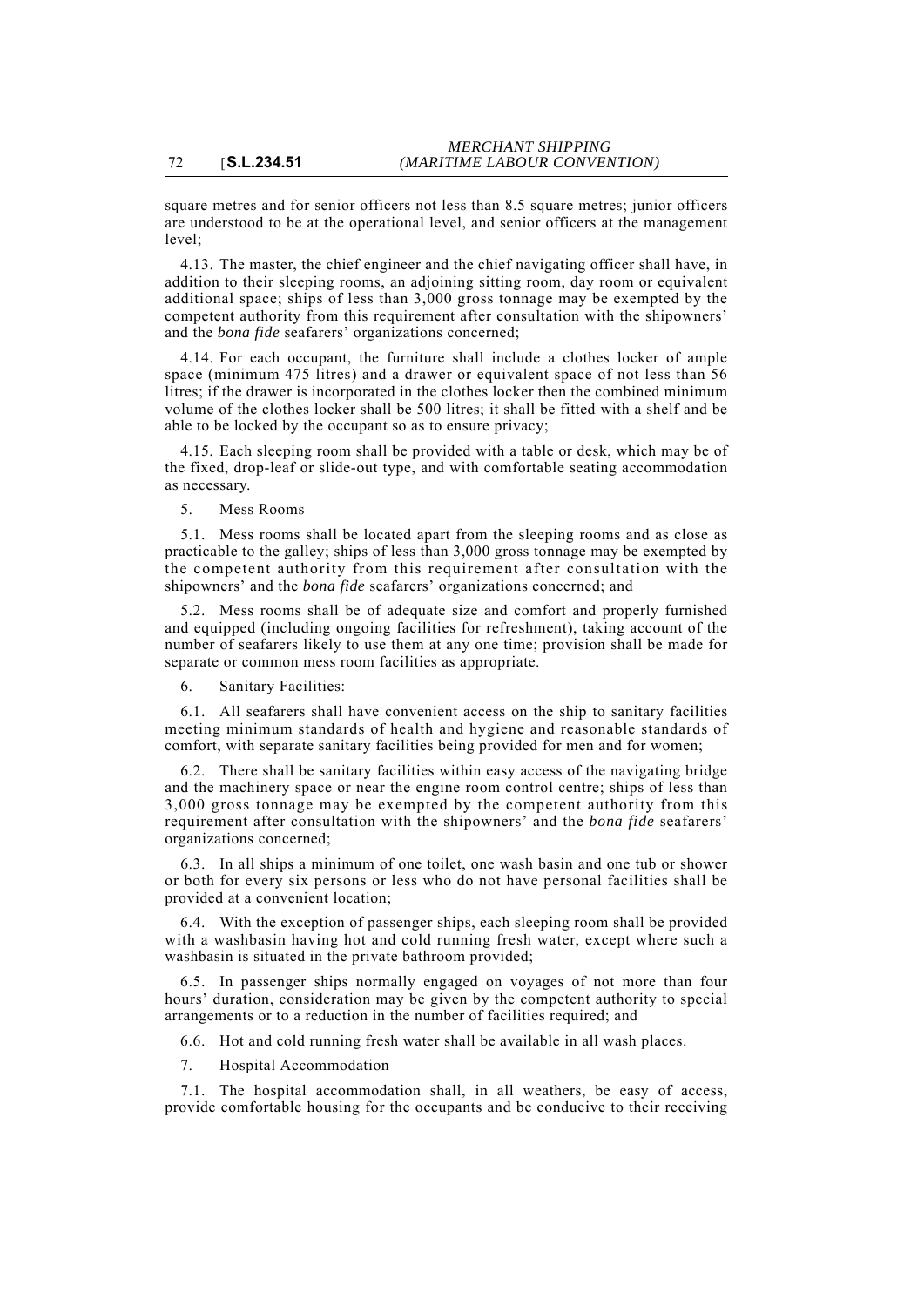prompt and proper attention.

7.2. The hospital accommodation should be designed so as to facilitate consultation and the giving of medical first aid and to help prevent the spread of infectious diseases.

7.3. The arrangement of the entrance, berths, lighting, ventilation, heating and water supply should be designed to ensure the comfort and facilitate the treatment of the occupants.

7.4. Sanitary accommodation should be provided for the exclusive use of the occupants of the hospital accommodation, either as part of the accommodation or in close proximity thereto. Such sanitary accommodation should comprise a minimum of one toilet, one washbasin and one tub or shower.

7.5. Every permanent hospital shall be provided with adequate number of berths.

8. Laundry Facilities

8.1. Appropriately situated and furnished laundry facilities shall be available.

9. Recreational Facilities

9.1. All ships shall have a space or spaces on open deck to which the seafarers can have access when off duty, which are of adequate area having regard to the size of the ship and the number of seafarers on board.

10. Other Facilities

10.1. All ships shall be provided with separate offices or a common ship's office for use by deck and engine departments; ships of less than 3,000 gross tonnage may be exempted by the competent authority from this requirement after consultation with the shipowners' and the *bona fide* seafarers' organizations concerned.

10.2. Ships regularly trading to mosquito-infested ports shall be fitted with appropriate devices as required by the competent authority.

10.3. Appropriate seafarers' recreational facilities, amenities and services, as adapted to meet the special needs of seafarers who must live and work on ships, shall be provided on board for the benefit of all seafarers, taking into account the associated provisions on health and safety protection and accident prevention.

#### Appendix I

#### DESIGN AND CONSTRUCTION

1. External bulkheads of sleeping rooms and mess rooms should be adequately insulated. All machinery casings and all boundary bulkheads of galleys and other spaces in which heat is produced should be adequately insulated where there is a possibility of resulting heat effects in adjoining accommodation or passageways. Measures should be taken to provide protection from heat effects of steam or hotwater service pipes or both.

2. Sleeping rooms, mess rooms, recreation rooms and alleyways in the accommodation space should be adequately insulated to prevent condensation or overheating.

3. The bulkhead surfaces and deckheads should be of material with a surface easily kept clean. No form of construction likely to harbour vermin should be used.

The bulkhead surfaces and deckheads in sleeping rooms and mess rooms should be capable of being easily kept clean and light in colour with a durable, nontoxic finish.

5. The decks in all seafarer accommodation should be of approved material and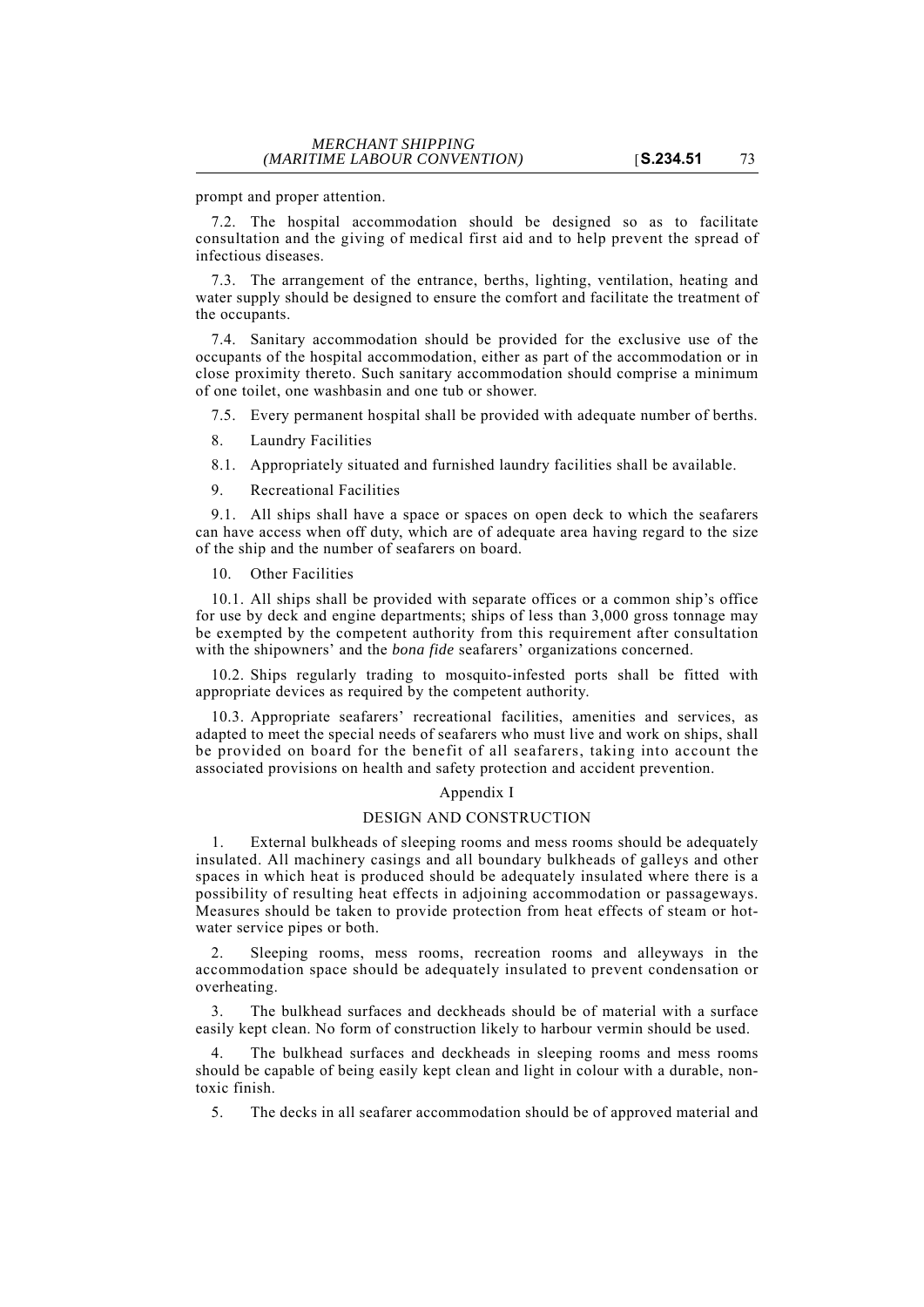construction and should provide a non-slip surface impervious to damp and easily kept clean.

6. Where the floorings are made of composite materials, the joints with the sides should be profiled to avoid crevices.

# Appendix II

# VENTILATION

1. The system of ventilation for sleeping rooms and mess rooms should be controlled so as to maintain the air in a satisfactory condition and to ensure a sufficiency of air movement in all conditions of weather and climate.

2. Air-conditioning systems, whether of a centralized or individual unit type, should be designed to:

- (*a*) maintain the air at a satisfactory temperature and relative humidity as compared to outside air conditions, ensure a sufficiency of air changes in all air-conditioned spaces, take account of the particular characteristics of operations at sea and not produce excessive noises or vibrations; and
- (*b*) facilitate easy cleaning and disinfection to prevent or control the spread of disease.

3. Power for the operation of the air conditioning and other aids to ventilation required by the preceding paragraphs of this Schedule should be available at all times when seafarers are living or working on board and conditions so require. However, this power need not be provided from an emergency source.

#### Appendix III

#### HEATING

1. The system of heating the seafarer accommodation should be in operation at all times when seafarers are living or working on board and conditions require its use.

2. In all ships in which a heating system is required, the heating should be by means of hot water, warm air, electricity, steam or equivalent. However, within the accommodation area, steam should not be used as a medium for heat transmission. The heating system should be capable of maintaining the temperature in seafarer accommodation at a satisfactory level under normal conditions of weather and climate likely to be met within the trade in which the ship is engaged.

Radiators and other heating apparatus should be placed and, where necessary, shielded so as to avoid risk of fire or danger or discomfort to the occupants.

## Appendix IV

#### LIGHTING

1. In all ships, electric light should be provided in the seafarer accommodation. If there are not two independent sources of electricity for lighting, additional lighting should be provided by properly constructed lamps or lighting apparatus for emergency use.

2. In sleeping rooms an electric reading lamp should be installed at the head of each berth.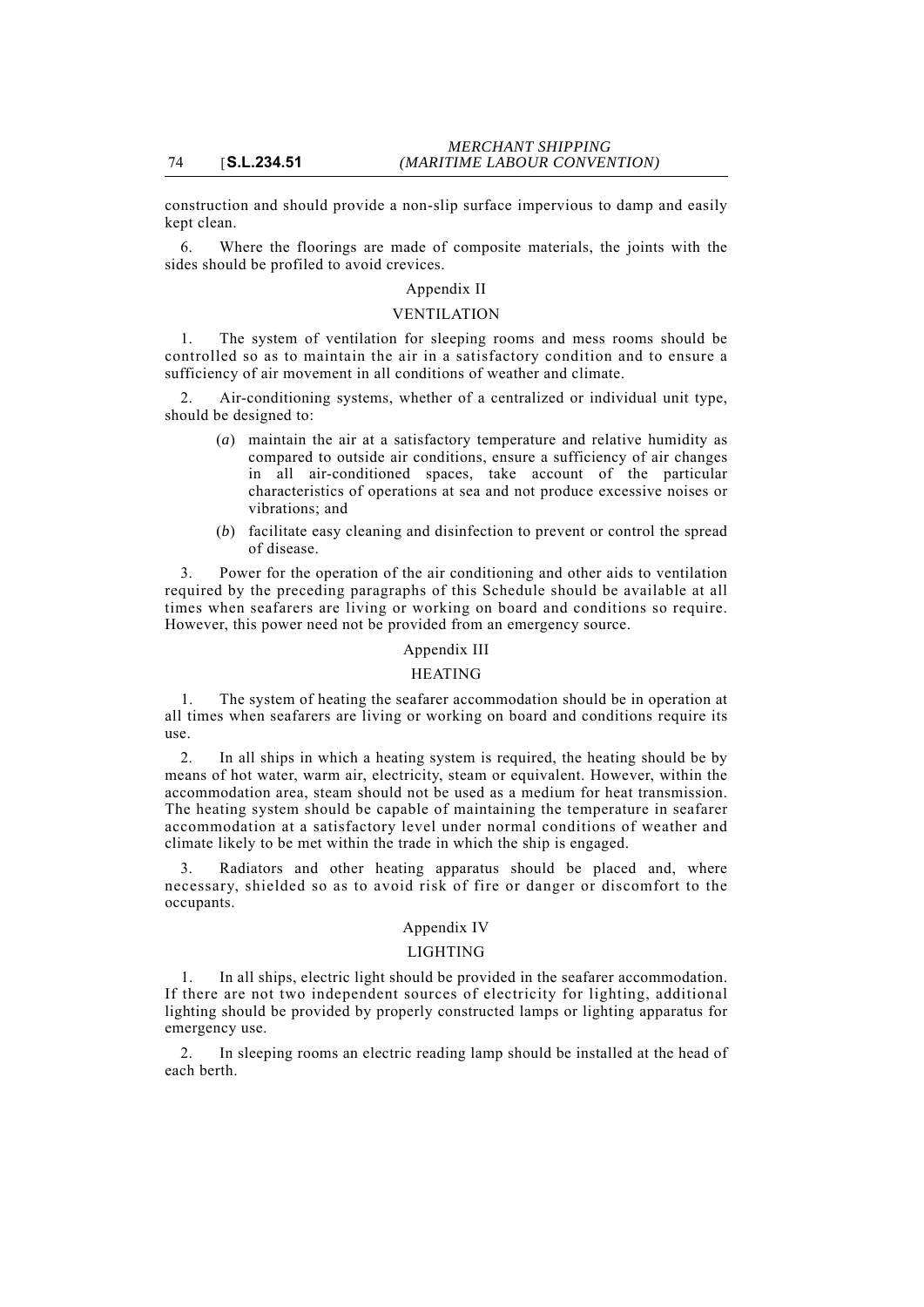## Appendix V

#### SLEEPING ROOMS

1. There should be adequate berth arrangements on board, making it as comfortable as possible for the seafarer and any partner who may accompany the seafarer.

2. Where the size of the ship, the activity in which it is to be engaged and its layout make it reasonable and practicable, sleeping rooms should be planned and equipped with a private bathroom, including a toilet, so as to provide reasonable comfort for the occupants, facilitate tidiness and promote hygiene.

As far as practicable, sleeping rooms of seafarers should be so arranged that watches are separated and that no seafarers working during the day share a room with watchkeepers.

4. In the case of seafarers performing the duty of petty officers there should be no more than two persons per sleeping room.

5. Space occupied by berths and lockers, chests of drawers and seats should be included in the measurement of the floor area. Small or irregularly shaped spaces which do not add effectively to the space available for free movement and cannot be used for installing furniture should be excluded.

Berths should not be arranged in tiers of more than two; in the case of berths placed along the ship's side, there should be only a single tier where a sidelight is situated above a berth.

The lower berth in a double tier should be not less than 30 centimetres above the floor; the upper berth should be placed approximately midway between the bottom of the lower berth and the lower side of the deckhead beams.

8. The framework and the lee-board, if any, of a berth should be of approved material, hard, smooth, and not likely to corrode or to harbour vermin.

9. If tubular frames are used for the construction of berths, they should be completely sealed and without perforations which would give access to vermin.

10. Each berth should be fitted with a comfortable mattress with cushioning bottom or a combined cushioning mattress, including a spring bottom or a spring mattress. The mattress and cushioning material used should be made of approved material. Stuffing of material likely to harbour vermin should not be used.

When one berth is placed over another, a dust-proof bottom should be fitted beneath the bottom mattress or spring bottom of the upper berth.

12. The furniture should be of smooth, hard material not liable to warp or corrode.

13. Sleeping rooms should be fitted with curtains or equivalent for the sidelights.

14. Sleeping rooms should be fitted with a mirror, small cabinets for toilet requisites, a book rack and a sufficient number of coat hooks.

## Appendix VI

#### MESS ROOMS

1. Where separate mess room facilities are to be provided to seafarers, then separate mess rooms should be provided for:

(*a*) master and officers; and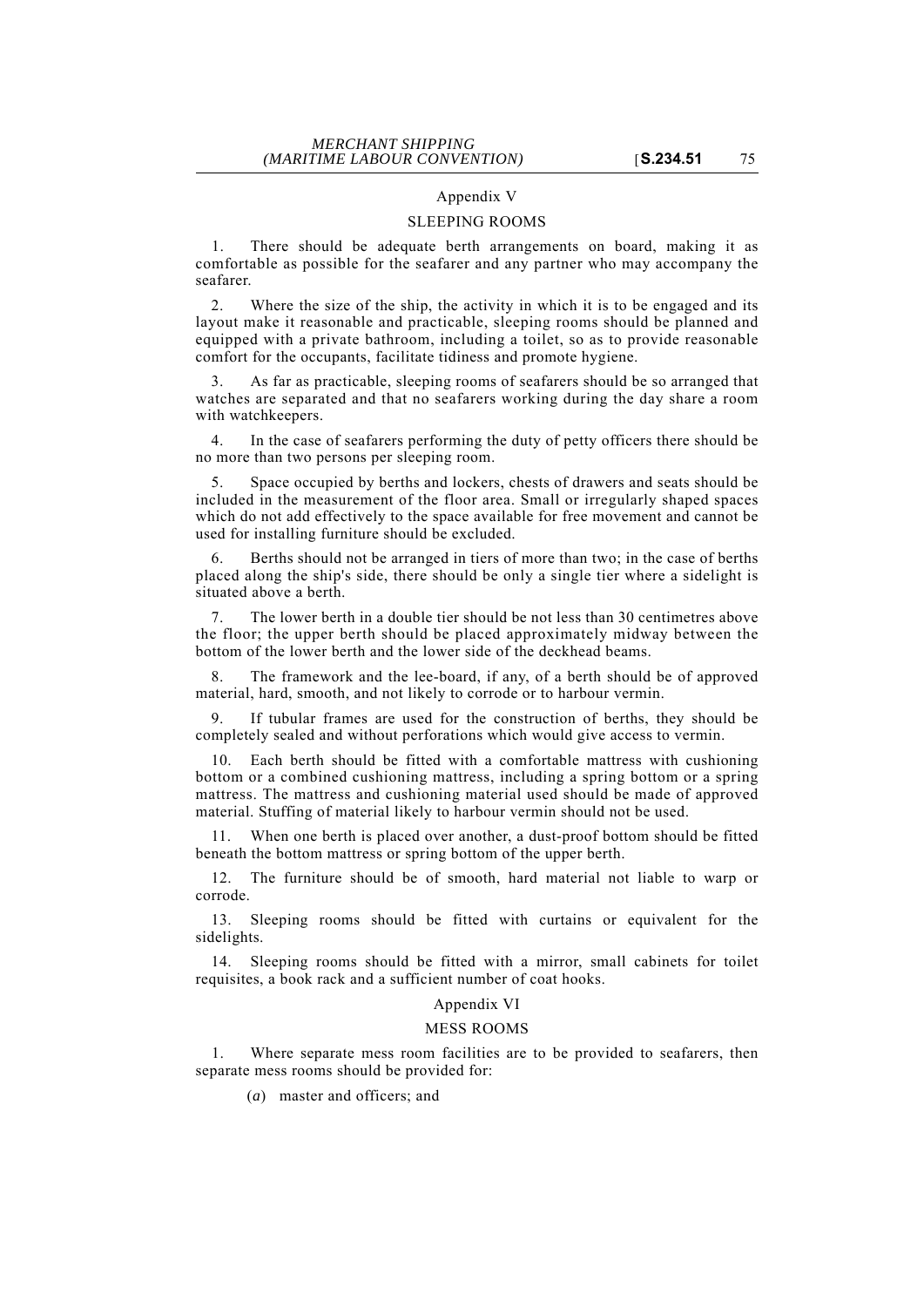(*b*) petty officers and other seafarers.

2. On ships other than passenger ships, the floor area of mess rooms for seafarers should be not less than 1.5 square metres per person of the planned seating capacity.

3. In all ships, mess rooms should be equipped with tables and appropriate seats, fixed or movable, sufficient to accommodate the greatest number of seafarers likely to use them at any one time.

- 4. There should be available at all times when seafarers are on board:
	- (*a*) refrigerator, which should be conveniently situated and of sufficient capacity for the number of persons using the mess room or mess rooms;
	- (*b*) facilities for hot beverages; and
	- (*c*) cool water facilities.

5. Where available pantries are not accessible to mess rooms, adequate lockers for mess utensils and proper facilities for washing utensils should be provided.

6. The tops of tables and seats should be of damp-resistant material.

#### Appendix VII

## SANITARY ACCOMODATION

1. Washbasins and tub baths should be of adequate size and constructed of approved material with a smooth surface not liable to crack, flake or corrode.

2. All toilets should be of an approved pattern and provided with an ample flush of water or with some other suitable flushing means, such as air, which are available at all times and independently controllable.

Sanitary accommodation intended for the use of more than one person should comply with the following:

- (*a*) floors should be of approved durable material, impervious to damp, and should be properly drained;
- (*b*) bulkheads should be of steel or other approved material and should be watertight up to at least 23 centimetres above the level of the deck;
- (*c*) the accommodation should be sufficiently lit, heated and ventilated;
- (*d*) toilets should be situated convenient to, but separate from, sleeping rooms and wash rooms, without direct access from the sleeping rooms or from a passage between sleeping rooms and toilets to which there is no other access; this requirement does not apply where a toilet is located in a compartment between two sleeping rooms having a total of not more than four seafarers; and
- (*e*) where there is more than one toilet in a compartment, they should be sufficiently screened to ensure privacy.
- 4. The laundry facilities provided for seafarers' use should include:
	- (*a*) washing machines;
	- (*b*) drying machines or adequately heated and ventilated drying rooms; and
	- (*c*) irons and ironing boards or their equivalent.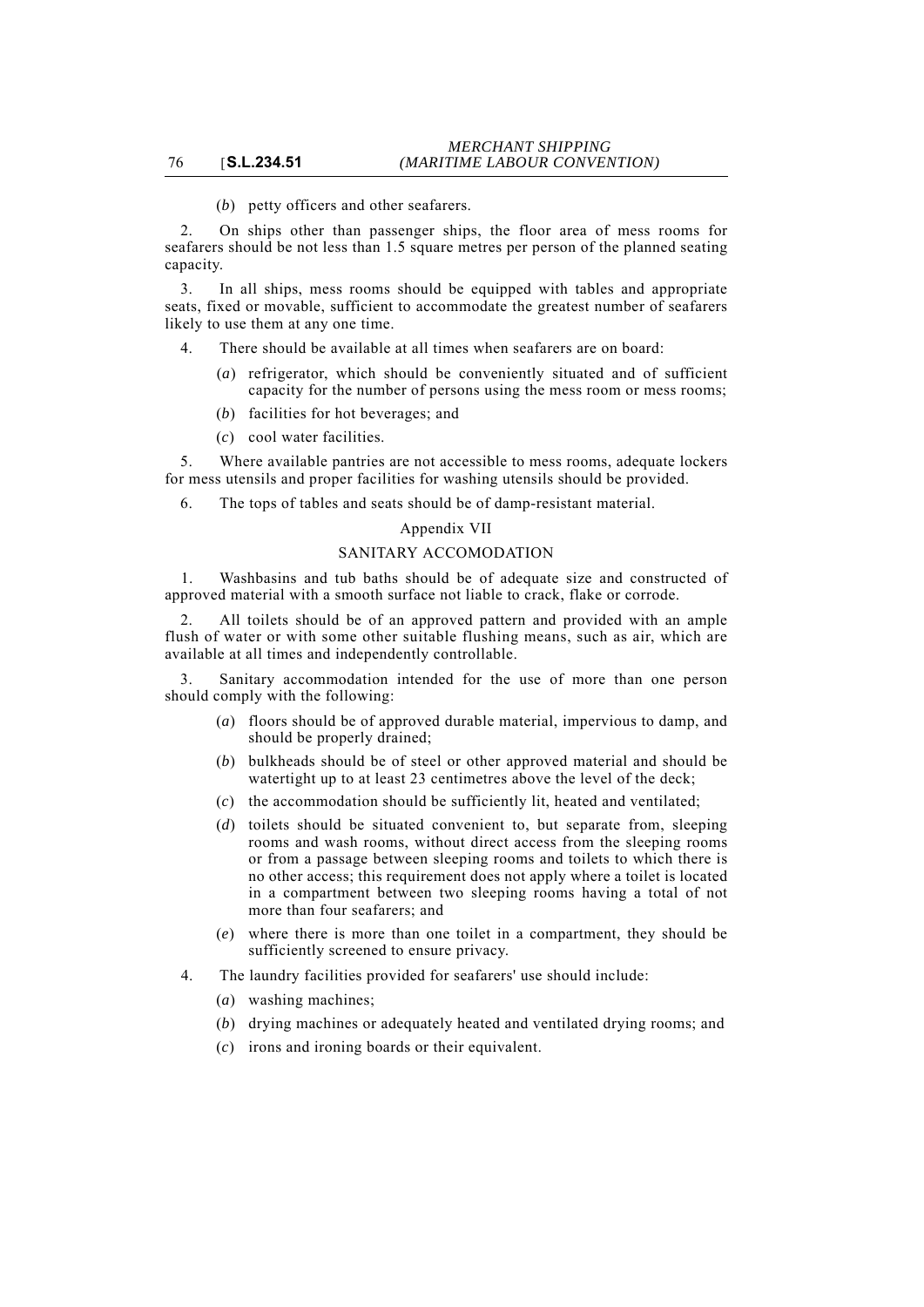## Appendix VIII

#### OTHER FACILITIES

Where separate facilities for engine department personnel to change their clothes are provided, they should be:

- (*a*) located outside the machinery space but with easy access to it; and
- (*b*) fitted with individual clothes lockers as well as with tubs or showers or both and washbasins having hot and cold running fresh water.

#### Appendix IX

#### BEDDING, MESS UTENSILS AND MISCELLENIOUS PROVISIONS

The following principles should be applied:

- (*a*) clean bedding and mess utensils should be supplied by the shipowner to all seafarers for use on board during service on the ship, and such seafarers should be responsible for their return at times specified by the master and on completion of service in the ship;
- (*b*) bedding should be of good quality, and plates, cups and other mess utensils should be of approved material which can be easily cleaned; and
- (*c*) towels, soap and toilet paper for all seafarers should be provided by the shipowner.

# Appendix X

## RECREATIONAL FACILITIES, MAIL AND SHIP VISIT ARRANGEMENTS

1. Recreational facilities and services should be reviewed frequently to ensure that they are appropriate in the light of changes in the needs of seafarers resulting from technical, operational and other developments in the shipping industry.

2. Furnishings for recreational facilities should as a minimum include a bookcase and facilities for reading, writing and, where practicable, games.

3. Where practicable, consideration may be given to including the following facilities at no cost to the seafarer:

- (*a*) a smoking room;
- (*b*) television viewing and the reception of radio broadcasts;
- (*c*) showing of films, the stock of which should be adequate for the duration of the voyage and, where necessary, changed at reasonable intervals;
- (*d*) sports equipment including exercise equipment, table games and deck games;
- (*e*) where possible, facilities for swimming;
- (*f*) a library containing vocational and other books, the stock of which should be adequate for the duration of the voyage and changed at reasonable intervals;
- (*g*) facilities for recreational handicrafts;
- (*h*) electronic equipment such as a radio, television, video recorders, DVD/ CD player, personal computer and software and cassette recorder/ player;
- (*i*) where appropriate, the provision of bars on board for seafarers unless these are contrary to national, religious or social customs; and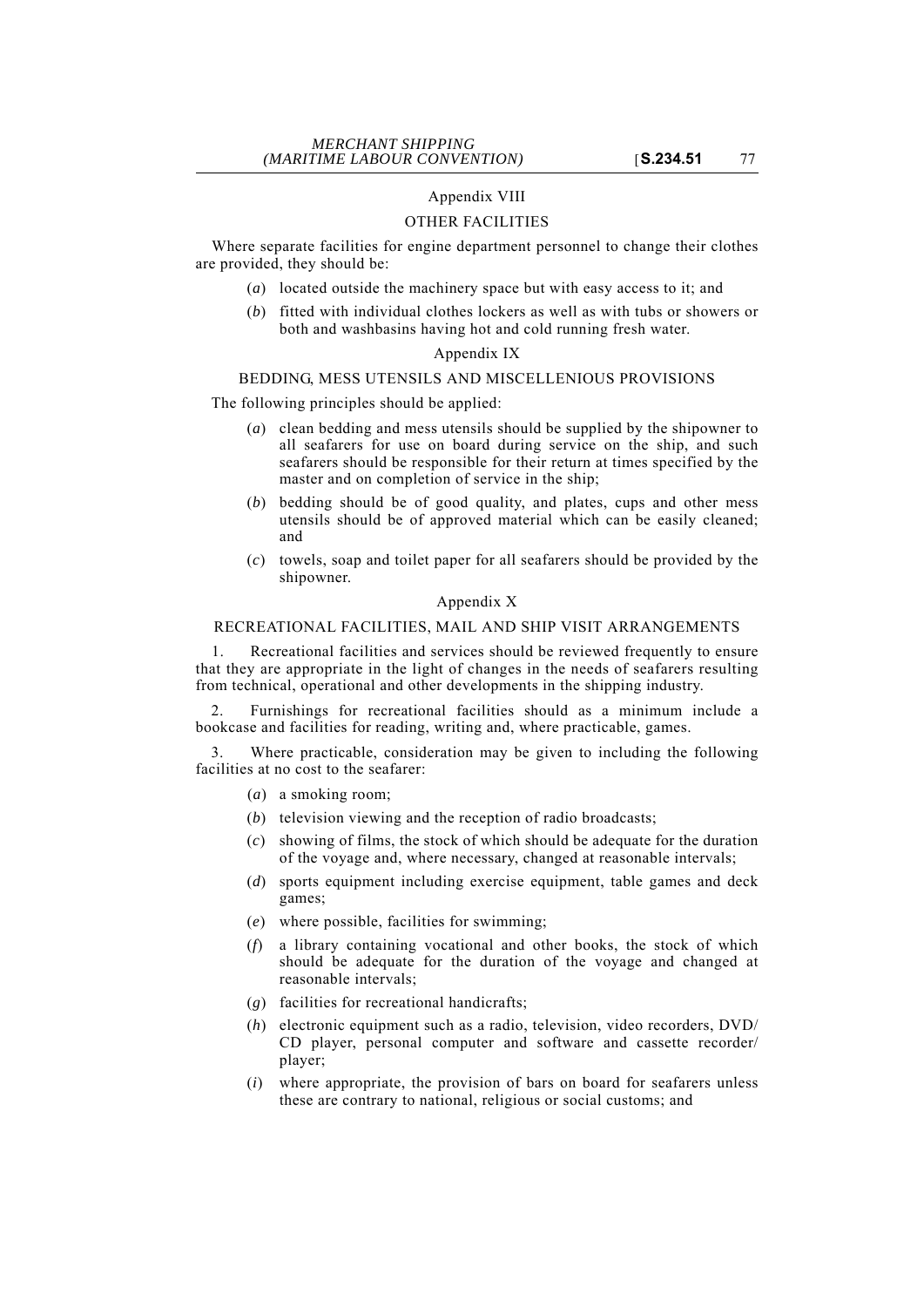(*j*) reasonable access to ship-to-shore telephone communications, and email and Internet facilities, where available, with any charges for the use of these services being reasonable in amount.

4. Every effort shall be given to ensuring that the forwarding of seafarers' mail is as reliable and expeditious as possible.

## Appendix XI

## PREVENTION OF NOISE AND VIBRATION

1. Accommodation and recreational and catering facilities should be located, as far as practicable, from the engines, steering gear rooms, deck winches, ventilation, heating and air-conditioning equipment and other noisy machinery and apparatus.

2. Acoustic insulation or other appropriate sound-absorbing materials should be used in the construction and finishing of bulkheads, deckheads and decks within the sound-producing spaces as well as self-closing noise-isolating doors for machinery spaces.

3. Engine rooms and other machinery spaces should be provided, wherever practicable, with soundproof centralized control rooms for engine-room personnel. Working spaces, such as the machine shop, should be insulated, as far as practicable, from the general engine-room noise and measures should be taken to reduce noise in the operation of machinery.

4. No accommodation or recreational or catering facilities should be exposed to excessive vibration.

#### 78 [**S.L.234.51**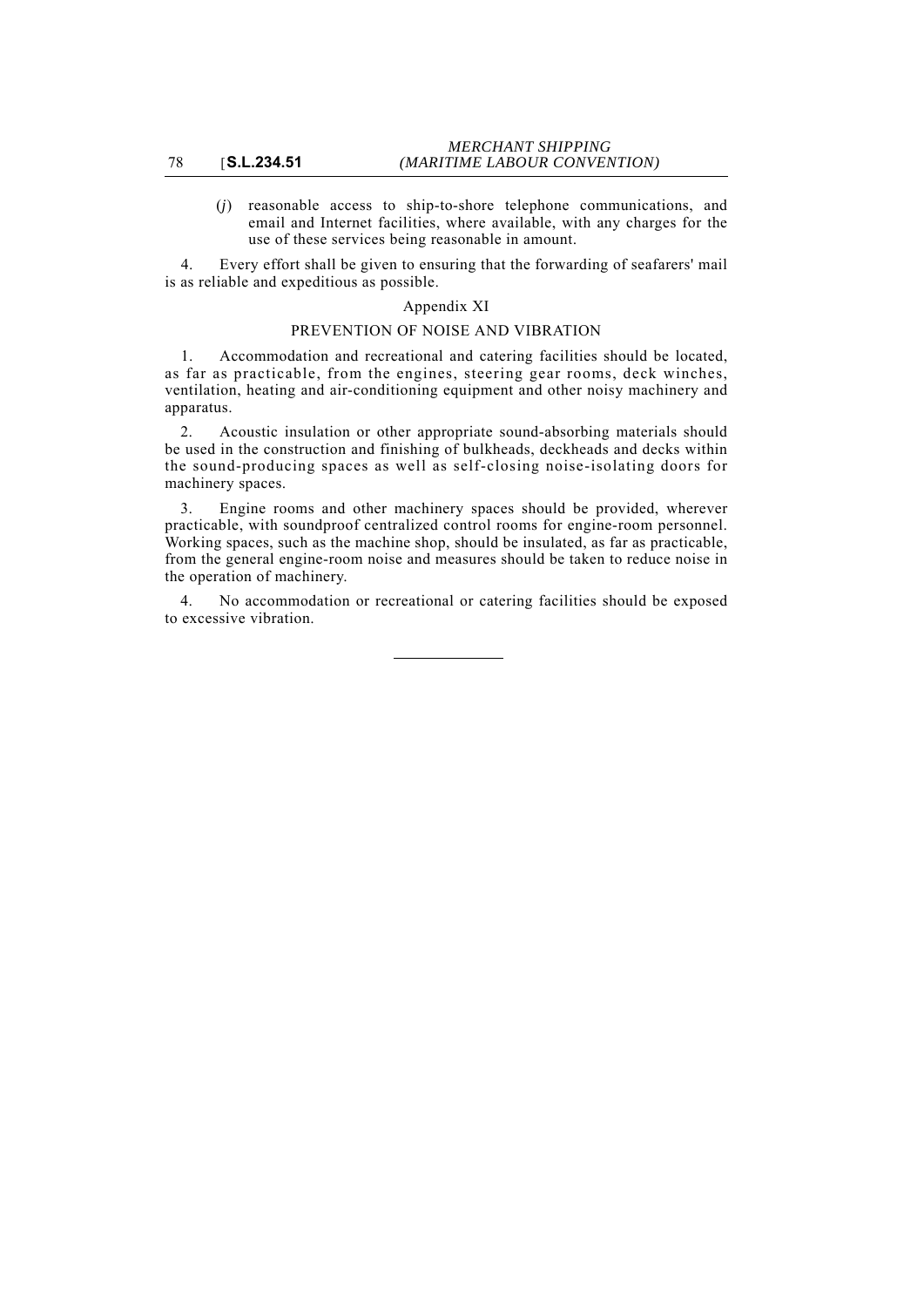## FIFTH SCHEDULE

#### (Rules 97, 98, 99, 100, 101 and 103)

Part I - Medicines

- 1. CARDIOVASCULAR
- (*a*) Cardio-circulatory analeptics Sympathomimetics Adrenalin, lin 1000. 0,5 ml or less
- (*b*) Anti-angina preparations

Dinitrate of isosorbide 20mg tablets (Cedocard retard) Nifedipine 30 mg tablets (Adalat)

(*c*) Diuretics

Frusemide 40 mg tablets (Lasix)

Frusemide 20 mg ampoule (Lasix)

(*d*) Anti-haemorrhagics including uterotonics if there are women on board

ergometrine drops  $0.25$  mg/ml (Methergine)

ergometrine ampoule 0,2 mg/ml (Methergine)

(*e*) Anti-hypertensive propanolol 40 mg tablets (Inderal)

# 2. GASTRO-INTESTINAL SYSTEM

- (*a*) Medicines for gastric and duodenal disorders
	- Histamine H, receptor anti-ulcer antagonists

cimetidine 200 mg tablets (Tagamet)  $100 \mid 50 \mid -100$ 

- Anti-acid mucous dressings

hydroxide of magnesium 400 mg tablets (maalox plus)

Suspension of hydroxide of magnesium 400 mg/5 ml, 350 ml (Maalox TC)

(*b*) Anti-emetics

Metoclopramide 2ml ampoule (Maxolon) Domperidone 30 mg supp. (Motilium)

(*c*) Lubricant laxatives

Glycerol supp. BP. 1 - -

| Categories of<br>ships |   |  |
|------------------------|---|--|
|                        | в |  |

| 60 | 60 | 60 |
|----|----|----|
| 50 | 50 |    |

| 50 | 12 |   |
|----|----|---|
| 10 | ∋  | ⋍ |

| 20 | 10 | - |
|----|----|---|
| 10 | C  |   |

|--|



| 200 | 40 |  |
|-----|----|--|
|     |    |  |

| 12 | 6 |  |
|----|---|--|
| 12 | 6 |  |

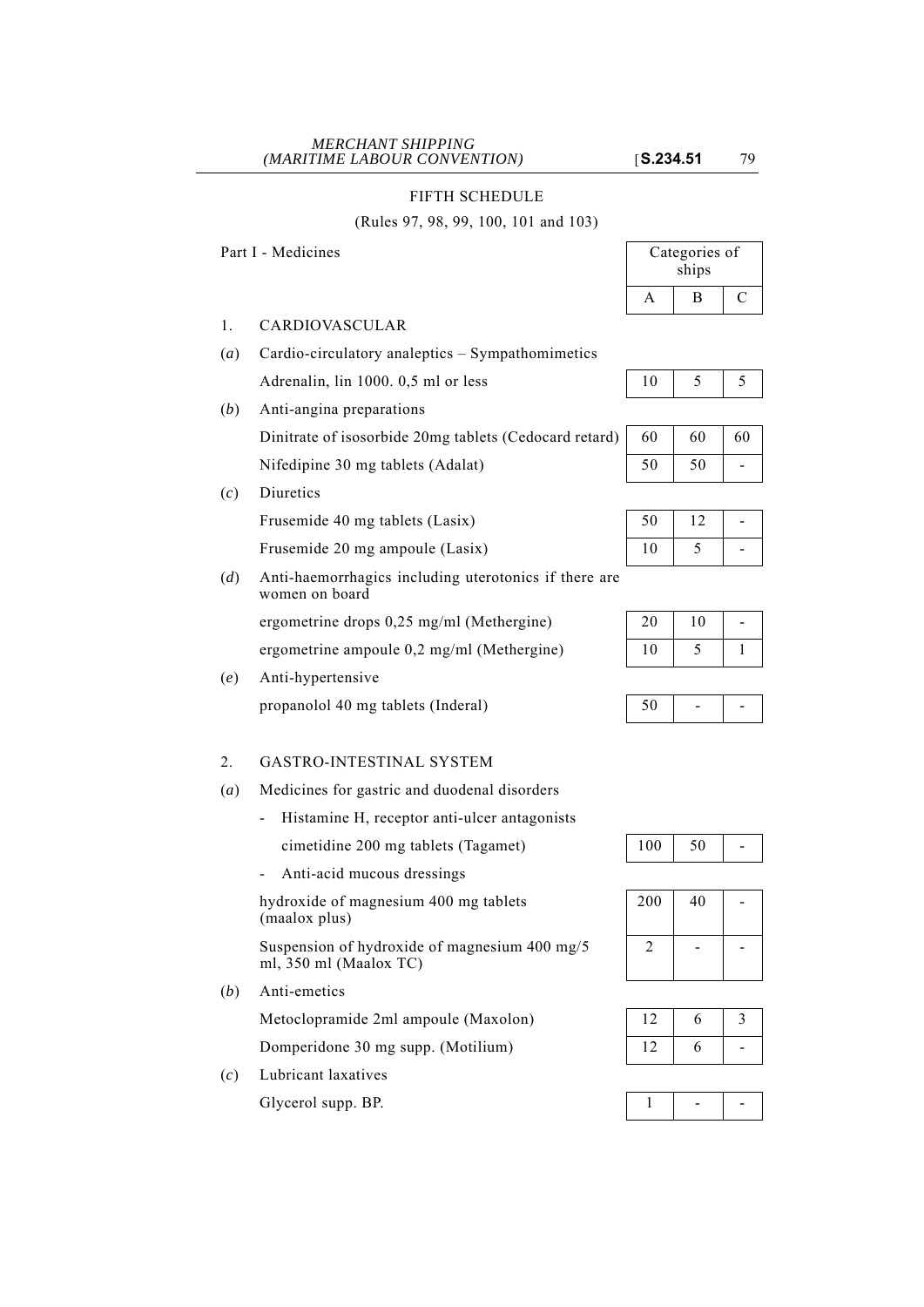- 80 [**S.L.234.51**
	- (*d*) Anti-diarrhoeals

preparation sachet (glucose 20 g, sodium chloride 3,5 g, sodium bicarbonate 2,5 g, potassium chloride 1,5 g)

Loperamide 2 mg capsule (Imodium)

(*e*) Intestinal antiseptics

Active Charcoal 50 g granules or powder (Charcodote)

(*f*) Haemorrhoid preparations

Cinchocaine and Prednisolone supp. (Sheriproct) and ointment (Scheriproct)

# 3. ANALGESICS AND ANTI-SPASMODICS

(*a*) Analgesics, anti-pyretics and anti-inflammatory preparations Acetylsalicylic acid 300 mg tablets (Aspirin) paracetamol 500 mg tablets

(*b*) Powerful analgesics

Indomethacine 50 mg capsules (Indocid)

Ergotamine tartrate, tablets (Cafergot)

Morphine sulphate 10 mg/ml ampoule

(*c*) Spasmolytics

Hyoscine butylbrosnide 20 mg/ml (Buscopen) ampoule

Hyoscine butylbromide 10 mg tablets (Buscopen)

# 4. NERVOUS SYSTEM

- (*a*) Anxiolytics
	- diazepam 5 mg tablets (Valium)

diazepam 10 mg ampoule (Valium)

(*b*) Neuroleptics

Haloperidol 5 mg ampoule (Haldol)

(*c*) Seasickness remedies Cinnarazine 15 mg tablets (Stugeron) Domperidone maleate 10 mg (Motilium)

(*d*) Anti-epileptics

| 30  |    |    |
|-----|----|----|
| 120 | 40 | 20 |





| 200 | 120 | 40 |
|-----|-----|----|
| 200 | 120 |    |

| 30 | 30 |  |
|----|----|--|
| 40 | 20 |  |
| 10 | 5  |  |

| 12 | 6  |  |
|----|----|--|
| 50 | 20 |  |

| 50 | 25 |  |
|----|----|--|
| 6  | h  |  |

|--|--|--|

| 48 | 24 |  |
|----|----|--|
|    |    |  |
|    |    |  |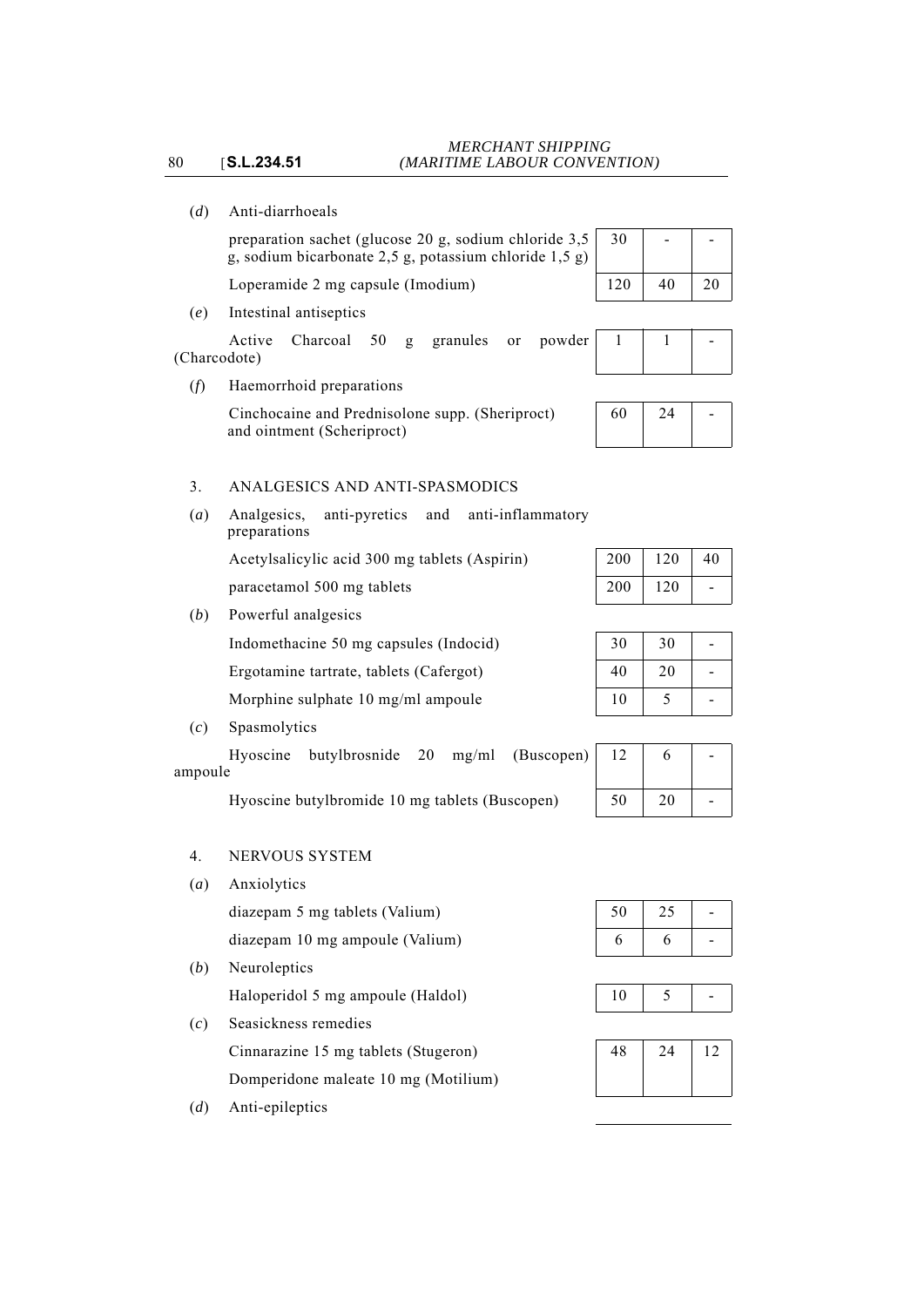|                  | (MARITIME LABOUR CONVENTION)                                                 | S.234.51 |                              | 81 |
|------------------|------------------------------------------------------------------------------|----------|------------------------------|----|
|                  | Phenobarbital 60 mg tablets                                                  | 100      |                              |    |
| 5.               | ANTI-ALLERGICS AND ANTI-ANAPHYLACTICS                                        |          |                              |    |
| (a)              | $H_1$ Anti-histaminics                                                       |          |                              |    |
|                  | Chlorphenamine maleate 4 mg tablets (Piriton)                                | 60       | 20                           |    |
| ( <i>b</i> )     | Injectable Glucocorticoids                                                   |          |                              |    |
|                  | Methylprednisolone 40 mg ampoules (Solo-Medrone)                             | 6        | 3                            |    |
| 6.               | RESPIRATORY SYSTEM                                                           |          |                              |    |
| (a)              | Bronchospasm preparations                                                    |          |                              |    |
|                  | Salbutamol inhaler (Ventolin) 200 doses                                      | 2        | $\mathbf{1}$                 |    |
|                  | Salbutamol 0,5 mg ampoule (Ventolin)                                         | 3        | $\qquad \qquad \blacksquare$ |    |
|                  | Theophyilline 200 mg tablets (Theo-dur)                                      | 30       | $\overline{\phantom{0}}$     |    |
| (b)              | Anti-tussives                                                                |          |                              |    |
|                  | Codeine linctus. 15mg/5ml 100ml                                              | 10       | $\qquad \qquad \blacksquare$ |    |
|                  | Pholcodine linctus 10mg/5ml 100 ml                                           | 5        | 3                            |    |
| (c)              | Medicines used for colds and sinusitis                                       |          |                              |    |
|                  | 60 <sub>mg</sub><br>Pseudoephedrine<br>hydrochloride<br>tablets<br>(Sudafed) | 30       | 15                           |    |
|                  | Ephedrine nasal drops, 0.5%, 10ml                                            |          |                              |    |
| 7.               | <b>ANTI-INFECTION</b>                                                        |          |                              |    |
| $\left(a\right)$ | Antibiotics (at least two families)                                          |          |                              |    |
|                  | Amoxycillin 500 mg capsules (Amoxil)                                         | 64       | 32                           |    |
|                  | Amoxycillin 1g ampoule                                                       | 15       | 9                            |    |
|                  | Erythromycin 500 mg tablets (Erythrocin)                                     | 64       | 32                           |    |
|                  | Doxycycline 100 mg capsules (Vibramycin)                                     | 50       | $\blacksquare$               |    |
|                  | Penicillin G 1.2 G (Crystapen)                                               | 15       | -                            |    |
| ( <i>b</i> )     | Anti-bacterial Sulphamide                                                    |          |                              |    |
|                  | Trimethroprim 50mg (Trimopan)                                                | 100      | 50                           |    |
|                  | Co-trimoxazole 480mg tablets (Septrin)                                       |          |                              |    |
| (c)              | Urinary antiseptics                                                          |          |                              |    |
|                  | Co-trimoxazole 480mg tablets (Septrin)                                       | 100      | 50                           |    |
|                  |                                                                              |          |                              |    |

*MERCHANT SHIPPING*

 $\sim$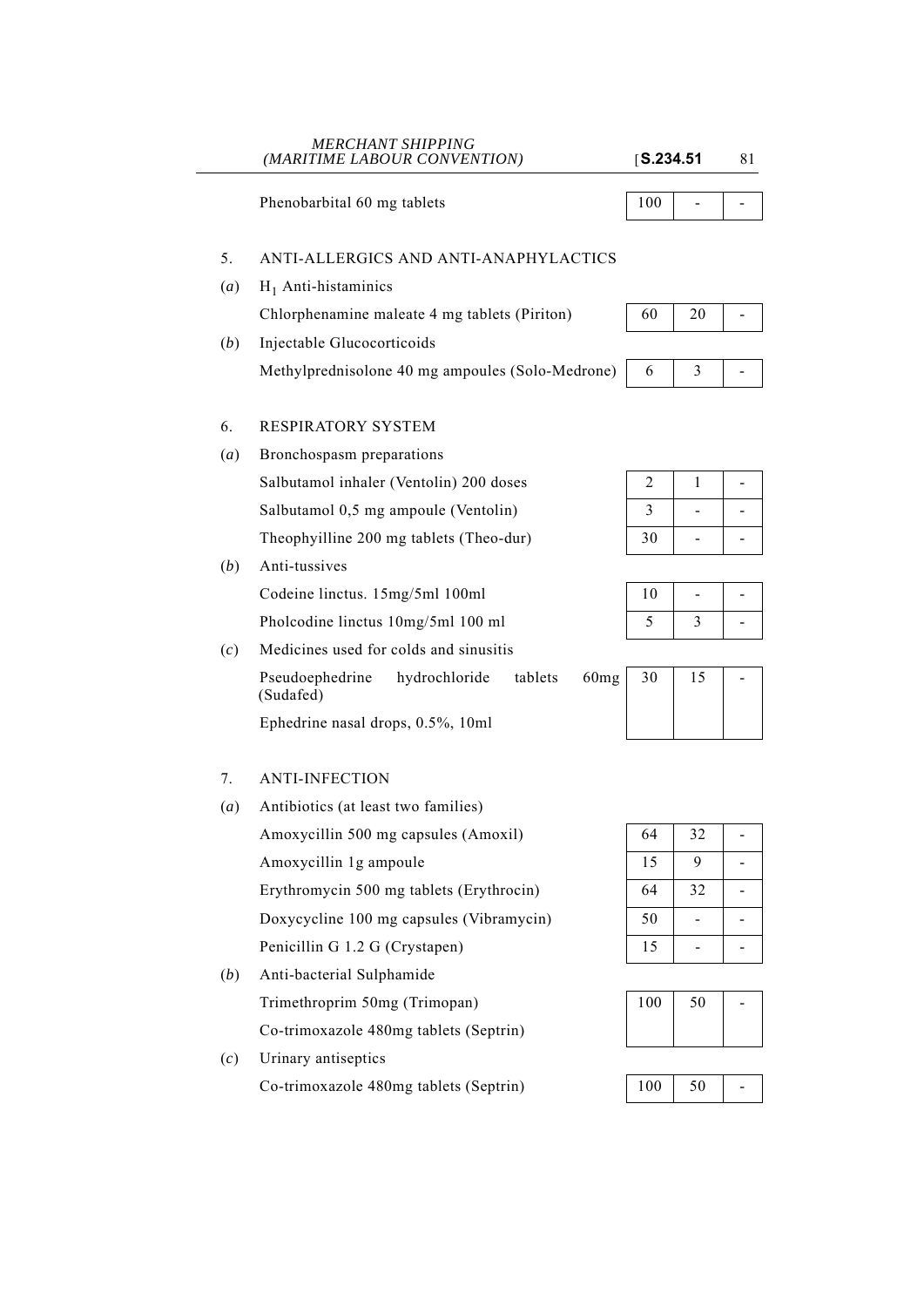# (*d*) Anti-parasitics

Mebendazole 100 mg tablets (Vermox) Chloroquine 200 mg capsules (Nivaquine) proguanil 100 mg tablets (Paludrine) Quinine 300 mg tablets Mefloquine 250 mg tablets (Lariam) Pyrimethamine + Sulfadoxine tablets (Fansidar) Metronidazole 400 mg tablets (Flagyl)

(*e*) Intestinal anti-infectives Ciprofloxacine tablets 250mg (Ciproxin)



# 8. COMPOUNDS PROMOTING REHYDRATION, CALORIC INTAKE AND PLASMA EXPANSION

Sodium chloride 1 g tablets

Sodium chloride 9 g water perfusion Plasma substitute solution

# 9. MEDICINES FOR EXTERNAL USE

(*a*) Skin medicines

- antiseptic solutions

Cetrimide 15% solution

Chlorhexidine 2.5%, 500ml (Hibisol)

Hydrogen peroxide  $3\%$  100 ml solution

70% methylated spirit 200 ml solution

- antibiotic ointments

Chlortetracycline chlorhydrate 30G o (Aureomycin)

- anti-inflammatory and analgesic ointments

Benzyle nicotinate 10 mg

Capsicum oleoresin 10 mg

| 12   | 6    |     |
|------|------|-----|
| 1000 | 300  | 60  |
| 3250 | 1000 | 250 |
| 100  | 60   |     |
| 12   | 12   |     |
| 12   | 12   |     |
| 40   | 20   |     |

|--|

|  | - |
|--|---|

| 500 |   |  |
|-----|---|--|
| 4   | 2 |  |
| 2   |   |  |

| 4 | $\overline{c}$ | $\sqrt{2}$ |
|---|----------------|------------|
|   |                |            |
| 5 |                |            |

| )int. |  |  |
|-------|--|--|
|       |  |  |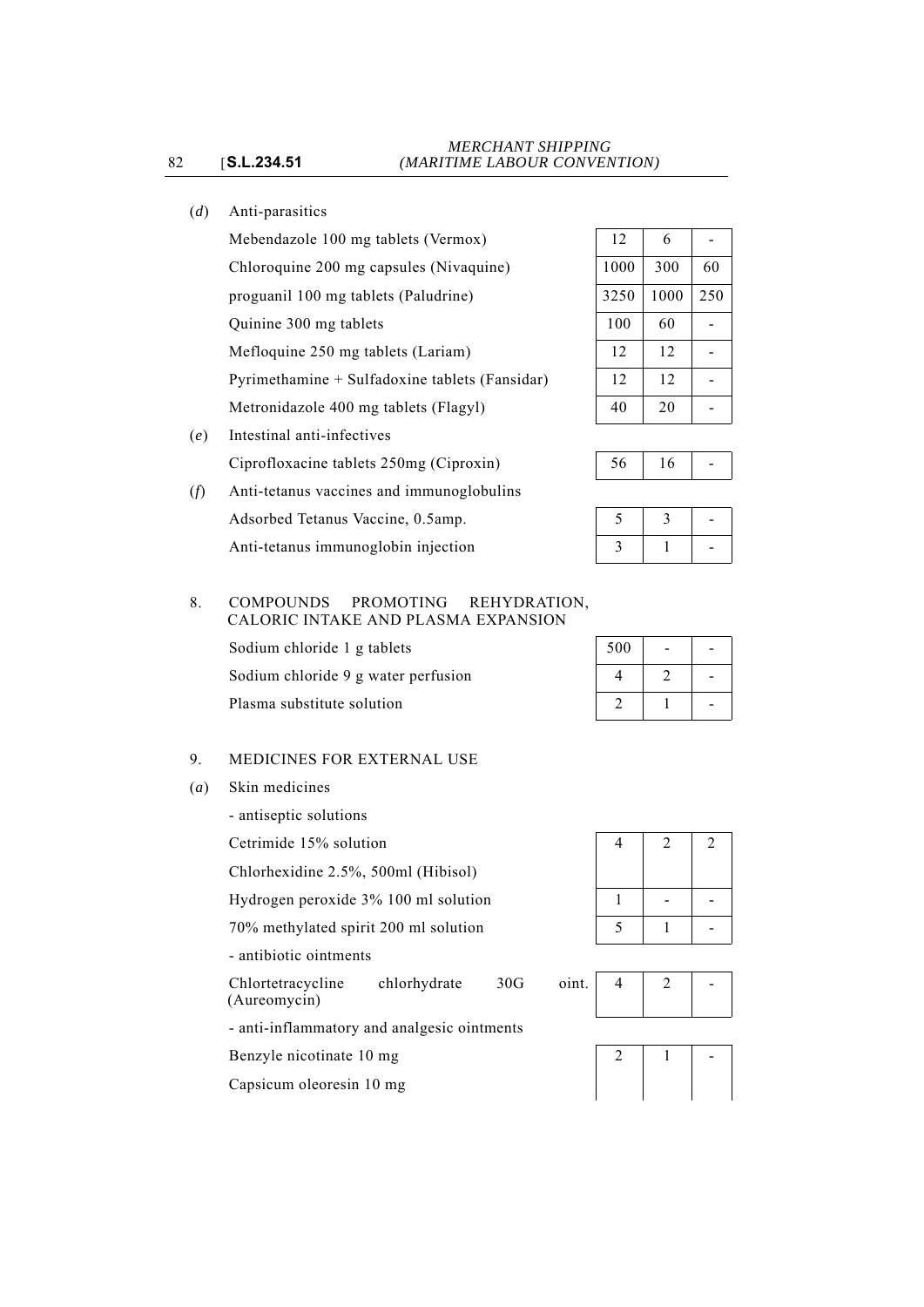| <b>MERCHANT SHIPPING</b><br>(MARITIME LABOUR CONVENTION) |                                                                                                                                                                                                                                                                                                                                                                                                          |                             | 83                                 |
|----------------------------------------------------------|----------------------------------------------------------------------------------------------------------------------------------------------------------------------------------------------------------------------------------------------------------------------------------------------------------------------------------------------------------------------------------------------------------|-----------------------------|------------------------------------|
|                                                          |                                                                                                                                                                                                                                                                                                                                                                                                          |                             |                                    |
|                                                          |                                                                                                                                                                                                                                                                                                                                                                                                          |                             |                                    |
|                                                          |                                                                                                                                                                                                                                                                                                                                                                                                          |                             |                                    |
|                                                          |                                                                                                                                                                                                                                                                                                                                                                                                          |                             |                                    |
|                                                          |                                                                                                                                                                                                                                                                                                                                                                                                          |                             |                                    |
|                                                          |                                                                                                                                                                                                                                                                                                                                                                                                          |                             |                                    |
|                                                          |                                                                                                                                                                                                                                                                                                                                                                                                          |                             |                                    |
|                                                          |                                                                                                                                                                                                                                                                                                                                                                                                          |                             |                                    |
|                                                          |                                                                                                                                                                                                                                                                                                                                                                                                          |                             |                                    |
|                                                          |                                                                                                                                                                                                                                                                                                                                                                                                          |                             |                                    |
|                                                          |                                                                                                                                                                                                                                                                                                                                                                                                          |                             |                                    |
|                                                          |                                                                                                                                                                                                                                                                                                                                                                                                          |                             |                                    |
|                                                          |                                                                                                                                                                                                                                                                                                                                                                                                          |                             |                                    |
| Site)                                                    |                                                                                                                                                                                                                                                                                                                                                                                                          |                             | $\mathbf{1}$                       |
| Eye medicines                                            |                                                                                                                                                                                                                                                                                                                                                                                                          |                             |                                    |
| - antibiotic drops                                       |                                                                                                                                                                                                                                                                                                                                                                                                          |                             |                                    |
| Borated water 100 g collyrium                            | 1                                                                                                                                                                                                                                                                                                                                                                                                        | 1                           |                                    |
| - antibiotic and anti-inflammatory drops                 |                                                                                                                                                                                                                                                                                                                                                                                                          |                             |                                    |
| Oxytetracycline 5 mg 3,5 g eye ointment (Terramycin)     | 6                                                                                                                                                                                                                                                                                                                                                                                                        | 3                           |                                    |
| Dexamethasone 0.1%, drops/oint. (Sofradex)               | 8                                                                                                                                                                                                                                                                                                                                                                                                        | 4                           |                                    |
| Chloramphenicol 0.5%, drops (Chloromycetin)              |                                                                                                                                                                                                                                                                                                                                                                                                          |                             |                                    |
| - anaesthetic drops                                      |                                                                                                                                                                                                                                                                                                                                                                                                          |                             |                                    |
| Oxybuprocaine 0.4%, drops (Minims Benoxinate)            | 1                                                                                                                                                                                                                                                                                                                                                                                                        | 1                           |                                    |
| - hypotonic myotic drops                                 |                                                                                                                                                                                                                                                                                                                                                                                                          |                             |                                    |
| pilocarpine 2% 10 ml drops                               | 2                                                                                                                                                                                                                                                                                                                                                                                                        | 2                           |                                    |
| ear medicines                                            |                                                                                                                                                                                                                                                                                                                                                                                                          |                             |                                    |
| - antibiotic solutions                                   |                                                                                                                                                                                                                                                                                                                                                                                                          |                             |                                    |
| Bacitracine 2500 U.I                                     | 5                                                                                                                                                                                                                                                                                                                                                                                                        | 3                           |                                    |
|                                                          | Ethylene glycol salicylate 10 mg<br>Eucalyptol 10 mg<br>Camphor 10 mg<br>Pine oil 8,5 mg<br>Turpentine oil 31 mg/g<br>Sloan balsam 35g<br>Fluocinolone 0,025%<br>Neomycin 0.5% 30G cream. (Synalar-N)<br>- anti-mycotic skin creams<br>miconazole 2% 30 g cream (Daktarin)<br>- Burn preparations<br>sulphadiazine silver 1% 500 g cream (Flammazine)<br>Acrylic copolymer 3,1 % 28 X 15 cm bandage (Op- | 6<br>2<br>$\mathbf{1}$<br>4 | S.234.51<br>3<br>2<br>1(50Gr)<br>2 |

Neomycin sulphate (NeoCortef)

- anaesthetic and anti-inflammatory solutions







# clioquinol 10 mg drops  $\begin{array}{|c|c|c|c|c|c|c|c|c|} \hline 2 & 1 & \hline \end{array}$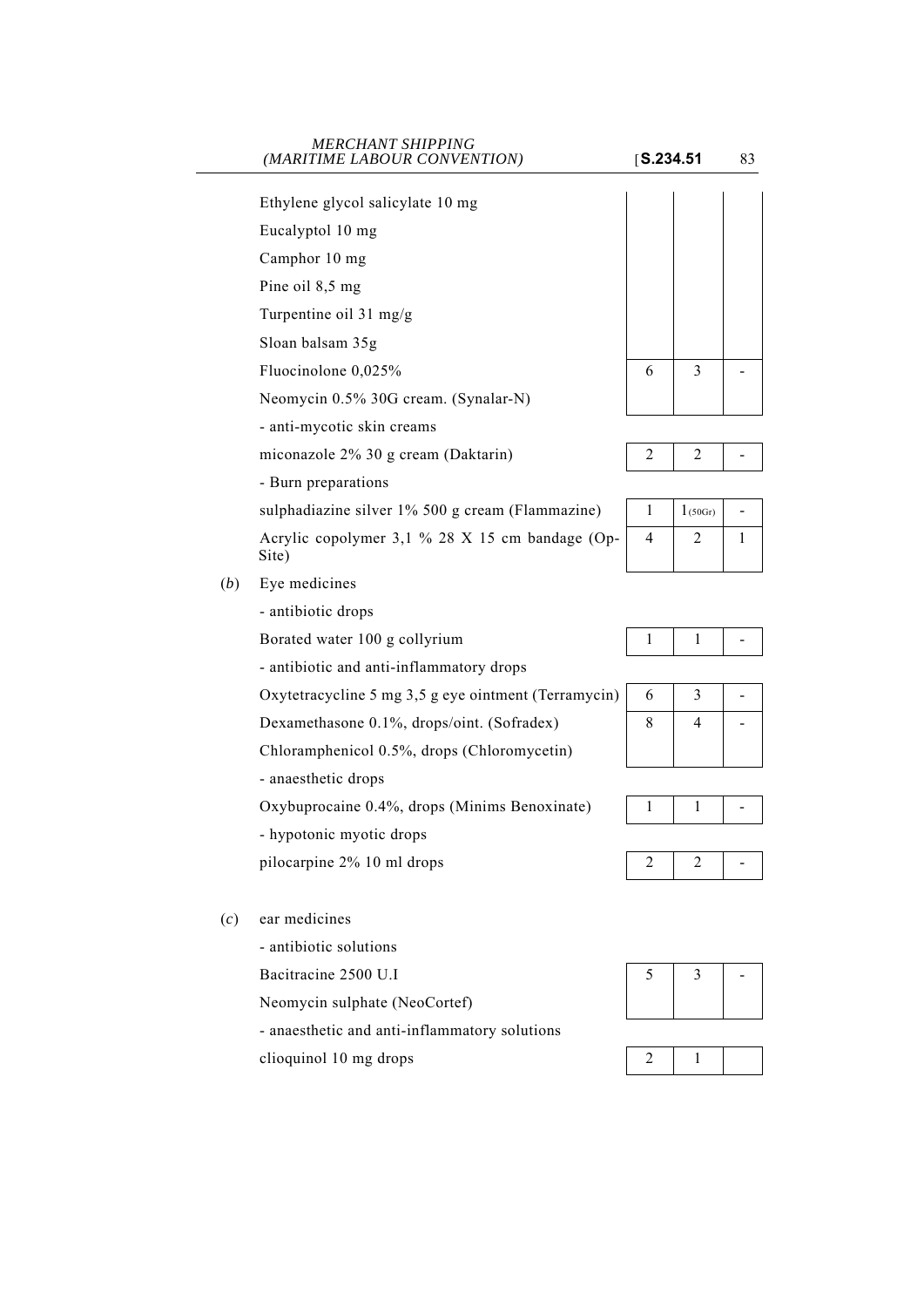flumetasone pivalate 0,2 mg/ml 7,5 ml

(Locacortene-Vioforme)

(*d*) Medicines for oral and throat infections

- antibiotic or antiseptic mouthwashes

Chlorhexidine gloconate solution 0,2% 200 ml (Hibident)

- (*e*) Local anaesthetics
	- local anaesthetics using freezing

Ethyl chloride 50 ml solution  $\begin{array}{|c|c|c|c|c|c|c|c|c|} \hline 2 & 1 & -1 & -1 \ \hline \end{array}$ 

- Local anaesthetics given by subcutaneous injection
- Lignocaine hydrochloride 1%, 20 ml vial  $\begin{array}{|c|c|c|c|c|c|c|c|c|} \hline 3 & 2 & -1 \ \hline \end{array}$
- Dental anaesthetic and antiseptic mixtures

 $Xy$ locaine hydrochloride 4,10 g  $1 \mid - \mid - \mid - \mid$ 

Benzyl alcohol 6,15 g

Creosote 28,65 g

Carbolic acid 20,50 g

Eugenol 42,70 g 100 ml solution (Pulperyl)

# Part II - Medical Equipment

1. RESUSCITATION EQUIPMENT

- Manual resuscitation appliance

Hand held balloon for oxygen administration  $1 \mid 1 \mid -1$ 

- Appliance for the administration of oxygen with pressure-reducing valve such that ship's industrial oxygen can be used or oxygen container

Oxygen therapy kit containing: adjustable oxygen flask for a 90-minute treatment with a flow of 15L/ min. per flask, with air pressure

Reduction valve

Flow regulator, 4Lmin. Minimum

Unbreakable humidifier cotmected to flasks

Set of fitting/wires

Disposable PVC adjustable mask













| l<br>l | $\mathbf{2}$ | 1 | 1 |
|--------|--------------|---|---|
|        | 1            | 1 |   |
|        | $\mathbf{1}$ | 1 |   |
|        | $\mathbf 1$  | 1 |   |
|        | 1            | 1 |   |
|        | 5            | 5 |   |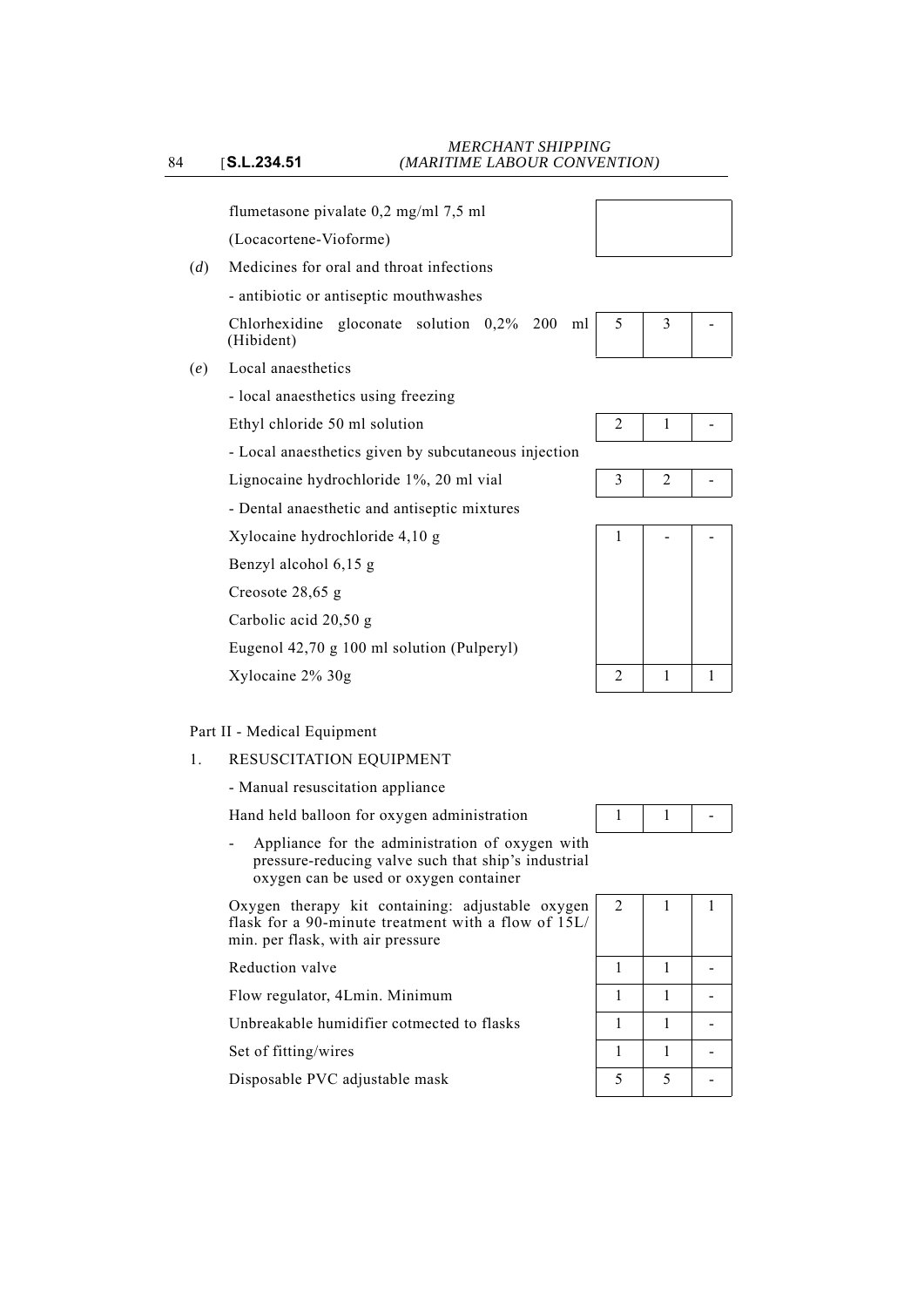## *MERCHANT SHIPPING (MARITIME LABOUR CONVENTION)* [**S.234.51** 85

Air-pressurized oxygen flask

Mechanical aspirator to clear upper respiratory passages

Mechanical pump to clear airways

- Cannula for mouth-to-mouth resuscitation

Guedel tube

Number 4

Number 3

Number 1

# 2. DRESSING AND SUTURING EQUIPMENT

- Disposable suture stapler or suture kit with needles

Metal clasps

- with sterile applicator
- Adhesive elastic bandage
- Rubber bandage rolls

Velpeau bandage rolls

- Gauze strips

Bandage gauze rolls

- Tubular gauze for finger bandages

Tubular bandage gauze  $5$  m with applicator

- Sterile gauze compresses
- Cotton wool

Absorbent cotton  $100 g$ 

Skin strip rolls

- Sterile sheet for burns victims
- triangular sling

Triangular bandage

- Safety pin/needle, inox
- disposable polyethylene gloves

 $100$  pieces

Sterile surgical gloves, 12 pairs

- adhesive dressings

Skin strips

| 2700 | 1350 |  |
|------|------|--|
|      |      |  |
|      |      |  |

| 2 | 2 | $\overline{2}$ |
|---|---|----------------|
| 2 | 2 |                |
|   |   |                |

| 40 | 40 | 20 |
|----|----|----|
|    |    |    |

| 4 |  |
|---|--|

|--|

| 100 | 50 | 25 |
|-----|----|----|

| 5 | 3 | 2 |
|---|---|---|
| 6 | 2 |   |

| 4  |    | -  |
|----|----|----|
| 12 | 12 | 12 |

|--|--|--|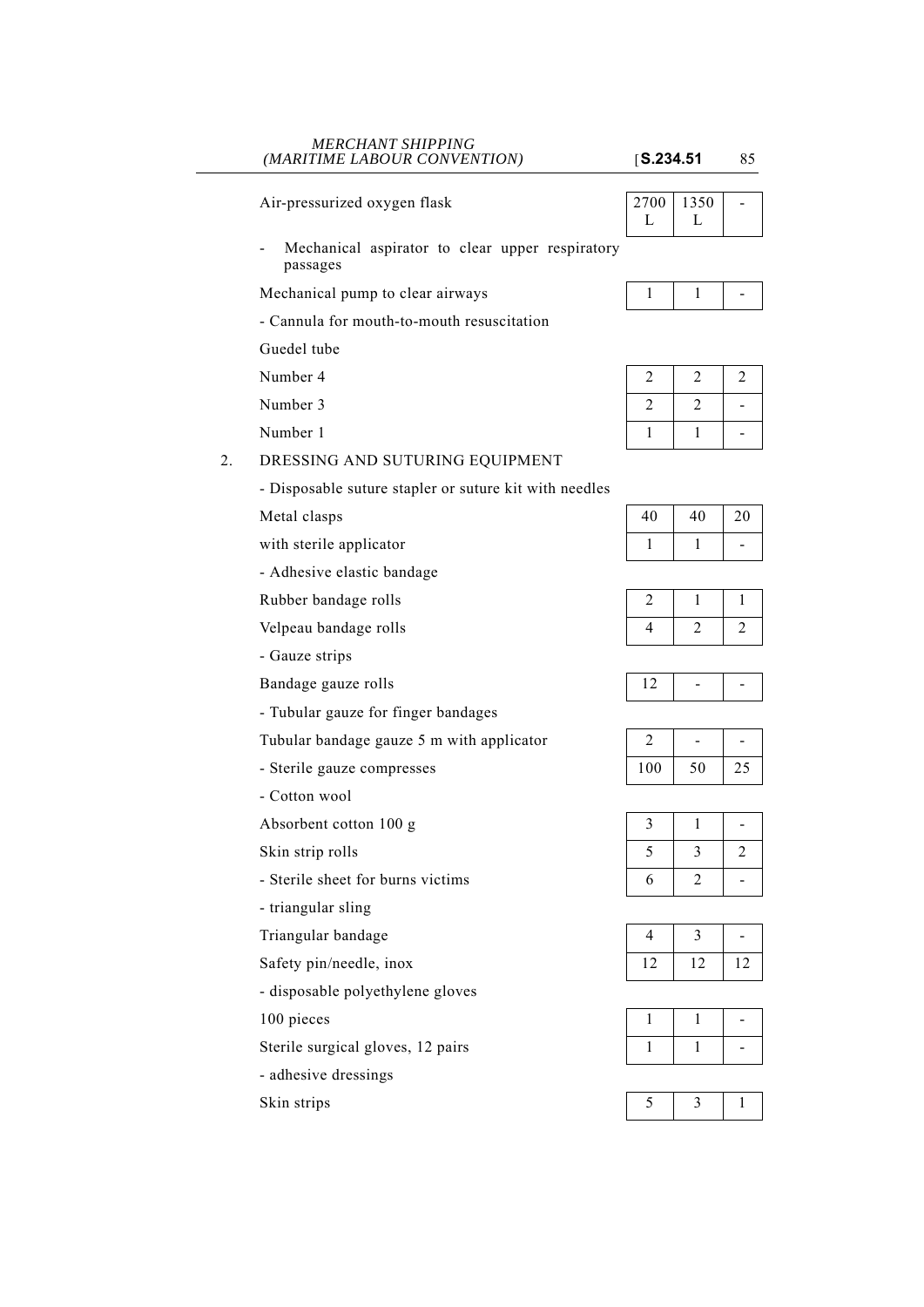- Sterile compression bandages
- Adhesive sutures or zinc oxide bandages
- Zinc oxide dipsticks 30 20 10
- Non absorbable sutures with needles

# Sutures with needles, non-absorbable  $3 X 40$  mm

Catgut min. 75 cm w/semi-circular needle, 00, sterilized

- Vaseline gauze

Parafin gauze dressing

Sterilized ophtalmic compresses

Contraceptives

Body Bag

- 3. INSTRUMENTS
	- Disposable scalpels
	- stainless-steel instrument box
	- Scissors

Suture cutting scissors

Bandage scissors

- Dissecting forceps

Dissecting forceps without hooks

Stieglitz or Feilchenfeld forceps

- Haemostatic clamps

- Needle forceps
- Dry heat oven

Nail brush

Ophthalmic magnet

Dental Speculum

Dental explorer

Modelling/shaping tool

Filling tweezers

- Disposable razors

| 20 | 10 |  |
|----|----|--|
|    |    |  |
|    |    |  |

| 10 |  |
|----|--|
|    |  |
|    |  |

| 50             | 40  | 30 |
|----------------|-----|----|
| 20             | 10  |    |
| 250            | 100 |    |
| $\mathfrak{D}$ | 2   |    |

| 20 |   |
|----|---|
|    | - |

|  | ═ |
|--|---|
|  |   |

| 1              | 1              |              |
|----------------|----------------|--------------|
| $\mathbf 1$    | $\mathbf 1$    |              |
| $\overline{c}$ | $\overline{c}$ | $\mathbf{1}$ |
| $\mathbf 1$    | $\,1$          |              |
| $\mathbf 1$    |                |              |
| $\mathbf 1$    | $\mathbf{1}$   |              |
| $\mathbf 1$    | $\mathbf{1}$   |              |
| $\mathbf 1$    |                |              |
| $\,1$          |                |              |
| $\,1$          |                |              |
| $\mathbf{1}$   |                |              |
| 1              |                |              |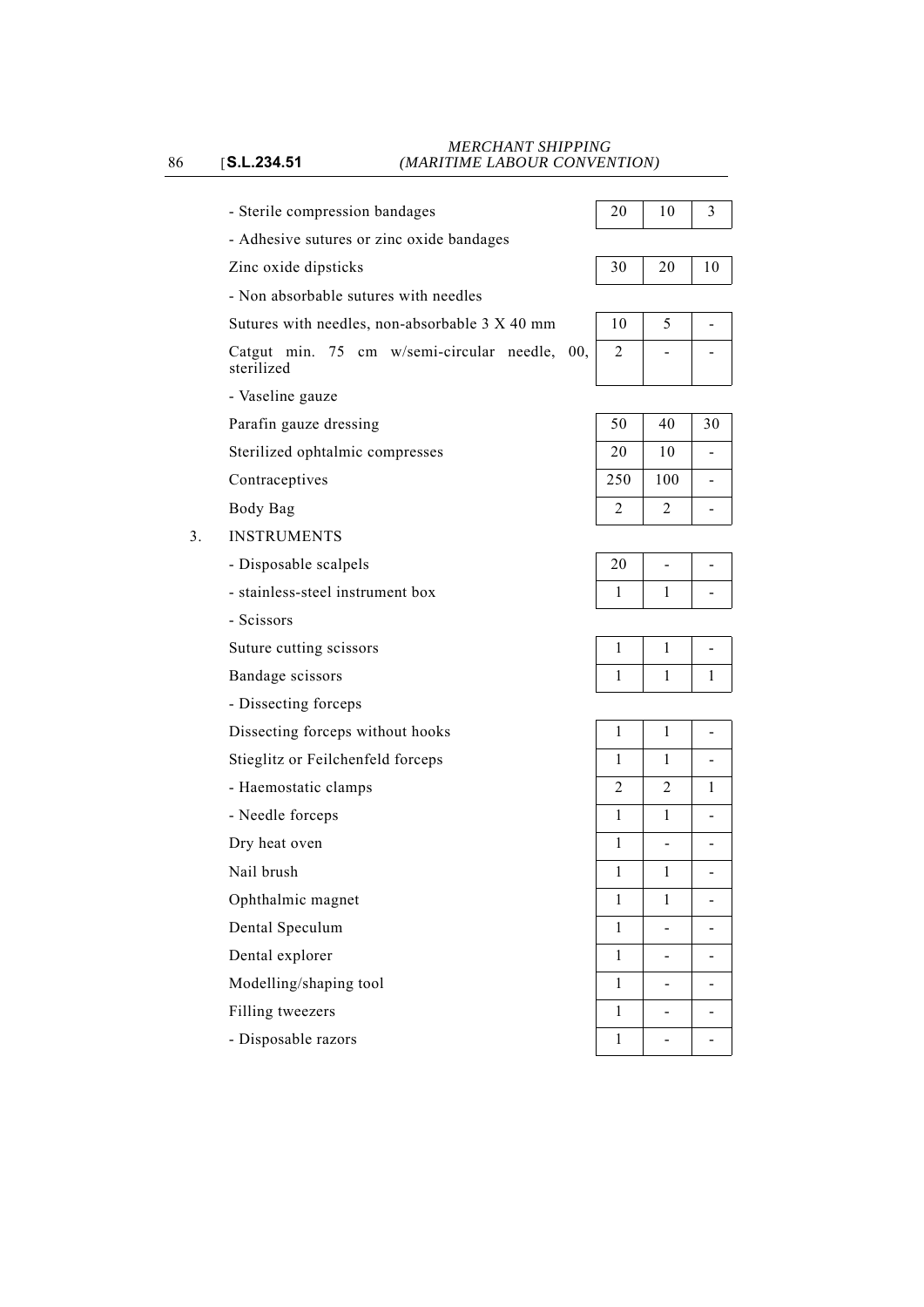$\boxed{100}$  50 -

# 4. EXAMINATION AND MONITORING EQUIPMENT

| - Disposable tongue depressors       |  |  |
|--------------------------------------|--|--|
| - reactive strips for urine analysis |  |  |

| roteins |  |
|---------|--|
|         |  |

Glucose

# 5. EQUIPMENT FOR INJECTION, PERFUSION, PUNCTURE AND CATHETERIZATION

- Bladder drainage instruments
- Rectal drip set
- Disposable filter infusor
- Urine drainage bag

- Disposable syringes and needles

- Catheter

Cuffed tube

Sterile lubricant 15 g

Rubberband with Velcro

Bed standard

Ophthalmic perfusion bottle

| 1              |                |   |
|----------------|----------------|---|
| 1              |                |   |
| 1              |                |   |
| 1              |                |   |
| 100            | 50             |   |
| 30             | 10             |   |
| 20             | 5              |   |
| 1              | 1              |   |
| 1              | 1              |   |
| $\overline{2}$ | $\overline{2}$ |   |
| 1              | 1              |   |
| $\mathbf{1}$   | $\mathbf{1}$   | 1 |
| 1              | 1              | 1 |
|                |                | 1 |
|                |                |   |

| 5  |   |  |
|----|---|--|
| 10 | 5 |  |
| 2  |   |  |

| 2 ml                               |     | ንበ |  |
|------------------------------------|-----|----|--|
| 5 ml                               | 100 | 50 |  |
| Needles for intraveinous treatment |     |    |  |

| $\overline{c}$ |  |
|----------------|--|
| 1              |  |
| 1              |  |
| 1              |  |
| $\overline{2}$ |  |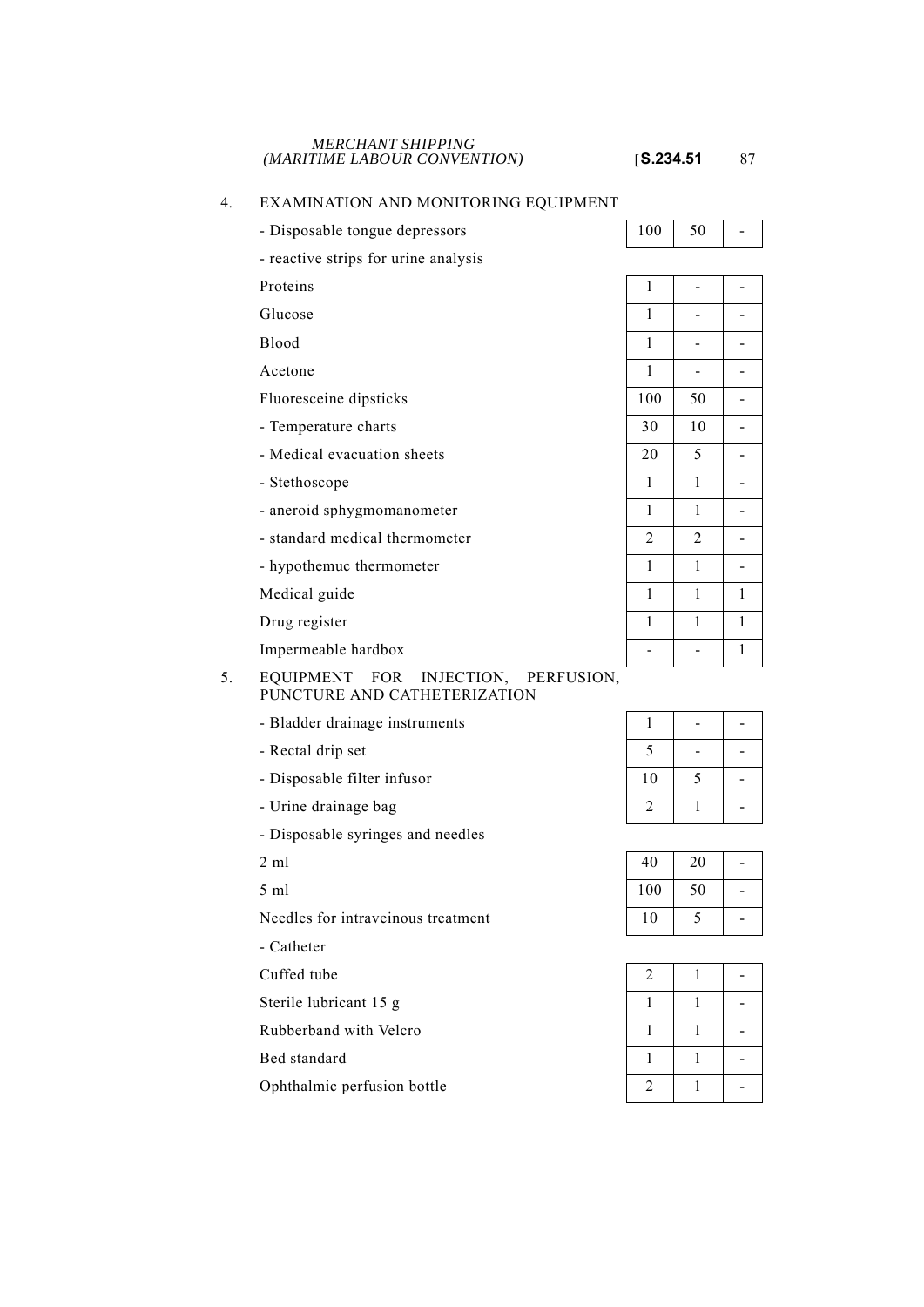# 6. GENERAL MEDICAL EQUIPMENT

- Bedpan

Rubber draw sheets

Blankets or emergency bags

- Hot water bottle
- Urine bottle
- Ice bag
- 

# 7. IMMOBILIZATION AND SETTING EQUIPMENT

- Malleable finger splint
- Aluminium splint (for fingers)

- Malleable forearm and hand splint

- Ordinary splint; clearance  $= 4 1 1 1 1 1 1 1$
- Inflatable splint

Inflatable splint; clearance  $= 4$ 

- Thigh splint
- Wooden splint
- Collar for neck immobilization
- Thomas splint or dimple mattress

## 8. DESINFECTION, DISINSECTIZATION AND PROPHYLAXIS

- Water disinfection compound
- Chloramine T350g, powder
- Liquid insecticide
- Powder insecticide, 110 g

# Part III – Antidotes

- 1. Medicines
	- General

| 6          | 3 |  |
|------------|---|--|
| $\sqrt{2}$ |   |  |
|            |   |  |

| Ice bag             |  |  |
|---------------------|--|--|
| Kidney-shaped basin |  |  |

|--|--|--|

|--|

|--|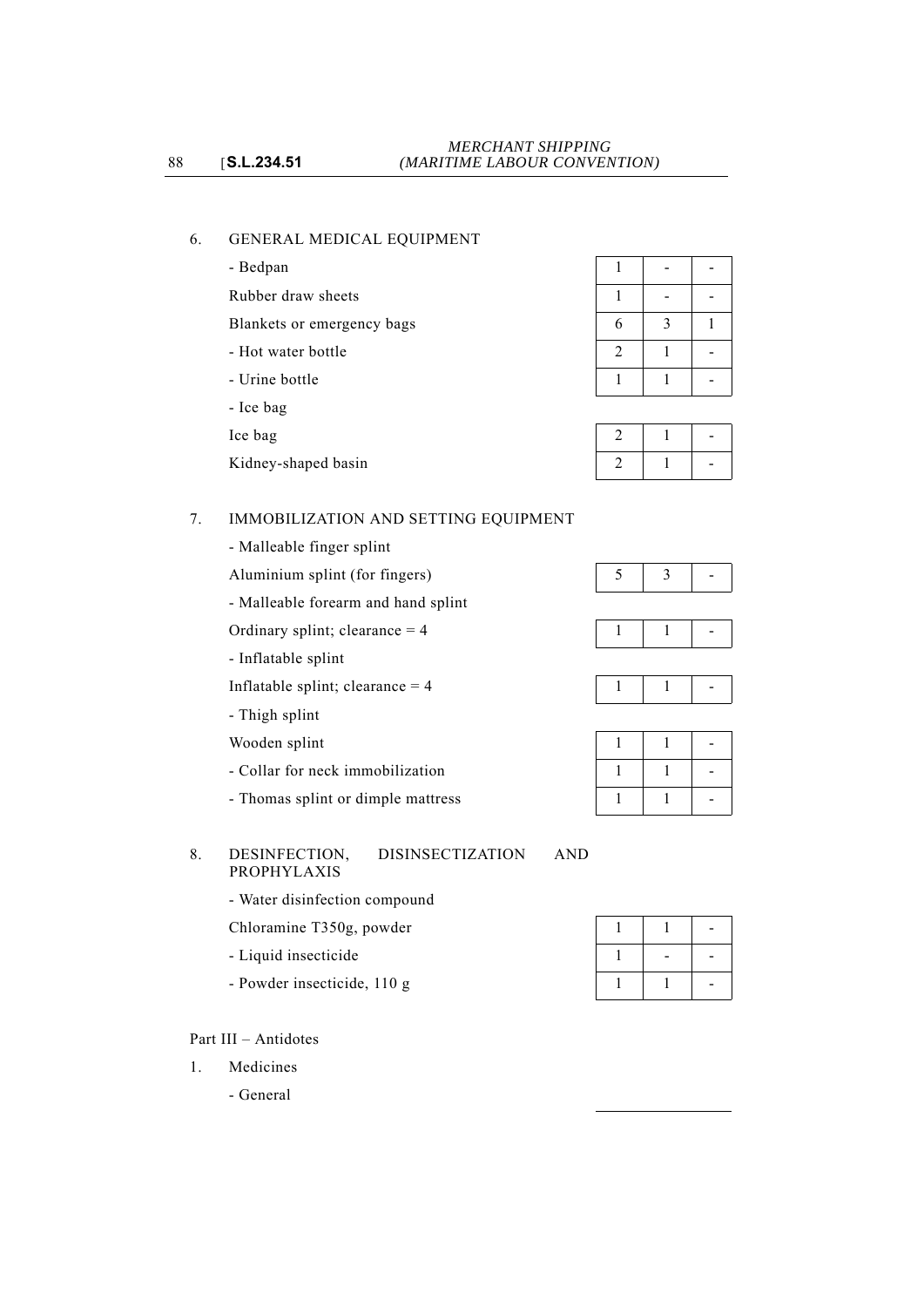#### *MERCHANT SHIPPING (MARITIME LABOUR CONVENTION)* [**S.234.51** 89

| plasma 1 L substitute solution, perfusion                               | 2              | $\mathbf{1}$ | $\mathbf{1}$ |
|-------------------------------------------------------------------------|----------------|--------------|--------------|
| Glucose 500 g powder                                                    | 1              | $\mathbf{1}$ | $\mathbf{1}$ |
| Ascorbic acid 1 g tablets                                               | 200            | 200          | 100          |
| Ascorbic acid 500 mg ampoule 5 ml                                       | 20             | 10           | 5            |
| - Cardio-vascular                                                       |                |              |              |
| Furosemide 40 mg tablets (Lasix)                                        | 74             | 24           | 12           |
| Furosemide 20 mg ampoule (Lasix)                                        | 40             | 10           | 5            |
| Phytomenadione 0.5ml ampoule (Konakion)                                 | 4              | 2            | 2            |
| - Gastro-intestinal system                                              |                |              |              |
| Aluminium hydroxide with magnesium hydroxide<br>600mg, tablets (Maalox) | 80             | 40           | 40           |
| Granular/powder activated carbon, 70g                                   | 1              | $\mathbf{1}$ | $\mathbf{1}$ |
| Metoclopramide hydrochloride 10 mg, ampoules 2 ml<br>(Maxolon)          | 60             | 30           | 12           |
| - Nervous system                                                        |                |              |              |
| Diazepam 10 mg, ampoule (Valium)                                        | 60             | 30           | 12           |
| Levomepromazine 25 mg ampoule (Nozinan)                                 | 80             | 30           | 10           |
| Motphine 10 mg ampoule                                                  | 30             | 15           | 5            |
| Naloxon 0,4 mg ampoule (Narcan)                                         | 30             | 10           | 10           |
| Atropine sulphate 600 micrograms 40 ampoules 1ml                        | 40             | 20           | 10           |
| Amyl Nitrite 0,17 mg, 0,2ml ampoules                                    | 100            | 20           | 10           |
| Calcium gluconate 1 g, effervescent tablets<br>(Calcium Sandoz Forte)   | 30             | 15           | 5            |
| Dimercaprol 2ml ampoule (B.A.L.)                                        | 160            | 50           | 20           |
| Methylene blue 1%, ampoules 10ml                                        | 40             | 20           | 10           |
| - Respiratory system                                                    |                |              |              |
| Atninophylline 350 mg suppositories                                     | 60             | 24           | 12           |
| Salbutamol 0,1 mg, inhaler 200 doses (Ventolin)                         | $\overline{4}$ | 2            | 1            |
| - Anti-infective                                                        |                |              |              |
| Paracetamol 500 mg, tablets                                             | 120            | 40           | $20\,$       |
| Ampicillin 500 mg, capsules                                             | 96             | 32           | 16           |
| Ampicillin 500 mg, ampoules (Penbritin)                                 | 96             | 18           | 12           |
| Trimethoprim 80 mg/ sulphametoxazol<br>400<br>mg,                       | 50             | 20           | 20           |

tablets (Septrin)

| 74 | 24 | 12 |
|----|----|----|
| 40 | 10 | 5  |
| 4  | 2  | 2  |

| 80 | 40 | 40 |
|----|----|----|
|    |    |    |
| 60 | 30 | 12 |
|    |    |    |

| 60  | 30 | 12 |
|-----|----|----|
| 80  | 30 | 10 |
| 30  | 15 | 5  |
| 30  | 10 | 10 |
| 40  | 20 | 10 |
| 100 | 20 | 10 |
| 30  | 15 | 5  |
| 160 | 50 | 20 |
| 40  | 20 | 10 |

| 60 | 24 | $\mathsf{L}$ |
|----|----|--------------|
| 4  |    |              |

| 120 | 40 | 20 |
|-----|----|----|
| 96  | 32 | 16 |
| 96  | 18 | 12 |
| 50  | 20 | 20 |
|     |    |    |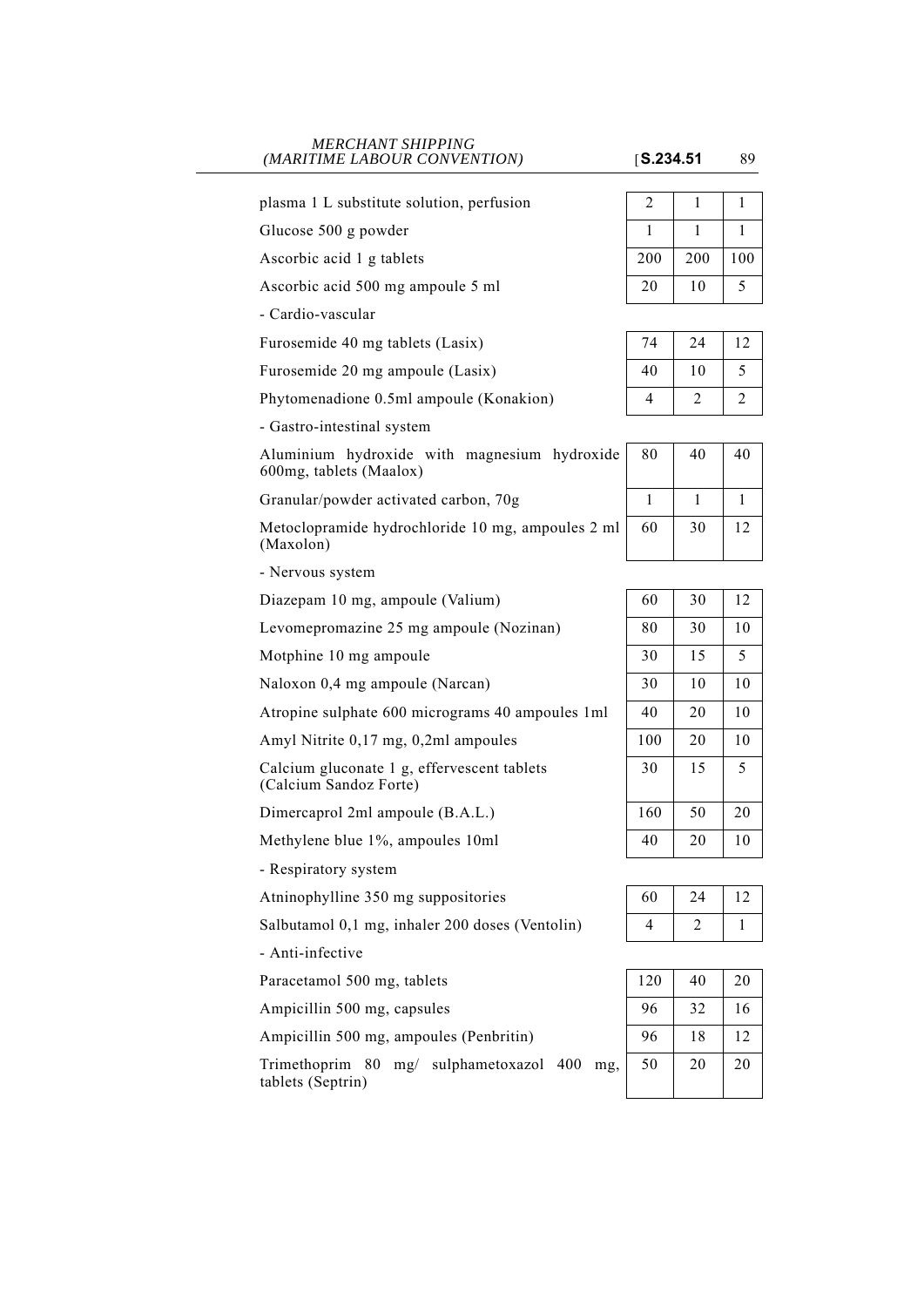- For external use

|                       | Tetracycline hydrochloride 1%, 5 g, ophthalmic 10 |  |  |  |  |  |  |
|-----------------------|---------------------------------------------------|--|--|--|--|--|--|
| ointment (Aureomycin) |                                                   |  |  |  |  |  |  |

Ethanol  $10\%$  500 ml solution

| 10 |   |  |
|----|---|--|
| 4  | 2 |  |

2. Medical equipment

Necessary for the administration of oxygen (including maintenance requisites)

Oxygen therapy kit containing an adjustable oxygen tank for a 90 minute treatment at 15L/min. 1350 L per tank measured with air pressure

Reduction valve

Flow regulator with a minimum of  $4$  L/min.

Break proof humidifier connected to tank

Set of pipes

Disposable PVC adjustable mask

| l<br>İ | $\overline{4}$ | $\overline{c}$ | $\mathbf{1}$ |
|--------|----------------|----------------|--------------|
|        | $\sqrt{2}$     | $\mathbf{1}$   | 1            |
|        | $\sqrt{2}$     | 1              | 1            |
|        | $\overline{c}$ | 1              | 1            |
|        | $\overline{2}$ | 1              | 1            |
|        | 10             | 5              | 3            |

Note:

For the detailed implementation of Part III of this Schedule, reference may be made to the IMO Medical First Aid Guide for Use in Accidents Involving Dangerous Goods (MFAG) contained in the IMO International Maritime Dangerous Goods Code, in its up to date version.

# SIXTH SCHEDULE

# (Rule 97)

# Dangerous Substances

The substances listed in this Schedule are to be taken into account in whatever form they are carried on board, including the form of waste or cargo residues.

- Explosive substances and objects;
- Gases: compressed, liquified or dissolved under pressure;
- Inflammable liquids;
- Inflammable solids:
- Substances liable to spontaneous combustion;
- Substances which, on contact with water, give off inflammable gases;
- Combustible substances;
- Organic peroxides;
- Toxic substances;
- Infectious substances;
- Radioactive substances;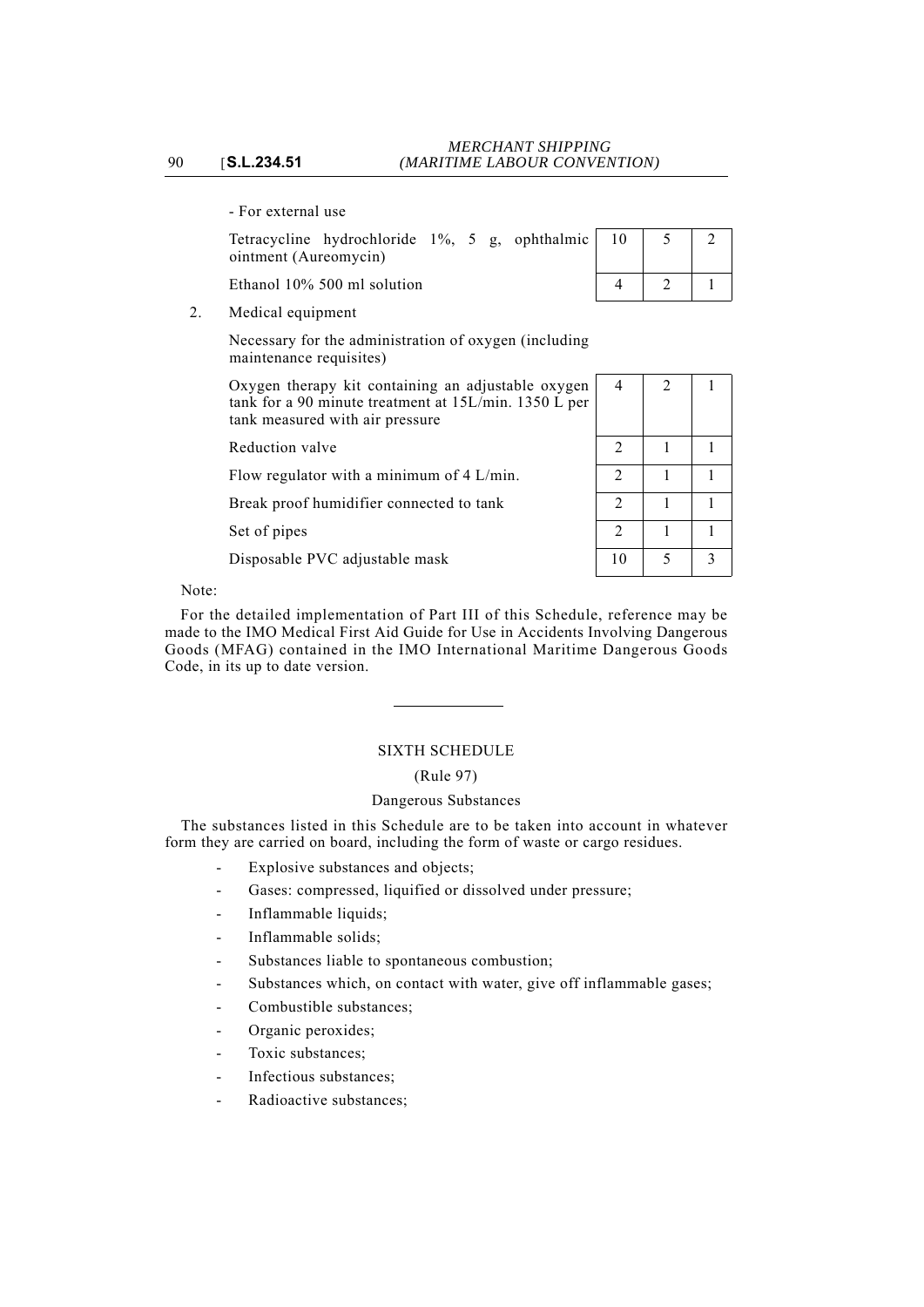- Corrosive substances;
- Various dangerous substances, i.e. any other substances which experience has shown, or may show to be dangerous.

Note:

For the detailed implementation of this Schedule reference may be made to the IMO International Maritime Dangerous Goods Code, in its up to date version.

#### SEVENTH SCHEDULE

(Rules 97 and 105)

Publications

Category A

Ship Captain's Medical Guide (latest edition)

Category B

Ship Captain's Medical Guide (latest edition)

Category C

St John's Ambulance or Red Cross First Aid Manual (latest edition)

## EIGHTH SCHEDULE

# (Rules 97 and 99)

# Medical Training of the Master and Ship Officers

1. Basic understanding of physiology, symptomatology and therapeutics.

2. Elements of preventive medicine, notably individual and collective hygiene, and elements of possible prophylactic measures.

3. Ability to perform basic types of treatment and supervise emergency disembarkation at sea.

Persons responsible for treatment aboard category A ships should if possible receive their practical training in hospitals.

4. Detailed knowledge of how to use the various remote medical consultation facilities.

This training should take account of the programmes of instruction detailed in relevant recent international documents.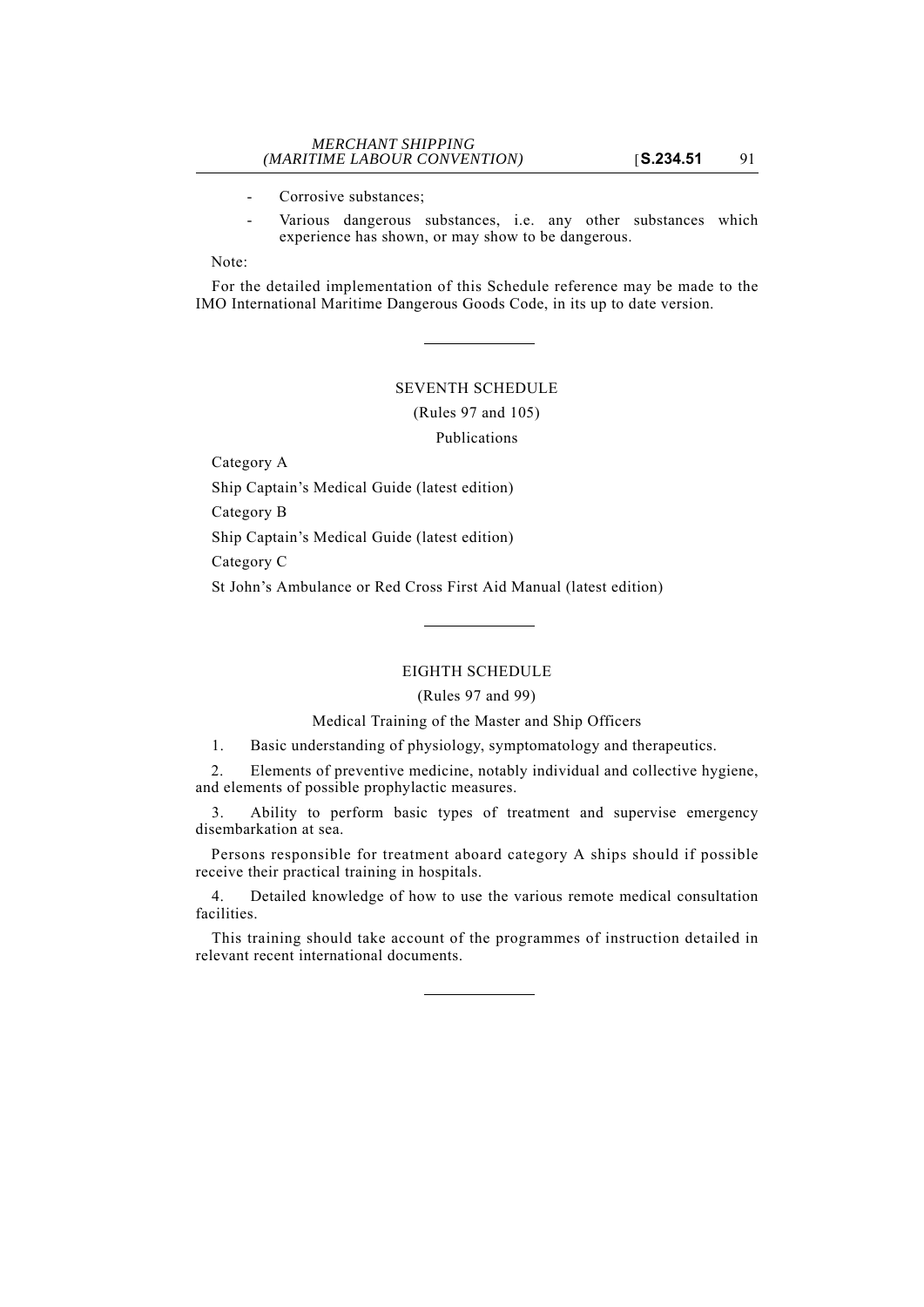# NINTH SCHEDULE

# (Rule 107)

# SEAFARER'S WEEKLY RATION

| Food                                                     | <b>Standard Ration</b><br>per man Per week | Substitutes                                                                                                                                                                                        | Remarks                                                                                                            |
|----------------------------------------------------------|--------------------------------------------|----------------------------------------------------------------------------------------------------------------------------------------------------------------------------------------------------|--------------------------------------------------------------------------------------------------------------------|
| <b>BREAD</b>                                             | $3.175$ kg                                 |                                                                                                                                                                                                    |                                                                                                                    |
| <b>DAIRY PRODUCTS:</b>                                   |                                            |                                                                                                                                                                                                    |                                                                                                                    |
| Milk:<br>Fresh or evaporated or<br>dried skim            | evaporated or $397g$ replace<br>dried skim | 3.98L or 1.989L 113g cheese can Only half the<br>$(284ml)$ milk                                                                                                                                    | $283$ g ration of milk<br>should<br>b e<br>replaced<br>by<br>cheese at any one<br>time                             |
| Cheese                                                   | $\overline{113g}$                          |                                                                                                                                                                                                    |                                                                                                                    |
| Eggs, fresh                                              | 5                                          | 14g dehydrated<br>egg can replace<br>one fresh egg                                                                                                                                                 |                                                                                                                    |
| FRUITS:                                                  |                                            |                                                                                                                                                                                                    |                                                                                                                    |
| Oranges or grapefruits 567g<br>juice                     |                                            | Vitaminized apple 113g allowed per<br>blended day<br>juice<br>$or$ ange<br>and<br>grapefruit juice 1<br>$or$ ange<br>o r<br>$\frac{1}{2}$<br>grapefruit (fresh)<br>can replace 113g<br>fruit juice |                                                                                                                    |
| Canned tomoatoes                                         | 454g                                       | Tomato juice                                                                                                                                                                                       | May be used cold<br>hot<br>$\sigma$ r<br>a s<br>a<br>vegetable<br>or<br>combined with<br>other foods in<br>cooking |
| Fresh fruit (when 567g)<br>available) or canned<br>fruit |                                            |                                                                                                                                                                                                    |                                                                                                                    |
| Dried fruits                                             | $\overline{142g}$                          | 57g dried fruit can Dried fruits to be<br>replace<br>canned fruit or figs,<br>fresh fruit                                                                                                          | $113$ g raisins, currants,<br>prunes,<br>apples, pears,<br>peaches, apricots                                       |
| <b>VEGETABLES:</b>                                       |                                            |                                                                                                                                                                                                    |                                                                                                                    |
| Potatoes                                                 | 3.175g                                     | An equal amount<br>of sweet potatoes,<br>canned potatoes or<br>canned vegetables                                                                                                                   |                                                                                                                    |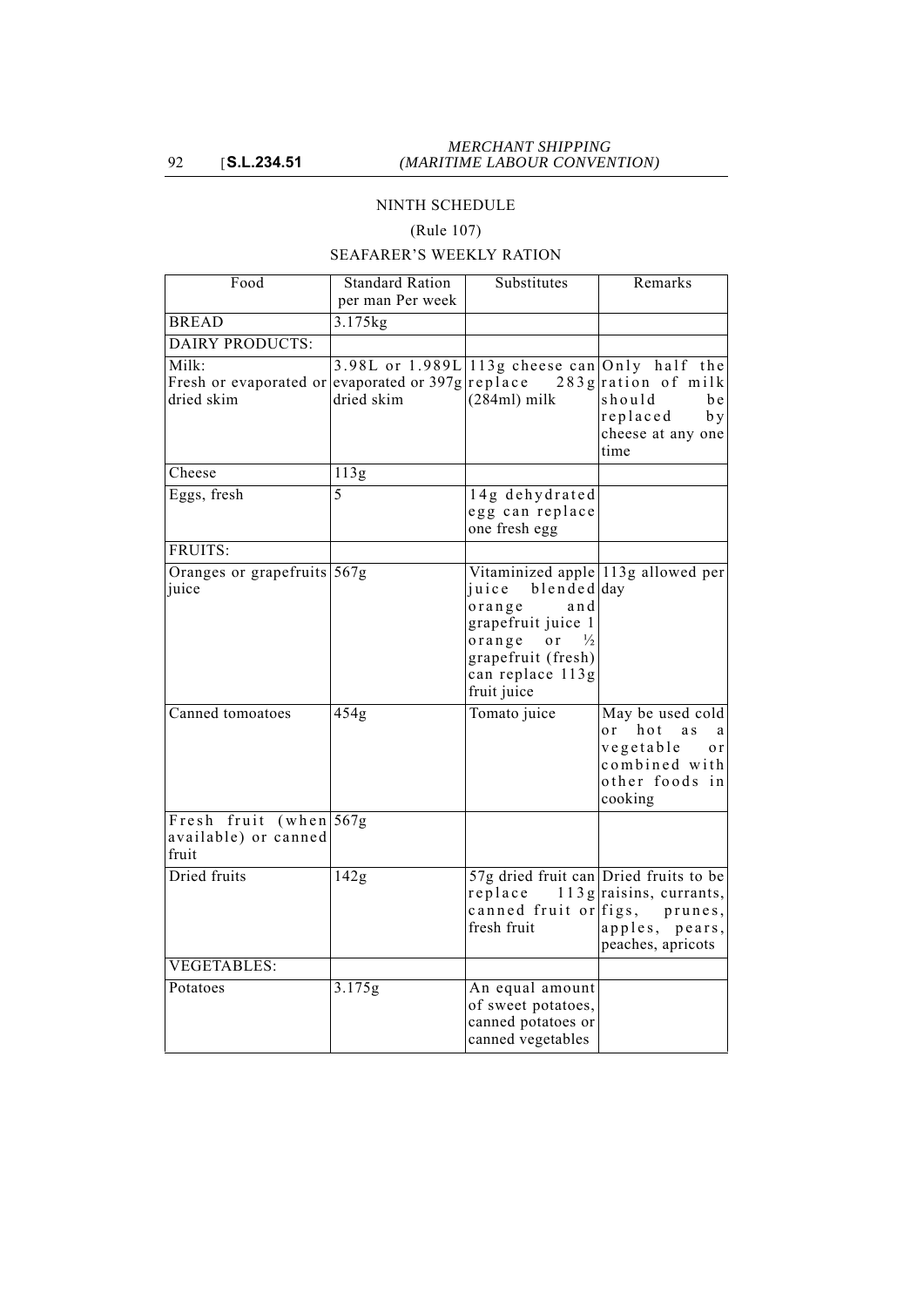#### *MERCHANT SHIPPING (MARITIME LABOUR CONVENTION)* [**S.234.51** 93

|                    |                     | 76g dehydrated<br>potatoes<br>can                                                                                                                                                                                                                        |                                                                                            |
|--------------------|---------------------|----------------------------------------------------------------------------------------------------------------------------------------------------------------------------------------------------------------------------------------------------------|--------------------------------------------------------------------------------------------|
|                    |                     | replace 454g fresh                                                                                                                                                                                                                                       |                                                                                            |
|                    |                     | potatoes                                                                                                                                                                                                                                                 |                                                                                            |
| Onions             | 227g                | 14g dehydrated Fresh, stored or<br>onions can replace dried in season<br>$\frac{1}{2}$ the fresh onions<br>or 227g of other<br>canned or fresh<br>vegetables can<br>replace<br>227g<br>onions                                                            |                                                                                            |
| Canned or fresh    | 1.814kg             | 28g dehydrated Use a variety of<br>can replace 227g fresh, canned or<br>fresh or canned. dehydrated<br>113g dried can vegetables. Dried<br>replace 227g fresh vegetables may be<br>or canned                                                             | navy beans, lima<br>beans, kidney<br>beans, whole<br>dried peas, split<br>peas or lentils. |
| MEATS:             |                     |                                                                                                                                                                                                                                                          |                                                                                            |
| Fresh/frozen       | 3.175kg             | For each 27g fresh The term "meat"<br>meat, one of the includes all types.<br>following<br>substitutions may fresh meat is the<br>be made:<br>170g canned meat<br>151g salt meat<br>170g fresh fish<br>113g canned fish<br>113g dried fish<br>113g bacon | The weight of<br>weight including<br>fat and bone<br>before cooking<br>preparation         |
| Bacon or Ham       | 283g                |                                                                                                                                                                                                                                                          |                                                                                            |
| CEREAL:            |                     |                                                                                                                                                                                                                                                          |                                                                                            |
| Flour              | $2.381$ kg          | 680g bread can<br>replace 454g flour                                                                                                                                                                                                                     |                                                                                            |
| Oatmeal            | $170g$ (dry weight) | An equal quantity For the ready-to-<br>of one of the serve cereals give<br>following: rolled special preference<br>oats, cracked to those labelled<br>wheat,<br>wheat, ready-to- whole grain<br>serve cereals                                            | rolled on the package as                                                                   |
| Rise or Pasta      | 340g                |                                                                                                                                                                                                                                                          |                                                                                            |
| FATS:              |                     |                                                                                                                                                                                                                                                          |                                                                                            |
| Butter,            | 454g                |                                                                                                                                                                                                                                                          | Includes cooking                                                                           |
| Lard or Shortening | 113g                |                                                                                                                                                                                                                                                          | purposes                                                                                   |
| SUGARS:            |                     |                                                                                                                                                                                                                                                          |                                                                                            |